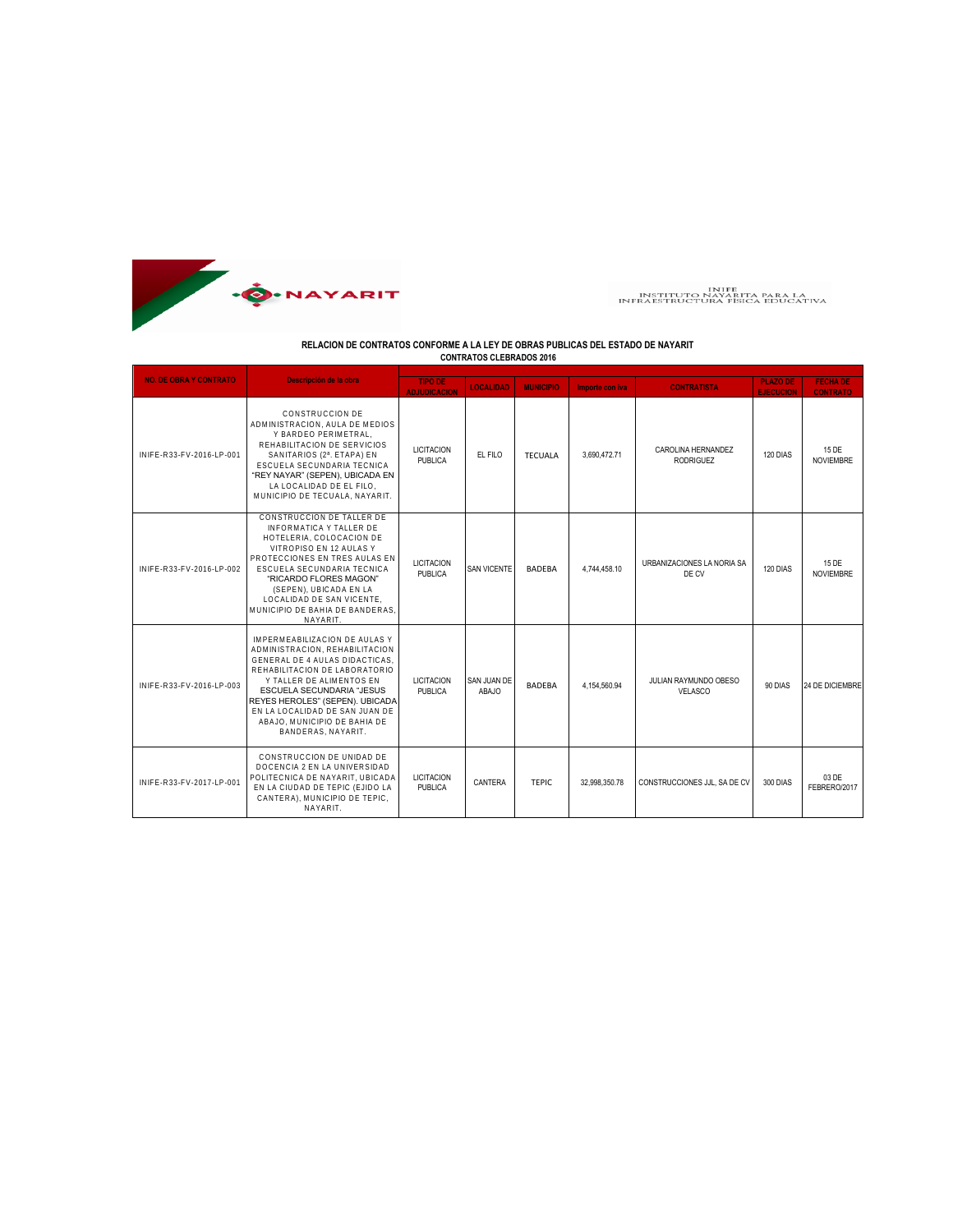| INIFE-R33-FV-2016-AD-001 | NIVELACION DEL TERRENO DEL<br>PREESCOLAR ROSAURA ZAPATA"<br>(SEPEN) UBICADO EN LA LOCALIDAD<br>DE TUXPAN, MUNICIPIO DE TUXPAN.<br>NAYARIT.                                                                  | <b>ADJUDICACION</b><br><b>DIRECTA</b>   | TUXPAN         | TUXPAN         | 83.504.36  | LUZ ADRIANA ALDRETE SANCHEZ        | 30 DIAS | <b>26 DE DICIEMBRE</b>    |
|--------------------------|-------------------------------------------------------------------------------------------------------------------------------------------------------------------------------------------------------------|-----------------------------------------|----------------|----------------|------------|------------------------------------|---------|---------------------------|
| INIFF-R33-FV-2016-AD-002 | SUSTITUCION DE FOSA SEPTICA EN<br>PREESCOLAR "IRENE DOSAL<br>CASTILLA" (SEPEN), UBICADO E LA<br>LOCALIDAD DE PANTANAL.<br>MUNICIPIO DE XALISCO, NAYARIT.                                                    | <b>ADJUDICACION</b><br><b>DIRECTA</b>   | PANTANAL       | <b>XALISCO</b> | 67.728.43  | JOSE RAMON ESPARZA<br>GONZALEZ     | 30 DIAS | 26/12/2017                |
| INIFE-R33-FV-2016-IR-001 | MANTENIMIENTO Y REHABILITACION<br>DE TECHUMBRE EN ESCUELA<br>PRIMARIA "NARCISO MENDOZA"<br>(SEPEN), UBICADA EN LA COLONIA<br>MAGISTERIAL DE LA CIUDAD DE<br>TEPIC. NAYARIT.                                 | <b>INVITACION</b><br><b>RESTRINGIDA</b> | <b>TEPIC</b>   | <b>TEPIC</b>   |            | JORGE EDUARDO CASILLAS<br>ALCANTAR | 50 DIAS | 8 DE<br>SEPTIEMBRE        |
| INIFE-R33-FV-2016-IR-002 | REHABILITACION DE SERVICIOS<br>SANITARIOS EN ESCUELA PRIMARIA<br>EULOGIO PARRA SEPEN UBICADA<br>EN LA LOCALIDAD DE JOMULCO<br>MUNICIPIO DE JALA NAYARIT                                                     | <b>INVITACION</b><br><b>RESTRINGIDA</b> | <b>JOMULCO</b> | <b>JALA</b>    |            | CANCELADA                          |         |                           |
| INIFE-R33-FV-2016-IR-003 | CONSTRUCCION DE CISTERNA DE<br>10 M3 Y REHABILITACION DE<br>TECHOS DE EDIFICIO EN<br>SECUNDARIA "NIÑOS HEROES" (SE)<br>UBICADA EN LA LOCALIDAD DE RUIZ.<br>MUNICIPIO DE RUIZ, NAYARIT                       | <b>INVITACION</b><br><b>RESTRINGIDA</b> | <b>RUIZ</b>    | <b>RUIZ</b>    | 625.818.14 | ING. VICTOR ARELLANO LOPEZ         | 50 DIAS | 8 DE<br><b>SEPTIEMBRE</b> |
| INIFE-R33-FV-2016-IR-004 | CONSTRUCCION DE 2 AULAS<br>DIDACTICAS EN ESTRUCTURA<br>REGIONAL 6.00 X 8.00 EN ESCUELA<br>PRIMARIA "FRANCISCO GONZALEZ<br>BOCANEGRA" (SE), UBICADA EN LA<br>CIUDAD DE TEPIC. MUNICIPIO DE<br>TEPIC. NAYARIT | <b>INVITACION</b><br><b>RESTRINGIDA</b> | <b>TEPIC</b>   | TFPIC.         | 706.528.69 | ING. PIERO MASCORRO OLMOS          | 70 DIAS | 8 DE<br><b>SEPTIEMBRE</b> |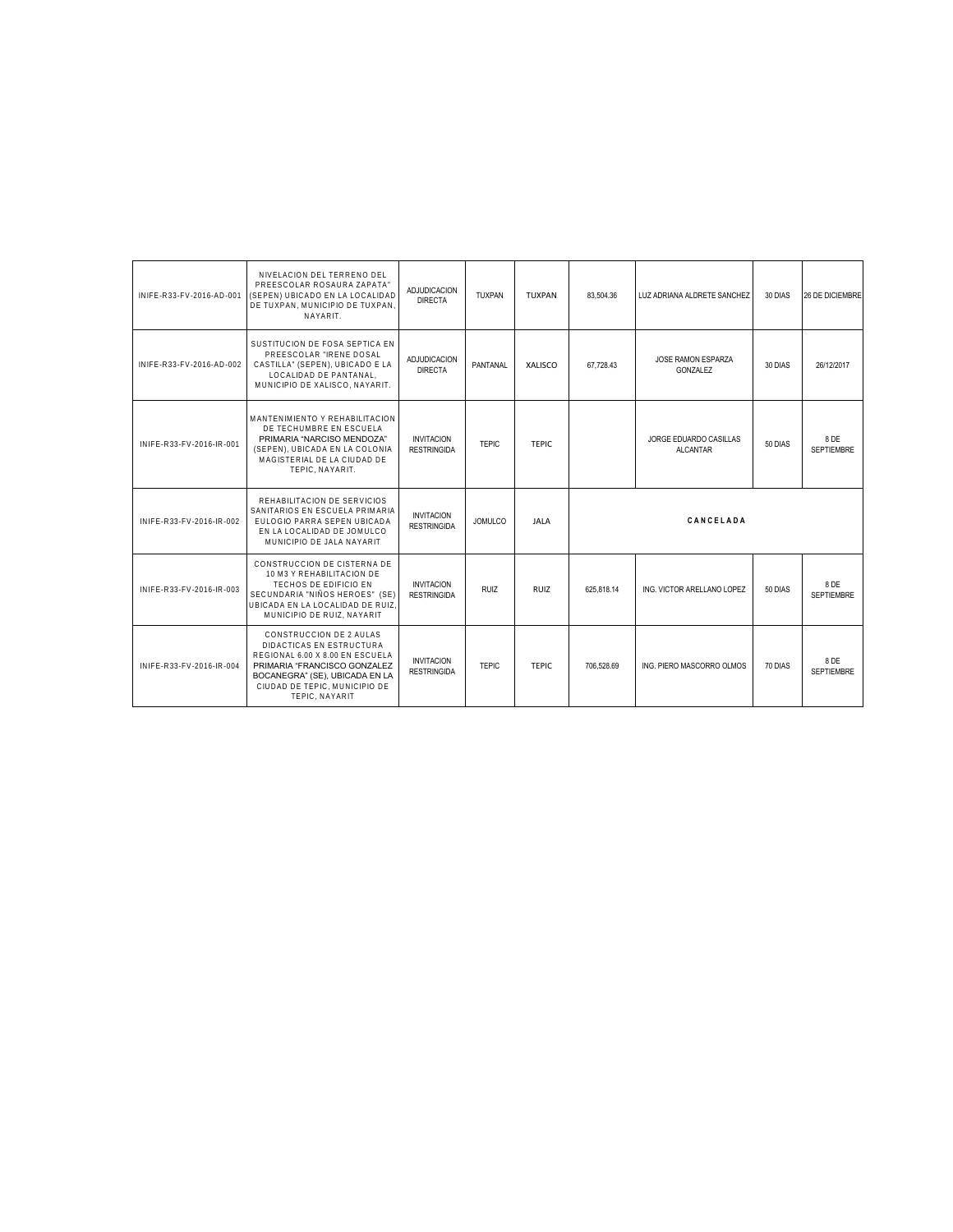| INIFE-R33-FV-2016-IR-005 | CONSTRUCCION DE DOS AULAS<br>DIDACTICAS, ESTRUCTURA<br>REGIONAL 6.00 X8.00 MTS. EN<br><b>ESCUELA PRIMARIA " CINCO DE</b><br>FEBRERO" (SEPEN), UBICADA EN LA<br>LOCALIDAD DE EL MONTEON.<br>MUNICIPIO DE COMPSTELA.<br><b>NAYARIT</b> | <b>INVITACION</b><br><b>RESTRINGIDA</b> | EL MONTEON             | <b>COMPOSTEL</b><br>A | 695,928.03   | NAN CONSTRUCCIONES CIVILES E<br>HIDRAULICAS, S. DE R.L. DE C.V. | 70 DIAS | 9 DE<br><b>SEPTIEMBRE</b>  |
|--------------------------|--------------------------------------------------------------------------------------------------------------------------------------------------------------------------------------------------------------------------------------|-----------------------------------------|------------------------|-----------------------|--------------|-----------------------------------------------------------------|---------|----------------------------|
| INIFE-R33-FV-2016-IR-006 | CONSTRUCCION DE MODULO DE 2<br>AULAS DIDACTICAS, DIRECCION-<br>BODEGA EN ESCUELA PRIMARIA<br>"HUYE MAITSIKA" (SEPEN), UBICADA<br>EN LA CIUDAD DE TEPIC. MUNICIPIO<br>DE TEPIC. NAYARIT.                                              | <b>INVITACION</b><br><b>RESTRINGIDA</b> | <b>TEPIC</b>           | TFPIC.                | 1.055.928.89 | ING. PABLO FRANCISCO LOPEZ<br>LOPEZ                             | 80 DIAS | 08 DE<br><b>SEPTIEMBRE</b> |
| INIFE-R33-FV-2016-IR-007 | CONSTRUCCION DE CARCAMO DE<br>BOMBEO, DRENAJE PLUVIAL Y<br>TERMINACION DE BARDEO<br>PERIMETRAL EN ESCUELA PRIMARIA<br>"SALVADOR LANGARICA" (SEPEN).<br>UBICADA EN LA CIUDAD DE TEPIC.<br>MUNICIPIO DE TEPIC. NAYARIT.                | <b>INVITACION</b><br><b>RESTRINGIDA</b> | <b>TEPIC</b>           | <b>TEPIC</b>          | 901.432.49   | CONSTRUCCIONES RODRIGUEZ<br>ANTON, S.A. DE C.V.                 | 70 DIAS | 08 DE<br><b>SEPTIEMBRE</b> |
| INIFE-R33-FV-2016-IR-008 | REHABILITACION DE 2 AULAS<br>DIDACTICAS Y CONSTRUCCION DE<br>DRENES DE AGUA EN JARDIN DE<br>NIÑOS "GUILELRMO PRIETO"<br>(SEPEN), UBICADO EN LA<br>LOCALIDAD DE SAN BLAS, NAYARIT.                                                    | <b>INVITACION</b><br><b>RESTRINGIDA</b> | <b>SAN BLAS</b>        | <b>SAN BLAS</b>       | 1.059.967.72 | ARQ. JOSE ISABEL PACHECO<br><b>ROSALES</b>                      | 75 DIAS | 09 DE<br><b>SEPTIEMBRE</b> |
| INIFE-R33-FV-2016-IR-009 | CONSTRUCCION DE SERVICIOS<br>SANITARIOS DE 4 UD Y OBRA<br><b>EXTERIOR EN ESCUELA TV</b><br>SECUNDARIA "XAPAWIYEME" (SE).<br>UBICADA EN LA LOCALIDAD DE<br>COLORADO DE LA MORA. MUNICIPIO<br>DE TEPIC, NAYARIT.                       | <b>INVITACION</b><br><b>RESTRINGIDA</b> | COLORADO<br>DE LA MORA | TFPIC.                | 794.105.39   | ARQ. JOSE LUIS GONZALEZ<br><b>MONTERO</b>                       | 65 DIAS | 08 DE<br><b>SEPTIEMBRE</b> |
| INIFE-R33-FV-2016-IR-010 | CONSTRUCCION DE 1 AULA<br>DIDACTICA ESTRUCTURA REGIONAL<br>6.00 X 8.00 MTS. EN ESCUELA T.V.<br>SECUNDARIA "12 DE OCTUBRE" (SE)<br>UBICADA EN LA LOCALIDAD DE LA<br>CANTERA, MUNICIPIO DE TEPIC.<br>NAYARIT.                          | <b>INVITACION</b><br><b>RESTRINGIDA</b> | <b>LA CANTERA</b>      | TFPIC                 | 411.215.55   | <b>INOVACION CONSTRUCCIONES Y</b><br>DISEÑO, S.A. DE C.V.       | 60 DIAS | 08 DE<br><b>SEPTIEMBRE</b> |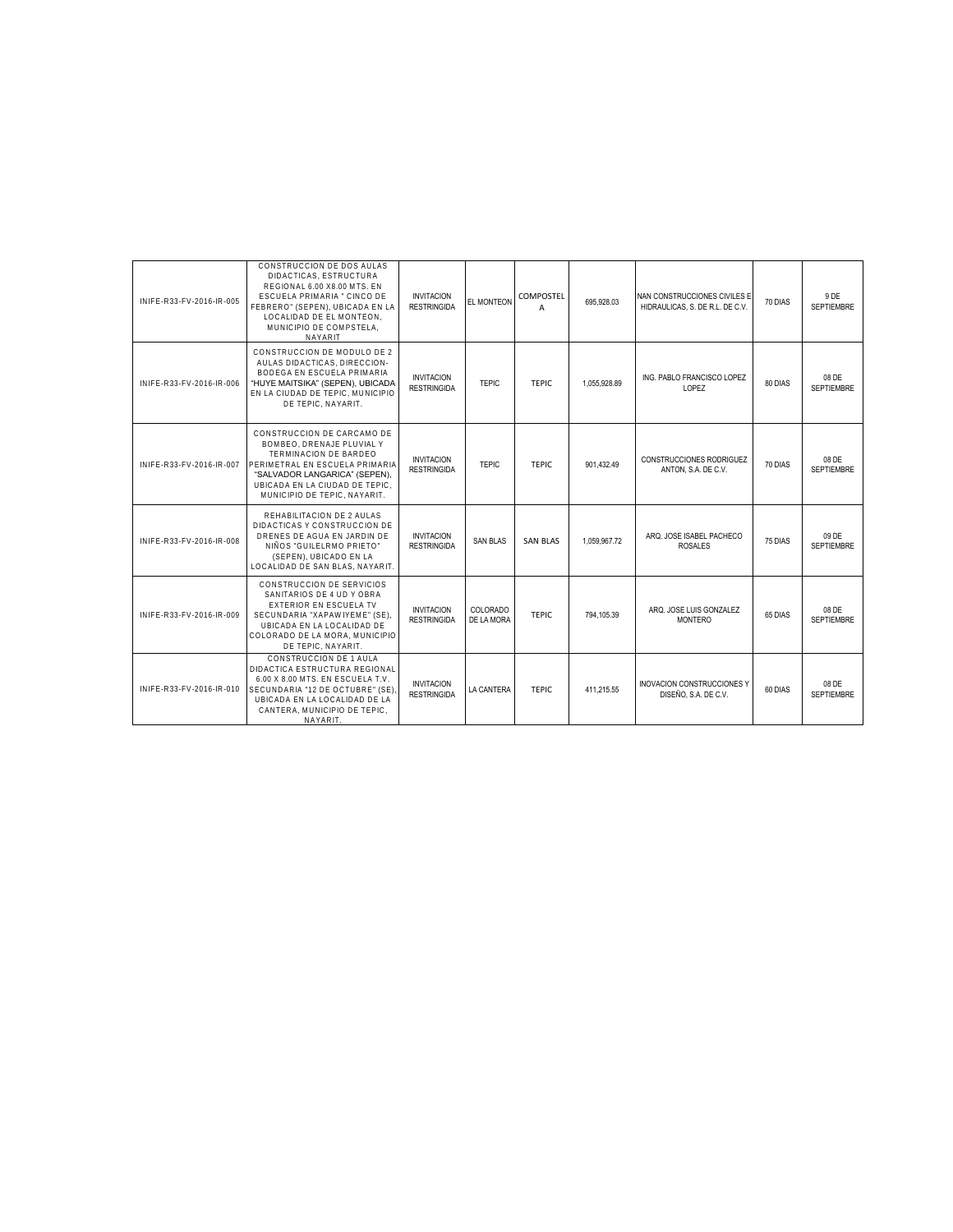| INIFE-R33-FV-2016-IR-011 | REHABILITACION DE CANCHA DE<br><b>USOS MULTIPLES E</b><br>IMPERMEABILIZACIÓN DE AULAS<br>DIDACTICAS EN GENERAL. EN<br>ESCUELA PRIMARIA "JOSE MARIA<br>MORELOS" (SEPEN), UBICADA EN LA<br>LOCALIDAD DE LAS PILAS.<br>MUNICIPIO DE ROSAMORADA.<br>NAYARIT. | <b>INVITACION</b><br><b>RESTRINGIDA</b> | <b>LAS PILAS</b>      | ROSAMORAD<br>A                     | 869,424.94   | ING. ROBERTO BAÑUELOS<br><b>NAVARRO</b>        | 70 DIAS | 09 DE<br><b>SEPTIEMBRE</b> |
|--------------------------|----------------------------------------------------------------------------------------------------------------------------------------------------------------------------------------------------------------------------------------------------------|-----------------------------------------|-----------------------|------------------------------------|--------------|------------------------------------------------|---------|----------------------------|
| INIFE-R33-FV-2016-IR-012 | CONSTRUCCION DE 1 AULA<br>DIDACTICA 6.00 X 8.00 MTS. AISLADA<br>EN ESCUELA PRIMARIA "FRANCISCO<br>VILLA" (SEPEN), UBICADA EN LA<br>CIUDAD DE TEPIC. NAYARIT.                                                                                             | <b>INVITACION</b><br><b>RESTRINGIDA</b> | <b>TEPIC</b>          | TFPIC                              | 397.003.34   | ING. EDUARDO ESTRADA AGUILAR                   | 60 DIAS | 08 DE<br><b>SEPTIEMBRE</b> |
| INIFE-R33-FV-2016-IR-013 | CONSTRUCCION DE SERVICIOS<br>SANITARIOS DE 4 UD Y OBRA<br>COMPLEMENTARIA EN ESCUELA TV<br>SECUNDARIA "MACARIO URENDA<br>CABADA" (SE), UBICADA EN LA<br>LOCALIDAD DE CALERA DE<br>COFRADOS, MUNICIPIO DE TEPIC.<br>NAYARIT.                               | <b>INVITACION</b><br><b>RESTRINGIDA</b> | CALERA DE<br>COFRADOS | TFPIC.                             | 400,042.73   | ING. GERARDO PARTIDA<br>MARMOLEJO              | 60 DIAS | 08 DE<br><b>SEPTIEMBRE</b> |
| INIFE-R33-FV-2016-IR-014 | CONSTRUCCION DE UN AULA<br>DIDACTICA ESTRUCTURA REGIONAL<br>6.00 X 8.00 MTS. EN JARDIN DE<br>NIÑOS "FEDERICO FROEBEL"<br>(SEPEN), UBICADO EN LA<br>LOCALIDAD DE EL MONTEON.<br>MUNICIPIO DE COMPOSTELA.<br>NAYARIT.                                      | <b>INVITACION</b><br><b>RESTRINGIDA</b> | <b>MONTEON</b>        | <b>COMPOSTEL</b><br>$\overline{A}$ | 399,978.09   | ING. JOSE MANUEL MORENO<br>OLMEDO              | 60 DIAS | 09 DE<br><b>SEPTIEMBRE</b> |
| INIFE-R33-FV-2016-IR-015 | REHABILITACION GENERAL EN EL<br>CENTRO DE ATENCION MULTIPLE<br>"CAM NO. 10" (SEPEN) UBICADO EN<br>LA CIUDAD DE TEPIC, (COL. SAN<br>JUAN). MUNICIPIO DE TEPIC.<br>NAYARIT.                                                                                | <b>INVITACION</b><br><b>RESTRINGIDA</b> | <b>TEPIC</b>          | <b>TEPIC</b>                       | 1,093,936.04 | ARQ. FRANCISCO CRUZ<br><b>GUTIERREZ</b>        | 70 DIAS | 15 DE<br><b>SEPTIEMBRE</b> |
| INIFE-R33-FV-2016-IR-016 | IMPERMEABILIZACION DE TECHOS<br>EN GENERAL EN "CENDI 2" (SEPEN)<br>UBICADO EN LA COLONIA LAZARO<br>CARDENAS, MUNICIPIO DE TEPIC,<br><b>NAYARIT</b>                                                                                                       | <b>INVITACION</b><br><b>RESTRINGIDA</b> | <b>TEPIC</b>          | <b>TEPIC</b>                       | 817.229.52   | ARQ. JUAN CARLOS MARQUEZ<br>CRUZ               | 55 DIAS | 15 DE<br><b>SEPTIEMBRE</b> |
| INIFE-R33-FV-2016-IR-017 | CONSTRUCCION DE AULA<br>DIDACTICA Y AULA PARA EL TALLER<br>DE CORTE Y CONFECCION EN<br>ESCUELA SECUNDARIA "LAZARO<br>CARDENAS DEL RIO" UBICADA EN LA<br>CIUDAD DE TEPIC, (COL. TIERRA Y<br>LIBERTAD), MUNICIPIO DE TEPIC,<br><b>NAYARIT</b>              | <b>INVITACION</b><br><b>RESTRINGIDA</b> | <b>TEPIC</b>          | <b>TEPIC</b>                       | 1.517.036.69 | PETREOS Y RENTA DE<br>MAQUINARIA, S.A. DE C.V. | 75 DIAS | 15 DE<br><b>SEPTIEMBRE</b> |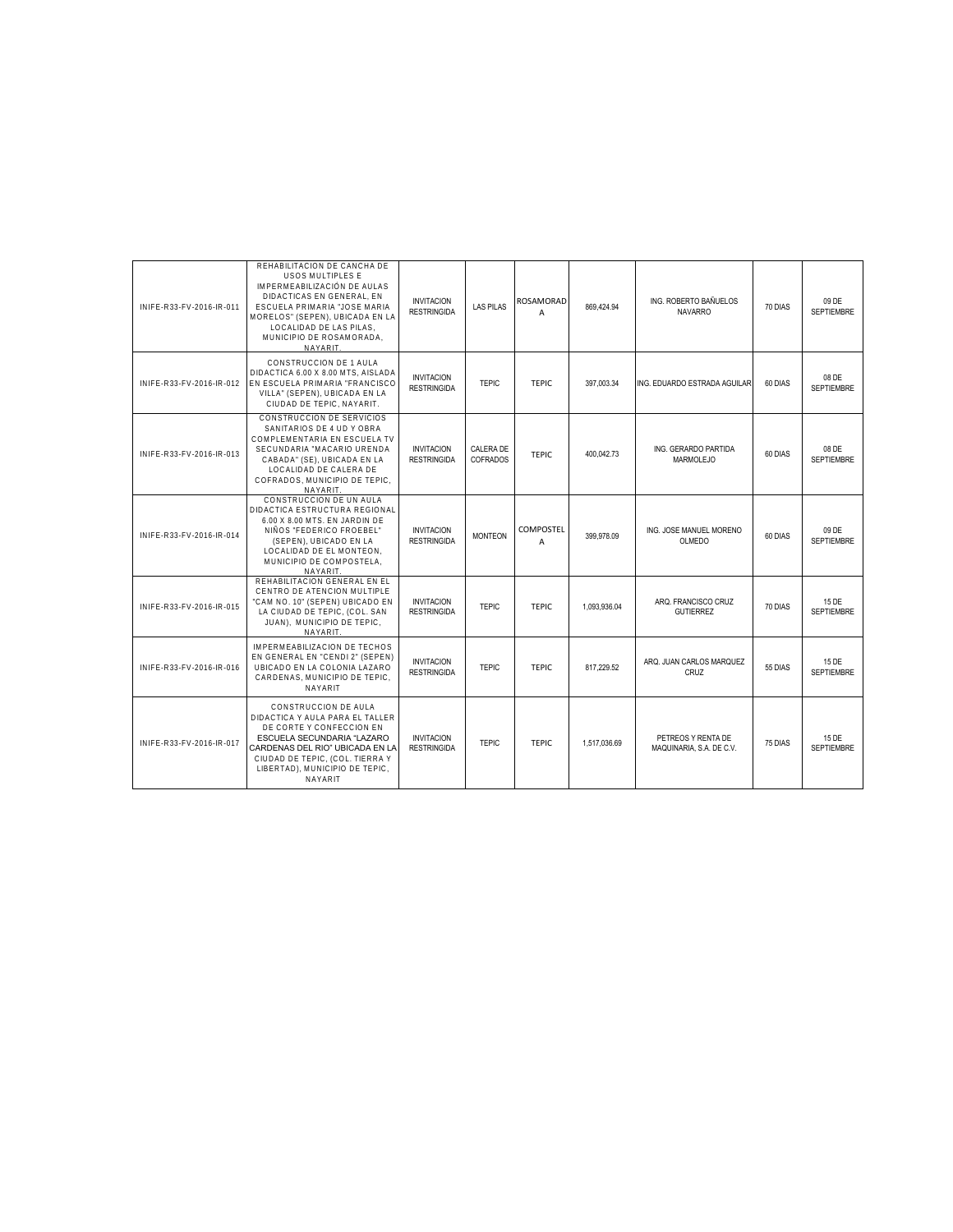| INIFE-R33-FV-2016-IR-018 | REHABILITACION DE 4 AULAS<br>DIDACTICAS Y SERVICIOS<br>SANITARIOS DE 4 UD. EN ESCUELA<br>TELESECUNDARIA "SEBASTIAN<br>BRETADO ARELLANO" (SE) UBICADA<br>EN LA LOCALIDAD DE ZOMATLAN DE<br>CAIMANERO, MUNICIPIO DE<br>ROSAMORADA, NAYARIT.                                                    | <b>INVITACION</b><br><b>RESTRINGIDA</b> | ZOMATLAN<br>DE<br>CAIMANERO   | <b>ROSAMORAD</b><br>A              | 1.345.127.61 | NORMA LILIANA ZAMORA ROMERO                | 75 DIAS | 15 DE<br><b>SEPTIEMBRE</b> |
|--------------------------|----------------------------------------------------------------------------------------------------------------------------------------------------------------------------------------------------------------------------------------------------------------------------------------------|-----------------------------------------|-------------------------------|------------------------------------|--------------|--------------------------------------------|---------|----------------------------|
| INIFE-R33-FV-2016-IR-019 | REHABILITACION DE 3 AULAS<br>DIDACTICAS Y SERVICIOS<br>SANITARIOS EN ESCUELA<br>TELESECUNDARIA "BENIGNO DERA<br>RAMOS" (SE) UBICADA EN LA<br>LOCALIDAD DE LAS PAREJAS.<br>MUNICIPIO DE SANTIAGO<br>IXCUINTLA, NAYARIT,                                                                       | <b>INVITACION</b><br><b>RESTRINGIDA</b> | <b>LAS PAREJAS</b>            | SANTIAGO<br><b>IXCUINTLA</b>       | 1,074,919.63 | ING. CARLOS ROBERTO PARRA<br><b>TORRES</b> | 70 DIAS | 15 DE<br><b>SEPTIEMBRE</b> |
| INIFE-R33-FV-2016-IR-020 | REHABILITACION DE MODULO DE<br>SERVICIOS SANITARIOS DE 4<br>UNIDADES Y TRES AULAS<br>DIDACTICAS EN ESTRUCTURA<br>REGIONAL 6.00X6.00 MTS EN<br>ESCUELA TELESECUNDARIA<br>"CATARINO MEDINA PONCE"(SE)<br>UBICADA EN LA LOCALIDAD DE<br>MAYORQUIN, MUNICIPIO DE<br>SANTIAGO IXCUINTLA, NAYARIT. | <b>INVITACION</b><br><b>RESTRINGIDA</b> | <b>MAYORQUIN</b>              | SANTIAGO<br><b>IXCUINTLA</b>       | 811.091.67   | IVAN ANATOLY ALVAREZ AGUAYO                | 65 DIAS | 15 DE<br><b>SEPTIEMBRE</b> |
| INIFE-R33-FV-2016-IR-021 | REHABILITACION DE 2 AULAS<br>DIDACTICAS EN ESCUELA PRIMARIA<br>"NIÑOS HEROES" (SEPEN), EN LA<br>LOCALIDAD DE COFRADIA DE<br>CUYUTLAN, MUNICIPIO DE<br>ROSAMORADA, NAYARIT                                                                                                                    | <b>INVITACION</b><br><b>RESTRINGIDA</b> | COFRADIA<br><b>DECUYUTLAN</b> | ROSAMORAD<br>A                     | 701,055.19   | CONSTRUCTODO NAYARITT, S.A.<br>DE C.V.     | 60 DIAS | 15 DE<br><b>SEPTIEMBRE</b> |
| INIFE-R33-FV-2016-IR-022 | SUMINISTRO Y COLOCACION DE<br>VITROPISO Y REHABILITACION DE<br>SERVICIOS SANITARIOS EN<br>TELESECUNDARIA "AMADO NERVO"<br>(SE) UBICADA EN LA LOCALIDAD DEL<br>NOVILLERO. MUNICIPIO DE<br>TECUALA, NAYARIT.                                                                                   | <b>INVITACION</b><br><b>RESTRINGIDA</b> | <b>NOVILLERO</b>              | <b>TECUALA</b>                     | 560,232.12   | ING. CIPRIANO RENTERIA<br>SEGOVIANO        | 60 DIAS | 15 DE<br><b>SEPTIEMBRE</b> |
| INIFE-R33-FV-2016-IR-023 | REHABILITACION DE TECHOS DE 1<br>AULA DIDACTICA Y CONSTRUCCION<br>DE BARDEO PERIMETRAL<br>POSTERIOR EN PREESCOLAR<br>"JOAQUIN FERNANDEZ DE LIZARDI"<br>(SEPEN) UBICADO EN LA LOCALIDAD<br>DE SANTA FE, MUNICIPIO DE<br>ROSAMORADA, NAYARIT.                                                  | <b>INVITACION</b><br><b>RESTRINGIDA</b> | <b>SANTA FE</b>               | <b>ROSAMORAD</b><br>$\overline{A}$ | 502.566.68   | ARQ. MANUEL ALONSO JUAREZ<br>CASTAÑEDA     | 60 DIAS | 15 DE<br><b>SEPTIEMBRE</b> |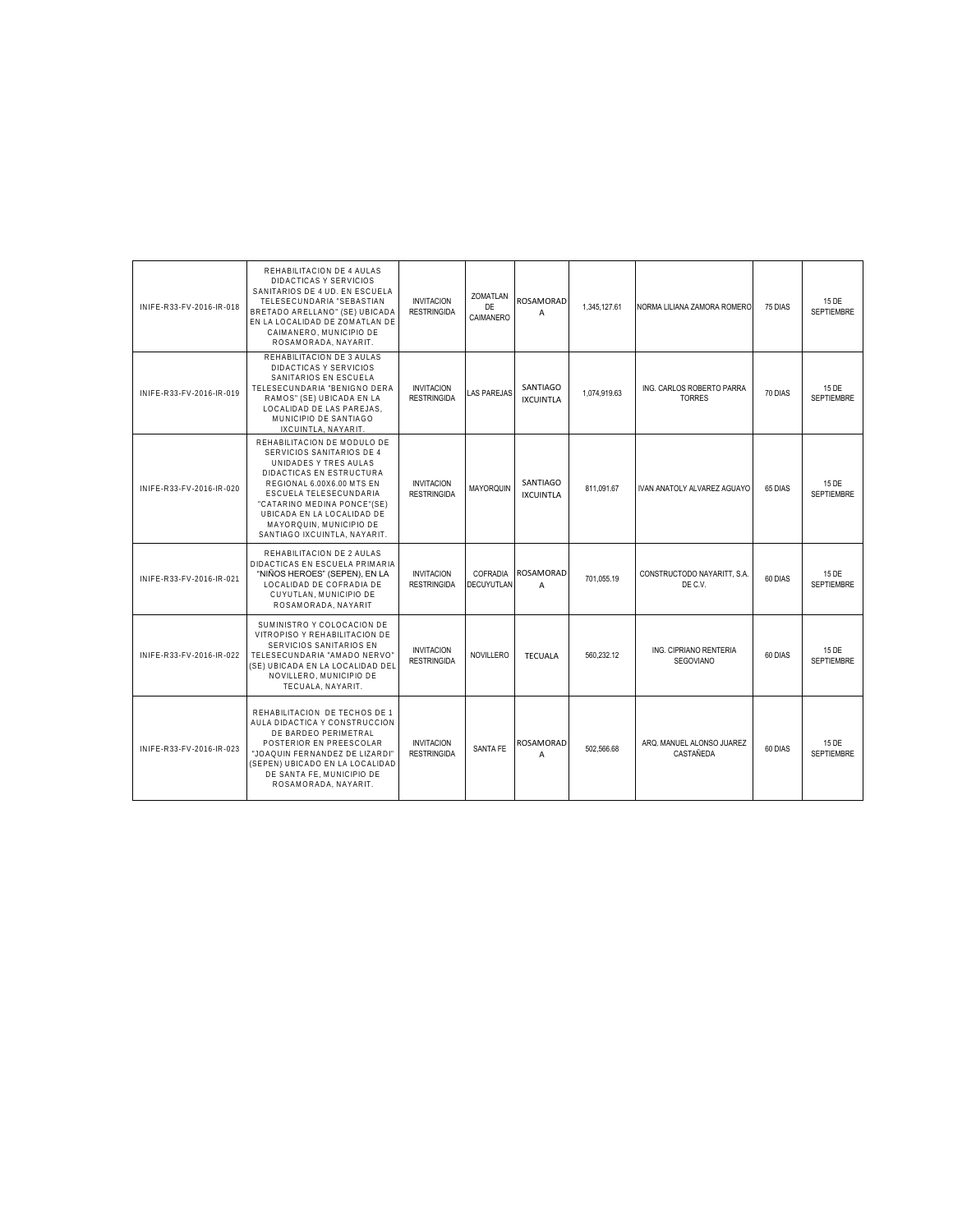| INIFF-R33-FV-2016-IR-024 | REHABILITACION DE TECHOS DE<br>AULAS DIDACTICAS Y DE SERVICIOS<br>SANITARIOS EN ESCUELA<br>TELESECUNDARIA "REY NAYAR" (SE'<br>UBICADA EN LA LOCALIDAD DE LA<br>CHIRIPA, MUNICIPIO DE SAN BLAS.<br>NAYARIT.                                              | <b>INVITACION</b><br><b>RESTRINGIDA</b> | CHIRIPA           | <b>SAN BLAS</b>              | 380.554.54   | ING. ROBERTO DE LEON<br><b>HERNANDEZ</b>       | 45 DIAS | 15 DE<br><b>SEPTIEMBRE</b> |
|--------------------------|---------------------------------------------------------------------------------------------------------------------------------------------------------------------------------------------------------------------------------------------------------|-----------------------------------------|-------------------|------------------------------|--------------|------------------------------------------------|---------|----------------------------|
| INIFF-R33-FV-2016-IR-025 | REHABILITACION DE SERVICIOS<br>SANITARIOS. SUMINISTRO DE PISOS<br>EN 2 AULAS Y PINTURA GENERAL<br>DEL EDIFICIO EN ESCUELA<br>TELESECUNDARIA "ALBINO LOPEZ<br>GARCIA" (SE) UBICADA EN LA<br>LOCALIDAD DE PIMIENTILLO.<br>MUNICIPIO DE SAN BLAS, NAYARIT. | <b>INVITACION</b><br><b>RESTRINGIDA</b> | PIMIENTILLO       | <b>SAN BLAS</b>              | 345.357.78   | ARQ. RICARDO GABRIEL ELIAS<br><b>ROJO</b>      | 55 DIAS | 15 DE<br><b>SEPTIEMBRE</b> |
| INIFE-R33-FV-2016-IR-026 | REHABILITACION GENERAL DE<br>EDIFICIO ESCOLAR EN ESCUELA<br>PRIMARIA "REVOLUCION" (SEPEN)<br>UBICADA EN LA LOCALIDAD DE<br>ZACUALPAN, EN EL MUNICIPIO DE<br>COMPOSTELA: NAYARIT.                                                                        | <b>INVITACION</b><br><b>RESTRINGIDA</b> | ZACUALPAN         | <b>ROSAMORAD</b><br>A        | 1,374,405.14 | PRR CONSTRUCTORA S DE RL DE<br><b>CV</b>       | 75 DIAS | 15 DE<br><b>SEPTIEMBRE</b> |
| INIFE-R33-FV-2016-IR-027 | REHABILITACION GENERAL DEL<br>CENTRO ESCOLAR EN ESCUELA<br>PRIMARIA "FMII IANO ZAPATA"<br>(SEPEN), UBICADA EN LA<br>LOCALIDAD DE MOJARRITAS.<br>MUNICIPIO DE SANTIAGO<br>IXCUINTLA: NAYARIT.                                                            | <b>INVITACION</b><br><b>RESTRINGIDA</b> | <b>MOJARRITAS</b> | SANTIAGO<br><b>IXCUINTLA</b> | 1.269.201.30 | ING. CARLOS ALBERTO<br><b>GUTIERREZ MACIEL</b> | 75 DIAS | 15 DE<br><b>SEPTIEMBRE</b> |
| INIFE-R33-FV-2016-IR-028 | CONSTRUCCION DE AULA DE<br>MEDIOS Y SUSTITUCION DE BARDEO<br>PERIMETRAL EN ESCUELA PRIMARIA<br>"MANUEL LOZADA" (SEPEN)<br>UBICADA EN LA COLONIA LOMAS DE<br>LA LAGUNA, EN LA CIUDAD DE<br>TEPIC. MUNICIPIO DE TEPIC:<br>NAYARIT.                        | <b>INVITACION</b><br><b>RESTRINGIDA</b> | <b>TEPIC</b>      | <b>TEPIC</b>                 | 941,611.39   | ARQ. YURI LARIOS NILA                          | 75 DIAS | 15 DE<br><b>SEPTIEMBRE</b> |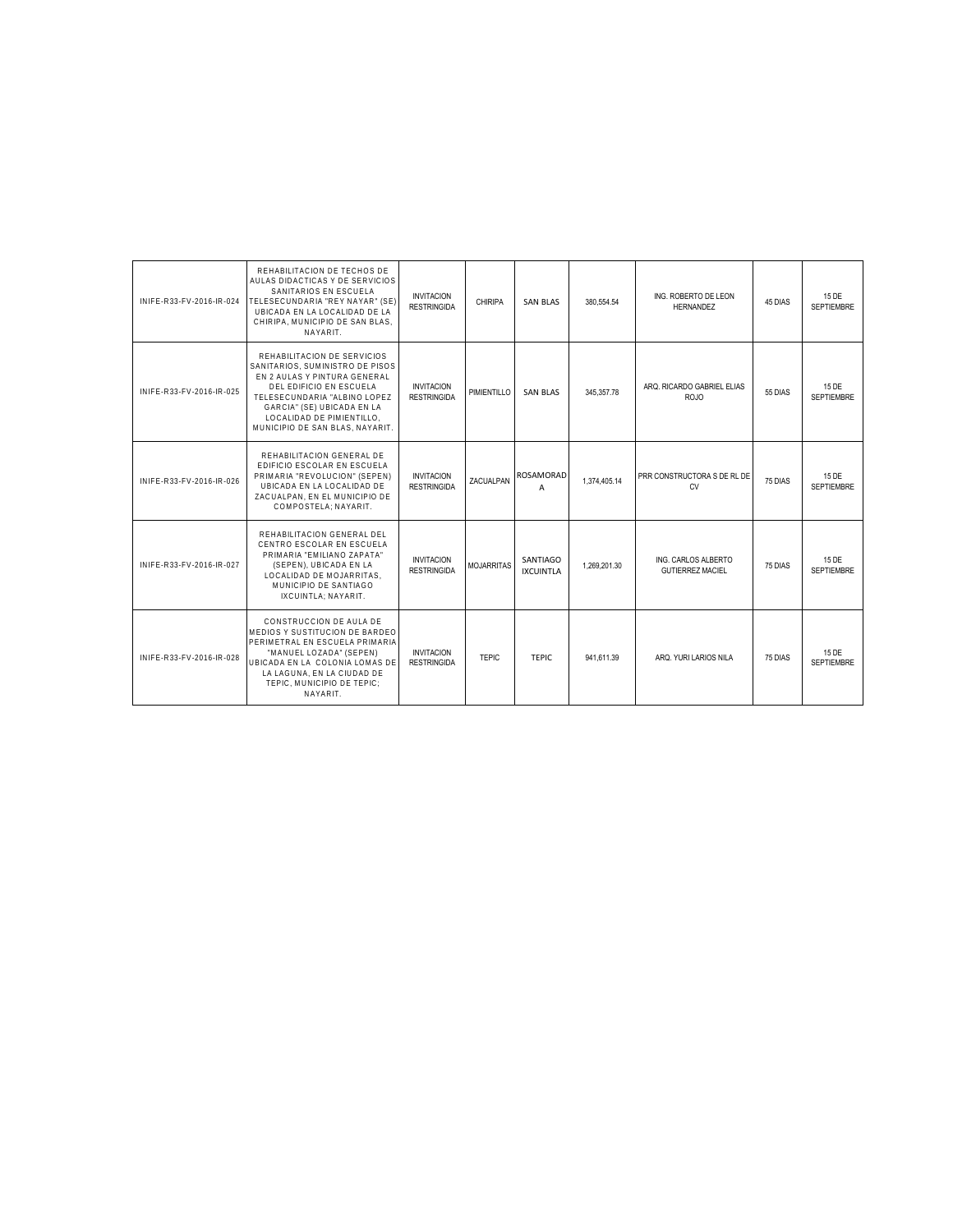| INIFE-R33-FV-2016-IR-029 | CONSTRUCCION DE SERVICIOS<br>SANITARIOS 4 UD: BARDEO<br>PERIMETRAL LATERAL Y OBRA<br>COMPLEMENTARIA EN ESCUELA<br>PRIMARIA "IGNACIO ZARAGOZA"<br>(SEPEN) UBICADA EN LA LOCALIDAD<br>DE EL TAMBOR. MUNICIPIO DE<br>SANTIAGO IXCUINTLA, NAYARIT. | <b>INVITACION</b><br><b>RESTRINGIDA</b> | EL TAMBOR            | SANTIAGO<br><b>IXCUINTLA</b> | 638.393.95   | CONSTRUCCIONES E<br>INGENIERIAS G.C.H. SA DE CV | 65 DIAS | 15 DE<br><b>SEPTIEMBRE</b> |
|--------------------------|------------------------------------------------------------------------------------------------------------------------------------------------------------------------------------------------------------------------------------------------|-----------------------------------------|----------------------|------------------------------|--------------|-------------------------------------------------|---------|----------------------------|
| INIFE-R33-FV-2016-IR-030 | REPARACION DE TECHOS EN<br><b>GENERAL EN PREESCOLAR</b><br>"PRISCILIANO SANCHEZ" (SEPEN)<br>UBICADO EN LA CIUDAD DE TEPIC<br>(COL. LOMAS DEL VALLE).<br>MUNICIPIO DE TEPIC. NAYARIT.                                                           | <b>INVITACION</b><br><b>RESTRINGIDA</b> | <b>TEPIC</b>         | <b>TEPIC</b>                 | 579.499.12   | ALICIA CASTAÑEDA ALVAREZ                        | 5 DIAS  | 15 DE<br><b>SEPTIEMBRE</b> |
| INIFE-R33-FV-2016-IR-031 | CONSTRUCCION DE DOMO<br><b>FSCOLAR EN PATIO CIVICO EN</b><br>ESCUELA PRIMARIA "RICADO<br>FLORES MAGON" (SEPEN) UBICADA<br>EN LA LOCALIDAD DE TEPIC.<br>MUNICIO DE TEPIC.                                                                       | <b>RESTRINGIDA</b>                      | <b>TEPIC</b>         | <b>TEPIC</b>                 | 1,308,108.99 | ERICKA CELINA ANDRADE<br><b>GODINEZ</b>         | 65 DIAS | 22 DE<br><b>NOVIEMBRE</b>  |
| INIFE-R33-FV-2016-IR-032 | REHABILITACION GENERAL DE RED<br>ELECTRICA Y SERVICIOS<br>SANITARIOS, EN ESCUELA PRIMARIA<br>" PRESIDENTE ALEMAN " UBICADA<br>EN LA CIUDAD DE TEPIC (COL.<br>CENTRO), MUNICIPIO DE TEPIC;<br>NAYARIT. (SE)                                     | <b>RESTRINGIDA</b>                      | <b>TEPIC</b>         | <b>TEPIC</b>                 | 2.623.204.14 | ING. JUAN CARLOS ROBLES<br><b>MUNGUIA</b>       | 75 DIAS | 22 DE<br><b>NOVIEMBRE</b>  |
| INIFE-R33-FV-2016-IR-033 | REPARACION GENERAL DEL<br>CENTRO ESCOLAR PRIMARIA<br>REVOLUCION ANDANAC NISSAN<br>NUM. 12 (SEPEN) UBICADA EN LA<br>LOCALIDAD EL BOTADERO.<br>MUNICIPIO DE SANTIAGO.                                                                            | <b>RESTRINGIDA</b>                      | <b>BOTADERO</b>      | SANTIAGO<br><b>IXCUINTLA</b> | 1,687,113.78 | CONSTRUCTORA GARCO DE<br>NAYARIT S.A. DE C.V.   | 75 DIAD | 22 DE<br><b>NOVIEMBRE</b>  |
| INIFE-R33-FV-2016-IR-034 | ONSTRUCCION DE PATIO-CANCHA Y<br>REUBICACION DE PANELES<br>SOLARES. EN LA ESCUELA<br>PRIMARIA "ALFREDO V. BONFIL"<br>(SEPEN) UBICADA EN EL FLOREÑO<br>(EL CAPULIN) MUNICIPIO DE TEPIC                                                          | <b>RESTRINGIDA</b>                      | EL<br><b>FLORFÑO</b> | TFPIC                        | 464.618.25   | ARQ. CHRISTIAN GILBERTO LOPEZ<br>LOMELI         | 50 DIAS | 22 DE<br><b>NOVIEMBRE</b>  |
| INIFE-R33-FV-2016-IR-035 | CONSTRUCCION DE DOMO<br>ESCOLAR EN CANCHA DE USOS<br>MULTIPLES EN ESCUELA PRIMARIA<br>"JOSE SANTOS GODINES" (SEPEN)<br>UBICADA EN LA LOCALIDAD DE<br>XALISCO, MUNICIPIO DE XALISCO.                                                            | <b>INVITACION</b><br><b>RESTRINGIDA</b> | <b>XALISCO</b>       | <b>XALISCO</b>               | 1.346.222.99 | C. NORMA LILIANA ZAMORA<br><b>ROMERO</b>        | 65 DIAS | 22 DE<br><b>NOVIEMBRE</b>  |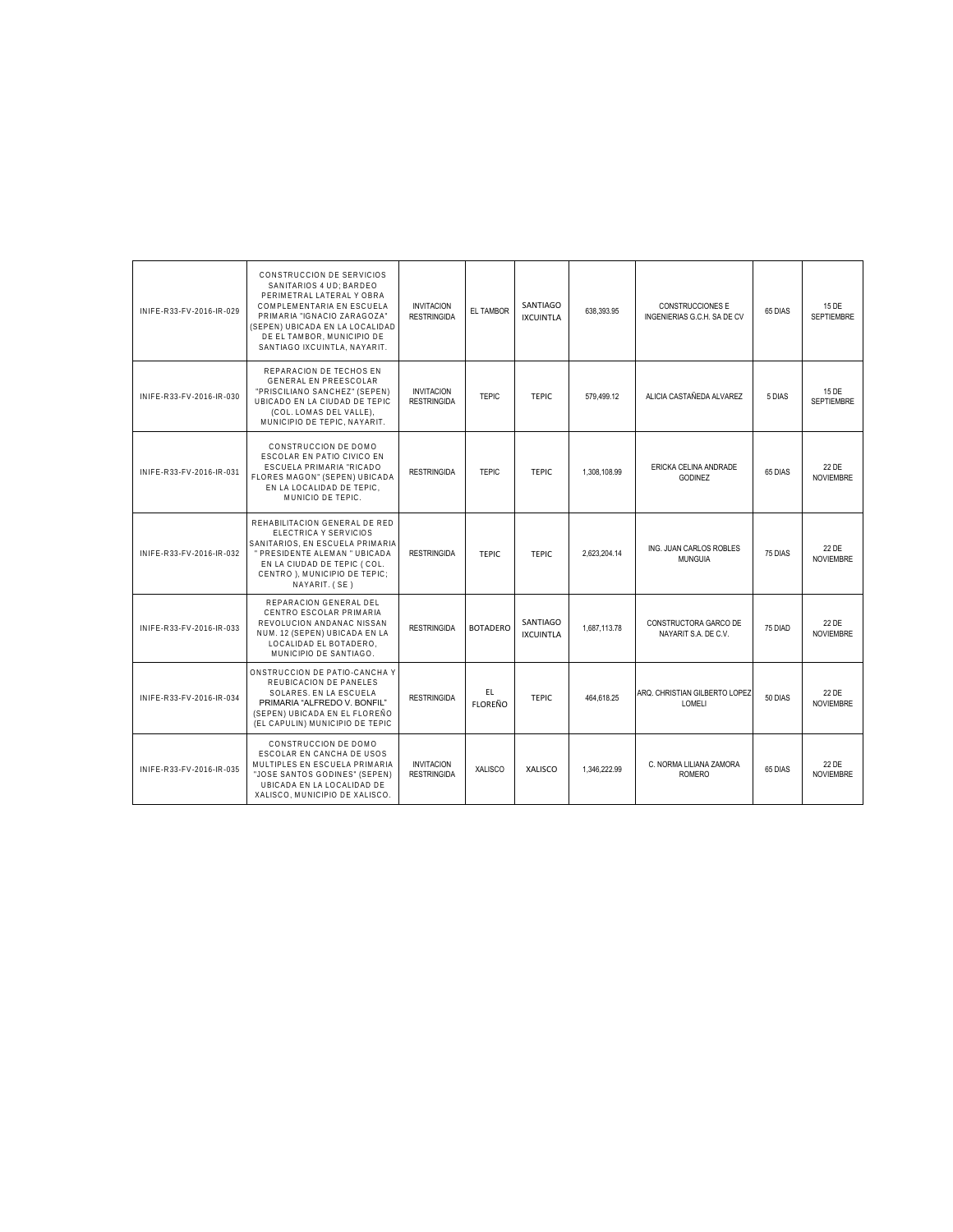| INIFE-R33-FV-2016-IR-036 | CONSTRUCCION DE 02 AULAS<br>DIDACTICAS, DIRECCION.<br>SERVICIOS SANITARIOS, PATIO<br>CIVICO Y CERCO PERIMETRAL. EN<br>PREESCOLAR "OCTAVIO PAZ"<br>(SEPEN) UBICADA EN LA LOCALIDAD<br>DE SAN CAYETANO (COL. EL<br>VERDE), MUNICIPIO DE TEPIC.                  | <b>INVITACION</b><br><b>RESTRINGIDA</b> | SAN<br>CAYETANO             | <b>TEPIC</b>                 | 1.914.319.80 | ING. RAFAEL RIVAS CONTRERAS                 | 100 DIAS | 22 DE<br><b>NOVIEMBRE</b> |
|--------------------------|---------------------------------------------------------------------------------------------------------------------------------------------------------------------------------------------------------------------------------------------------------------|-----------------------------------------|-----------------------------|------------------------------|--------------|---------------------------------------------|----------|---------------------------|
| INIFE-R33-FV-2016-IR-037 | CONSTRUCCION DE DOMO<br>ESCOLAR EN CANCHA DE USOS<br>MULTIPLES, EN LA PRMARIA<br>"HEROES DEL PUEBLO" (SEPEN)<br>UBICADA EN LA LOCALIDAD DE<br>TEPIC, MUNICIPIO DE TEPIC.                                                                                      | <b>INVITACION</b><br><b>RESTRINGIDA</b> | <b>TEPIC</b>                | <b>TEPIC</b>                 | 1,116,392.98 | ERICKA CELINA ANDRADE<br><b>GODINEZ</b>     | 60 DIAS  | 22 DE<br><b>NOVIEMBRE</b> |
| INIFE-R33-FV-2016-IR-038 | CONSTRUCCION DE UN AULA<br>DIDACTICA, EN LA PRIMARIA<br>"CRISTOBAL COLON" (SEPEN)<br>UBICADO EN LA LOCALIDAD DE LA<br>YERBA, MUNICIPIO DE TEPIC.                                                                                                              | <b>INVITACION</b><br><b>RESTRINGIDA</b> | <b>YERBA</b>                | TFPIC.                       | 406.508.72   | ING. RAFAEL RIVAS CONTRERAS                 | 60 DIAS  | 22 DE<br><b>NOVIEMBRE</b> |
| INIFE-R33-FV-2016-IR-039 | REHABILITACION Y/O<br><b>IMPERMEABILIZACION DE TECHOS Y</b><br>SALIDAS PLUVIALES, EN LA<br>ESCUELA PRIMARIA "CENTRO<br>ESCOLAR" (SE) UBICADA EN LA<br>LOCALIDAD DE ACAPONETA.<br>MUNICIPIO DE ACAPONETA.                                                      | <b>INVITACION</b><br><b>RESTRINGIDA</b> | <b>ACAPONETA</b>            | <b>ACAPONETA</b>             | 1,613,569.91 | CIVILES E INDUSTRIAL S.A. DE C.V.           | 65 DIAS  | 22 DE<br><b>NOVIEMBRE</b> |
| INIFE-R33-FV-2016-IR-040 | REHABILITACION DE SERVICIOS<br>SANITARIOS CON CISTERNA Y<br>TECHO DE AULA DIDACTICA EN<br>ESCUELA TELESECUNDARIA "<br>PABLO GUZMAN PONCE " (SE)<br>UBICADA EN LA LOCALIDAD DE<br>PUERTA DE PALAPARES, MUNICIPIO<br>DE SANTIAGO, IXCUINTLA                     | <b>INVITACION</b><br><b>RESTRINGIDA</b> | PUERTA DE<br>PALAPARES      | SANTIAGO<br><b>IXCUINTLA</b> | 558,253.25   | ARQ. TUFIC HUSSEIM ABUD<br><b>RODRIGUEZ</b> | 65 DIAS  | 22 DE<br><b>NOVIEMBRE</b> |
| INIFE-R33-FV-2016-IR-041 | REHABILITACIÓN DE SERVICIOS<br>SANITARIOS, 2 AULAS DIDACTICAS Y<br>RED ELECTRICA EN<br>TELESECUNDARIA<br>"ADOLFO<br>LOPEZ MATEOS", ( SE ), UBICADA EN<br>LA LOCALIDAD DE PALMAR DE<br>CUAUTLA (CUAUTLA) EN EL<br>MUNICIPIO DE SANTIAGO<br>IXCUINTLA, NAYARIT. | <b>INVITACION</b><br><b>RESTRINGIDA</b> | PALMAR DE<br><b>CUAUTLA</b> | SANTIAGO<br><b>IXCUINTLA</b> | 1.532.301.55 | PRR CONSTRUCTORA S. DE R.L.<br>DE C.V.      | 70 DIAS  | 28 DE<br><b>NOVIEMBRE</b> |
| INIFE-R33-FV-2016-IR-042 | REHABILITACIÓN DE SERVICIOS<br>SANITARIOS Y TECHOS DE 3<br>MODULOS EN ESCUELA<br>SECUNDARIA " EMILIANO ZAPATA"<br>1era. ETAPA, (SEPEN), UBICADA EN<br>LA LOCALIDAD DE LAS VARAS EN EL<br>MUNICIPIO DE COMPOSTELA.<br>NAYARIT.                                 | <b>INVITACION</b><br><b>RESTRINGIDA</b> | <b>LAS VARAS</b>            | <b>COMPOSTEL</b><br>A        | 931.181.16   | LUIS ROGELIO TIRADO SANDOVAL                | 70 DIAS  | 28 DE<br><b>NOVIEMBRE</b> |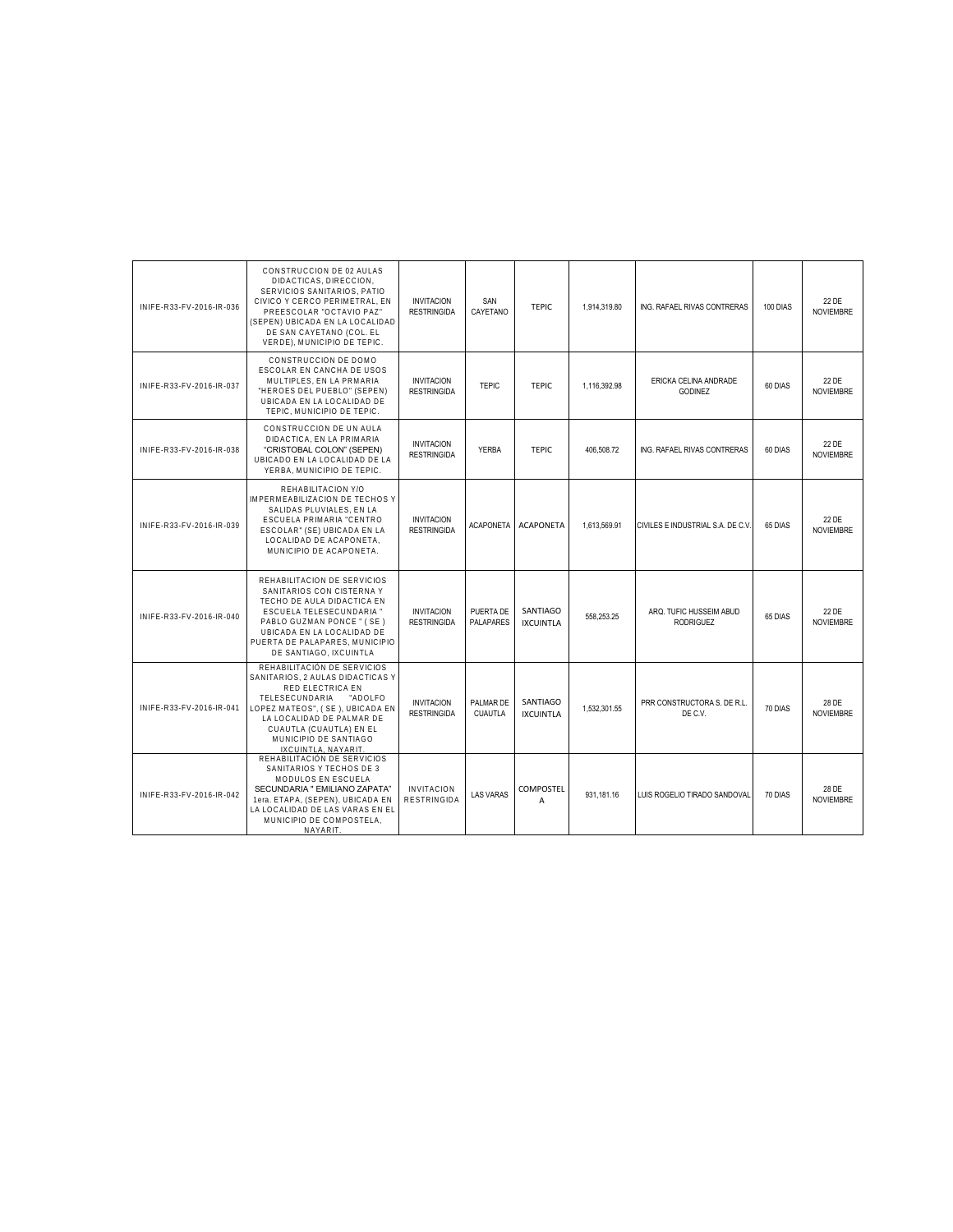| INIFE-R33-FV-2016-IR-043 | REHABILITACIÓN DE SERVICIOS<br>SANITARIOS EN LA PRIMARIA<br>"EULOGIO PARRA", (SEPEN),<br>UBICADA EN LA LOCALIDAD DE<br>JOMULCO, MUNICIPIO DE JALA,<br><b>NAYARIT</b>                                                                                                                    | <b>INVITACION</b><br><b>RESTRINGIDA</b> | <b>JOMULCO</b>                 | <b>JALA</b>           | 737.054.73   | GIRG GRUPO CONSTRUCTOR S.A.<br>DE .C.V.                                                 | 65 DIAS | 28 DE<br><b>NOVIEMBRE</b> |
|--------------------------|-----------------------------------------------------------------------------------------------------------------------------------------------------------------------------------------------------------------------------------------------------------------------------------------|-----------------------------------------|--------------------------------|-----------------------|--------------|-----------------------------------------------------------------------------------------|---------|---------------------------|
| INIFE-R33-FV-2016-IR-044 | REHABILITACIÓN DE LABORATORIO.<br>AULAS DIDACTICAS Y SERVICIOS<br>SANITARIOS EN LA<br>TELESECUNDARIA "MOISES<br>MOLINA", (SE), UBICADA EN LA<br>LOCALIDAD DE EL LLANO EN EL<br>MUNICIPIO DE SAN BLAS, NAYARIT.                                                                          | <b>INVITACION</b><br><b>RESTRINGIDA</b> | EL LLANO                       | <b>SAN BLAS</b>       | 1,265,101.73 | ARQ. FRANCISCO JESUS LOMELI<br>OLIVA                                                    | 65 DIAS | 28/11/2017                |
| INIFE-R33-FV-2016-IR-045 | CONSTRUCCIÓN DE DOMO<br>ESCOLAR EN CANCHA DE USOS<br>MULTIPLES EN ESCUELA PRIMARIA<br>"REY NAYAR" (SEPEN ), UBICADA EN<br>LA CIUDAD DE TEPIC, (INFONAVIT<br>LOS SAUCES) LOCALIDAD DE TEPIC,<br>MUNICIPIO DE TEPIC, NAYARIT.                                                             | <b>INVITACION</b><br><b>RESTRINGIDA</b> | <b>TEPIC</b>                   | <b>TEPIC</b>          | 1.318.914.95 | JORGE EDUARDO CASILLAS<br><b>ALCANTAR</b>                                               | 65 DIAS | 28 DE<br><b>NOVIEMBRE</b> |
| INIFE-R33-FV-2016-IR-046 | REPARACIÓN DE TECHOS DE 2<br>AULAS DIDACTICAS, REPARACION<br>DE CERCO PERIMETRAL CON MALLA<br>CICLON, REPARACIÓN DE LA RED<br>ELÉCTRICA EN GENERAL, EN<br>ESCUELA PRIMARIA " MIGUEL<br>HIDALGO " (SEPEN), UBICADA EN<br>LA LOCALIDAD DE EL PICHÓN EN EL<br>MUNICIPIO DE TEPIC. NAYARIT. | <b>INVITACION</b><br><b>RESTRINGIDA</b> | EL PICHON                      | <b>TEPIC</b>          | 648,340.15   | <b>CONSTRUCCIONES E</b><br>INGENIERIAS G.C.H., S.A. DE C.V.                             | 60 DIAS | 28 DE<br><b>NOVIEMBRE</b> |
| INIFE-R33-FV-2016-IR-047 | REHABILITACIÓN DE RED<br>ELÉCTRICA EN GENERAL, EN<br>PREESCOLAR " ROSA NAVARRO " (<br>SEPEN ), UBICADA EN LA LOCALIDAD<br>DE COMPOSTELA EN EL MUNICIPIO<br>DE COMPOSTELA, NAYARIT.                                                                                                      | <b>INVITACION</b><br><b>RESTRINGIDA</b> | <b>COMPOSTEL</b><br>Α          | COMPOSTEL<br>A        | 361.832.62   | <b>CONSTRUCCIONES E</b><br>INGENIERIAS G.C.H., S.A. DE C.V.                             | 45 DIAS | 28 DE<br><b>NOVIEMBRE</b> |
| INIFE-R33-FV-2016-IR-048 | CONSTRUCCIÓN DE SERVICIO<br>SANITARIOS 4 UD Y OBRA<br>COMPLEMENTARIA EN ESCUELA<br>PRIMARIA "IGNACIO ALLENDE".<br>(SEPEN), UBICADA EN LA<br>LOCALIDAD DE BENITO JUAREZ (LAS<br>CHIVAS) EN EL MUNICIPIO DE TEPIC.<br>NAYARIT.                                                            | <b>INVITACION</b><br><b>RESTRINGIDA</b> | <b>BENITO</b><br><b>JUAREZ</b> | <b>TEPIC</b>          | 384.670.38   | CUALLI PROYECTOS S.A. DE C.V.                                                           | 55 DIAS | 28 DE<br><b>NOVIEMBRE</b> |
| INIFE-R33-FV-2016-IR-049 | CONSTRUCCIÓN DE LABORATORIO<br>POLIFUNCIONAL ESTRUCTURA<br>REGIONAL 6.00 X 8.00 MTS. EN LA<br>TELESECUNDARIA " PEDRO<br>NATIVIDAD " (SE), UBICADA EN LA<br>LOCALIDAD DE ZAPOTAN MUNICIPIO<br>DE COMPOSTELA, NAYARIT.                                                                    | <b>INVITACION</b><br><b>RESTRINGIDA</b> | <b>ZAPOTAN</b>                 | <b>COMPOSTEL</b><br>A | 689.698.43   | <b>GD PLANEACION</b><br>ADMINISTRACION Y<br>CONSTRUCCION DE OBRAS S. DE<br>R.L. DE C.V. | 65 DIAS | 28 DE<br><b>NOVIEMBRE</b> |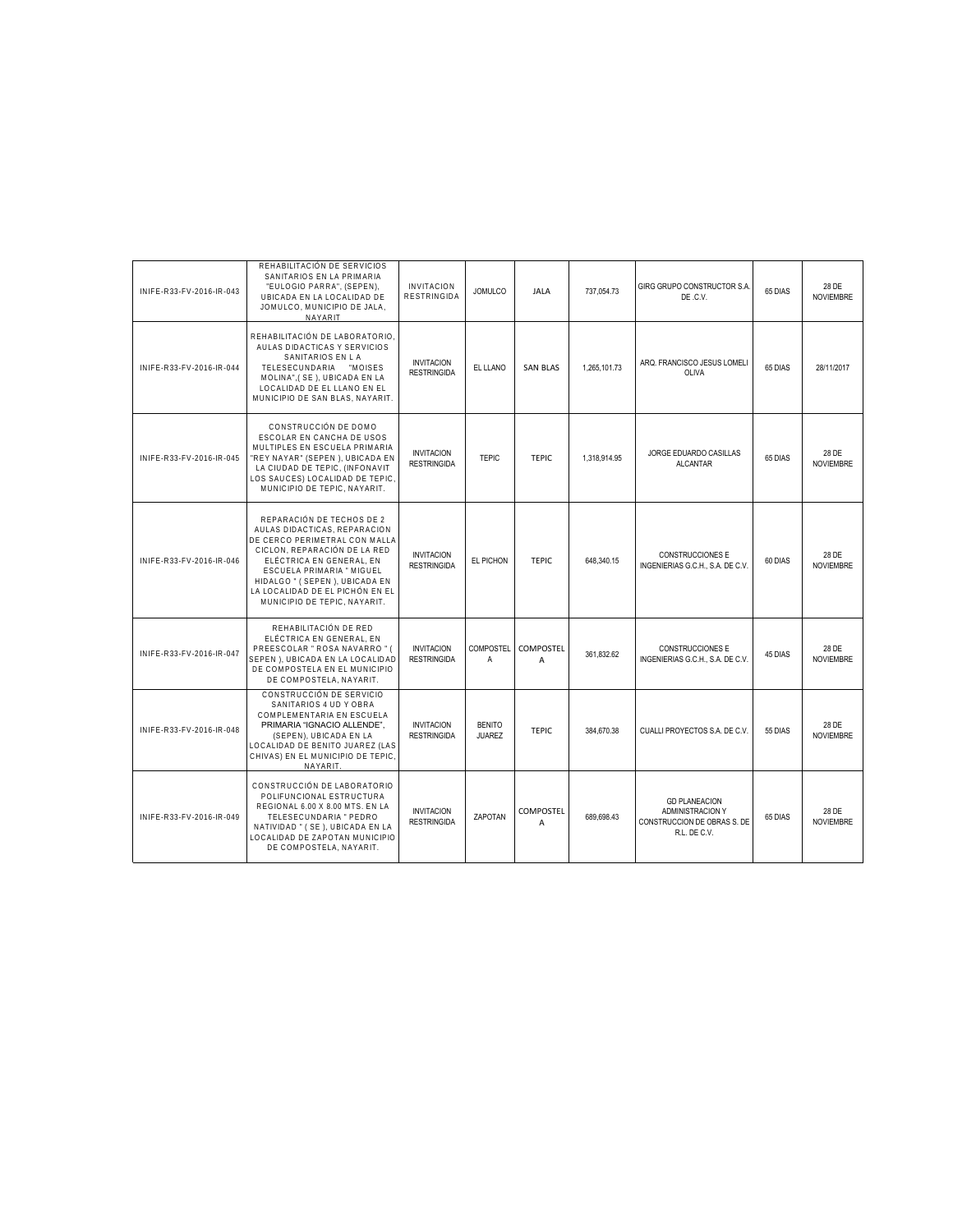| INIFE-R33-FV-2016-IR-050 | SUSTITUCIÓN DE MODULO DE<br>AULAS DIDACTICAS, PATIO CIVICO.<br>ANDADORES, REHABILITACIÓN DE<br>RED ELÉCTRICA EN GENERAL Y<br>SERVICIOS SANITARIOS Y<br>REUBICACIÓN DE RED SANITARIA<br>EN PREESCOLAR "AMADO NERVO",<br>(SEPEN), UBICADO EN LA<br>LOCALIDAD DE TEPIC, MUNICIPIO DE<br>TEPIC, NAYARIT. | <b>INVITACION</b><br><b>RESTRINGIDA</b> | <b>TEPIC</b>             | <b>TEPIC</b>                    | 3,029,495.21 | RJC-INGENIERIA Y OBRA CIVIL S.<br>DE R.L. DE C.V.                | 100 DIAS | 28 DE<br><b>NOVIEMBRE</b> |
|--------------------------|------------------------------------------------------------------------------------------------------------------------------------------------------------------------------------------------------------------------------------------------------------------------------------------------------|-----------------------------------------|--------------------------|---------------------------------|--------------|------------------------------------------------------------------|----------|---------------------------|
| INIFE-R33-FV-2016-IR-051 | REHABILITACIÓN DE AULA DE<br>MEDIOS EN ESCUELA PRIMARIA<br>"REVOLUCIÓN", (SE), UBICADA EN LA<br>LOCALIDAD DE SAN PEDRO<br>LAGUNILLAS, MUNICIPIO DE SAN<br>PEDRO LAGUNILLAS, NAYARIT.                                                                                                                 | <b>INVITACION</b><br><b>RESTRINGIDA</b> | SAN PEDRO<br>LAGUNILLAS  | <b>SAN PEDRO</b><br>LAGUNILLAS  | 550.917.55   | ARQ. GUADALUPE CORONA<br><b>NAVARRO</b>                          | 50 DIAS  | 28 DE<br><b>NOVIEMBRE</b> |
| INIFE-R33-FV-2016-IR-052 | REHABILITACIÓN DE SERVICIOS<br>SANITARIOS, IMPERMEABILIZACIÓN<br>DE TECHOS DE 4 AULAS<br>DIDACTICAS, DIRECCIÓN,<br>SANITARIOS, BODEGA Y PORTICO<br>DE ACCESO EN PREESCOLAR<br>"FRANCISCO VILLA", (SEPEN),<br>UBICADA EN LA LOCALIDAD DE<br>BUCERIAS, MUNICIPIO DE BAHÍA DE<br>BANDERAS, NAYARIT.     | <b>INVITACION</b><br><b>RESTRINGIDA</b> | <b>BUCERIAS</b>          | <b>BADEBA</b>                   | 432.188.24   | J. JESÚS RAFAEL HERNÁNDEZ<br>AYÓN                                | 50 DIAS  | 28 DE<br><b>NOVIEMBRE</b> |
| INIFE-R33-FV-2016-IR-053 | REHABILITACIÓN DE TECHOS DE 4<br>MODULOS EN CENTRO DE<br>MAESTROS, "PROFESOR MISAEL<br>FERNANDO GONZÁLEZ GONZÁLEZ"<br>(SEPEN), UBICADO EN LA<br>LOCALIDAD DE IXTLAN DEL RÍO,<br>MUNICIPIO DE IXTLAN DEL RÍO.<br>NAYARIT.                                                                             | <b>INVITACION</b><br><b>RESTRINGIDA</b> | IXTLAN DEL<br><b>RIO</b> | <b>IXTLAN DEL</b><br><b>RIO</b> | 1.003.661.38 | <b>INMOBILIARIA Y</b><br>CONSTRUCCIONES ARQOZAL, S.A.<br>DE C.V. | 60 DIAS  | 28 DE<br><b>NOVIEMBRE</b> |
| INIFE-R33-FV-2016-IR-054 | CONSTRUCCION DE DOMO<br>ESCOLAR EN CANCHA DE USOS<br>MULTIPLES. EN ESCUELA PRIMARIA<br>GENERAL MARIANO RUIZ " ( SEPEN<br>) UBICADA EN LA LOCALIDAD DE<br>RUIZ MUNICIPIO DE RUIZ                                                                                                                      | <b>INVITACION</b><br><b>RESTRINGIDA</b> | <b>RUIZ</b>              | <b>RUIZ</b>                     | 1,203,107.64 | VICTOR LUIS LICONA R. VELAZCO                                    | 60 DIAS  | 28 DE<br><b>NOVIEMBRE</b> |
| INIFE-R33-FV-2016-IR-055 | REPARACION DE TECHOS Y<br>PORTICO DE INGRESO, EN LA<br>ESCUELA PRIMARIA "IGNACIO<br>MANUEL ALTAMIRANO" (SEPEN)<br>UBICADA EN LA LOCALIDAD DE SAN<br>CAYETANO, MUNICIPIO DE TEPIC.                                                                                                                    | <b>INVITACION</b><br><b>RESTRINGIDA</b> | SAN<br>CAYETANO          | <b>TEPIC</b>                    | 599.064.58   | ING. CARLOS ROBERTO PARRA<br><b>TORRES</b>                       | 50 DIAS  | 28 DE<br><b>NOVIEMBRE</b> |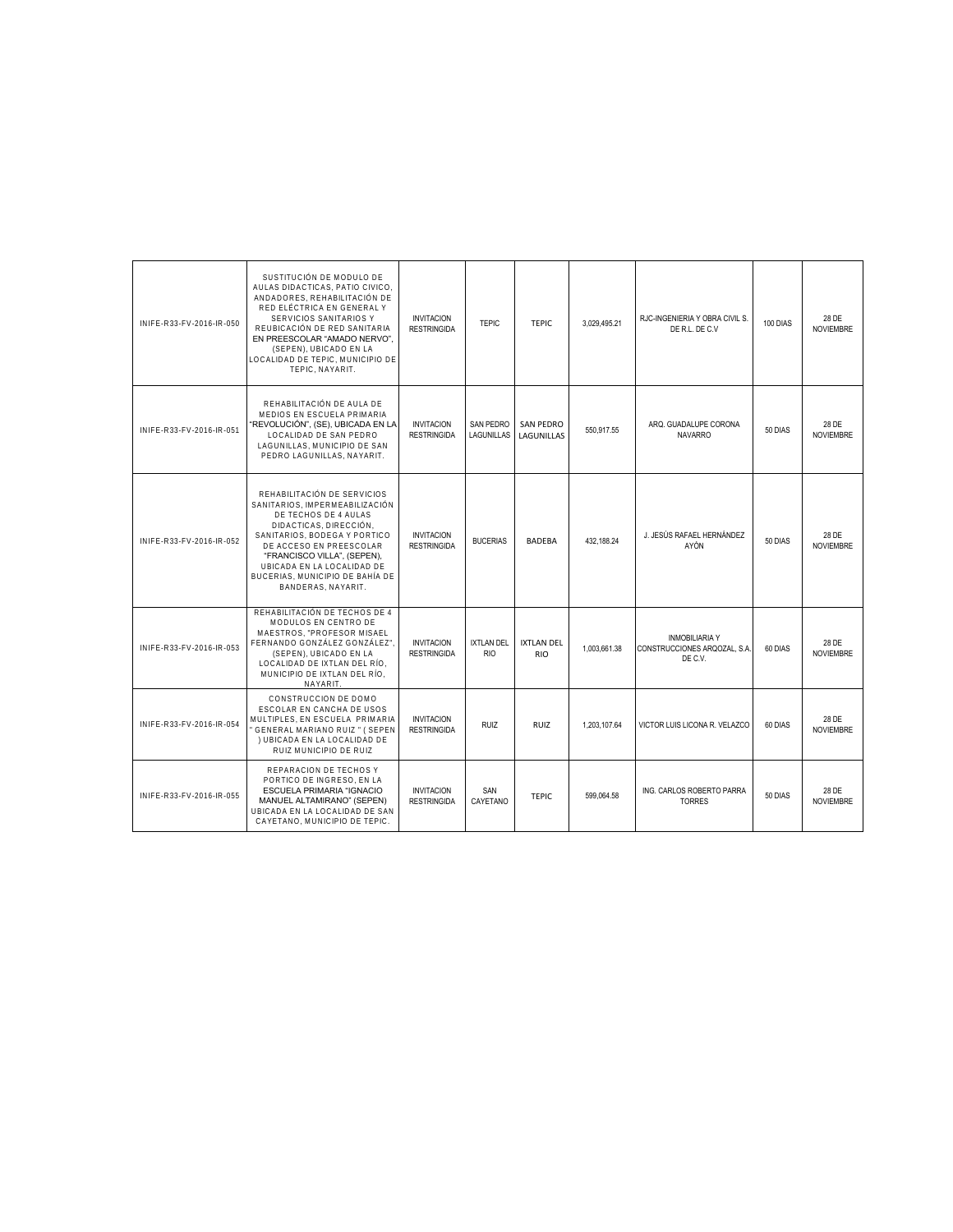| INIFE-R33-FV-2016-IR-056 | REPARACION DE SERVICIOS<br>SANITARIOS EN ADMINISTRACION,<br>SUSTITUCION DE PISOS EN<br>ADMINISTRACION Y ANDADORES EN<br>ESCUELA SECUNDARIA "IGNACIO<br>ZARAGOZA", (SEPEN), UBICADA EN<br>LA LOCALIDAD DE CARRILLO<br>PUERTO, (CARRILLO PUERTO),<br>MUNICIPIO DE COMPOSTELA. | <b>INVITACION</b><br><b>RESTRINGIDA</b> | CARRILLO<br><b>PUERTO</b>         | COMPOSTEL<br>$\overline{A}$     | 535.996.36   | ARQ. GUADALUPE CORONA<br><b>NAVARRO</b>                          | 60 DIAS  | 28 DE<br><b>NOVIEMBRE</b> |
|--------------------------|-----------------------------------------------------------------------------------------------------------------------------------------------------------------------------------------------------------------------------------------------------------------------------|-----------------------------------------|-----------------------------------|---------------------------------|--------------|------------------------------------------------------------------|----------|---------------------------|
| INIFE-R33-FV-2016-IR-057 | CONSTRUCCION DE DOMO<br>ESCOLAR EN CANCHA DE USOS<br>MULTIPLES EN LA PRIMARIA.<br>"FEDERICO GONZALEZ GALLO"<br>FRACC. VILLAS DEL ROBLE (SEPEN)<br>UBICADA EN LA LOCALIDAD DE<br>TEPIC MUNICIPIO DE TEPIC.                                                                   | <b>INVITACION</b><br><b>RESTRINGIDA</b> | <b>TEPIC</b>                      | <b>TEPIC</b>                    | 1,008,215.76 | C. PATRICIA GUTIERREZ<br><b>FREGOSO</b>                          | 60 DIAS  | 28 DE<br><b>NOVIEMBRE</b> |
| INIFE-R33-FV-2016-IR-058 | SUSTITUCIÓN DE AULA, DIRECCION-<br>BODEGA Y SERVICIOS SANITARIOS<br>12 UD, EN ESCUELA<br>TELESECUNDARIA " GUILLERMO<br>PRIETO " (SE) UBICADA EN LA<br>LOCALIDAD DE MEXCALTITAN DE<br>URIBE (ISLA DE MEXCALTITAN) EN<br>EL MUNICIPIO DE SANTIAGO<br>IXCUINTLA.               | <b>INVITACION</b><br><b>RESTRINGIDA</b> | <b>ISLA DE</b><br>MEXCALTITA<br>N | SANTIAGO<br><b>IXCUINTLA</b>    | 1.912.526.08 | <b>INMOBILIARIA Y</b><br>CONSTRUCCIONES ARQOZAL, S.A.<br>DE C.V. | 60 DIAS  | 28 DE<br><b>NOVIEMBRE</b> |
| INIFE-R33-FV-2016-IR-059 | CONSTRUCCION DE DOMO<br>ESCOLAR EN CANCHA DE USOS<br>MULTIPLES. EN ESCUELA<br>SECUNDARIA " AMADO NERVO " (<br>SEPEN) UBICADA EN LA LOCALIDAD<br>DE IXTLAN DEL RIO MUNICIPIO DE<br>IXTLAN DEL RIO                                                                            | <b>INVITACION</b><br><b>RESTRINGIDA</b> | IXTLAN DEL<br><b>RIO</b>          | <b>IXTLAN DEL</b><br><b>RIO</b> | 1,560,791.84 | C. MOISES LOPEZ RUIZ VELASCO                                     | 70 DIAS  | 28 DE<br><b>NOVIEMBRE</b> |
| INIFE-R33-FV-2016-IR-060 | REHABILITACION DE SERVICIO<br>SANITARIOS Y OBRA<br>COMPLEMENTARIA EN<br>PREESCOLOR "SOR JUANA INES DE<br>LA CRUZ", (SEPEN), UBICADA EN LA<br>LOCALIDAD DE LA FORTUNA (AGUA<br>ZARCA), EN EL MUNICIPIO DE TEPIC,<br>NAYARIT.                                                 | <b>INVITACION</b><br><b>RESTRINGIDA</b> | LA FORTUNA                        | TFPIC.                          | 348,528.47   | ARQ. ULISES JAVIER RIVAS<br><b>ALTAMIRANO</b>                    | 50 DIAS  | 28 DE<br><b>NOVIEMBRE</b> |
| INIFE-R33-FV-2016-IR-061 | CONSTRUCCION DE LABORATORIO<br>Y CANCHA DE USOS MULTIPLES (<br>3ERA ETAPA) EN SECUNDARIA " ALI<br>CHUMACERO" (SEPEN) UBICADA<br>EN LA LOCALIDAD DE SAN JOSE DEL<br>VALLE EN EL MUNICIPIO DE BAHIA<br>DE BANDERAS.                                                           | <b>INVITACION</b><br><b>RESTRINGIDA</b> | SAN JOSE<br>DEL VALLE             | <b>BADFBA</b>                   | 2.963.300.84 | <b>EXKON EXPERTOS EN</b><br>CONSTRUCCION S.A. DE C.V.            | 100 DIAS | 28 DE<br><b>NOVIEMBRE</b> |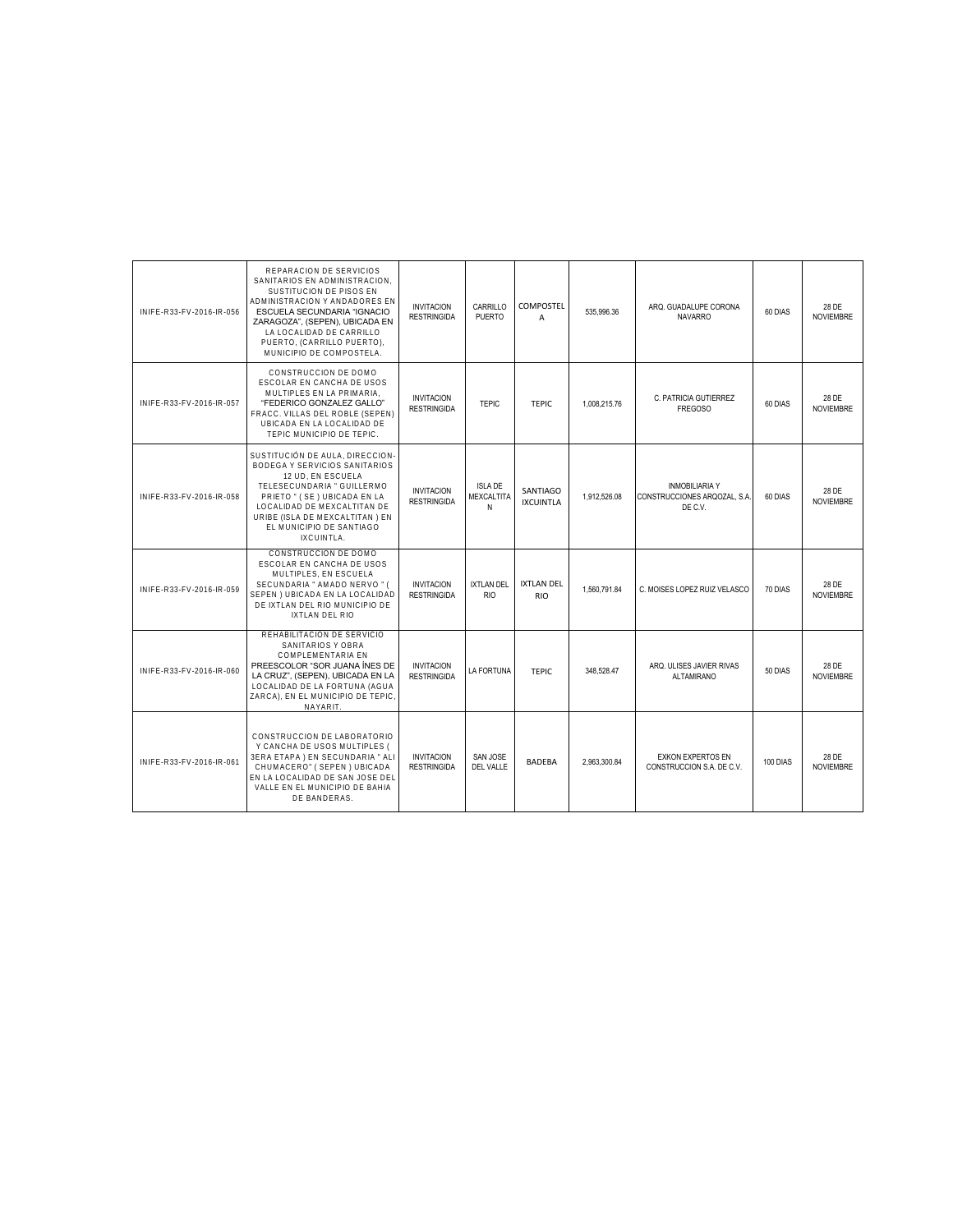| INIFE-R33-FV-2016-IR-062 | CONSTRUCCION DE DOMO<br>ESCOLAR EN CANCHA DE USOS<br>MULTIPLES EN ESCUELA PRIMARIA '<br>FERNANDO MONTES DE OCA" (<br>SEPEN) UBICADA EN LA LOCALIDAD<br>DE TEPIC MUNICIPIO DE TEPIC                                                                                       | <b>INVITACION</b><br><b>RESTRINGIDA</b> | <b>TEPIC</b>                        | <b>TEPIC</b>     | 1.369.994.03 | VELCO URBANIZACIONES S. DE<br>R.L. DE C.V. | 60 DIAS | 28 DE<br><b>NOVIEMBRE</b> |
|--------------------------|--------------------------------------------------------------------------------------------------------------------------------------------------------------------------------------------------------------------------------------------------------------------------|-----------------------------------------|-------------------------------------|------------------|--------------|--------------------------------------------|---------|---------------------------|
| INIFE-R33-FV-2016-IR-063 | REHABILITACION GENERAL DEL<br>CENTRO ESCOLAR (DIRECCION<br>-SANITARIOS, DOS AULAS<br>DIDACTICAS Y RED ELECTRICA ) EN<br>PREESCOLAR " JUAN ESCUTIA " (<br>SEPEN) UBICADO EN LA LOCALIDAD<br>DE SAN FELIPE AZTATAN EN EL<br>MUNICIPIO DE TECUALA, NAYARIT.                 | <b>INVITACION</b><br><b>RESTRINGIDA</b> | <b>SAN FELIPE</b><br><b>AZTATAN</b> | <b>TECUALA</b>   | 916,518.62   | ARQ. CHRISTIAN GILBERTO LOPEZ<br>LOMELI    | 70 DIAS | 28 DE<br><b>NOVIEMBRE</b> |
| INIFE-R33-FV-2016-IR-064 | REHABILITACIÓN DE TECHOS DE<br>AULAS DIDACTICAS Y DE SERVICIOS<br>SANITARIOS EN ESCUELA<br>TELESECUNDARIA "J. NATIVIDAD<br>PARTIDA ROSAS", (S.E.), UBICADA<br>EN LA LOCALIDAD DE LA ISLA DEL<br>CONDE MUNICIPIO DE SAN BLAS,<br>NAYARIT.                                 | <b>INVITACION</b><br><b>RESTRINGIDA</b> | <b>ISLA DEL</b><br>CONDE            | <b>SAN BLAS</b>  | 1,046,267.66 | C. LUIS RAMON GARCIA RAMÍREZ               | 60 DIAS | 28 DE<br><b>NOVIEMBRE</b> |
| INIFE-R33-FV-2016-IR-065 | REHABILITACIÓN DE SERVICIOS<br>SANITARIOS EN LA ESCUELA<br>PRIMARIA "INSURGENTES", (SEPEN),<br>EN LA LOCALIDAD DE TEPIC.<br>MUNICIPIO DE TEPIC. NAYARIT.                                                                                                                 | <b>INVITACION</b><br><b>RESTRINGIDA</b> | <b>TEPIC</b>                        | <b>TEPIC</b>     | 372.253.41   | I.T.T.CONSTRUCTORA S.A. DE C.V.            | 60 DIAS | 28 DE<br><b>NOVIEMBRE</b> |
| INIFE-R33-FV-2016-IR-066 | REHABILITACION DE PISOS DE<br>AULAS EN GENERAL Y APLICACIÓN<br>DE PINTURAS EN AULAS<br>DIDACTICAS EN ESCUELA PRIMARIA<br>" EMILIO GONZALEZ RAMIREZ" (<br>SEPEN) UBICADA EN LA LOCALIDAD<br>DE SAYULILLA EN EL MUNICIPIO DE<br><b>ACAPONETA</b>                           | <b>INVITACION</b><br><b>RESTRINGIDA</b> | SAYULITA                            | <b>ACAPONETA</b> | 458.513.99   | ARQ. MANUEL ALONSO JUAREZ<br>CASTAÑEDA     | 50 DIAS | 28 DE<br><b>NOVIEMBRE</b> |
| INIFF-R33-FV-2016-IR-067 | REHABILITACION DE PATIO CIVICO.<br>CONTRUCCION DE RAMPAS DE<br>ACCESO Y ANDADORES.<br>APLICACIÓN DE PINTURA EN EL<br>CENTRO ESCOLAR EN PREESCOLAR<br>"ESTEFANIA CASTAÑEDA" (SEPEN)<br>UBICADO EN LA LOCALIDAD DE<br>COMPOSTELA. EN EL MUNCIPIO DE<br>COMPOSTELA NAYARIT. | <b>INVITACION</b><br><b>RESTRINGIDA</b> | <b>COMPOSTEL</b><br>A               | COMPOSTEL<br>A   | 236.926.50   | ING. ROBERTO DE LEON<br><b>HERNANDEZ</b>   | 50 DIAS | 28 DE<br><b>NOVIEMBRE</b> |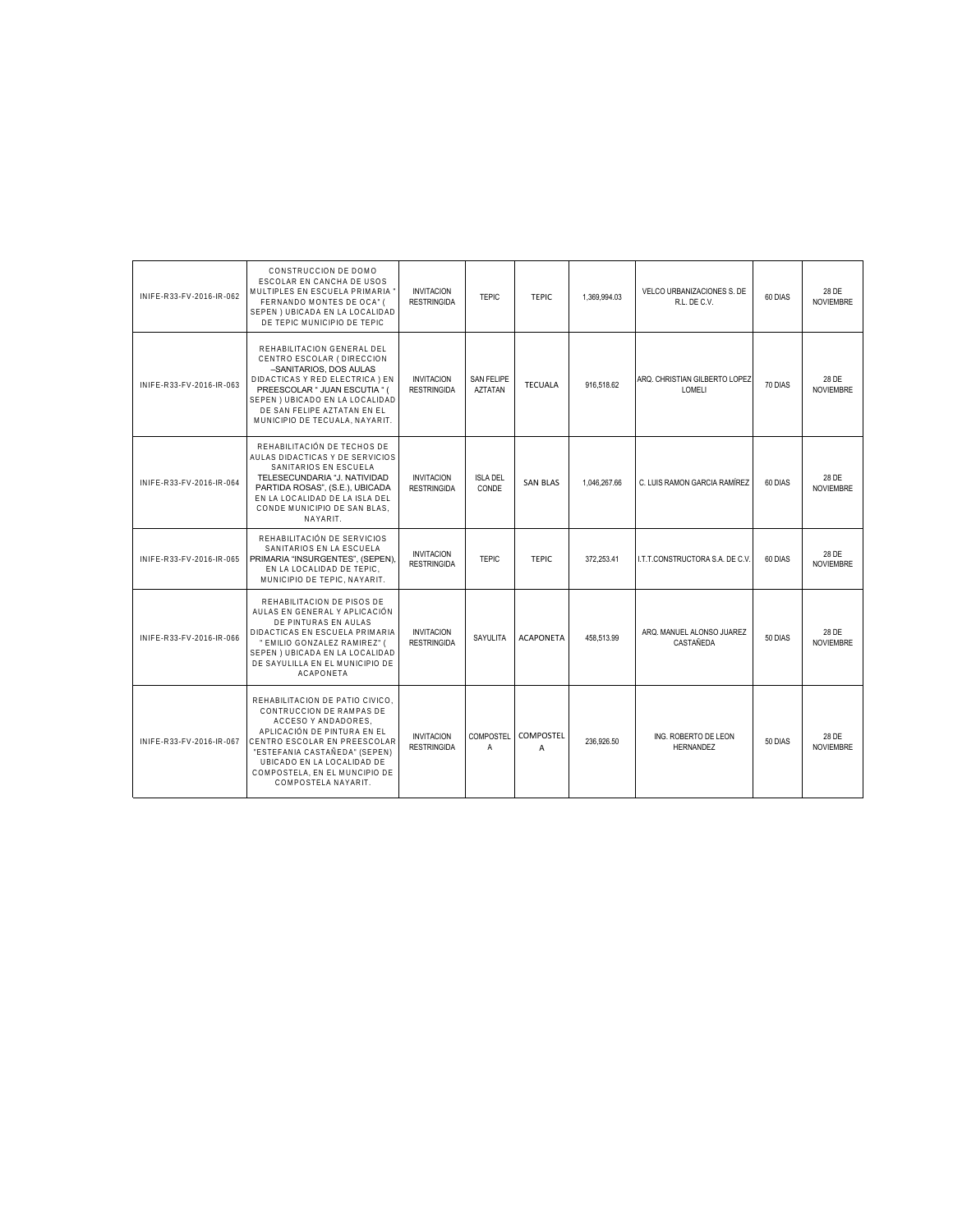| INIFE-R33-FV-2016-IR-068 | SUSTITUCION Y ADECUACION DE<br>CANCHA DE BASQUETBOL EN USOS<br>MULTIPLE: CONSTRUCCION DE<br>ANDADORES DE LIGA, RAMPAS Y<br><b>ESCALONES ENTRE LOS EDIFICIOS</b><br>EN ESCUELA PRIMARIA "J. CRUZ<br>MARTINEZ G." (SEPEN) UBICADA EN<br>LA LOCALIDAD DE HIGUERA BLANCA<br>EN EL MUNICIPIO DE BAHIA DE<br><b>BANDERAS NAYARIT.</b> | <b>INVITACION</b><br><b>RESTRINGIDA</b> | <b>HIGUERA</b><br><b>BLANCA</b> | <b>BADEBA</b>                | 746.249.38   | ELEAZAR URIBE JIMENEZ                        | 90 DIAS | 28 DE DICIEMBRE           |
|--------------------------|---------------------------------------------------------------------------------------------------------------------------------------------------------------------------------------------------------------------------------------------------------------------------------------------------------------------------------|-----------------------------------------|---------------------------------|------------------------------|--------------|----------------------------------------------|---------|---------------------------|
| INIFE-R33-FV-2016-IR-069 | REHABILITACION DE 7 AULAS<br>DIDACTICAS Y SANITARIOS EN LA<br>ESCUELA TELESECUNDARIA "<br>MIGUEL GARCIA MONTAÑO "<br>UBICADA EN LA LOCALIDAD DE<br>SAUTA EN EL MUNICIPIO DE<br>SANTIAGO, IXCUINTLA                                                                                                                              | <b>INVITACION</b><br><b>RESTRINGIDA</b> | SAUTA                           | SANTIAGO<br><b>IXCUINTLA</b> | 2.414.948.11 | AMPARO DEYANIRA ALVARADO<br><b>RODRIGUEZ</b> | 90 DIAS | 28 DE<br><b>NOVIEMBRE</b> |
| INIFE-R33-FV-2016-IR-070 | REHABILITACIÓN Y/O SUSTITUCIÓN<br>DE TECHO DE UN AULA DIDÁCTICA Y<br>SERVICIOS SANITARIOS EN<br>ESCUELA TELESECUNDARIA<br>"RUBÉN JACOBO HERNÁNDEZ", (SE)<br>UBICADA EN LA LOCALIDAD DE<br>PALAPITAS EN EL MUNICIPIO DE<br>XALISCO, NAYARIT.                                                                                     | <b>INVITACION</b><br><b>RESTRINGIDA</b> | <b>PALAPITAS</b>                | XALISCO                      | 710.625.28   | ADOLFO GALAVIZ BALLESTERO                    | 60 DIAS | 28 DE<br><b>NOVIEMBRE</b> |
| INIFE-R33-FV-2016-IR-071 | REHABILITACIÓN DE SERVICIOS<br>SANITARIOS Y RED ELÉCTRICA EN<br>ESCUELA PRIMARIA " JOSÉ MARIA<br>MORELOS ", (SE) UBICADA EN LA<br>LOCALIDAD DE TUXPAN EN EL<br>MUNICIPIO DE TUXPAN, NAYARIT.                                                                                                                                    | <b>INVITACION</b><br><b>RESTRINGIDA</b> | <b>TUXPAN</b>                   | TUXPAN                       | 432.281.03   | HÉCTOR SAÚL DAVILA<br><b>ARREDONDO</b>       | 60 DIAS | 28 DE<br><b>NOVIEMBRE</b> |
| INIFE-R33-FV-2016-IR-072 | AMPLIACIÓN DE SERVICIOS<br>SANITARIOS EN ESCUELA PRIMARIA<br>"EMILIANO ZAPATA". (SEPEN)<br>UBICADA EN LA LOCALIDAD DE LO<br>DE LAMEDO EN EL MUNICIPIO DE<br>TEPIC, NAYARIT.                                                                                                                                                     | <b>INVITACION</b><br><b>RESTRINGIDA</b> | LO DE<br>LAMEDO                 | TFPIC                        | 365.810.90   | ALICIA CASTAÑEDA ALVAREZ                     | 50 DIAS | 28 DE<br><b>NOVIEMBRE</b> |
| INIFE-R33-FV-2016-IR-073 | REHABILITACION DE TECHOS DE 2<br>MODULOS DE AULAS DIDACTICAS<br>EN ESCUELA TELESECUNDARIA<br>"ANTONIO CANO ALATORRE" (SE)<br>UBICADA EN LA LOCALIDAD DE<br>CHACALILLA EN EL MUNICIPIO DE<br>SAN BLAS NAYARIT.                                                                                                                   | <b>INVITACION</b><br><b>RESTRINGIDA</b> | CHACALILLA                      | <b>SAN BLAS</b>              | 264,374.94   | JUACARLOS SALAS MEZA                         | 45 DIAS | 28 DE<br><b>NOVIEMBRE</b> |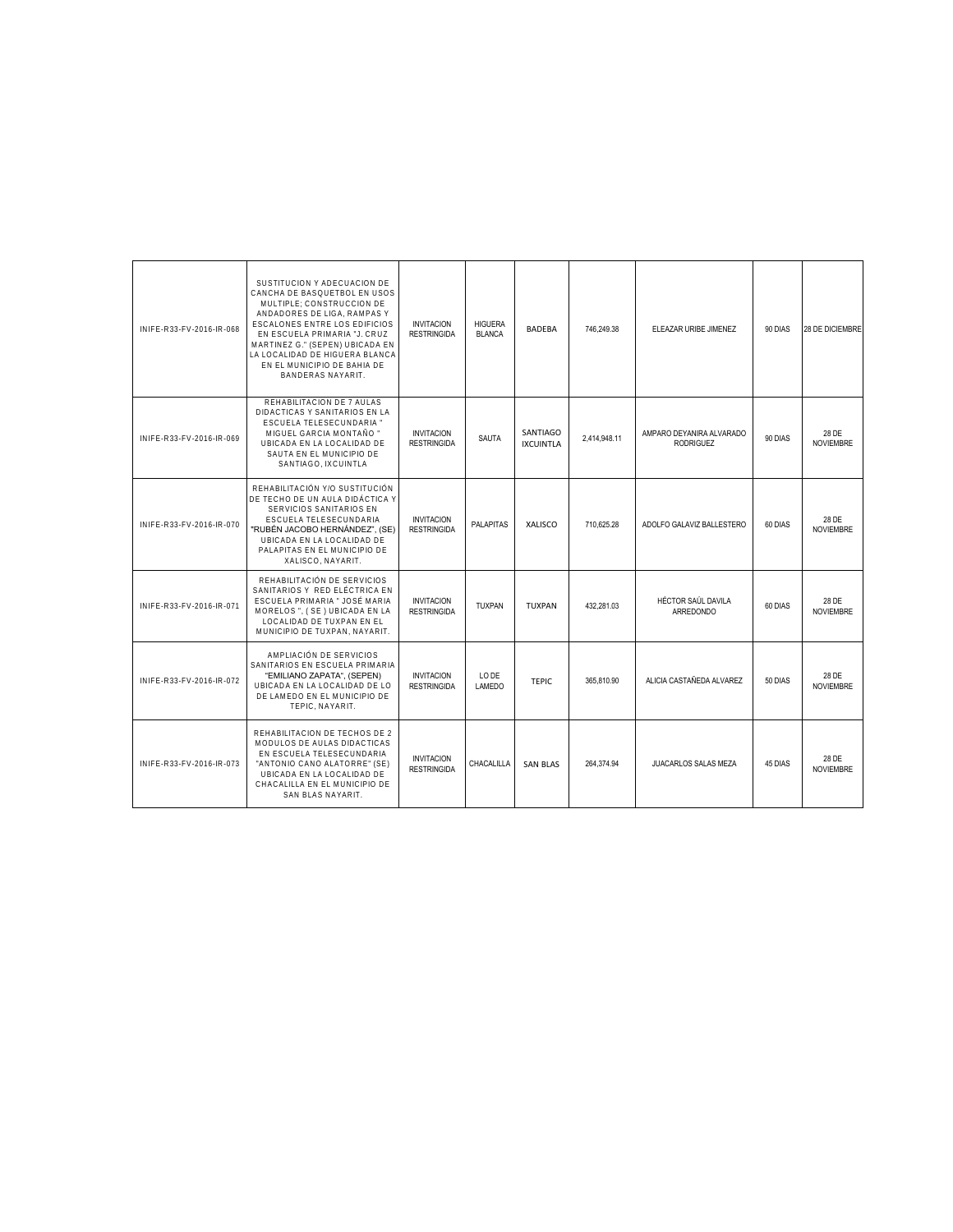| INIFE-R33-FV-2016-IR-074 | ELEVACIÓN DE BARDEO<br>PERIMETRAL Y REPARACIÓN DE<br>TAI UDES EN PREESCOLAR<br>"ARISTOTELES", (SEPEN), EN<br>COLONIA REFORMA. UBICADA EN LA<br>LOCALIDAD DE TEPIC. MUNICICIPIO<br>DE TEPIC, NAYARIT.                                                          | <b>INVITACION</b><br><b>RESTRINGIDA</b> | <b>TEPIC</b>                    | <b>TEPIC</b>                    | 202.028.80   | ARQ. RICARDO GABRIEL ELIAS<br>ROJO                | 45 DIAS | 28 DE<br><b>NOVIEMBRE</b> |
|--------------------------|---------------------------------------------------------------------------------------------------------------------------------------------------------------------------------------------------------------------------------------------------------------|-----------------------------------------|---------------------------------|---------------------------------|--------------|---------------------------------------------------|---------|---------------------------|
| INIFE-R33-FV-2016-IR-075 | CONSTRUCCION DE FOSA SEPTICA<br>SEPTICA DE ABSORCION Y<br>REHABILITACION DE CISTERNA<br>CONSTRUCCION DE BARDEO DE<br>CONTENCION EN ESCUELA<br>TELESECUNDARIA "FRANCISCO<br>VILLA" (SE) UBICADA EN LA<br>LOCALIDAD DE LA PALMA EN EL<br>MUNICIPIO DE SAN BLAS. | <b>INVITACION</b><br><b>RESTRINGIDA</b> | <b>LA PALMA</b>                 | <b>SAN BLAS</b>                 | 279.184.04   | RICARDO GABRIEL ELIAS ROJO                        | 45 DIAS | 28 DE<br><b>NOVIEMBRE</b> |
| INIFE-R33-FV-2016-IR-076 | CONSTRUCCION DE CANCHA DE<br>USOS MULTIPLES EN ESCUELA EN<br>PRIMARIA "FERNANDO MONTAÑO"<br>(SEPEN) UBICADO EN LA LOCALIDAD<br>DE SAN FERNANDO ENEL MUNICIPIO<br>DE TEPIC.                                                                                    | <b>INVITACION</b><br><b>RESTRINGIDA</b> | SAN<br><b>FERNANDO</b>          | <b>TEPIC</b>                    | 557,713.78   | ELECTRIFICACIONES CENTELLA<br>DE NAYARIT SA DE CV | 60 DIAS | 28 DE<br><b>NOVIEMBRE</b> |
| INIFE-R33-FV-2016-IR-077 | CONSTRUCCION DE DOMO<br><b>ESCOLAR EN ESCUELA</b><br>SECUNDARIA "TECNICA 65" (SEPEN)<br>UBICADA EN LA LOCALIDAD DE<br>TEPIC. NAYARI                                                                                                                           | <b>INVITACION</b><br><b>RESTRINGIDA</b> | <b>TEPIC</b>                    | <b>TEPIC</b>                    | 1,164,449.77 | ERICKA CELINA ANDRADE<br><b>GODINEZ</b>           |         |                           |
| INIFE-R33-FV-2016-IR-078 | REPARACION DE BARDEO<br>PERIMETRAL Y CONSTRUCCION DE<br>AULA DE MEDIOS EN PRIMARIA "<br>EVERARDO PEÑA NAVARRO"<br>(SEPEN) UBICADA EN LA<br>LOCALIDAD DE IXTLAN DEL RIO<br>MUNICIPIO DE IXTLAN.                                                                | <b>INVITACION</b><br><b>RESTRINGIDA</b> | <b>IXTLAN DEL</b><br><b>RIO</b> | <b>IXTLAN DEL</b><br><b>RIO</b> | 1.309.182.40 | C. JOSE DE JESUS PARRA                            | 70 DIAS | 28 DE<br><b>NOVIEMBRE</b> |
| INIFE-R33-FV-2016-IR-079 | CONSTRUCCION DE DOMO<br>ESCOLAR EN CANCHA DE USOS<br>MULTIPLES EN ESCUELA<br>SECUNDARIA " LUIS DONALDO<br>COLOSIO " (SEPEN) UBICADA EN LA<br>LOCALIDAD DE SAN VICENTE EN EL<br>MUNICIPIO DE BAHIA DE BANDERAS                                                 | <b>INVITACION</b><br><b>RESTRINGIDA</b> | <b>SAN VICENTE</b>              | <b>BADEBA</b>                   | 1.293.839.26 | PATRICIA GUTIERREZ FREGOSO                        | 65 DIAS | 28 DE<br><b>NOVIEMBRE</b> |
| INIFF-R33-FV-2016-IR-080 | CONSTRUCCION DE DOMO<br>ESCOLAR Y AMPLIACION DE<br>CANCHA DEPORTIVA EN ESCUELA<br>PRIMARIA " JUAN ESCUTIA " ( SEPEN<br>I UBICADA EN LA LOCALIDAD DE<br>YAGO EN EL MUNICIPIO DE<br>SANTIAGO IXCUINTLA.                                                         | <b>INVITACION</b><br><b>RESTRINGIDA</b> | <b>YAGO</b>                     | SANTIAGO<br><b>IXCUINTLA</b>    | 1.599.955.97 | RJC-INGENIERIA Y OBRA CIVIL S.<br>DE R.L. DE C.V. | 60 DIAS | 28 DE<br><b>NOVIEMBRE</b> |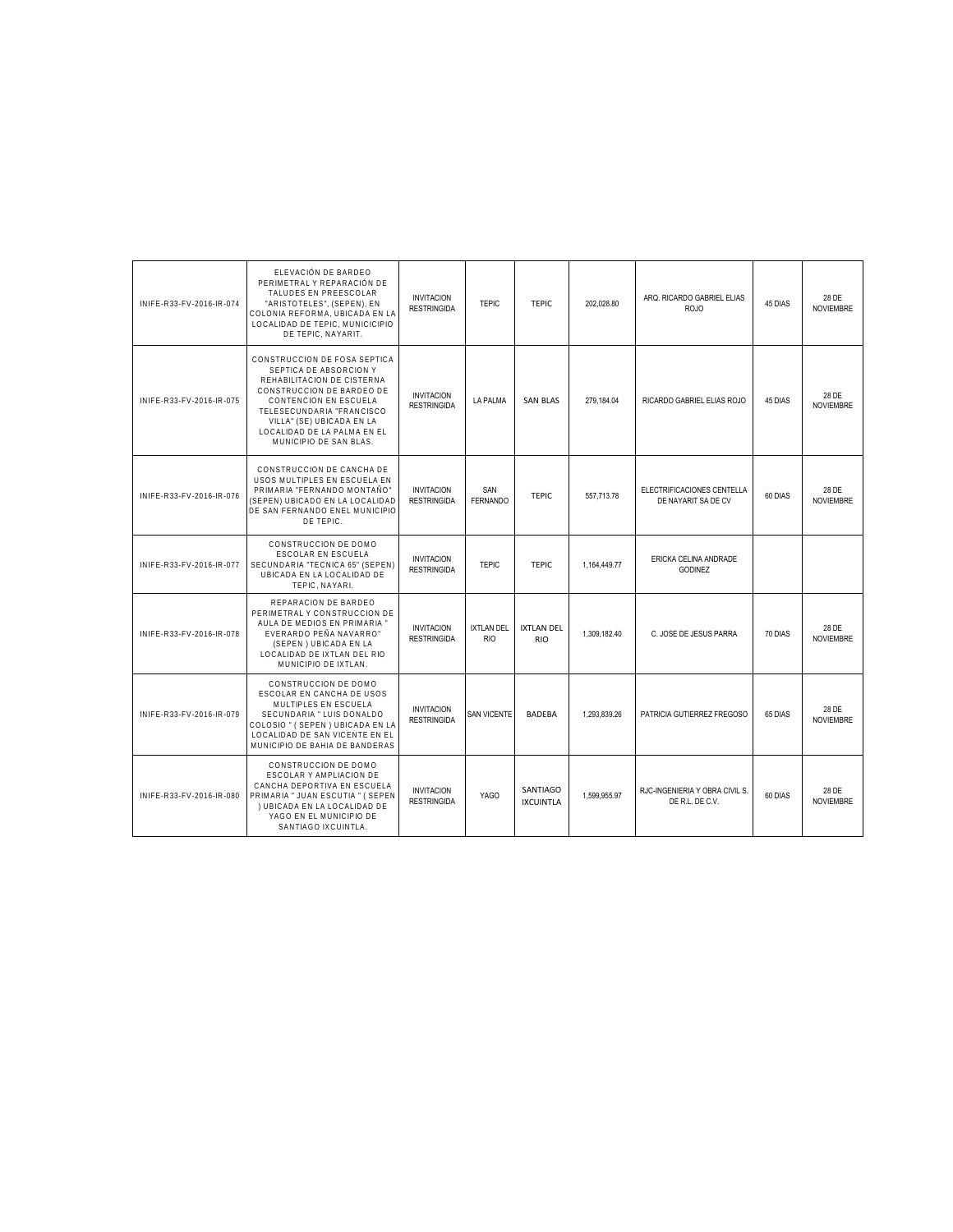| INIFF-R33-FV-2016-IR-081 | CONSTRUCCION DE DOMO<br>ESCOLAR EN PATIO CIVICO EN<br>ESCUELA SECUNDARIA " LEYES DE<br>REFORMA " SEPEN) UBICADA EN LA<br>LOCALIDAD DE SANTIAGO<br>IXCUINTLA EN EL MUNICIPIO DE<br>SANTIAGO IXCUINTLA                                                             | <b>INVITACION</b><br><b>RESTRINGIDA</b> | <b>SANTIAGO</b><br><b>IXCUINTLA</b> | SANTIAGO<br><b>IXCUINTLA</b> | 1,301,251.44 | RJC-INGENIERIA Y OBRA CIVIL S.<br>DE R.L. DE C.V. | 65 DIAS | 28 DE<br><b>NOVIEMBRE</b> |
|--------------------------|------------------------------------------------------------------------------------------------------------------------------------------------------------------------------------------------------------------------------------------------------------------|-----------------------------------------|-------------------------------------|------------------------------|--------------|---------------------------------------------------|---------|---------------------------|
| INIFE-R33-FV-2016-IR-082 | CONSTRUCCION DE DOMO<br><b>ESCOLAR EN ESCUELA</b><br>SECUNDARIA "BENITO JUAREZ"<br>UBICADA EN LA LOCALIDAD DE<br>JESUS MARIA, MUNICIPIO DE EL<br>NAYAR, NAYARIT (SEPEN)                                                                                          | <b>INVITACION</b><br><b>RESTRINGIDA</b> | <b>JESUS MARIA</b>                  | <b>EL NAYAR</b>              | 1.897.093.82 | MOISES LOPEZ RUIZ VELASCO                         | 75 DIAS | 28 DE<br><b>NOVIEMBRE</b> |
| INIFE-R33-FV-2016-IR-083 | CONSTRUCCION DE DOMO<br>ESCOLAR Y CANCHA DE USOS<br>MULTIPLES EN ESCUELA<br>SECUNDARIA " VALENTIN GOMEZ<br>FARIAS " (SEPEN) UBICADA EN LA<br>LOCALIDAD DE VILLA HIDALGO (EL<br>NUEVO) EN EL MUNICIPIO DE<br>SANTIAGO, IXCUINTLA                                  | <b>INVITACION</b><br><b>RESTRINGIDA</b> | VILLA<br><b>HIDALGO</b>             | SANTIAGO<br><b>IXCUINTLA</b> | 1.665.048.58 | VELCO URBANIZACIONES S. DE<br>R.L. DE C.V.        | 75 DIAS | 28 DE<br><b>NOVIEMBRE</b> |
| INIFE-R33-FV-2016-IR-084 | CONSTRUCCION DE DOMO<br>ESCOLAR Y REHABILITACION DE<br>SERVICIOS SANITARIOS DE 12 UD.<br>DRENAJE HIDRAULICO SANITARIO<br>EN ESCUELA PRIMARIA "FRANCISCO<br>VILLA" (SEPEN) UBICADA EN LA<br>LOCALIDAD DE LAS VARAS EN EL<br>MUNICIPIO DE COMPOSTELA<br>NAYARIT.   | <b>INVITACION</b><br><b>RESTRINGIDA</b> | <b>LAS VARAS</b>                    | <b>COMPOSTEL</b><br>A        | 1.656.515.04 | ERIKA JUDITH RAMÍREZ VAZQUEZ                      | 75 DIAS | 28 DE DICIEMBRE           |
| INIFE-R33-FV-2016-IR-085 | CONSTRUCCION DE UNIDAD DE<br>EXPLOTACION PECUARIA, BARDEO<br>PERIMETRAL, OBRA<br>COMPLEMENTARIA Y EXTERIOR EN<br>SECUNDARIA TECNICA " JUAN<br>ESCUTIA " (1RA. ETAPA) (SEPEN)<br>UBICADA EN LA LOCALIDAD DE JUAN<br>ESCUTIA, MUNICIPIO DE<br>COMPOSTELA, NAYARIT. | <b>INVITACION</b><br><b>RESTRINGIDA</b> | JUAN<br><b>ESCUTIA</b>              | <b>COMPOSTEL</b><br>A        | 1.292.114.95 | PRR CONSTRUCTORA S DE RL DE<br>CV                 | 75 DIAS | 28 DE<br><b>NOVIEMBRE</b> |
| INIFE-R33-FV-2016-IR-086 | CONSTRUCCION DE DOMO<br>ESCOLAR Y REHABILITACION DE<br>PLAZA CIVICA EN ESCUELA<br>SECUNDARIA "NIÑOS HEROES"<br>UBICADA EN LA LOCALIDAD DE<br>TECUALA, NAYARIT (SEPEN)                                                                                            | <b>INVITACION</b><br><b>RESTRINGIDA</b> | <b>TECUALA</b>                      | <b>TECUALA</b>               | 1.453.344.69 | CIVILES E INDUSTRIALES SA DE<br><b>CV</b>         | 70 DIAS | 28 DE<br><b>NOVIEMBRE</b> |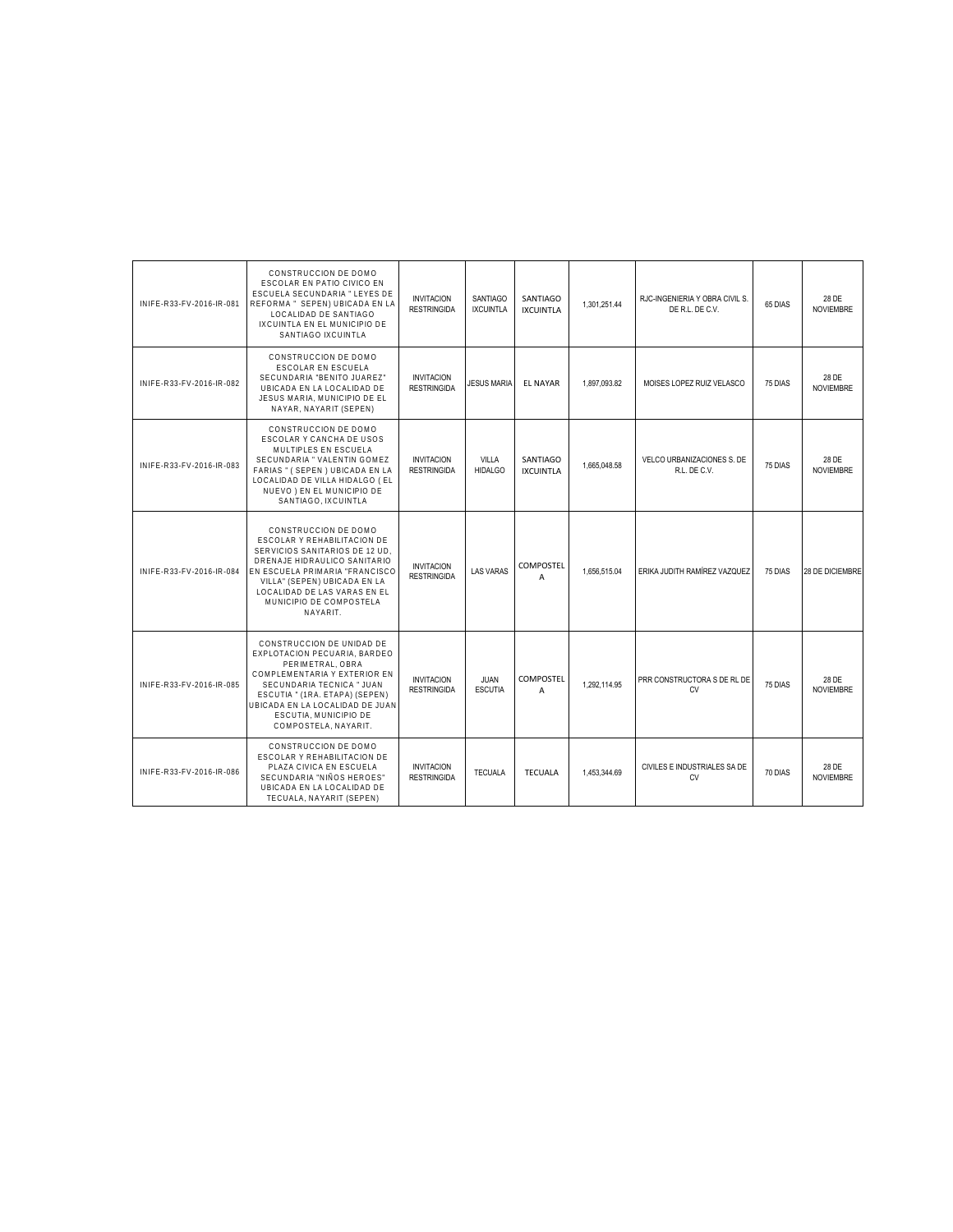| INIFE-R33-FV-2016-IR-087 | CONSTRUCCION DE AULA<br>DIDACTICA EN ESTRUCTURA U-2C<br>EN LA PLANTA ALTA EN "PRIMARIA<br>MARIANO MATAMOROS"(SEPEN)<br>UBICADA EN LA LOCALIDAD DEL<br>PORVENIR EN EL MUNICIPIO DE<br>BAHIA DE BANDERAS, NAYARIT | <b>INVITACION</b><br><b>RESTRINGIDA</b> | EL PORVENIR   | <b>BADEBA</b>  | 402,319.91   | ING. ULISES LOPEZ CARRILLO                           | 55 DIAS | 28 DE<br><b>NOVIEMBRE</b> |
|--------------------------|-----------------------------------------------------------------------------------------------------------------------------------------------------------------------------------------------------------------|-----------------------------------------|---------------|----------------|--------------|------------------------------------------------------|---------|---------------------------|
| INIFE-R33-FV-2016-IR-088 | REPARACION DE SERVICIOS<br>SANITARIOS EN ESCUELA<br>SECUNDARIA " HERIBERTO JARA " (<br>SEPEN ) UBICADA EN LA LOCALIDAD<br>DE TUXPAN, MUNICIPIO DE TUXPAN                                                        | <b>INVITACION</b><br><b>RESTRINGIDA</b> | <b>TUXPAN</b> | TUXPAN         | 1.050.793.27 | SERVICIOS DE CONSTRUCCION<br>DEL NAYAR, S.A. DE C.V. | 70 DIAS | 28 DE<br><b>NOVIEMBRE</b> |
| INIFE-R33-FV-2016-IR-089 | REHABILITACIÓN DE TECHOS DE<br>SERVICIOS SANITARIOS Y<br>LABORATORIO EN ESCUELA<br>SECUNDARIA "VICENTE<br>GUERRERO", (SEPEN), UBICADA EN<br>LA LOCALIDAD DE EL CAPOMO,<br>MUNICIPIO DE COMPOSTELA,<br>NAYARIT.  | <b>INVITACION</b><br><b>RESTRINGIDA</b> | CAPOMO        | COMPOSTEL<br>A | 511.360.80   | ARTURO TAPIA PÉREZ                                   | 50 DIAS | 28 DE<br><b>NOVIEMBRE</b> |
| INIFE-R33-FV-2016-IR-090 | CONSTRUCCION DE DOMO<br>ESCOLAR EN CANCHA DE USOS<br>MULTIPLES EN ESCUELA PRIMARIA<br>ANTONIO R. LAURELES " (SEPEN)<br>UBICADA EN LA LOCALIDAD DE<br>TUXPAN MUNICIPIO DE TUXPAN                                 | <b>INVITACION</b><br><b>RESTRINGIDA</b> | <b>TUXPAN</b> | <b>TUXPAN</b>  | 1.252.725.61 | GRUPO BOZZA INGENIERIA S. DE<br>R.L. DE C.V.         | 65 DIAS | 28 DE<br><b>NOVIEMBRE</b> |
| INIFE-R33-FV-2016-IR-091 | CONSTRUCCION DE DOMO<br>ESCOLAR EN ESCUELA<br>SECUNDARIA " SEVERIANO<br>OCEGUEDA PEÑA " (SEPEN)<br>UBICADA EN LA LOCALIDAD DE<br>TEPIC EN EL MUNICIPIO DE TEPIC.                                                | <b>INVITACION</b><br><b>RESTRINGIDA</b> | <b>TEPIC</b>  | TFPIC.         | 1,034,546.50 | C. LETICIA RAMIREZ PELAYO                            | 60 DIAS | 28 DE<br><b>NOVIEMBRE</b> |
| INIFE-R33-FV-2016-IR-092 | CONSTRUCCION DE DOMO<br>ESCOLAR EN CANCHA DE USOS<br>MULTIPLES EN SECUDARIA<br>"SOLEDAD CARVAJAL CABEZUD".<br>(SE) UBICADA EN LA LOCALIDAD DE<br>TEPIC. MUNICIPIO DE TEPIC.<br>NAYARIT.                         | <b>INVITACION</b><br><b>RESTRINGIDA</b> | <b>TEPIC</b>  | TFPIC.         | 1.093.511.98 | ING. PIERO MASCORRO OLMOS                            | 60 DIAS | 28 DE<br><b>NOVIEMBRE</b> |
| INIFE-R33-FV-2016-IR-093 | CONSTRUCCION DE CARCAMO DE<br>BOMBEO Y DOMO ESCOLAR EN<br>ESCUELA PRIMARIA " MARIANO<br>MATAMOROS" COL. OJO DE AGUA<br>(SEPEN). UBICADA EN LA<br>LOCALIDAD DE TEPIC, MUNICIPIO<br>TEPIC, NAYARIT.               | <b>INVITACION</b><br><b>RESTRINGIDA</b> | <b>TEPIC</b>  | <b>TEPIC</b>   | 1.529.193.51 | ING. PIERO MASCORRO OLMOS                            | 60 DIAS | 05 DE DICIEMBRE           |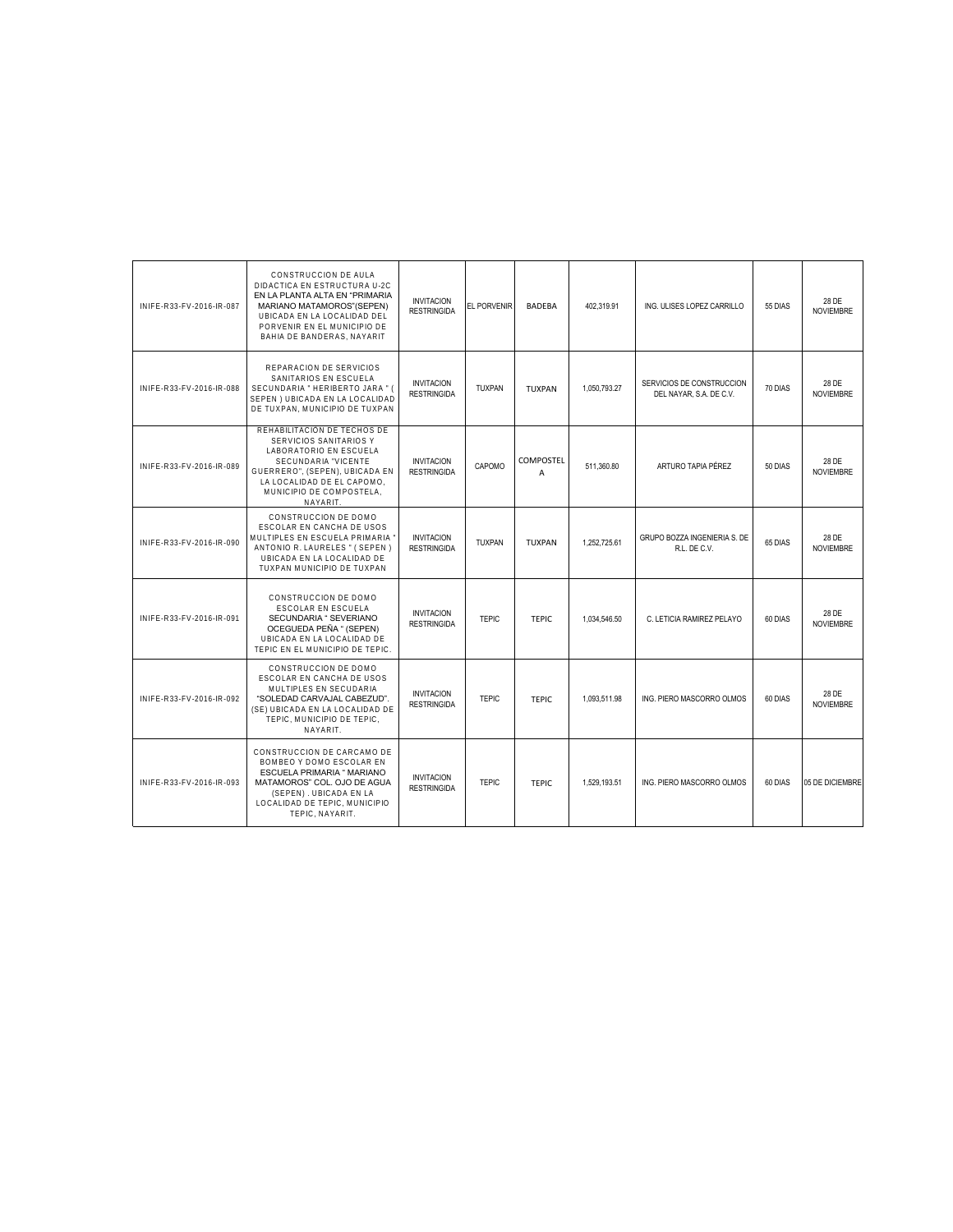| INIFE-R33-FV-2016-IR-094 | CONSTRUCCIÓN DE AULA DE 2 E.E.<br>EN PLANTA ALTA ESTRUCTURA UC-<br>2, EN "CECYT", UBICADA EN LA<br>LOCALIDAD DESAN JUAN DE ABAJO<br>MUNICIPIO DE BAHÍA DE BANDERAS.<br>NAYARIT.                                                                       | <b>INVITACION</b><br><b>RESTRINGIDA</b> | <b>SAM JUAN DE</b><br>ABAJO         | <b>BADEBA</b>                | 531.866.15 | I.T.T.CONSTRUCTORA S.A. DE C.V.                                                         | 60 DIAS | 05 DE DICIEMBRE |
|--------------------------|-------------------------------------------------------------------------------------------------------------------------------------------------------------------------------------------------------------------------------------------------------|-----------------------------------------|-------------------------------------|------------------------------|------------|-----------------------------------------------------------------------------------------|---------|-----------------|
| INIFE-R33-FV-2016-IR-095 | CONSTRUCCIÓN DE CANCHA<br>DEPORTIVA (VOLIBOL-FUT:BOLITO)<br>EN ESCUELA PRIMARIA "SEVERIANO<br>OCEGUEDA PEÑA", (SEPEN),<br>UBICADA EN LA LOCALIDAD DE<br>TEPIC. MUNICIPIO DE TEPIC.<br>NAYARIT.                                                        | <b>INVITACION</b><br><b>RESTRINGIDA</b> | <b>TEPIC</b>                        | <b>TEPIC</b>                 | 304,372.68 | ALEXANDRO RAMIREZ MORENO                                                                | 50 DIAS | 05 DE DICIEMBRE |
| INIFE-R33-FV-2016-IR-096 | CONSTRUCCION DE SERVICIOS<br>SANITARIOS DE 4 UD. OBRA<br>COMPLEMENTARIA Y<br>REHABILITACION DE AULA EN<br>PREESCOLAR " RAMONA CECEÑA<br>HERNANDEZ " ( SEPEN ) UBICADA<br>EN LA LOCALIDAD DE LA<br>YERBABUENA. EN EL MUNICIPIO DE<br>AMATLAN DE CAÑAS. | <b>INVITACION</b><br><b>RESTRINGIDA</b> | YERBABUENA                          | <b>AMATLAN DE</b><br>CAÑAS   | 536.723.18 | COSMOS CORPORATIVO<br><b>CONSULTORES &amp;</b><br>CONSTRUCTORES, S.A. DE C.V.           | 65 DIAS | 05 DE DICIEMBRE |
| INIFE-R33-FV-2016-IR-097 | REHABILITACIÓN Y AMPLIACIÓN DE<br>RED ELÉCTRICA Y CONSTRUCCIÓN<br>DE DOMO EN PLAZA CÍVICA<br>"COLEGIO BACHILLERES DEL<br>ESTADO DE NAYARIT", (S.E.),<br>(C.O.B.A.E.N.) No. 01. LOCALIDAD DE<br>TEPIC, MUNICIPIO DE TEPIC,<br>NAYARIT.                 | <b>INVITACION</b><br><b>RESTRINGIDA</b> | <b>TEPIC</b>                        | <b>TEPIC</b>                 | 838.661.24 | <b>CONSTRUCCIONES E</b><br>INGENIERIAS G.C.H., S.A. DE C.V.                             | 60 DIAS | 05 DE DICIEMBRE |
| INIFE-R33-FV-2016-IR-098 | CONSTRUCCIÓN DE DOMO<br>ESCOLAR. EN ESCUELA PRIMARIA '<br>JUAN ESCUTIA " (SE) UBICADA EN<br>LA LOCALIDAD DE SANTIAGO.<br>IXCUINTLA MUNICIPIO DE<br>SANTIAGO, IXCUINTLA, NAYARIT                                                                       | <b>INVITACION</b><br><b>RESTRINGIDA</b> | <b>SANTIAGO</b><br><b>IXCUINTLA</b> | SANTIAGO<br><b>IXCUINTLA</b> | 924.690.61 | JORGE EDUARDO CASILLAS<br>ALCANTAR                                                      | 65 DIAS | 05 DE DICIEMBRE |
| INIFE-R33-FV-2016-IR-099 | CONSTRUCCIÓN DE AULA<br>DIDÁCTICA ADOSADA DE 6X6 MTS. Y<br>TERMINACIÓN DE BODEGA. EN<br>PREESCOLAR "ANDRÉS QUINTANA<br>ROO". COLONIA LAS BRISAS.<br>(SEPEN), UBICADA EN LA<br>LOCALIDAD DE TECUALA, MUNICIPIO<br>DE TECUALA, NAYARIT.                 | <b>INVITACION</b><br><b>RESTRINGIDA</b> | <b>TECUALA</b>                      | <b>TECUALA</b>               | 572.759.35 | <b>GD PLANEACION</b><br>ADMINISTRACION Y<br>CONSTRUCCION DE OBRAS S. DE<br>R.L. DE C.V. | 60 DIAS | 05 DE DICIEMBRE |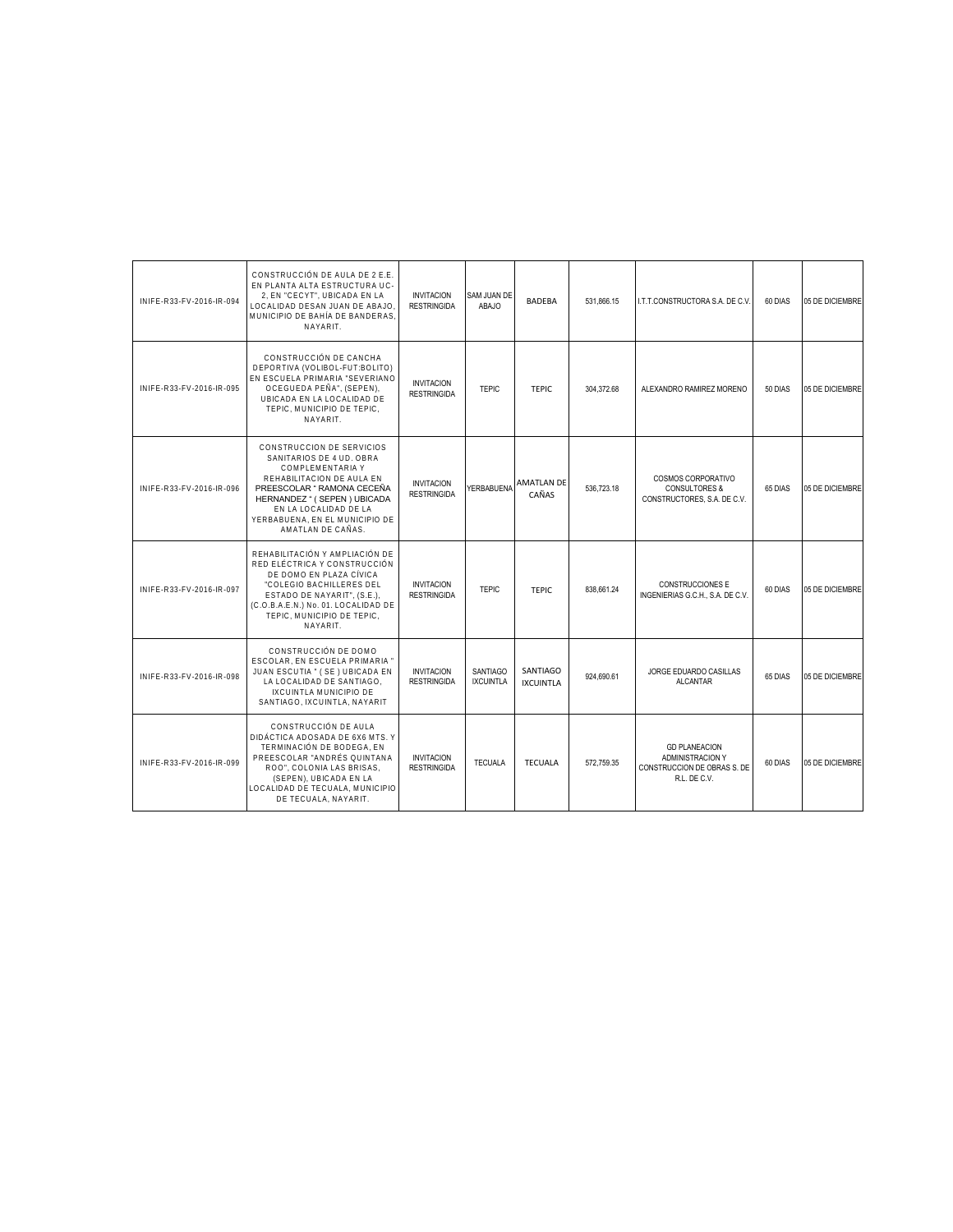| INIFE-R33-FV-2016-IR-100 | CONSTRUCCIÓN DE BARDEO<br>PERIMETRAL (PRIMERA ETAPA) EN<br>ESCUELA SECUNDARIA TECNICA<br>"MATEO GONZÁLEZ CARO", (SEPEN)<br>UBICADA EN LA LOCALIDAD DE LA<br>FORTUNA (AGUA ZARCA) MUNICIPIO<br>DE TEPIC. NAYARIT.                                                    | <b>INVITACION</b><br><b>RESTRINGIDA</b> | LA FORTUNA       | TFPIC.          | 656.401.22   | ING. IVAN ANATOLY ALVAREZ<br>AGUAYO                  | 60 DIAS | 05 DE DICIEMBRE |
|--------------------------|---------------------------------------------------------------------------------------------------------------------------------------------------------------------------------------------------------------------------------------------------------------------|-----------------------------------------|------------------|-----------------|--------------|------------------------------------------------------|---------|-----------------|
| INIFE-R33-FV-2016-IR-101 | CONSTRUCCIÓN DE BARDEO.<br>REPARACIÓN DE SERVICIOS<br>SANITARIO Y REVISIÓN DE LA RED<br>ELÉCTRICA. EN ESCUELA PRIMARIA<br>"FELIPE ANGELES", (SEPEN),<br>UBICADA EN LA LOCALIDAD DE LAS<br>VARAS. EN EL MUNICIPIO DE<br>COMPOSTELA, NAYARIT.                         | <b>INVITACION</b><br><b>RESTRINGIDA</b> | <b>LAS VARAS</b> | COMPOSTEL<br>A  | 2,341,990.71 | SERGIO SILVA AREVALO                                 | 75 DIAS | 05 DE DICIEMBRE |
| INIFE-R33-FV-2016-IR-102 | REPARACIÓN GENERAL DE TECHOS<br>DE AULAS DIDÁCTICAS Y<br>REPARACION DE SERVICIOS<br>SANITARIOS, EN ESCUELA PRIMARIA<br>"NIÑOS HÉROES" (SEPEN) UBICADO<br>EN LA LOCALIDAD DE BONITA,<br>MUNICIPIO DE ROSAMORADA,<br>NAYARIT.                                         | <b>INVITACION</b><br><b>RESTRINGIDA</b> | <b>BONITA</b>    | ROSAMORAD<br>A  | 979.836.85   | PRECOLADOS Y CONSRUCCIONES<br>DE TEPIC S.A. DE C.V.  | 70 DIAS | 05 DE DICIEMBRE |
| INIFE-R33-FV-2016-IR-103 | TERMINACION DE COCINA<br>DESAYUNADOR, REPARACIÓN DE<br><b>BARDEO PERIMETRAL EN</b><br>PREESCOLAR "FEDERICO<br>FROEBEL". (SEPEN). UBICADA EN LA<br>LOCALIDAD DE MECATÁN. EN EL<br>MUNICIPIO DE SAN BLAS, NAYARIT.                                                    | <b>INVITACION</b><br><b>RESTRINGIDA</b> | <b>MECATAM</b>   | <b>SAN BLAS</b> | 404,617.56   | ARQ. GUADALUPE CORONA<br><b>NAVARRO</b>              | 50 DIAS | 05 DE DICIEMBRE |
| INIFE-R33-FV-2016-IR-104 | CONSTRUCCIÓN DE DOMO<br>ESCOLAR EN CANCHA DE USOS<br>MULTIPLES Y REFUERZO EN<br>BARDEO, EN ESCUELA PRIMARIA<br>"LEONA VICARIO", (SE), UBICADA EN<br>LA LOCALIDAD DE TECUALA.<br>MUNICIPIO DE TECUALA, NAYARIT.                                                      | <b>INVITACION</b><br><b>RESTRINGIDA</b> | <b>TECUALA</b>   | <b>TECUALA</b>  | 916.877.87   | SERVICIOS DE CONSTRUCCION<br>DEL NAYAR, S.A. DE C.V. | 60 DIAS | 05 DE DICIEMBRE |
| INIFE-R33-FV-2016-IR-105 | CONSTRUCCIÓN DE PÓRTICO DE<br>ACCESO Y REHABILITACIÓN DE<br>SERVICIOS SANITARIOS PARA<br>ATENDER A NIÑOS CON<br>DISCAPACIDAD. EN ESCUELA<br>PRIMARIA "LUIS DONALDO COLOSIO<br>MURRIETA", (SEPEN), UBICADA EN<br>LA CIUDAD DE TEPIC. MUNICIPIO DE<br>TEPIC. NAYARIT. | <b>INVITACION</b><br><b>RESTRINGIDA</b> | <b>TEPIC</b>     | <b>TEPIC</b>    | 782.973.15   | ARQ. FERNANDO JESÚS SÁNCHEZ<br><b>ZATARAIN</b>       | 65 DIAS | 05 DE DICIEMBRE |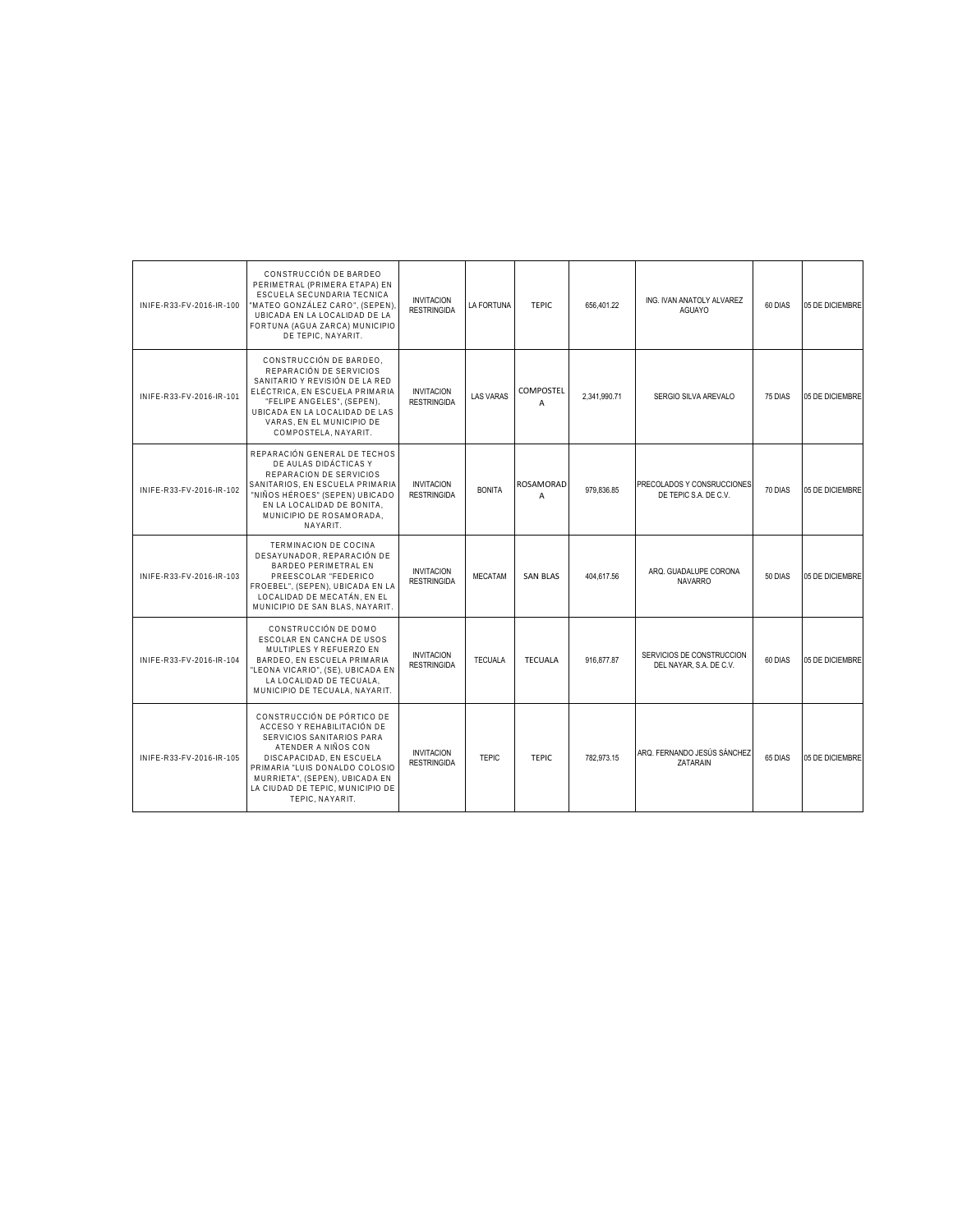| INIFE-R33-FV-2016-IR-106 | REHABILITACIÓN DE TALLER DE<br>HERRERIA Y ALMACEN, EN<br>SECUNDARIA TÉCNICA "FRANCISCO<br>GARCÍA MONTERO", (SEPEN),<br>UBICADA EN LA LOCALIDAD DE<br>SANTA ISABEL, MUNICIPIO DE<br>AHUACATLÁN, NAYARIT.                                                            | <b>INVITACION</b><br><b>RESTRINGIDA</b> | SANTA<br><b>ISABEL</b>            | AHUACATLA<br>N | 1.049.616.00 | ING. MIRTHIA ESPINOZA VALENCIA                | 70 DIAS | 05 DE DICIEMBRE |
|--------------------------|--------------------------------------------------------------------------------------------------------------------------------------------------------------------------------------------------------------------------------------------------------------------|-----------------------------------------|-----------------------------------|----------------|--------------|-----------------------------------------------|---------|-----------------|
| INIFE-R33-FV-2016-IR-107 | CONSTRUCCIÓN DE BARDEO<br>PERIMETRAL Y OBRA<br>COMPLEMENTARIA EN ESCUELA<br>PRIMARIA "FELICITAS LÓPEZ<br>NUNGARAY" UBICADA EN LA<br>LOCALIDAD DE ATOTONILCO, EN EL<br>MUNICIPIO DE TECUALA, NAYARIT.                                                               | <b>INVITACION</b><br><b>RESTRINGIDA</b> | <b>TECUALA</b>                    | <b>TECUALA</b> | 202.981.99   | ARQ. TUFIC HUSSEIM ABUD<br><b>RODRIGUEZ</b>   | 45 DIAS | 05 DE DICIEMBRE |
| INIFE-R33-FV-2016-IR-108 | TERMINACIÓN DE AULA. EN<br>PREESCOLAR "AMADO NERVO".<br>(SEPEN), UBICADO EN LA<br>LOCALIDAD DE OTATES Y<br>CANTARRANAS, MUNICIPIO DE<br>COMPOSTELA, NAYARIT.                                                                                                       | <b>INVITACION</b><br><b>RESTRINGIDA</b> | OTATES Y<br>CANTARRAN<br>AS       | COMPOSTEL<br>A | 227,962.02   | ARQ. TUFIC HUSSEIM ABUD<br><b>RODRIGUEZ</b>   | 50 DIAS | 05 DE DICIEMBRE |
| INIFE-R33-FV-2016-IR-109 | CONSTRUCCIÓN DE BARDEO<br>PERIMETRAL 325 MTS. Y<br>REPARACIÓN DE SERVICIOS<br>SANITARIOS. EN ESCUELA PRIMARIA<br>"NIÑOS HÉROES", (SEPEN), UBICADA<br>EN LA LOCALIDAD DE SAN JOSÉ DE<br>MOJARRAS (MOJARRAS), EN EL<br>MUNICIPIO DE SANTA MARIA DEL<br>ORO, NAYARIT. | <b>INVITACION</b><br><b>RESTRINGIDA</b> | SAN JOSE DE<br><b>MOJARRAS</b>    | SAMAO          | 1.547.576.33 | ING. MAURICIO OMAR VAZQUEZ<br><b>IBARRA</b>   | 70 DIAS | 05 DE DICIEMBRE |
| INIFE-R33-FV-2016-IR-110 | CONSTRUCCIÓN DE CARCAMO DE<br>BOMBEO. EN PREESCOLAR<br>"IGNACIO CARDENAS RUIZ",<br>(SEPEN), UBICADA EN LA<br>LOCALIDAD DE SAN CLEMENTE DE<br>LIMA, MUNICIPIO DE BAHIA DE<br>BANDERAS, NAYARIT.                                                                     | <b>INVITACION</b><br><b>RESTRINGIDA</b> | SAN<br><b>CLEMENTE</b><br>DE LIMA | <b>BADEBA</b>  | 449.731.49   | CESAR ALFONSO JAUREGUI<br><b>ALVARADO</b>     | 45 DIAS | 12 DE DICIEMBRE |
| INIFE-R33-FV-2016-IR-111 | SUSTITUCIÓN DE TECHO EN AULA<br>AISLADA EN ESCUELA PRIMARIA<br>"OLIVERIO VARGAS", (SEPEN)<br>UBICADA EN LA LOCALIDAD DE<br>BUCERIAS, MUNICIPIO DE BAHÍA DE<br>BANDERAS, NAYARIT.                                                                                   | <b>INVITACION</b><br><b>RESTRINGIDA</b> | <b>BUCERIAS</b>                   | <b>BADFBA</b>  | 422.161.02   | CONSTRUCTORA KORA DE LA<br>BAHIA S.A. DE C.V. | 50 DIAS | 12 DE DICIEMBRE |
| INIFE-R33-FV-2016-IR-112 | CONSTRUCCION DE DOMO<br>ESCOLAR, EN ESCUELA PRIMARIA "<br>LAZARO CARDENAS" (S.E.)<br>UBICADA EN LA LOCALIDAD DE<br>XALISCO EN EL MUNICIPIO DE<br>XALISCO, NAYARIT.                                                                                                 | <b>INVITACION</b><br><b>RESTRINGIDA</b> | <b>XALISCO</b>                    | XALISCO        | 839.384.89   | ERIKA JUDITH RAMÍREZ VAZQUEZ                  | 60 DIAS | 12 DE DICIEMBRE |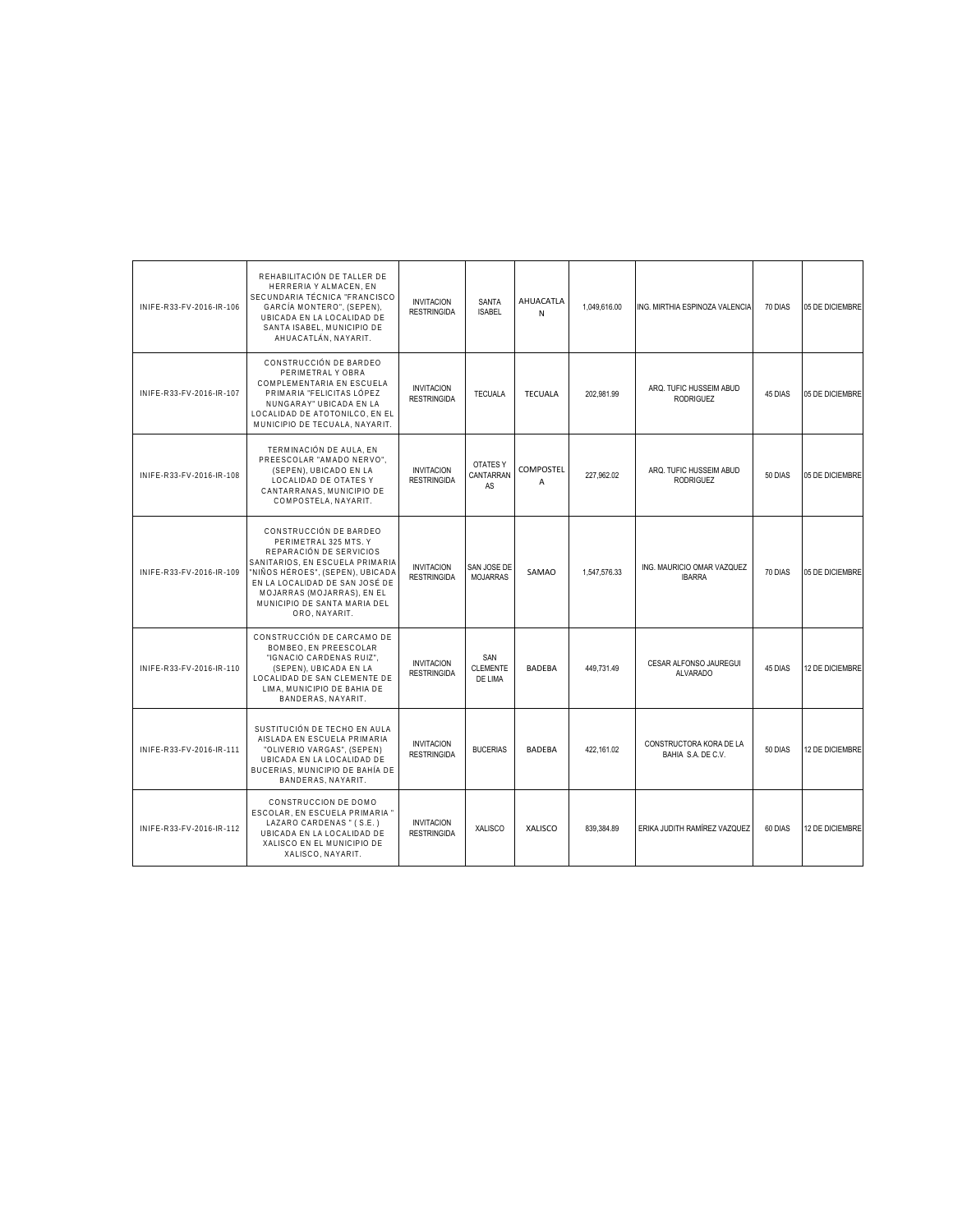| INIFE-R33-FV-2016-IR-113 | CONSTRUCCIÓN DE DOMO<br>ESCOLAR, EN PRIMARIA<br>"LIBERTADORES DE ÁMERICA".<br>(SEPEN), UBICADA EN LA<br>LOCALIDAD DE XALISCO, MUNICIPIO<br>DE XALISCO, NAYARIT.                                                                                         | <b>INVITACION</b><br><b>RESTRINGIDA</b> | <b>XALISCO</b>               | XALISCO                             | 807,678.27   | ERIKA JUDITH RAMÍREZ VAZQUEZ                  | 55 DIAS | 12 DE DICIEMBRE |
|--------------------------|---------------------------------------------------------------------------------------------------------------------------------------------------------------------------------------------------------------------------------------------------------|-----------------------------------------|------------------------------|-------------------------------------|--------------|-----------------------------------------------|---------|-----------------|
| INIFE-R33-FV-2016-IR-114 | CONSTRUCCIÓN DE DOMO<br>ESCOLAR. EN ESCUELA PRIMARIA<br>"GUADALUPE VICTORIA", (SEPEN),<br>UBICADA EN LA LOCALIDAD DE SAN<br>JOSÉ DEL VALLE, MUNICIPIO DE<br>BAHÍA DE BANDERAS, NAYARIT.                                                                 | <b>INVITACION</b><br><b>RESTRINGIDA</b> | SAN JOSE<br><b>DEL VALLE</b> | <b>BADEBA</b>                       | 1,075,102.98 | CONSTRUCTORA KORA DE LA<br>BAHIA S.A. DE C.V. | 60 DIAS | 12 DE DICIEMBRE |
| INIFE-R33-FV-2016-IR-115 |                                                                                                                                                                                                                                                         | CANCELADA                               |                              |                                     |              |                                               |         |                 |
| INIFE-R33-FV-2016-IR-116 | SUSTITUCION DE TECHOS DE 02<br>AULAS DIDACTICAS Y SERVICIOS<br>SANITARIOS, CONSTRUCCION DE<br>BARDEO PERIMETRAL Y BODEGA.<br>EN ESCUELA SECUNDARIA "JUSTO<br>SIERRA" (SEPEN) UBICADA EN LA<br>LOCALIDAD DE HUAJIMIC,<br>MUNICIPIO DE LA YESCA, NAYARIT. | <b>INVITACION</b><br><b>RESTRINGIDA</b> | <b>HUAJIMIC</b>              | <b>LA YESCA</b>                     | 2.240.718.18 | CARLOS GOMEZ CERVANTES                        | 85 DIAS | 12 DE DICIEMBRE |
| INIFE-R33-FV-2016-IR-117 | EHABILITACIÓN DE SERVICIOS<br>SANITARIOS EN ESCUELA PRIMARIA<br>"CUAUHTÉMOC" UBICADA EN LA<br>LOCALIDAD DE SAN ISIDRO.<br>MUNICIPIO DE SANTIAGO<br>IXCUINTLA: NAYARIT (SEPEN)                                                                           | <b>INVITACION</b><br><b>RESTRINGIDA</b> | <b>SAN ISIDRO</b>            | <b>SANTIAGO</b><br><b>IXCUINTLA</b> | 332.312.30   | PROYECTOS Y OBRA CIVIL CARGO<br>S.A. DE C.V.  | 60 DIAS | 26 DE DICIEMBRE |
| INIFE-R33-FV-2016-IR-118 | CONSTRUCCIÓN DE BARDEO<br>PERIMETRAL Y COLOCACIÓN DE<br>TECHO DE MULTIPANEL EN AULA EN<br>PREESCOLAR "AMADO NERVO"<br>(SEPEN) UBICADO EN LA LOCALIDAD<br>DE URSULO GALVÁN, MUNICIPIO DE<br>COMPOSTELA: NAYARIT                                          | <b>INVITACION</b><br><b>RESTRINGIDA</b> | <b>URSULO</b><br>GALVAN      | COMPOSTEL<br>A                      | 302,317.41   | IRAM ELIGIÓ GURROLA ARAUJO                    | 50 DIAS | 26 DE DICIEMBRE |
| INIFE-R33-FV-2016-IR-119 | REHABILITACIÓN DE BARDEO<br>PERIMETRAL EN ESCUELA PRIMARIA<br>"JOSÉ MARÍA MORELOS" (SEPEN)<br>UBICADA EN LA LOCALIDAD DE SAN<br>MIGUEL, MUNICIPIO DE ACAPONETA:<br>NAYARIT.                                                                             | <b>INVITACION</b><br><b>RESTRINGIDA</b> | <b>SAN MIGUEL</b>            | <b>ACAPONETA</b>                    | 683.812.43   | MAURICIO OMAR VAZQUEZ<br><b>IBARRA</b>        | 50 DIAS | 26 DE DICIEMBRE |
| INIFE-R33-FV-2016-IR-120 | SUSTITUCIÓN DE SERVICIOS<br>SANITARIOS EN ESCUELA PRIMARIA<br>"ROBERTO GIL MONTES" (SEPEN).<br>UBICADA EN LA LOCALIDAD DE LA<br>BAJADA, MUNICIPIO DE SAN BLAS;<br>NAYARIT.                                                                              | <b>INVITACION</b><br><b>RESTRINGIDA</b> | LA BAJADA                    | <b>SAN BLAS</b>                     | 1.035.229.09 | ING. LUIS MANUEL VIRGEN<br>NARVAEZ            | 70 DIAS | 26 DE DICIEMBRE |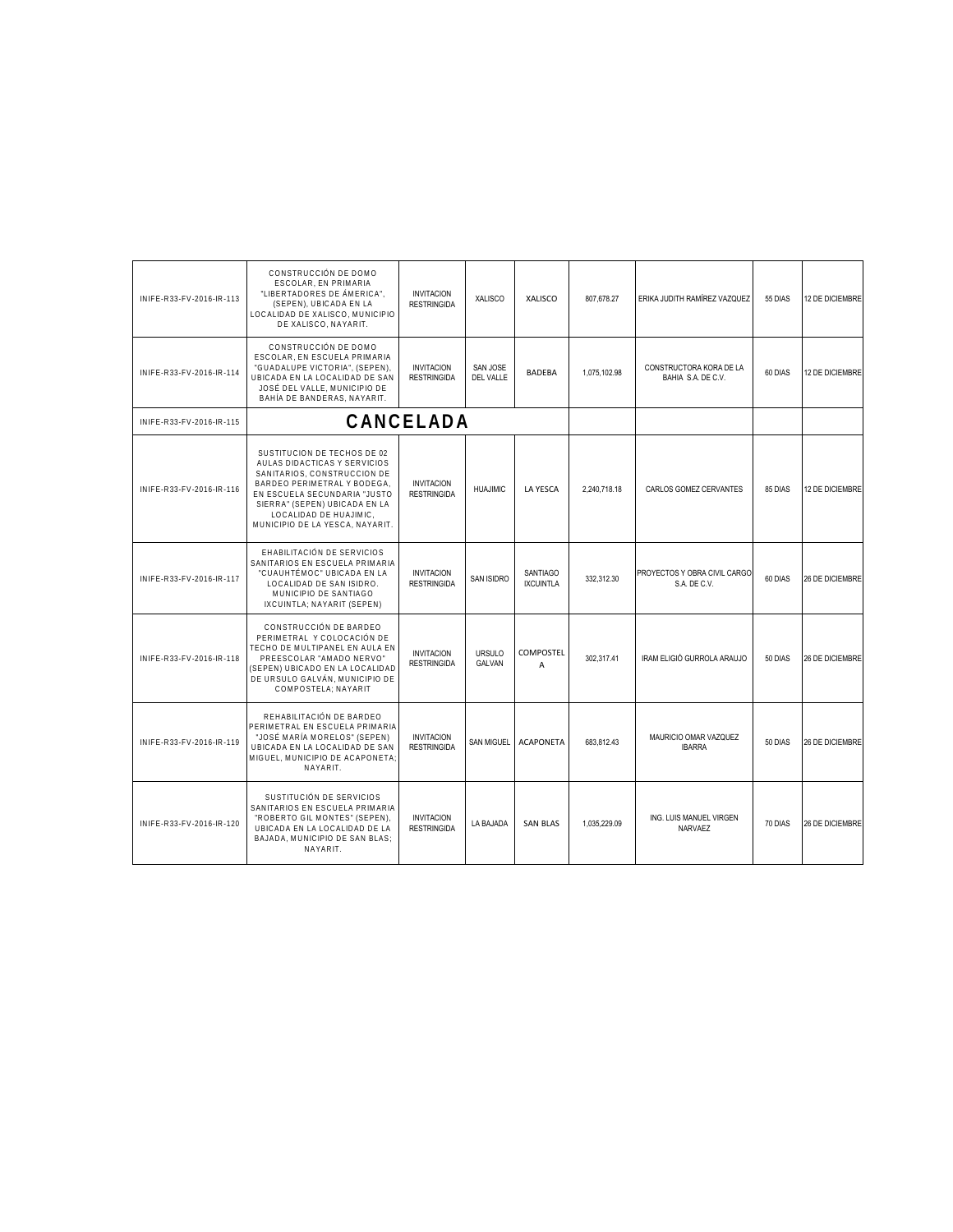| INIFE-R33-FV-2016-IR-121 | REHABILITACIÓN DE SERVICIOS<br>SANITARIOS EN ESCUELA PRIMARIA<br>"JUSTINO AVILA ARCE" FRACC.<br>JACARANDAS (SEPEN), UBICADA EN<br>LA LOCALIDAD DE TEPIC, MUNICIPIO<br>DE TEPIC; NAYARIT.                                    | <b>INVITACION</b><br><b>RESTRINGIDA</b> | <b>TEPIC</b>                 | <b>TEPIC</b>                 | 707.473.00 | DESARROLLO CONSTRUCTOR<br>ROCHA S. DE R.L. MI        | 60 DIAS | 26 DE DICIEMBRE        |
|--------------------------|-----------------------------------------------------------------------------------------------------------------------------------------------------------------------------------------------------------------------------|-----------------------------------------|------------------------------|------------------------------|------------|------------------------------------------------------|---------|------------------------|
| INIFE-R33-FV-2016-IR-122 | CONSTRUCCION DE DOMO<br>ESCOLAR EN ESCUELA PRIMARIA<br>"AMADO NERVO" (SE) UBICADA EN<br>LA LOCALIDAD DE TEPIC. MUNICIPIO<br>DE TEPIC: NAYARIT                                                                               | <b>INVITACION</b><br><b>RESTRINGIDA</b> | <b>TEPIC</b>                 | <b>TEPIC</b>                 | 605,448.00 | ARQ. LUIS ROGELIO TIRADO<br>SANDOVAL                 | 50 DIAS | 26 DE DICIEMBRE        |
| INIFE-R33-FV-2016-IR-123 | IMPERMEABILIZACIÓN DE MODULO<br>Y REHABILITACIÓN DE SERVICIOS<br>SANITARIOS Y OBRA EXTERIOR EN<br>TELESECUNDARIA "FELIPA VIDAL<br>PLANTILLAS" UBICADA EN LA<br>LOCALIDAD DE EL REFUGIO.<br>MUNICIPIO DE TEPIC; NAYARIT (SE) | <b>INVITACION</b><br><b>RESTRINGIDA</b> | EL REFUGIO                   | TFPIC.                       | 649.685.39 | <b>GRUPO CONSRUCTOR</b><br>INTERESTATAL S.A. DE C.V. | 60 DIAS | <b>26 DE DICIEMBRE</b> |
| INIFE-R33-FV-2016-IR-124 | CONSTRUCCIÓN DE AULA<br>DIDACTICA DE 2. E.E. U-1C EN<br>ESCUELA SECUNDARIA "JULIAN<br>GASCÓN MERCADO" (S.E.) UBICADA<br>EN LA LOCALIDAD DE FRANCISCO I.<br>MADERO (PUGA), MUNCIPIO DE<br>TEPIC: NAYARIT                     | <b>INVITACION</b><br><b>RESTRINGIDA</b> | <b>FRANCISCO I</b><br>MADERO | TFPIC.                       | 490.531.13 | ARQ. ULISES JAVIER RIVAS<br>ALTAMIRANO.              | 60 DIAS | 26 DE DICIEMBRE        |
| INIFF-R33-FV-2016-IR-125 | CONSTRUCCIÓN DE BARDEO<br>PERIMETRAL (1RA ETAPA) EN<br>ESCUELA SECUNDARIA "MARTIN<br>RICO" (S.E.) UBICADA EN LA LA<br>LOCALIDAD DE EL AHUACATE.<br>MUNICIPIO DE TEPIC: NAYARIT.                                             | <b>INVITACION</b><br><b>RESTRINGIDA</b> | <b>TEPIC</b>                 | TFPIC.                       | 689.131.15 | DESARROLLO CONSTRUCTOR<br>ROCHA S. DE R.L. MI        | 60 DIAS | <b>26 DE DICIEMBRE</b> |
| INIFE-R33-FV-2016-IR-126 | REHABILITACIÓN DE SERVICIOS<br>SANITARIOS EN ESCUELA PRIMARIA<br>"VENUSTIANO CARRANZA" (SEPEN)<br>UBICADA EN LA LOCALIDAD DE<br>VILLA HIDALGO (EL NUEVO),<br>MUNICIPIO DE SANTIAGO<br>IXCUINTLA: NAYARIT                    | <b>INVITACION</b><br><b>RESTRINGIDA</b> | VILLA<br><b>HIDALGO</b>      | SANTIAGO<br><b>IXCUINTLA</b> | 448,297.17 | <b>GRUPO CONSRUCTOR</b><br>INTERESTATAL S.A. DE C.V. | 60 DIAS | <b>26 DE DICIEMBRE</b> |
| INIFE-R33-FV-2016-IR-127 | REHABILITACION DE SERVICIOS<br>SANITARIOS EN PREESCOLAR<br>"FRANCISCO VILLEGAS LOERA"<br>(SEPEN), DE LA LOCALIDAD DE EL<br>LLANO. MUNICIPIO DE SAN BLAS.<br><b>NAYARIT</b>                                                  | <b>INVITACION</b><br><b>RESTRINGIDA</b> | EL LLANO                     | <b>SAN BLAS</b>              | 357.619.21 | ING. LUIS MANUEL VIRGEN<br><b>NARVAEZ</b>            | 60 DIAS | <b>26 DE DICIEMBRE</b> |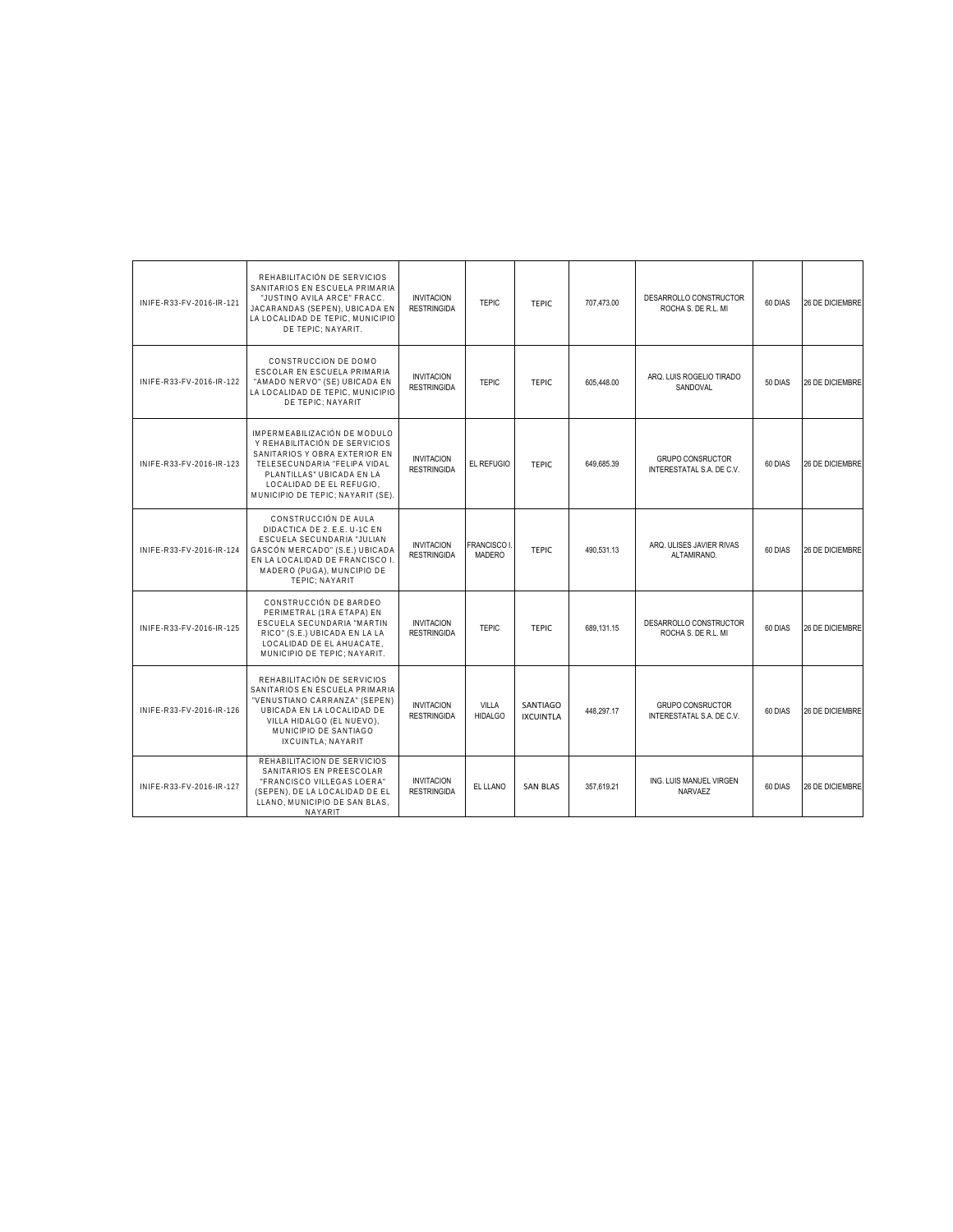| INIFE-R33-FV-2016-IR-128 | REHABILITACION DE SERVICIOS<br>SANITARIOS EN ESCUELA PRIMARIA<br>"LAZARO CARDENAS" (SEPEN), DE<br>LA LOCALIDAD DE SANTA CRUZ (LAS<br>HACIENDAS). MUNICIPIO DE<br>SANTIAGO IXCUINTLA, NAYARIT                                                              | <b>INVITACION</b><br><b>RESTRINGIDA</b> | SANTA CRUZ                | SANTIAGO<br><b>IXCUINTLA</b>   | 233,966.71   | <b>GRUPO CONSTRUCTOR</b><br>INTERESTATAL S.A. DE C.V. | 60 DIAS | 26 DE DICIEMBRE |
|--------------------------|-----------------------------------------------------------------------------------------------------------------------------------------------------------------------------------------------------------------------------------------------------------|-----------------------------------------|---------------------------|--------------------------------|--------------|-------------------------------------------------------|---------|-----------------|
| INIFE-R33-FV-2016-IR-129 | CONSTRUCCIÓN DE DOMO<br>ESCOLAR Y CANCHA DE USOS<br>MÚLTIPLES EN ESCUELA<br>SECUNDARIA "JOSÉ MARIA<br>MERCADO" (SEPEN) UBICADA EN LA<br>LOCALIDAD DE SAN BLAS.<br>MUNICIPIO DE SAN BLAS: NAYARIT                                                          | <b>INVITACION</b><br><b>RESTRINGIDA</b> | <b>SAN BLAS</b>           | <b>SAN BLAS</b>                | 1,346,053.82 | PRR CONSTRUCTORA S. DE R.L.<br>DE C.V.                | 70 DIAS | 26 DE DICIEMBRE |
| INIFE-R33-FV-2016-IR-130 | CONSTRUCCION DE DOMO<br><b>ESCOLAR EN ESCUELA</b><br>SECUNDARIA "HERMANOS SERDAN"<br>(SEPEN). UBICADA EN LA<br>LOCALIDAD DE SAN JOSE DEL<br>VALLE. MUNICIPIO DE BAHIA DE<br>BANDERAS, NAYARIT                                                             | <b>INVITACION</b><br><b>RESTRINGIDA</b> | SAN JOSE<br>DEL VALLE     | <b>BADEBA</b>                  | 1.111.663.47 | CONSTRUCTORA KORA DE LA<br>BAHIA S.A. DE C.V          | 60 DIAS | 26 DE DICIEMBRE |
| INIFE-R33-FV-2016-IR-131 | REHABILITACIÓN DE TECHOS EN<br>MODULOS ATIPICOS Y SERVICIOS<br>SANITARIOS Y CONSTRUCCIÓN DE<br>OBRA COMPLEMENTARIA EN<br>ESCUELA PRIMARIA "ESTADO DE<br>NAYARIT" (SEPEN) UBICADA EN LA<br>LOCALIDAD DE JALCOCOTÁN.<br>MUNCIPIO DE SAN BLAS: NAYARIT.      | <b>INVITACION</b><br><b>RESTRINGIDA</b> | <b>JALCOCOTAN</b>         | <b>SAN BLAS</b>                | 2.042.295.25 | PROYECTOS Y OBRA CIVIL CARGO<br>S.A. DE C.V.          | 80 DIAS | 26 DE DICIEMBRE |
| INIFE-R33-FV-2016-IR-132 | TERMINACION DE AULA DIDACTICA<br>Y CONSTRUCCION DE SERVICIOS<br>SANITARIOS Y OBRA<br>COMPLEMENTARIA EN ESCUELA<br>PRIMARIA "DOROTEO ARANGO"<br>(SEPEN), UBICADA EN LA<br>LOCALIDAD DE FRANCISCO VILLA<br>(EL RETIRO), MUNICIPIO DE<br>ROSAMORADA, NAYARIT | <b>INVITACION</b><br><b>RESTRINGIDA</b> | <b>FRANCISCO</b><br>VILLA | <b>ROSAMORAD</b><br>A          | 1.072.323.30 | CONSTRUCTORA KORA DE LA<br>BAHIA S.A. DE C.V.         | 70 DIAS | 26 DE DICIEMBRE |
| INIFE-R33-FV-2016-IR-133 | REHABILITACION DE SERVICIOS<br>SANITARIOS Y AULA DE COMPUTO<br>EN ESCUELA PRIMARIA "VICENTE<br>GUERRERO" (SEPEN), UBICADA EN<br>LA LOCALIDAD DE AMATLAN DE<br>CAÑAS. MUNICIPIO DE AMATLAN DE<br>CAÑAS, NAYARIT                                            | <b>INVITACION</b><br><b>RESTRINGIDA</b> | CAÑAS                     | AMATLAN DE AMATLAN DE<br>CAÑAS | 880,002.97   | CONSTRUCTORA KORA DE LA<br>BAHIA S.A. DE C.V.         | 60 DIAS | 26 DE DICIEMBRE |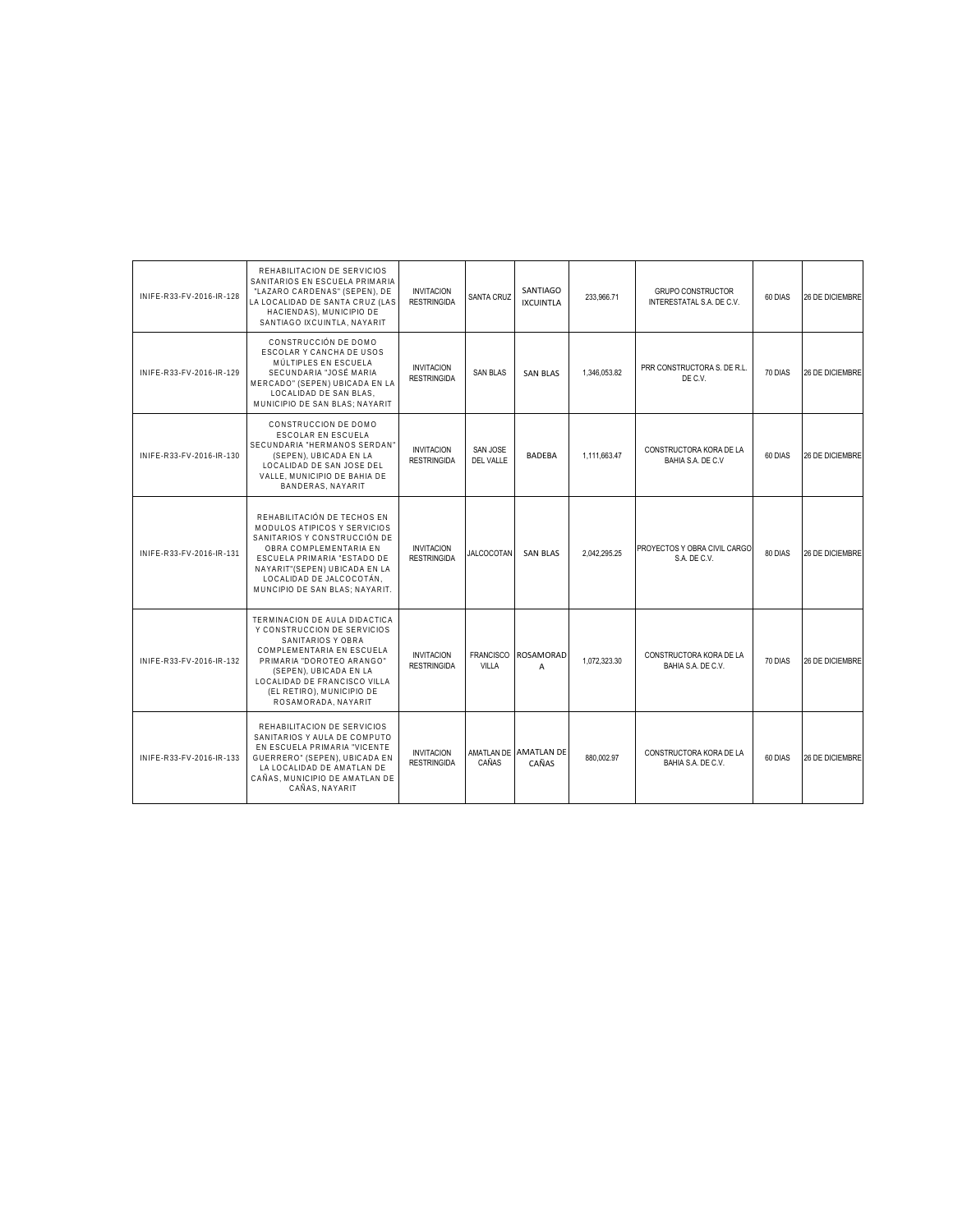| INIFE-R33-FV-2016-IR-134 | REHABILITACIÓN DE SERVICIOS<br>SANITARIOS EN ESCUELA PRIMARIA<br>"EMILIANO ZAPATA" (SEPEN),<br>UBICADA EN LA LOCALIDAD DE EL<br>TAMARINDO, MUNICIPIO DE<br>ROSAMORADA: NAYARIT.                                                                                 | <b>INVITACION</b><br><b>RESTRINGIDA</b> | EL.<br><b>TAMARINDO</b>            | ROSAMORAD<br>$\overline{A}$  | 570.157.42   | ING. CARLOS GOMEZ CERVANTES                           | 60 DIAS | 26 DE DICIEMBRE        |
|--------------------------|-----------------------------------------------------------------------------------------------------------------------------------------------------------------------------------------------------------------------------------------------------------------|-----------------------------------------|------------------------------------|------------------------------|--------------|-------------------------------------------------------|---------|------------------------|
| INIFE-R33-FV-2016-IR-135 | CONSTRUCCION DE LABORATORIO<br>DE INFORMATICA DE 5 E.E. (P.A.)<br>ESTRUCTURA U-2C Y BARDEO<br>PERIMETRAL EN ESCUELA<br>SECUNDARIA TECNICA "AMADO<br>NERVO" (SEPEN), UBICADA EN LA<br>LOCALIDAD DE MEZCALES.<br>MUNICIPIO DE BAHIA DE BANDERAS,<br>NAYARIT       | <b>INVITACION</b><br><b>RESTRINGIDA</b> | <b>MEZCALES</b>                    | <b>BADEBA</b>                | 2,680,216.55 | CONSTRUCTORA KORA DE LA<br>BAHIA S.A. DE C.V          | 80 DIAS | 26 DE DICIEMBRE        |
| INIFE-R33-FV-2016-IR-136 | REHABILITACION DE SERVICIOS<br>SANITARIOS Y SUSTITUCION DE<br>CANCHA DE USOS MULTIPLES EN<br><b>ESCUELA PRIMARIA "JESUS</b><br>ROMERO CASILLAS" (SEPEN)<br>SALDOS 2014. UBICADA EN LA<br>LOCALIDAD DE SENTISPAC.<br>MUNICIPIO DE SANTIAGO<br>IXCUINTLA, NAYARIT | <b>INVITACION</b><br><b>RESTRINGIDA</b> | <b>SENTISPAC</b>                   | SANTIAGO<br><b>IXCUINTLA</b> | 1,683,021.37 | URBANIZACIONES SOPHIA S.A. DE<br>C.V.                 | 70 DIAS | 26 DE DICIEMBRE        |
| INIFE-R33-FV-2016-IR-137 |                                                                                                                                                                                                                                                                 | CANCELADA                               |                                    |                              |              |                                                       |         |                        |
| INIFE-R33-FV-2016-IR-138 | ADECUACION DE CANCHA DE USOS<br>MULTIPLES, REHABILITACION DE<br>RED ELECTRICA Y OBRA<br>COMPLEMENTARIA, EN ESCUELA<br>PRIMARIA " MIGUEL HIDALGO I.<br>COSTILLA " (SEPEN) UBICADA EN LA<br>LOCALIDAD DE LAS PIEDRAS<br>MUNICIPIO DE COMPOSTELA.                  | <b>INVITACION</b><br><b>RESTRINGIDA</b> | <b>LAS PIEDRAS</b>                 | COMPOSTEL<br>A               | 744,234.30   | <b>JALNAY CORPORATIVO Y</b><br>ASOCIADOS S.A. DE C.V. | 45 DIAS | 26 DE DICIEMBRE        |
| INIFE-R33-FV-2016-IR-139 | REHABILITACIÓN DE RED<br>ELÉCTRICA EN TELESECUNDARIA<br>"LUIS CASTILLO LEDON". (SE).<br>UBICADA EN LA LOCALIDAD DE<br>OTATES Y CANTARRANAS (OTATES),<br>MUNICIPIO DE COMPOSTELA,<br>NAYARIT.                                                                    | <b>INVITACION</b><br><b>RESTRINGIDA</b> | <b>OTATES Y</b><br>CANTARRAN<br>AS | <b>COMPOSTEL</b><br>A        | 272.060.34   | ARQ. JUAN MANUEL MONTES<br>GÓMEZ                      | 45 DIAS | <b>26 DE DICIEMBRE</b> |
| INIFE-R33-FV-2016-IR-140 | REHABILITACIÓN DE SERVICIOS<br>SANITARIOS EN ESCUELA PRIMARIA<br>"JUAN ESCUTIA", (SEPEN) UBICADA<br>EN LA LOCALIDAD DE VALLE LERMA<br>EN EL MUNICIPIO DE SANTIAGO.<br>IXCUINTLA, NAYARIT.                                                                       | <b>INVITACION</b><br><b>RESTRINGIDA</b> | <b>VALLE LERMA</b>                 | SANTIAGO<br><b>IXCUINTLA</b> | 474.690.43   | ING. LUIS MANUEL VIRGEN<br>NARVAEZ                    | 60 DIAS | 26 DE DICIEMBRE        |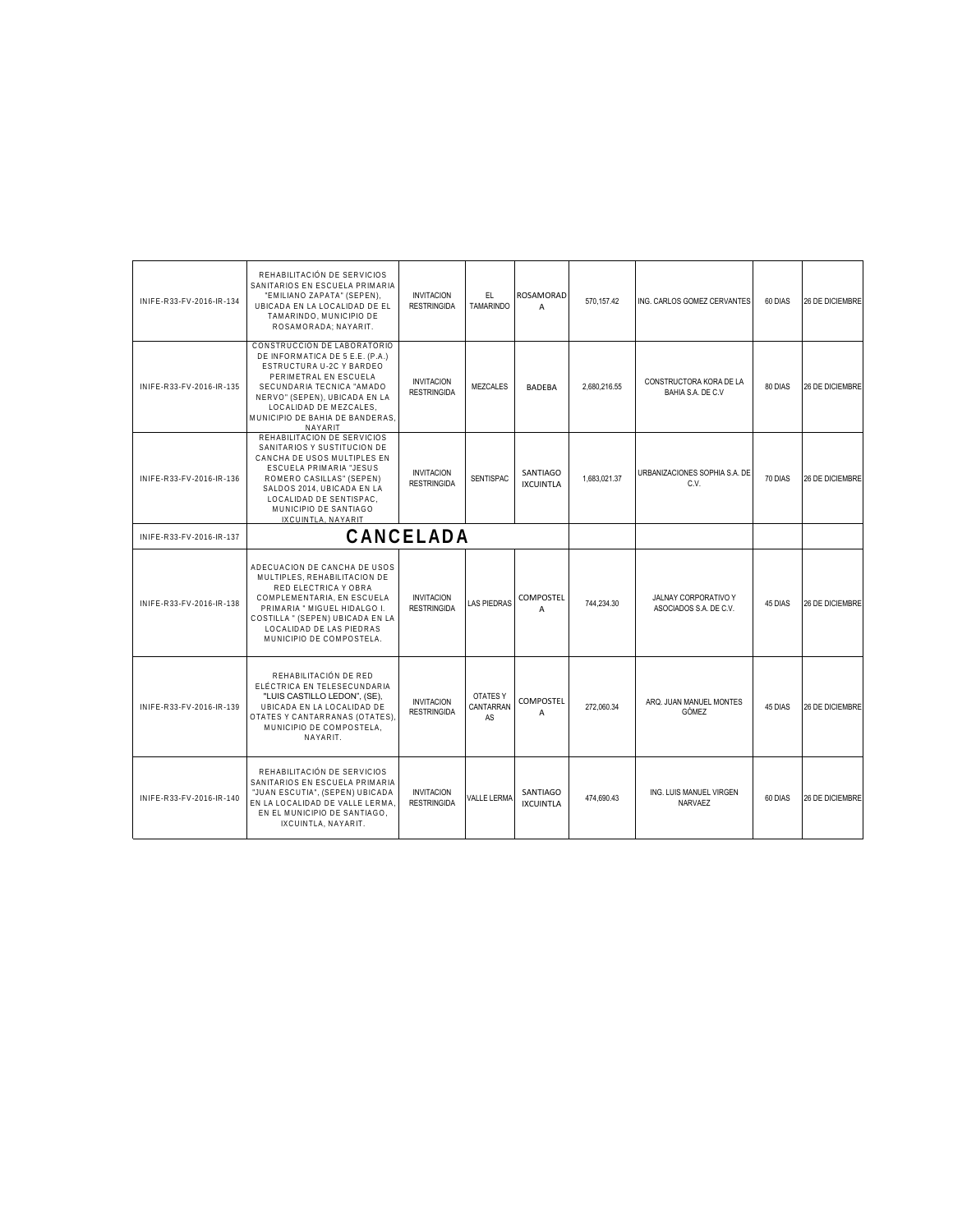| INIFE-R33-FV-2016-IR-141   | INSTALACIÓN DE OBRA ELÉCTRICA<br>EN TALLER DE CARPINTERIA.<br>COSTURA, COCINA Y EXTERIOR, EN<br>"CAM LABORAL NO. 16". (SEPEN).<br>UBICADO EN LA LOCALIDAD DE<br>TEPIC. MUNICIPIO DE TEPIC.<br>NAYARIT.                                                         | <b>INVITACION</b><br><b>RESTRINGIDA</b> | <b>TEPIC</b>                                    | <b>TEPIC</b>                    | 634,635.65   | CESAR ALFONSO JAUREGUI<br><b>ALVARADO</b>    | 50 DIAS | <b>26 DE DICIEMBRE</b> |
|----------------------------|----------------------------------------------------------------------------------------------------------------------------------------------------------------------------------------------------------------------------------------------------------------|-----------------------------------------|-------------------------------------------------|---------------------------------|--------------|----------------------------------------------|---------|------------------------|
| INIFE-R33-FV-2016-IR-142   | REHABILITACION DE TECHO DE<br>MODULO DE 8 E.E. EN ESTRUCTURA<br>U1-C EN ESCUELA SECUNDARIA<br>"LIBERTADORES DE AMERICA"<br>(SEPEN), UBICADA EN LA<br>LOCALIDAD DE SANTA CRUZ DE<br>MARIMAR, MUNICIPIO DE SAN BLAS.<br>NAYARIT                                  | <b>INVITACION</b><br><b>RESTRINGIDA</b> | <b>SANTA CRUZ</b>                               | <b>SAN BLAS</b>                 | 319.728.83   | ARQ. LUZ ADRIANA ALDRETE<br><b>SANCHEZ</b>   | 70 DIAS | <b>26 DE DICIEMBRE</b> |
| INIFE-R33-FV-2016-IR-143   | CONSTRUCCION DE 1 AULA<br>DIDACTICA EN ESTRUCTURA U2-C<br>DE 2 E.E. EN SEGUNDA PLANTA EN '<br>CECYT " UBICADO EN LA CIUDAD DE<br>TEPIC, MUNICIPIO DE TEPIC;<br>NAYARIT.                                                                                        | <b>INVITACION</b><br><b>RESTRINGIDA</b> | <b>TEPIC</b>                                    | <b>TEPIC</b>                    | 579.469.15   | RIPEJMA CONSTRUCCIONES, S.A.<br>DE C.V.      | 60 DIAS | 26 DE DICIEMBRE        |
| INIFE-FED-E100-2016-IR-001 | REHABILITACION GENERAL DE 6<br>AULAS. SERVICIOS DE 5 UNIDADES Y<br>SUMINISTRO DE MOBILIARIO EN LA<br>ESCUELA PRIMARIA "NIÑOS<br><b>HEROES" UBICADA EN LA</b><br>LOCALIDAD DE MEXPAN, MUNICIPIO<br>DE IXTLAN DEL RIO, NAYARIT.                                  | <b>RESTRINGIDA</b>                      | <b>MEXPAN</b>                                   | <b>IXTLAN DEL</b><br><b>RIO</b> | 1.291.416.09 | EDIFICACIONES RODESC SA DE<br><b>CV</b>      | 90 DIAS | 22 DE JUNIO            |
| INIFE-FED-E100-2016-IR-002 | REHABILITACION DE 2 AULAS<br>6.00X8.00 MTS Y EDIFICIO ATIPICO.<br>REHABILITACION DE SERVICIOS<br>SANITARIOS Y OBRA<br>COMPLEMENTARIA EN ESCUELA<br>PRIMARIA "GUADALUPE VICTORIA"<br>UBICADA EN LA LOCALIDAD DE JUAN<br>ESCUTIA, MUNICIPIO DE RUIZ,<br>NAYARIT. | <b>RESTRINGIDA</b>                      | <b>JUAN</b><br><b>ESCUTIA</b>                   | <b>RUIZ</b>                     | 672.381.44   | ARQ. IRMA ANGELICA MARTINEZ<br><b>MEDINA</b> | 90 DIAS | 22 DE JUNIO            |
| INIFE-FED-E100-2016-IR-003 | REHABILITACION GENERAL DE 6<br>AULAS DIDACTICAS DE<br>6.00X8.00MTS. EN ESCUELA<br>PRIMARIA "FRANCISCO I. MADERO".<br>UBICADA EN LA LOCALIDAD DE<br>COFRADIA DE ACUITAPILCO.<br>MUNICIPIO DE SANTA MARIA DEL<br>ORO, NAYARIT.                                   | <b>RESTRINGIDA</b>                      | COFRADIA<br>DE<br><b>ACUITAPILC</b><br>$\Omega$ | SAMAO                           | 671.785.85   | ARQ. JUAN MANUEL MONTES<br>GOMEZ             | 90 DIAS | 22 DE JUNIO            |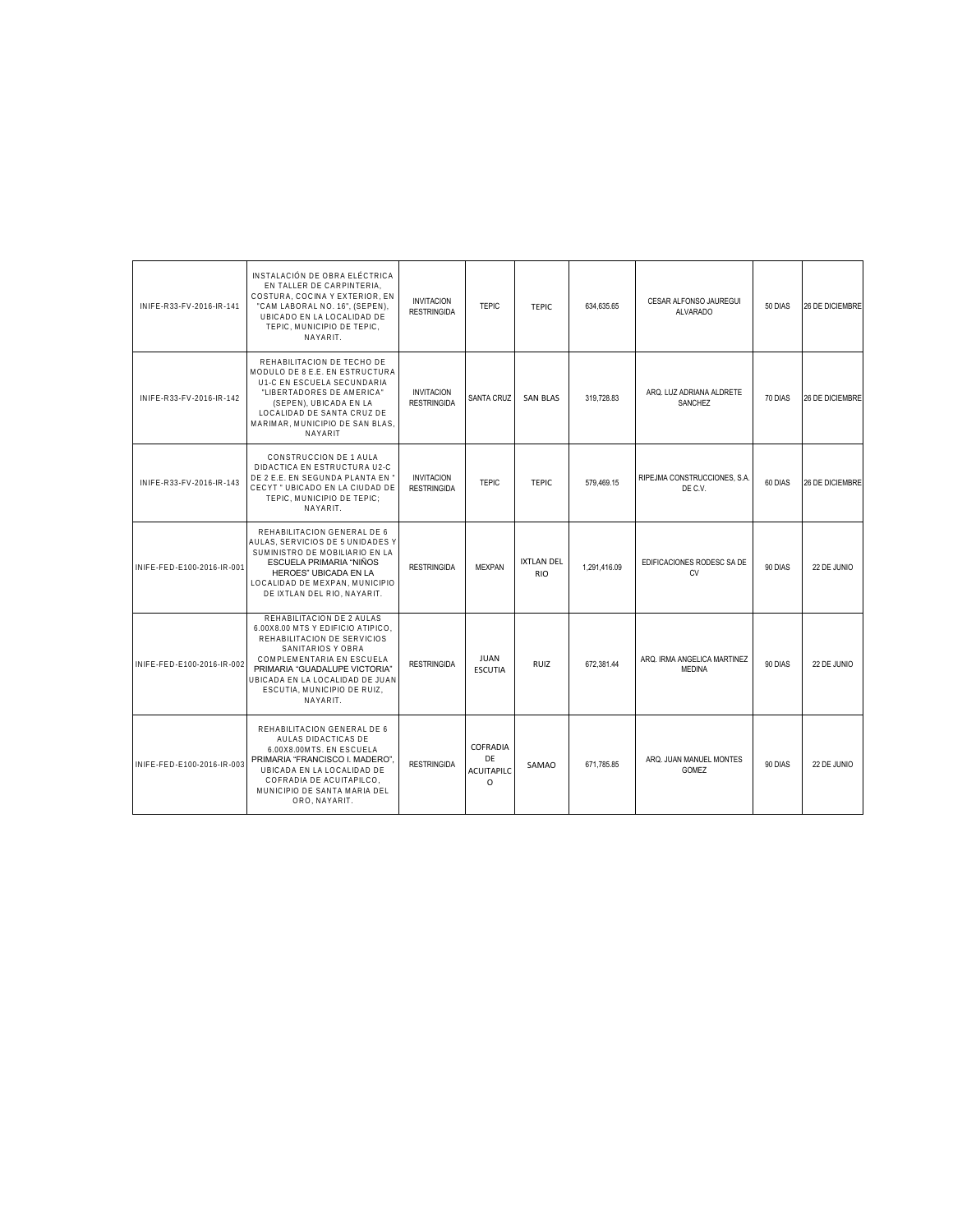| INIFE-FED-E100-2016-IR-004 | CONSTRUCCION DE AULA DE<br>6.00X8.00MTS, REHABILITACION<br>GENERAL DE 3 AULAS, SANITARIOS<br>Y OBRA COMPLEMENTARIA,<br>SUMINISTRO DE MOBILIARIO<br>ESCOLAR EN LA ESCUELA PRIMARIA<br>"NACAWE (ANCIANA MAYOR),<br>UBICADA EN LA LOCALIDAD DE<br>SALVADOR ALLENDE. MUNICIPIO DE<br>TEPIC. NAYARIT.                                          | <b>RESTRINGIDA</b>                      | SALVADOR<br><b>ALLENDE</b>    | <b>TEPIC</b>    | 930.910.49  | ARQ. CESAR AUGUSTO ALATORRE<br>PARRA             | 90 DIAS | 22 DE JUNIO |
|----------------------------|-------------------------------------------------------------------------------------------------------------------------------------------------------------------------------------------------------------------------------------------------------------------------------------------------------------------------------------------|-----------------------------------------|-------------------------------|-----------------|-------------|--------------------------------------------------|---------|-------------|
| INIFE-FED-E100-2016-IR-006 | 1.- REHABILITACION DE 4 AULAS<br>DIDACTICAS DE 6.00 X 8.00 MTS.<br>CONSTRUCCION DE SERVICIOS<br>SANITARIOS DE 4 UD. Y OBRA<br>COMPLEMENTARIA Y SUMINISTRO<br>DE EQUIPAMIENTO EN LA ESCUELA<br>PRIMARIA "JUAN ESCUTIA", CON<br>CCT 18DAI0013Q, UBICADA EN LA<br>LOCALIDAD DE IXTALPA, MUNICIPIO<br>DE EL NAYAR, NAYARIT.                   | <b>INVITACION</b><br><b>RESTRINGIDA</b> | <b>IXTALPA</b>                | <b>EL NAYAR</b> | 672.792.59  | CONSTRUCTORA COSTA Y<br>SIERRA NAYARITA SA DE CV | 90 DIAS | 22 DE JUNIO |
|                            | 2.- REHABILITACION DE 2 AULAS<br>DIDACTICAS, CONSTRUCCION DE<br>SERVICIOS SANITARIOS Y OBRA<br>COMPLEMENTARIA EN<br>INIFE-FED-E100-2016-IR-006 PREESCOLAR "TUAKAMUTA (LUGAR<br>CENTRO CEREMONIAL)", CON CCT<br>18DCC0051X, UBICADA EN LA<br>LOCALIDAD DE JESUS MARIA.<br>MUNICIPIO DE EL NAYAR, NAYARIT.                                  | <b>INVITACION</b><br><b>RESTRINGIDA</b> | <b>JESUS MARIA</b>            | <b>EL NAYAR</b> | 672,769.83  | CONSTRUCTORA COSTA Y<br>SIERRA NAYARITA SA DE CV | 90 DIAS | 22 DE JUNIO |
| INIFE-FED-E100-2016-IR-007 | 1.- REHABILITACION DE 2 AULAS.<br>SERVICIOS SANITARIOS Y OBRA<br>COMPLEMENTARIA EN<br>PREESCOLAR "FRANCISCO ZARCO"<br>CON CCT 18DCC0012V, UBICADO EN<br>LA LOCALIDAD DE SANTA TERESA,<br>MUNICIPIO DE EL NAYAR, NAYARIT                                                                                                                   | <b>INVITACION</b><br><b>RESTRINGIDA</b> | <b>SANTA</b><br><b>TERESA</b> | <b>EL NAYAR</b> | 925, 121.77 | ING. CARLOS FERNANDO PEREZ<br>RAMIREZ            | 90 DIAS | 22 DE JUNIO |
| INIFE-FED-E100-2016-IR-007 | 2.- CONSTRUCCION DE AULA<br>DIDACTICA DE 6.00 X 6.00 MTS.,<br>REHABILITACION DE 2 AULAS<br>DIDACTICAS, SERVICIOS<br>SANITARIOS, SERVICIOS<br>ADMINISTRATIVOS Y<br>CONSTRUCCION DE PLAZA CIVICA<br>EN PREESCOLAR "EMILIANO<br>ZAPATA" CON CCT 18DCC0068X.<br>UBICADO EN LA LOCALIDAD DE<br>RANCHO VIEJO, MUNICIPIO DE EL<br>NAYAR, NAYARIT | <b>INVITACION</b><br><b>RESTRINGIDA</b> | <b>RANCHO</b><br><b>VIEJO</b> | <b>EL NAYAR</b> | 934.651.90  | ING. CARLOS FERNANDO PEREZ<br><b>RAMIREZ</b>     | 90 DIAS | 22 DE JUNIO |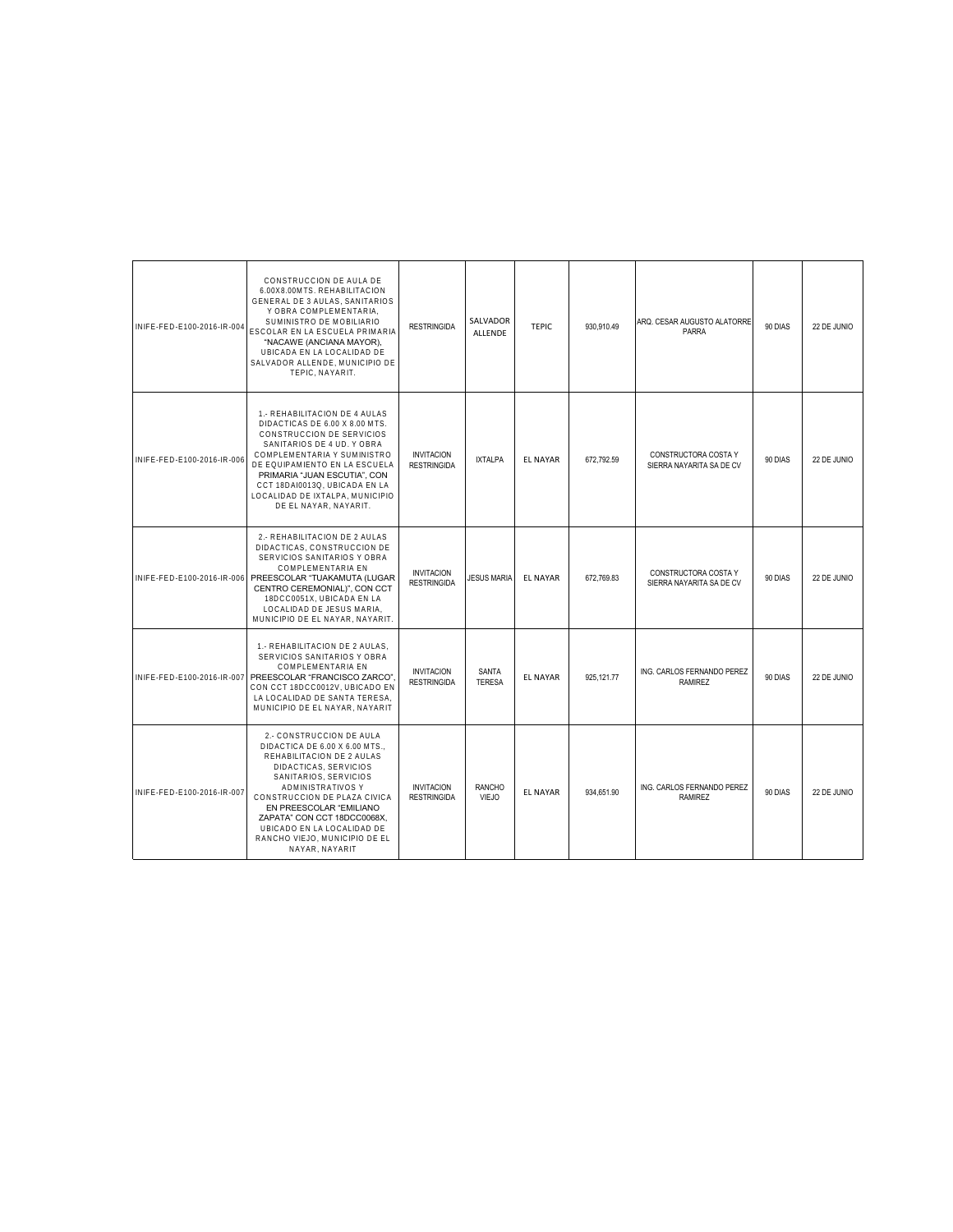| INIFF-FFD-F100-2016-IR-008 | CONSTRUCCION DE AULA<br>DIDACTICA DE 6.00 X 5.30.<br>CONSTRUCCION DE SERVICIOS<br>SANITARIOS DE 4 UD. Y OBRA<br>COMPLEMENTARIA Y<br>EQUIPAMIENTO DE AULA EN<br>PREESCOLAR "CENTRO DE<br>CASTELLANIZACION", CON CCT<br>18DCC01481, UBICADO EN LA<br>LOCALIDAD DE EL COLOMO<br>MUNICIPIO DE EL NAYAR, NAYARIT.                                                                | <b>INVITACION</b><br><b>RESTRINGIDA</b> | EL COLOMO        | <b>EL NAYAR</b>  | 669,482.98   | SIIC DESARROLLO INTEGRAL S DE<br>RL DE CV   | 90 DIAS | 22 DE JUNIO |
|----------------------------|-----------------------------------------------------------------------------------------------------------------------------------------------------------------------------------------------------------------------------------------------------------------------------------------------------------------------------------------------------------------------------|-----------------------------------------|------------------|------------------|--------------|---------------------------------------------|---------|-------------|
| INIFE-FED-E100-2016-IR-009 | 1.- CONSTRUCCION DE CANCHA DE<br>USOS MULTIPLES, REHABILITACION<br>DE AULA DE 6.00 X 8.00 MTS.,<br>MODULO SANITARIO Y<br>CONSTRUCCION DE MALLA-ACERO<br>EN PERIMETRO EN EL PREESCOLAR<br>"N+I'KARTAM", UBICADO EN LA<br>LOCALIDAD DE LA MURALLITA,<br>MUNICIPIO DE HUAJICORI, NAYARIT.                                                                                      | <b>INVITACION</b><br><b>RESTRINGIDA</b> | LA<br>MURALLITA  | <b>HUAJICORI</b> | 665.945.14   | ARQ. FANY FAVIOLA GUZMAN<br><b>MEDINA</b>   | 90 DIAS | 22 DE JUNIO |
| INIFE-FED-E100-2016-IR-009 | 2.- REHABILITACION DE 1 AULA DE<br>6.00 X 8.00 MTS. DE MODULO<br>SANITARIO DE 2 UNIDADES Y<br>CONSTRUCCION DE REJA-ACERO<br>EN PERIMETRO EN EL PREESCOLAR<br>"TEZOZOMOC", UBICADO EN LA<br>LOCALIDAD DE MESA DE LOS RICOS<br>MUNICIPIO DE HUAJICORI. NAYARIT.                                                                                                               | <b>INVITACION</b><br><b>RESTRINGIDA</b> | <b>LOS RICOS</b> | <b>HUAJICORI</b> | 664,185.92   | ARQ. FANY FAVIOLA GUZMAN<br><b>MEDINA</b>   | 90 DIAS | 22 DE JUNIO |
| INIFE-FED-E100-2016-IR-010 | 1.- REHABILITACION DE 2 AULAS<br>DIDACTICAS, SERVICIOS<br>SANITARIOS, DIRECCION<br>SUSTITUCION DE CERCO<br>PERIMETRAL Y OBRA<br>COMPLEMENTARIA EN EL<br>PREESCOLAR "RICARDO FLORES<br>MAGON", CON CCT 18DCC0007J,<br>UBICADO EN LA LOCALIDAD DE<br>GAVILANES, MUNICIPIO DE EL<br>NAYAR, NAYARIT                                                                             | <b>INVITACION</b><br><b>RESTRINGIDA</b> | <b>GAVILANES</b> | <b>EL NAYAR</b>  | 935,372.03   | ARQUITECTO EDGAR PALAFOX<br><b>PALACIOS</b> | 90 DIAS | 22 DE JUNIO |
|                            | 2.- REHABILITACION DE 2 AULAS DE<br>6.00 X 8.00 MTS. SUSTITUCION DE<br>CUBIERTA TIPO SANDWICH,<br>REHABILITACION DE SANITARIOS DE<br>4 UNIDADES Y CONSTRUCCION DE<br>INIFE-FED-E100-2016-IR-010 CANCHA DE USOS MULTIPLES EN LA<br>ESCUELA PRIMARIA "VICENTE<br>GUERRERO" CON CCT 18DAI0010T.<br>UBICADA EN LA LOCALIDAD DE<br>GAVILANES. MUNICIPIO DE EL<br>NAYAR, NAYARIT. | <b>INVITACION</b><br><b>RESTRINGIDA</b> | <b>GAVILANES</b> | <b>EL NAYAR</b>  | 1.292.696.31 | ARQUITECTO EDGAR PALAFOX<br><b>PALACIOS</b> | 90 DIAS | 22 DE JUNIO |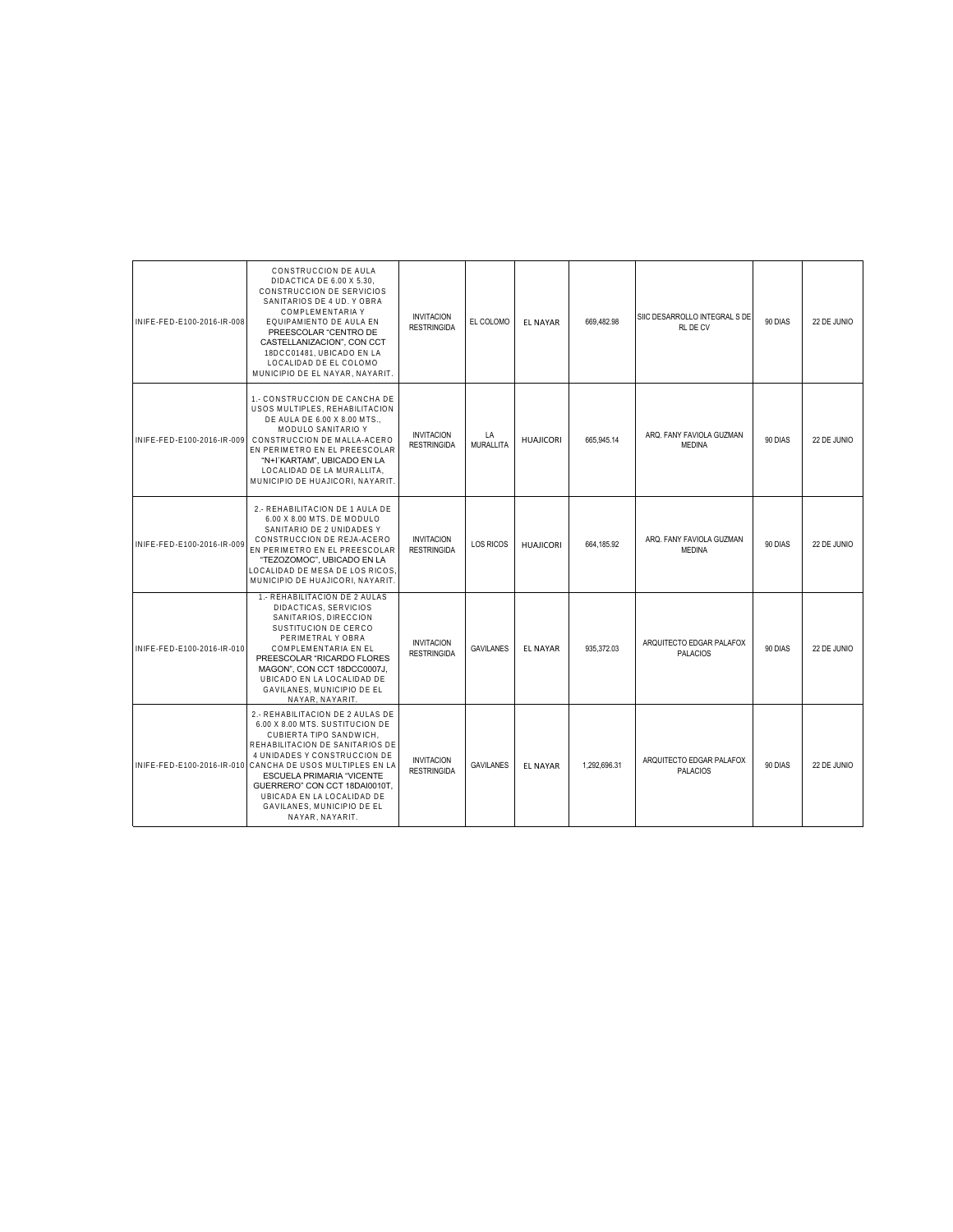| INIFE-FED-E100-2016-IR-011 | REHABILITACION GENERAL DE 4<br>AULAS, SERVICIOS<br>ADMINISTRATIVOS, BIBLIOTECA Y<br>SANITARIOS Y OBRA<br>COMPLEMENTARIA EN ESCUELA<br>PRIMARIA "DANIEL DELGADILLO"<br>CON CCT 18DPR0215W, UBICADA EN<br>LA LOCALIDAD DE TRIGOMIL<br>MUNICIPIO DE XALISCO NAYARIT                                                                                                            | <b>INVITACION</b><br><b>RESTRINGIDA</b> | <b>TRIGOMIL</b>   | XALISCO          | 936.778.07 | ING. CRISTIAN RUBEN GONZALEZ<br><b>ROMAN</b> | 90 DIAS | 22/06/2017  |
|----------------------------|-----------------------------------------------------------------------------------------------------------------------------------------------------------------------------------------------------------------------------------------------------------------------------------------------------------------------------------------------------------------------------|-----------------------------------------|-------------------|------------------|------------|----------------------------------------------|---------|-------------|
| INIFE-FED-E100-2016-IR-012 | 1.- CONSTRUCCION DE AULA DE 6.00<br>X 5.30 MTS. REHABILITACION DE 2<br>AULAS DE 6.00 X 8.00 MTS<br>COLOCACION DE ENMALLADO<br>PERIMETRAL Y OBRA<br>COMPLEMENTARIA EN LA ESCUELA<br>PRIMARIA "CUAUHTEMOC" CON<br>CCT18DAI0027T, UBICADA EN LA<br>LOCALIDAD DE HUITALOTA.<br>MUNICIPIO DE HUAJICORI, NAYARIT                                                                  | <b>INVITACION</b><br><b>RESTRINGIDA</b> | <b>HUITALOTA</b>  | <b>HUAJICORI</b> | 672,575.05 | ARQ. RICARDO GABRIEL ELIAS<br><b>ROJO</b>    | 90 DIAS | 20 DE JULIO |
|                            | 2.- REHABILITACION DE AULA DE<br>6.00 X 8.00 MTS, CONSTRUCCION DE<br>MODULO SANITARIO DE 4<br>UNIDADES, CONSTRUCCION DE<br>REJA-ACERO EN PERIMETRO,<br>INIFE-FED-E100-2016-IR-012 SUMINISTRO DE MOBILIARIO Y OBRA<br>COMPLEMENTARIA EN EL<br>PREESCOLAR "JODAY NUBGADAM"<br>CON CCT18DCC0035F, UBICADO EN<br>LA LOCALIDAD DE LA CAMPANA,<br>MUNICIPIO DE HUAJICORI, NAYARIT | <b>INVITACION</b><br><b>RESTRINGIDA</b> | <b>LA CAMPANA</b> | <b>HUAJICORI</b> | 671.684.01 | ARQ. RICARDO GABRIEL ELIAS<br><b>ROJO</b>    | 90 DIAS | 20 DE JULIO |
| INIFE-FED-E100-2016-IR-013 | 1.- REHABILITACION DE 2 AULAS DE<br>6.00 X 8.00 MTS., REHABILITACION<br>DE MODULO SANITARIO.<br>SUMINISTRO DE MOBILIARIO.<br>CONSTRUCCION DE CANCHA DE<br>USOS MULTIPLES Y OBRA<br>COMPLEMENTARIA EN EL<br>PREESCOLAR "CUITLAHUAC", CON<br>CCT 18DCC0095U, UBICADO EN LA<br>LOCALIDAD DE DOLORES,<br>MUNICIPIO DE EL NAYAR, NAYARIT.                                        | <b>INVITACION</b><br><b>RESTRINGIDA</b> | <b>DOLORES</b>    | <b>EL NAYAR</b>  | 672,239.16 | ING. RAMIRO TREJO VALLE                      | 90 DIAS | 20 DE JULIO |
| INIFE-FED-E100-2016-IR-013 | 2.- CONSTRUCCION DE AULA DE 6.00<br>X 8.00 MTS. EN ESTRUCTURA<br>REGIONAL, CONSTRUCCION DE<br>MODULO SANITARIO DE 4<br>UNIDADES, EN EL PREESCOLAR<br>"JEAN PIAGET", CON CCT<br>18DCC0120C, UBICADO EN LA<br>LOCALIDAD DE SAN RAFAEL (SAN<br>RAFAEL EL ALTO), MUNICIPIO DE EL<br>NAYAR, NAYARIT                                                                              | <b>INVITACION</b><br><b>RESTRINGIDA</b> | <b>SAN RAFAEL</b> | <b>NAYAR</b>     | 672.559.39 | ING. RAMIRO TREJO VALLE                      | 90 DIAS | 20 DE JULIO |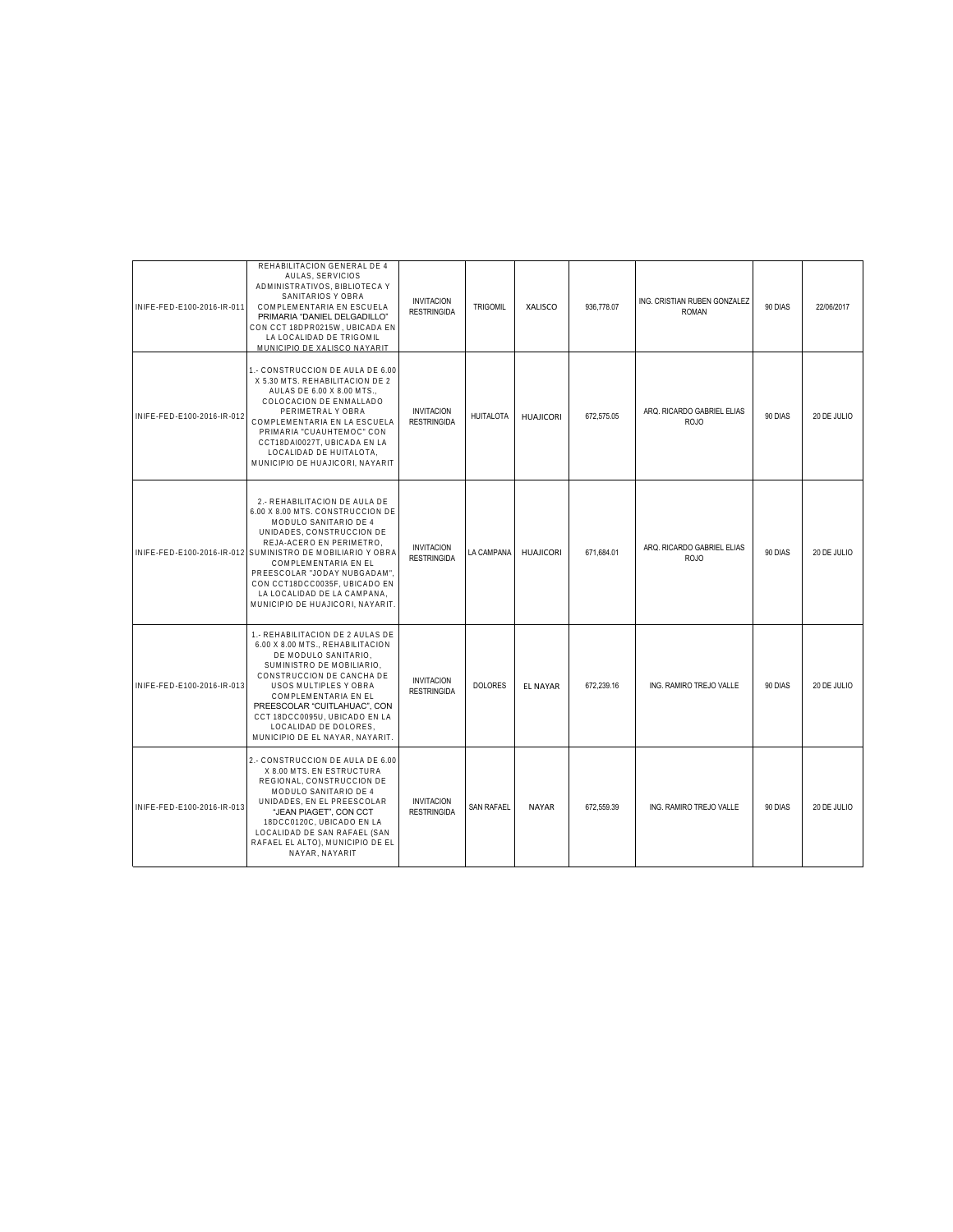|                            | 1.-REHABILITACION DE 12 AULAS<br>DIDACTICAS, SERVICIOS<br>SANITARIOS, DEL BARDEO<br>PERIMETRAL Y OBRA<br>INIFE-FED-E100-2016-IR-014 COMPLEMENTARIA. EN LA ESCUELA<br>PRIMARIA VICENTE GUERRERO CON<br>CCT: 18DPR0155Y, EN LA LOCALIDAD<br>DE SAN VICENTE. MUNICIPIO DE<br>BAHIA DE BANDERAS, NAYARIT.                                                | <b>INVITACION</b><br><b>RESTRINGIDA</b> | <b>SAN VICENTE</b>    | <b>BADEBA</b>  | 1.874.292.78 | TERRACERIAS Y CAMINO DE<br>OCCIDENTE SA DE CV | 90 DIAS | 19 DE DICIEMBRE |
|----------------------------|------------------------------------------------------------------------------------------------------------------------------------------------------------------------------------------------------------------------------------------------------------------------------------------------------------------------------------------------------|-----------------------------------------|-----------------------|----------------|--------------|-----------------------------------------------|---------|-----------------|
| INIFE-FED-E100-2016-IR-014 | 2. - REHABILITACION DE 8 AULAS<br>DIDACTICAS, DE SERVICIOS<br>SANITARIOS, SUMINISTRO DE<br>MOBILIARIO Y CONSTRUCCION DE<br>DOMO ESCOLAR EN ESCUELA<br>SECUNDARIA LUIS DONALDO<br>COLOSIO MURRIETA CON CCT:<br>18DST0052N EN LA LOCALIDAD DE<br>SAN VICENTE EN EL MUNICIPIO DE<br>BAHIA DE BANDERAS, NAYARIT.                                         | <b>INVITACION</b><br><b>RESTRINGIDA</b> | <b>SAN VICENTE</b>    | <b>BADEBA</b>  | 1,873,273.54 | TERRACERIAS Y CAMINO DE<br>OCCIDENTE SA DE CV | 90 DIAS | 19 DE DICIEMBRE |
| INIFE-FED-E100-2016-IR-014 | 3.- REHABILITACION DE 14 AULAS<br>6X8, DE SERVICIOS SANITARIOS,<br>SUMINISTRO DE MOBILIARIO Y OBRA<br>COMPLEMENTARIA EN ESCUELA<br>PRIMARIA "JESUS RUIZ AGUILAR"<br>CON CCT 18DPR0015Y, UBICADA EN<br>LA LOCALIDAD DE SAN JOSE DEL<br>VALLE MUNICIPIO DE BAHIA DE<br>BANDERAS, NAYARIT.                                                              | <b>INVITACION</b><br><b>RESTRINGIDA</b> | SAN JOSE<br>DEL VALLE | <b>BADEBA</b>  | 1.625.373.95 | TERRACERIAS Y CAMINO DE<br>OCCIDENTE SA DE CV | 90 DIAS | 19 DE DICIEMBRE |
| INIFE-FED-E100-2016-IR-014 | 4. - REHABILITACION DE 6 AULAS<br>REGIONALES Y CONSTRUCCION DE<br>AULA 6X8, REHABILITACION DE<br>SERVICIOS SANITARIOS.<br>SUMINISTRO DE MOBILIARIO Y OBRA<br>COMPLEMENTARIA EN LA ESCUELA<br>PRIMARIA HEROES DEL<br>BICENTENARIO, CON CCT<br>18DPR0152A, UBICADA EN LA<br>LOCALIDAD DE MEZCALES. EN EL<br>MUNICIPIO DE BAHIA DE BANDERAS<br>NAYARIT. | <b>INVITACION</b><br><b>RESTRINGIDA</b> | MEZCALEZ              | <b>BADEBA</b>  | 1.296.470.79 | TERRACERIAS Y CAMINO DE<br>OCCIDENTE SA DE CV | 90 DIAS | 19 DE DICIEMBRE |
|                            | REHABILITACION DE 9 AULAS. DE<br>SERVICIOS SANITARIOS, DE<br>SERVICIOS ADMINISTRATIVOS Y<br>OBRA COMPLEMENTARIA EN LA<br>INIFE-FED-E100-2016-IR-015 ESCUELA PRIMARIA "PROF. MANUEL<br>DURAN CARDENAS" CON CCT:<br>18DPR0138H EN LA LOCALIDAD DE<br>COMPOSTELA, EN EL MUNICIPIO DE<br>COMPOSTELA; NAYARIT.                                            | <b>INVITACION</b><br><b>RESTRINGIDA</b> | COMPOSTEL<br>Α        | COMPOSTEL<br>A | 1.489.020.67 | ARQ. HECTOR MANUEL QUIÑONES<br>NAVARRETE      | 90 DIAS | 19 DE DICIEMBRE |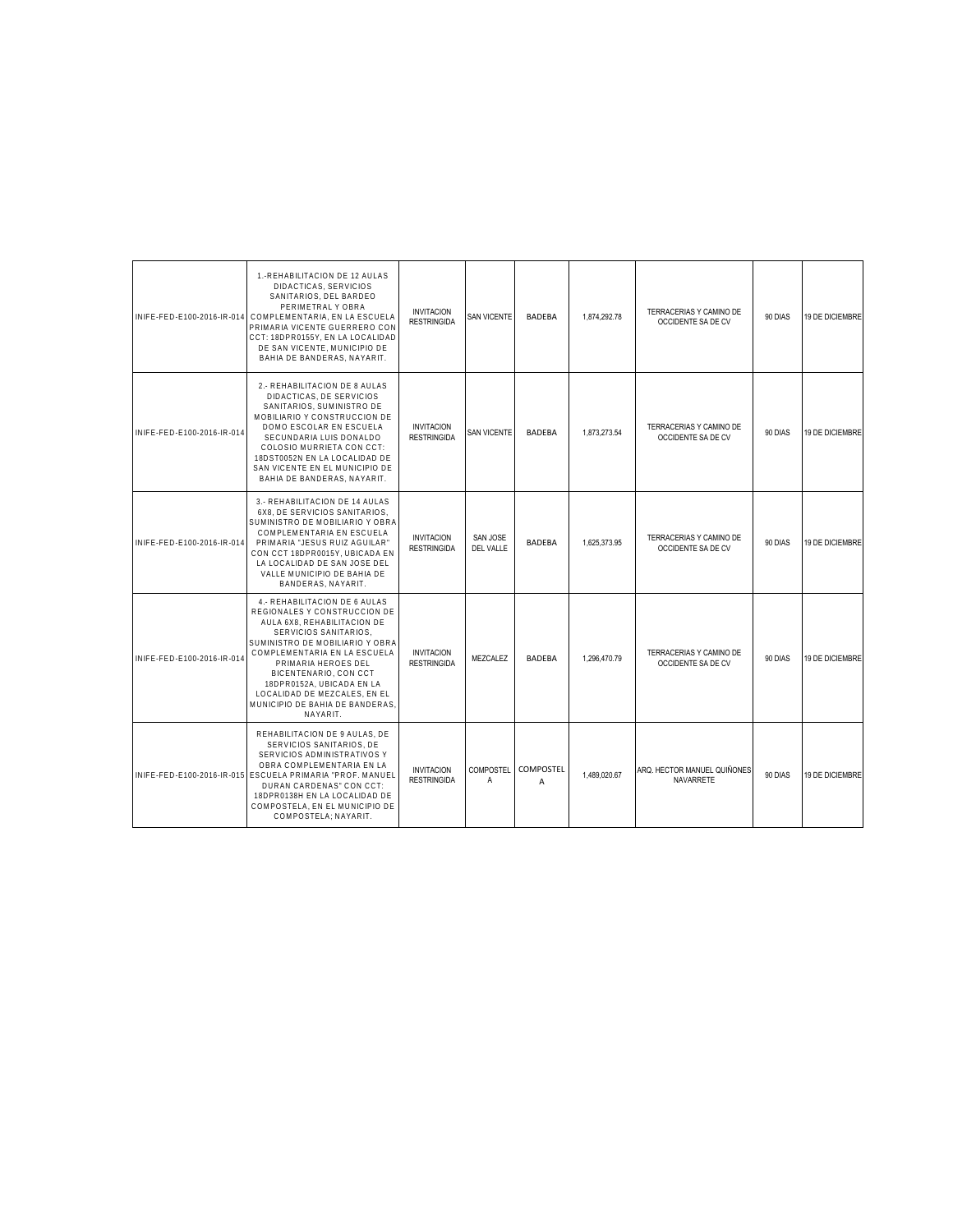| INIFE-FED-E100-2016-IR-016 | 1.-REHABILITACION DE 16 AULAS<br>TIPO A-70. AULA DE EDUCACION<br>ESPECIAL, AULA DE COMPUTO Y<br>REHABILITACION DE SERVICIOS<br>SANITARIOS DE 12 UNIDADES EN<br>PRIMARIA "GENERAL JUVENTINO<br>ESPINOSA" CON CCT: 18DPR0887J.<br>UBICADA EN LA LOCALIDAD DE<br>TEPIC, MUNICIPIO DE TEPIC,<br>NAYARIT. | <b>INVITACION</b><br><b>RESTRINGIDA</b> | <b>TEPIC</b> | <b>TFPIC</b> | 1.874.688.90 | CONSTRUCTORA INUS S DE RL DE<br><b>CV</b> | 90 DIAS | 16 DE DICIEMBRE |
|----------------------------|------------------------------------------------------------------------------------------------------------------------------------------------------------------------------------------------------------------------------------------------------------------------------------------------------|-----------------------------------------|--------------|--------------|--------------|-------------------------------------------|---------|-----------------|
| INIFE-FED-E100-2016-IR-016 | 2.-REHABILITACION DE 2 AULAS 6X8.<br>DE SERVICIOS SANITARIOS.<br>SUMINISTRO DE MOBILIARIO.<br>LIMPEZA DE PLAZA CIVICA Y<br>CONSTRUCCION DE MURO<br>PERIMETRAL, EN PREESCOLAR<br>"IGNACIO COMONFORT" CON CCT<br>18DJN0142D, EN EL MUNICIPIO DE<br>TEPIC. NAYARIT.                                     | <b>INVITACION</b><br><b>RESTRINGIDA</b> | <b>TEPIC</b> | <b>TEPIC</b> | 817.860.84   | CONSTRUCTORA INUS S DE RL DE<br>CV        | 90 DIAS | 16 DE DICIEMBRE |
| INIFE-FED-E100-2016-IR-016 | 3.-REHABILITACION DE 4 AULAS<br>DIDACTICAS, SERVICIOS<br>SANITARIOS. SUMINISTRO DE<br>MOBILIARIO, MURO PERIMETRAL Y<br>OBRA COMPLEMENTARIA, EN<br>PREESCOLAR "FEDERICO FROEBEL"<br>CON CCT 18DJN1228Q EN EL<br>MUNICIPIO DE TEPIC, NAYARIT.                                                          | <b>INVITACION</b><br><b>RESTRINGIDA</b> | <b>TEPIC</b> | <b>TEPIC</b> | 792.620.19   | CONSTRUCTORA INUS S DE RL DE<br>CV        | 90 DIAS | 16 DE DICIEMBRE |
| INIFE-FED-E100-2016-IR-016 | 4.- REHABILITACION DE 4 AULAS.<br>SERVICIOS SANITARIOS.<br>SUMINISTRO DE MOBILIARIO.<br>CONSTRUCCION DE BARDEO<br>PERIMETRAL Y OBRA<br><b>COMPLEMENTARIA EN</b><br>PREESCOLAR "NARCISO MENDOZA"<br>CON CCT 18DJN1255N EN EL<br>MUNICIPIO DE TEPIC, NAYARIT.                                          | <b>INVITACION</b><br><b>RESTRINGIDA</b> | <b>TEPIC</b> | <b>TEPIC</b> | 902.886.72   | CONSTRUCTORA INUS S DE RL DE<br>CV        | 90 DIAS | 16 DE DICIEMBRE |
| INIFE-FED-E100-2016-IR-016 | 5.-REHABILITACION DE 4 AULAS<br>DIDACTICAS, CONSTRUCCION DE 1<br>AULA 6X8, CISTERNA Y BARDEO<br>PERIMETRAL. EN PREESCOLAR<br>"GUADALUPE GOMEZ MAROUEZ"<br>CON CCT 18DJN1334Z, UBICADO EN<br>EL MUNICIPIO DE TEPIC, NAYARIT.                                                                          | <b>INVITACION</b><br><b>RESTRINGIDA</b> | <b>TEPIC</b> | <b>TEPIC</b> | 1.233.796.36 | CONSTRUCTORA INUS S DE RL DE<br>CV        | 90 DIAS | 16 DE DICIEMBRE |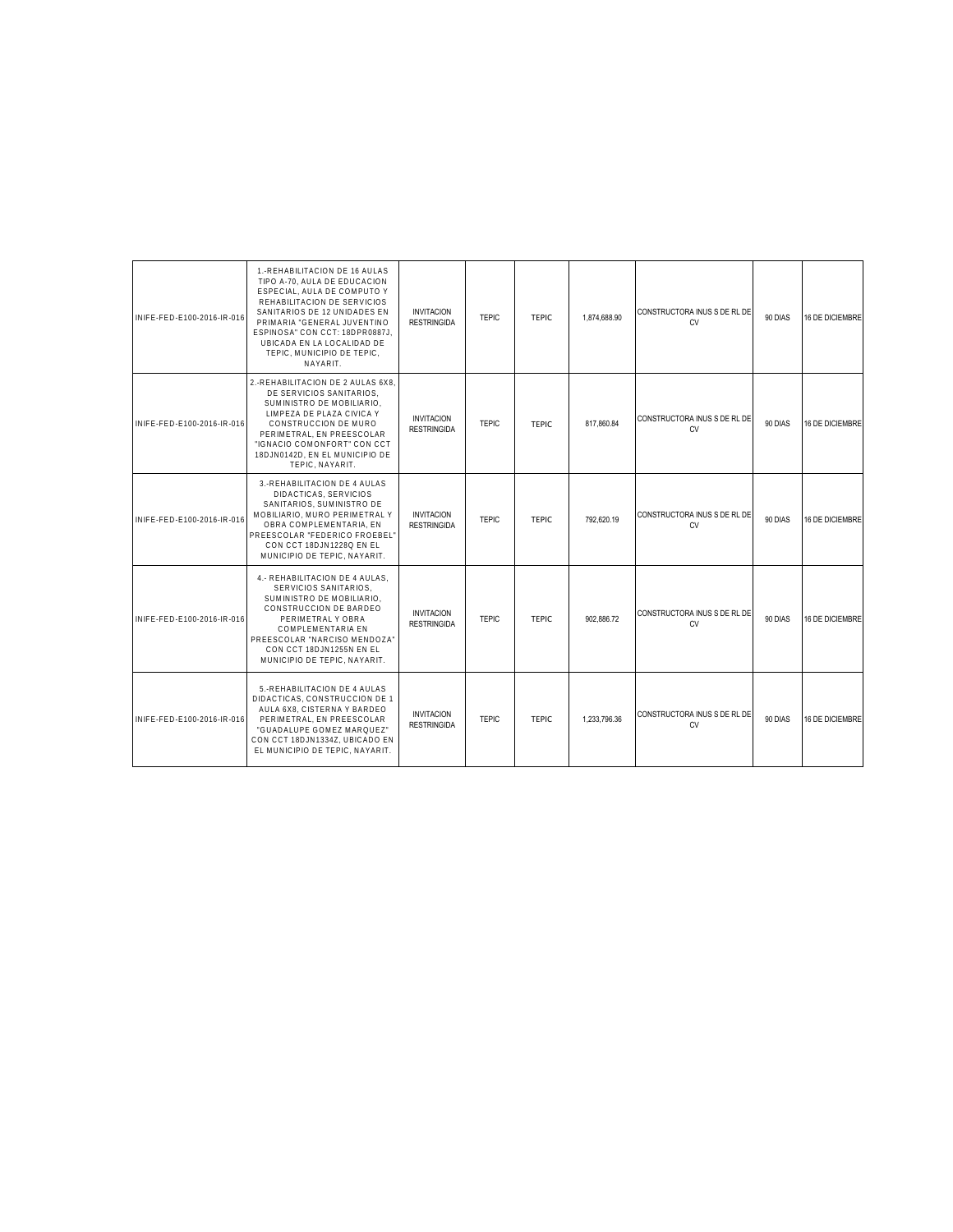| INIFE-FED-E100-2016-IR-017 | 1.- REHABILITACION DE AULA<br>6.00X8.00 MTS. CONSTRUCCION DE<br>SERVICIOS SANITARIOS, CERCO<br>PERIMETRAL, PLAZA CIVICA Y OBRA<br>COMPLEMENTARIA EN<br>PREESCOLAR HERNAN CORTES<br>CON CCT 18DCC0090Z LOCALIDAD<br>DE SAN ISIDRO MUNICIPIO DEL<br>NAYAR, NAYARIT.          | <b>INVITACION</b><br><b>RESTRINGIDA</b> | <b>SAN ISIDRO</b>      | <b>EL NAYAR</b>  | 669,564.27   | PEDRO TOPETE LOPEZ | 90 DIAS | 19 DE DICIEMBRE |
|----------------------------|----------------------------------------------------------------------------------------------------------------------------------------------------------------------------------------------------------------------------------------------------------------------------|-----------------------------------------|------------------------|------------------|--------------|--------------------|---------|-----------------|
| INIFE-FED-E100-2016-IR-017 | 2.- REHABILITACION DE 2 AULAS DE<br>6.00X8.00 MTS SUMINISTRO DE<br>MOBILIARIO. PLAZA CIVICA Y OBRA<br>COMPLEMENTARIA, EN PRIMARIA<br>JOSE MARIA MERCADO CON CCT<br>18DPB0028A EN LA LOCALIDAD DE<br>LOS CIRUELOS MUNICIPIO DEL<br>NAYAR, NAYARIT.                          | <b>INVITACION</b><br><b>RESTRINGIDA</b> | LOS<br><b>CIRUELOS</b> | <b>EL NAYAR</b>  | 653.598.49   | PEDRO TOPETE LOPEZ | 90 DIAS | 19 DE DICIEMBRE |
| INIFE-FED-E100-2016-IR-017 | 3.-REHABILITACION DE 5 AULAS<br>DIDACTICAS, CONSTRUCCION DE<br>SERVICIOS SANITARIOS Y<br>SUMINISTRO DE MOBILIARIO EN<br>PRIMARIA LAZARO CARDENAS CON<br>CCT 18DPR0444P EN LA LOCALIDAD<br>DE SAN RAFAEL EL ALTO MUNICIPIO<br>DE L NAYAR, NAYARIT.                          | <b>INVITACION</b><br><b>RESTRINGIDA</b> | <b>SAN RAFAEL</b>      | <b>EL NAYAR</b>  | 893.564.00   | PEDRO TOPETE LOPEZ | 90 DIAS | 19 DE DICIEMBRE |
| INIFF-FFD-F100-2016-IR-017 | 4.- REHABILITACION DE 16 AULAS<br>DIDACTICAS, COMPUTO, SERVICIOS<br>SANITARIOS Y OBRA<br>COMPLEMENTARIA EN LA ESCUELA<br><b>GENERAL "LEYES DE REFORMA)2</b><br>CON CCT 18DES0004L. DE LA<br>LOCALIDAD DE ACAPONETA.<br>MUNICIPIO DE ACAPONETA.<br>NAYARIT.                 | <b>INVITACION</b><br><b>RESTRINGIDA</b> | <b>ACAPONETA</b>       | <b>ACAPONETA</b> | 2.015.101.80 | PEDRO TOPETE LOPEZ | 90 DIAS | 19 DE DICIEMBRE |
| INIFE-FED-E100-2016-IR-017 | 5.-REHABILITACION DE 3 AULAS,<br>LABORATORIO, SERVICIOS<br>SANITARIOS. SUMINISTRO DE<br>MOBILIARIO Y OBRA<br>COMPLEMENTARIA EN LA<br>SECUNDARIA GENERAL<br>"CONSTITUCION 1917" CON CCT<br>18SES0025Z. DE LA LOCALIDAD DE<br>ACAPONETA. MUNICIPIO DE<br>ACAPONETA, NAYARIT, | <b>INVITACION</b><br><b>RESTRINGIDA</b> | <b>ACAPONET</b><br>A   | <b>ACAPONETA</b> | 936.974.19   | PEDRO TOPETE LOPEZ | 90 DIAS | 19 DE DICIEMBRE |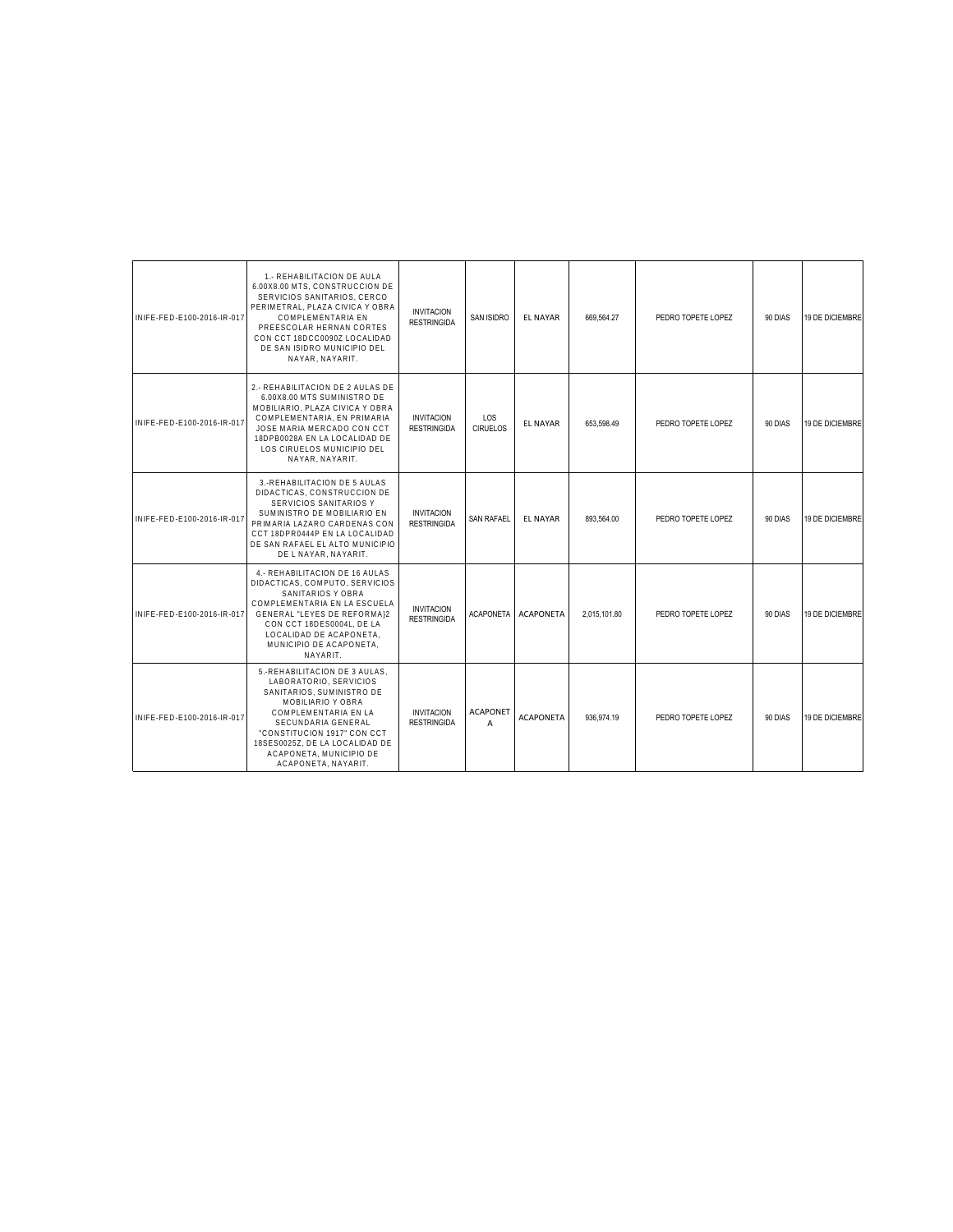| INIFE-FED-E100-2016-IR-018 | 1.- REHABILITACION DE 2 AULAS,<br>DIRECCION Y SANITARIOS DE<br>MAESTROS. DE SERVICIOS<br>SANITARIOS, SUMINISTRO DE<br>MOBILIARIO Y CONSTRUCCION DE<br>BARDEO PERIMETRAL. EN EL<br>PREESCOLAR "SALVADOR<br>CERVANTES" CON CCT 18DJN0002D<br>UBICADO EN LA LOCALIDAD DE<br>SANTA MARIA DEL ORO, NAYARIT. | <b>INVITACION</b><br><b>RESTRINGIDA</b> | SAMAO                   | SAMAO           | 1.238.314.02 | ATMAVIDIA DE JESUS DIAZ PEREZ            | 90 DIAS | 19 DE DICIEMBRE        |
|----------------------------|--------------------------------------------------------------------------------------------------------------------------------------------------------------------------------------------------------------------------------------------------------------------------------------------------------|-----------------------------------------|-------------------------|-----------------|--------------|------------------------------------------|---------|------------------------|
| INIFE-FED-E100-2016-IR-018 | 2.- REHABILITACION DE 1 AULA 6X8<br>DEMOLICION Y CONSTRUCCION DE<br>SERVICIOS SANITARIOS.<br>CONSTRUCCION DE ACCESO Y<br>OBRA COMPLEMENTARIA, EN<br>PREESCOLAR ROSARIO<br>CASTELLANOS CON CCT<br>18DJN1418H, LOC. EL BURUATO<br>MPIO SANTA MARIA DEL ORO.                                              | <b>INVITACION</b><br><b>RESTRINGIDA</b> | SAMAO                   | SAMAO           | 659,008.25   | ATMAVIDIA DE JESUS DIAZ PEREZ            | 90 DIAS | <b>19 DE DICIEMBRE</b> |
| INIFE-FED-E100-2016-IR-019 | 1.- CONSTRUCCION DE AULA DE 6.00<br>X 8.00 MTS., DE PLAZA CIVICA Y DE<br>ASTA BANDERA, REHABILITACION<br>DE SANITARIOS Y SUMINISTRO DE<br>MOBILIARIO EN EL PREESCOLAR<br>'CALMECAC", CON CCT 18DCC0066Z<br>UBICADO EN LA LOCALIDAD DE LAS<br>ESTRELLAS, MUNICIPIO DE EL<br>NAYAR, NAYARIT.             | <b>INVITACION</b><br><b>RESTRINGIDA</b> | LAS<br><b>ESTRELLAS</b> | <b>EL NAYAR</b> | 669.004.18   | CONSTRUCCIONES MENDO SA DE<br><b>CV</b>  | 90 DIAS | 20 DE DICIEMBRE        |
| INIFE-FED-E100-2016-IR-019 | 2.- REHABILITACION DE AULA,<br>REHABILITACION DE SANITARIOS,<br>CONSTRUCCION DE ESCALONES,<br>PLAZA CIVICA Y ASTA BANDERA,<br>CERCO Y MURO PERIMETRAL EN LA<br>ESCUELA NUEVA CREACION CON<br>CCT 18DCC0143N, DE LA LOCALIDAD<br>DE LAS HORMIGAS. MUNICIPIO DE<br>EL NAYAR, NAYARIT.                    | <b>INVITACION</b><br><b>RESTRINGIDA</b> | LAS<br><b>HORMIGAS</b>  | <b>EL NAYAR</b> | 668,746.32   | CONSTRUCCIONES MENDO SA DE<br><b>CV</b>  | 90 DIAS | 20 DE DICIEMBRE        |
| INIFE-FED-E100-2016-IR-020 | 1.- REHABILITACION DE 9 AULAS<br>DIDACTICAS, DE SERVICIOS<br>SANITARIOS Y SUMINISTRO DE<br>MOBILIARIO EN EL PREESCOLAR<br>GENERAL "ESTEFANIA CASTAÑEDA"<br>CON CCT 18EJN0016F, UBICADO EN<br>LA LOCALIDAD DE TEPIC, MUNICIPIO<br>DE TEPIC, NAYARIT.                                                    | <b>INVITACION</b><br><b>RESTRINGIDA</b> | <b>TEPIC</b>            | <b>TEPIC</b>    | 516,807.68   | CESAR ALONSO JAUREGUI<br><b>ALVARADO</b> | 90 DIAS | <b>19 DE DICIEMBRE</b> |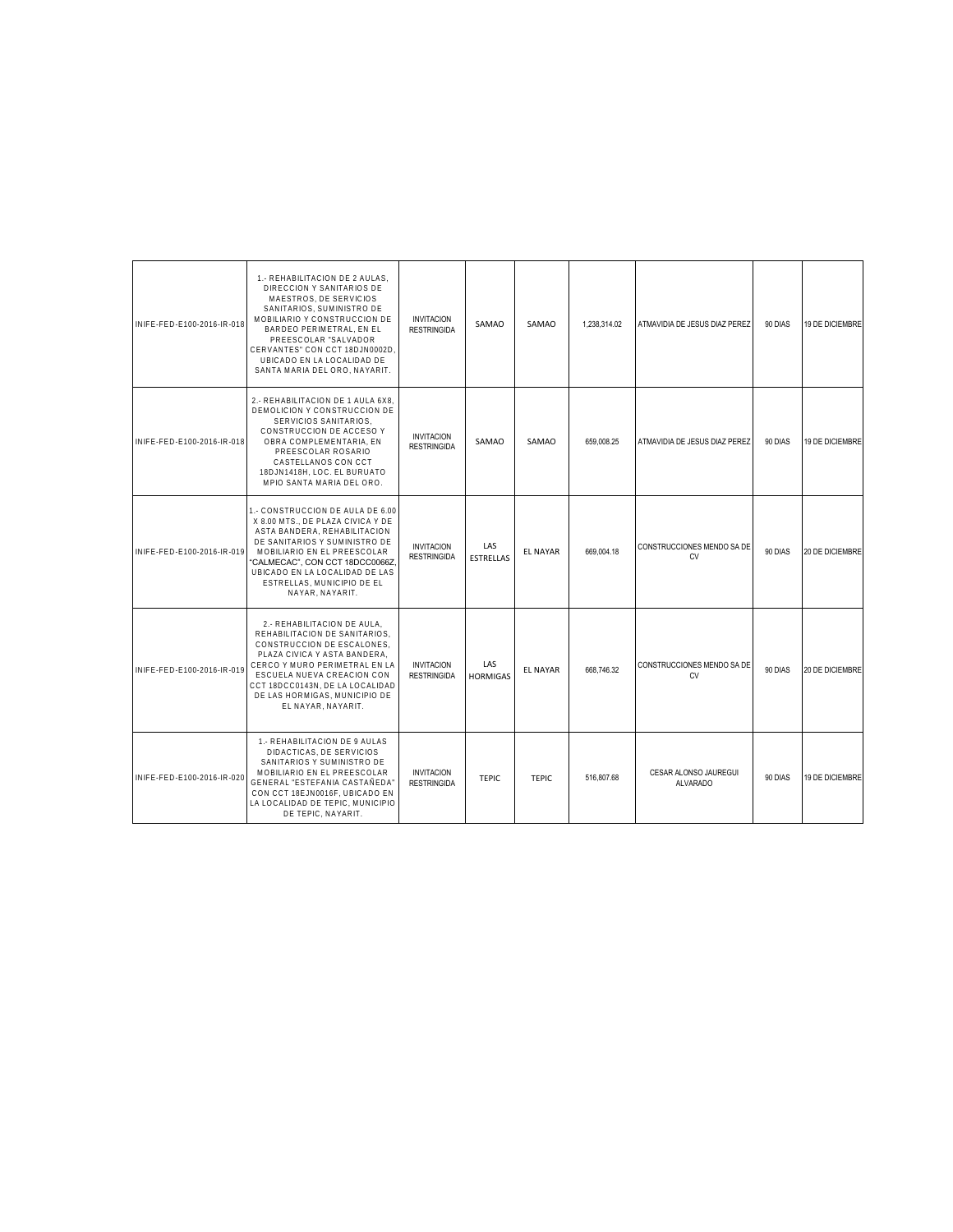| INIFE-FED-E100-2016-IR-020 | 2.- REHABILITACION DE 4 AULAS DE<br>6X8 Y 1 AULA DE 6X6.<br>CONSTRUCCION DE PLAZA CIVICA Y<br>CONSTRUCCION DE CUBIERTA EN<br>EL PREESCOLAR GENERAL<br>"FEDERICO FROEBEL" CON CCT<br>18EJN0016D, UBICADO EN LA<br>LOCALIDAD DE TEPIC, MUNICIPIO DE<br>TEPIC, NAYARIT. | <b>INVITACION</b><br><b>RESTRINGIDA</b> | <b>TEPIC</b>          | <b>TFPIC</b>    | 1.246.885.39 | CESAR ALONSO JAUREGUI<br>ALVARADO         | 90 DIAS | 19 DE DICIEMBRE |
|----------------------------|----------------------------------------------------------------------------------------------------------------------------------------------------------------------------------------------------------------------------------------------------------------------|-----------------------------------------|-----------------------|-----------------|--------------|-------------------------------------------|---------|-----------------|
| INIFE-FED-E100-2016-IR-021 | 1.- CONSTRUCCION DE UN AULA<br>6X8. SUMINISTRO DE MOBILIARIO Y<br>OBRA COMPLEMENTARIA EN LA<br>PRIMARIA GENERAL "BENITO<br>JUAREZ" CON CCT 18DPR0813S.<br>UBICADO EN LA LOCALIDAD DE LAS<br>PILAS, MUNICIPIO DE TEPIC.<br>NAYARIT.                                   | <b>INVITACION</b><br><b>RESTRINGIDA</b> | <b>LAS PILAS</b>      | <b>TEPIC</b>    | 672.405.96   | NORMA LILIANA ZAMORA ROMERO               | 90 DIAS | 19 DE DICIEMBRE |
| INIFE-FED-E100-2016-IR-021 | 2.- REHABILITACION DE 20 AULAS<br><b>DIDACTICAS Y SERVICIOS</b><br>ADMINISTRATIVOS Y DE SERVICIOS<br>SANITARIOS EN LA PRIMARIA<br>GENERAL "LAZARO CARDENAS"<br>CON CCT 18DPR0281V, UBICADO EN<br>LA LOCALIDAD DE TEPIC. MUNICIPIO<br>DE TEPIC. NAYARIT.              | <b>INVITACION</b><br><b>RESTRINGIDA</b> | <b>TEPIC</b>          | <b>TEPIC</b>    | 1,633,265.30 | NORMA LILIANA ZAMORA ROMERO               | 90 DIAS | 19 DE DICIEMBRE |
| INIFE-FED-ICAT-2016-IR-001 | CONSTRUCCION DE LABORATORIO<br>DE COMPUTO. TALLER DE<br>REFRIGERACION Y AIRE<br>ACONDICIONADO EN ICATEN BAHIA<br>DE BANDERAS, UBICADO EN LA<br>LOCALIDAD DE BUCERIAS.<br>MUNICIPIO DE BAHIA DE BANDERAS.<br>NAYARIT.                                                 | <b>INVITACION</b><br><b>RESTRINGIDA</b> | <b>BUCERIAS</b>       | BADEBA          | 4,000,000.00 | CONSTRUCTORA GARCO DE<br>NAYARIT SA DE CV | 85 DIAS | 30 DE DICIEMBRE |
| INIFE-R23-FD-2016-IR-002   | CONSTRUCCION DE BARDEO<br>PERIMETRAL EN ESCUELA<br>TELESECUNDARIA "RAMON FLORES<br>AVALOS" UBICADA EN LA<br>LOCALIDAD DE EL PORVENIR,<br>MUNICIPIO DE BAHIA DE BANDERAS.<br>NAYARIT.                                                                                 | <b>INVITACION</b><br><b>RESTRINGIDA</b> | EL<br><b>PORVENIR</b> | <b>BADEBA</b>   | 950.364.22   | LUZ ADRIANA ALDRETE SANCHEZ               | 60 DIAS | 26 DE DICIEMBRE |
| INIFE-R23-FD-2016-IR-003   | CONSTRUCCION DE DOMO<br>ESCOLAR Y CANCHA DE USOS<br>MULTIPLES EN PRIMARIA "RICARDO<br>FLORES MAGON" DE LA LOCALIDAD<br>DE MECATAN. MUNICIPIO DE SAN<br>BLAS, NAYARIT.                                                                                                | <b>INVITACION</b><br><b>RESTRINGIDA</b> | <b>MECATAN</b>        | <b>SAN BLAS</b> | 1.277.050.18 | PRR CONSTRUCTORA S DE RL DE<br><b>CV</b>  | 60 DIAS | 26 DE DICIEMBRE |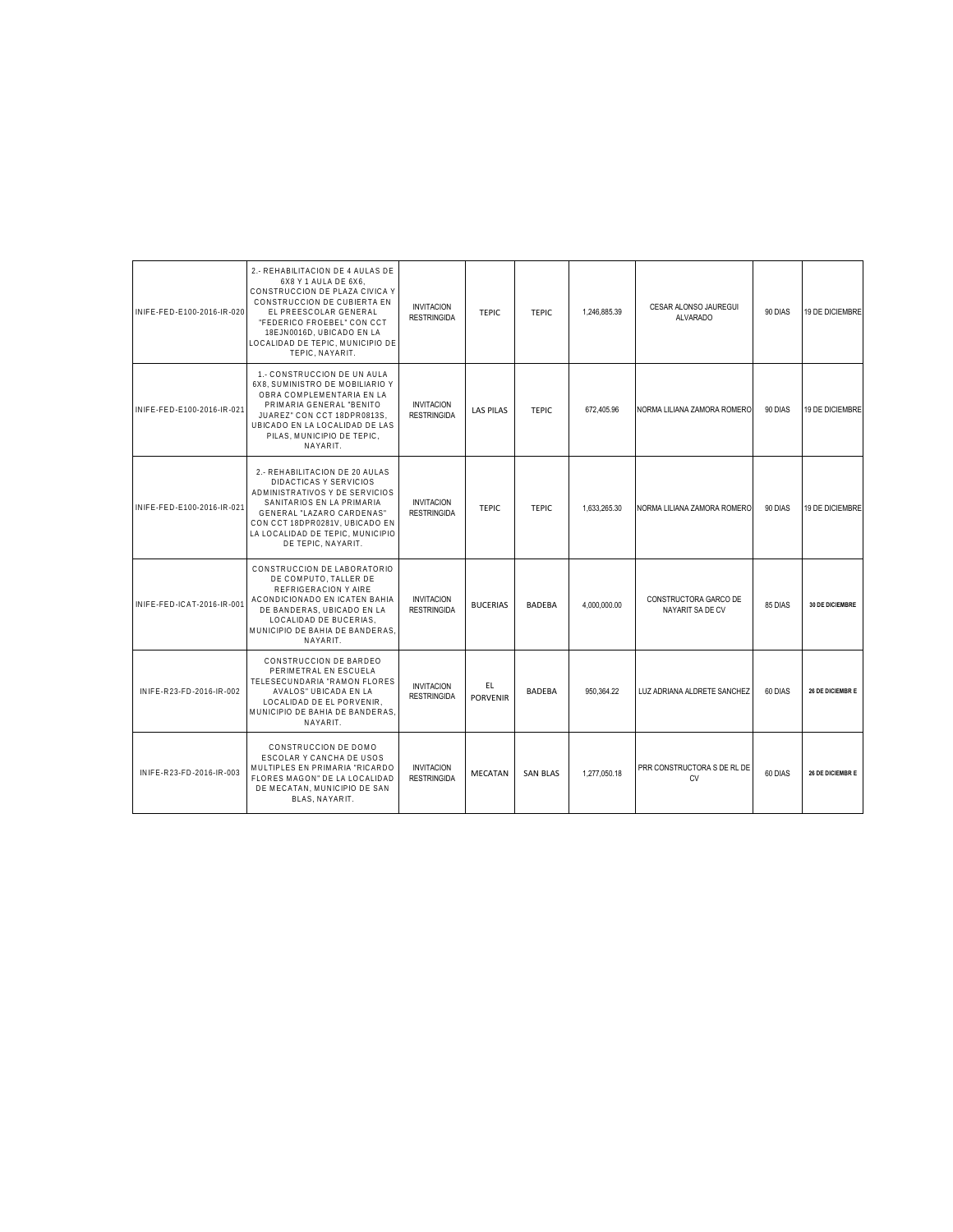| INIFE-R23-FD-2016-IR-004         | CONSTRUCCION DE AULA<br>DIDACTICA DE 6X8 EN ESTRUCTURA<br>REGIONAL, EN ESCUELA PRIMARIA<br>"ENRIQUE C. REBSAMEN" (SEPEN)<br>UBICADA EN LA LOCALIDAD DE<br>SANTA FE, MUNICIPIO DE JALA,<br>NAYARIT.                                                                                                                                                               | <b>INVITACION</b><br><b>RESTRINGIDA</b> | <b>SANTA FE</b>                 | <b>JALA</b>                  | 380.438.10   | URBANIZACIONES SOPHIA SA DE<br>CV              | 60 DIAS | 26 DE DICIEMBRE        |
|----------------------------------|------------------------------------------------------------------------------------------------------------------------------------------------------------------------------------------------------------------------------------------------------------------------------------------------------------------------------------------------------------------|-----------------------------------------|---------------------------------|------------------------------|--------------|------------------------------------------------|---------|------------------------|
| INIFE-R23-FD-2016-IR-005         | CONSTRUCCION DE AULA<br>DIDACTICA EN ESCUELA<br>TELESECUNDARIA "DAVID ESPARZA<br>UBICADA EN LA LOCALIDAD DE<br>PATRONEÑO, MUNICIPIO DE<br>SANTIAGO IXCUINTLA, NAYARIT.                                                                                                                                                                                           | <b>INVITACION</b><br><b>RESTRINGIDA</b> | PATRONEN<br>$\Omega$            | SANTIAGO<br><b>IXCUINTLA</b> | 384,509.93   | MIGIO SA DE CV                                 | 60 DIAS | <b>26 DE DICIEMBRE</b> |
| INIFE-R23-FD-2016-IR-006         | CONSTRUCCION DE AULA<br>PREESCOLAR "JOSE<br>VASCONCELOS" UBICADO EN LA<br>LOCALIDAD DE PATRONEÑO.<br>MUNICIPIO DE SANTIAGO<br>IXCUINTLA, NAYARIT.                                                                                                                                                                                                                | <b>INVITACION</b><br><b>RESTRINGIDA</b> | PATRONEÑ<br>$\Omega$            | SANTIAGO<br><b>IXCUINTLA</b> | 436.030.82   | MIGIO SA DE CV                                 | 60 DIAS | <b>26 DE DICIEMBRE</b> |
| INIFE-R23-FD-2016-IR-007         | CONSTRUCCION DE AULA AISLADA<br>DE 6.00 X 8.00 MTS EN<br>TELEPREPARATORIA DE NUEVA<br>CREACION EN LA LOCALIDAD DE<br>GAVILAN GRANDE, MUNICIPIO DE<br>SANTIAGO IXCUINTLA, NAYARIT.                                                                                                                                                                                | <b>INVITACION</b><br><b>RESTRINGIDA</b> | <b>GAVILAN</b><br><b>GRANDE</b> | SANTIAGO<br><b>IXCUINTLA</b> | 436.842.73   | URBANIZACIONES SOPHIA SA DE<br>CV              | 60 DIAS | 26 DE DICIEMBRE        |
| INIFE-FED-FONDEN-2016-IR-<br>001 | REPARACION DE BARDA<br>PERIMETRAL, DESAZOLVE DE<br>REGISTROS E INSTALACIONES<br>ELECTRICAS Y SANITARIAS, EN<br>JARDIN DE NIÑOS "ANDREA<br>BARCENA" BAJO CLAVE 18EJN367J<br>EN LA LOCALIDAD DE SAN BLAS,<br>MUNICIPIO DE SAN BLAS, NAYARIT.                                                                                                                       | <b>INVITACION</b><br><b>RESTRINGIDA</b> | <b>SAN BLAS</b>                 | <b>SAN BLAS</b>              | 385.694.97   | ARQUITECTURA Y URBANISMO DE<br>TEPIC, SA DE CV | 60 DIAS | 11 DE FEBRERO          |
| 002                              | REHABILITACION DE TECHOS.<br>DESAZOLVE DE REGISTROS E<br>INSTALACIONES, SUSTITUCION DE<br>FOSA SEPTICA Y POZO DE<br>ABSORCION. REHABILITACION DE<br>INIFE-FED-FONDEN-2016-IR-BARDEO PERIMETRAL Y PINTURA EN<br>ESCUELA TELESECUNDARIA<br>"EULOGIO CARDENAS GOMEZ" BAJO<br>CLAVE 18ETV0069Z EN LA<br>LOCALIDAD DE DE JOLOTEMBA.<br>MUNICIPIO DE SAN BLAS, NAYARIT | <b>INVITACION</b><br><b>RESTRINGIDA</b> | <b>JOLOTEMB</b><br>A            | <b>SAN BLAS</b>              | 1.062.992.36 | EDIFICACIONES RODESC SA DE<br><b>CV</b>        | 90 DIAS | 11 DE FEBRERO          |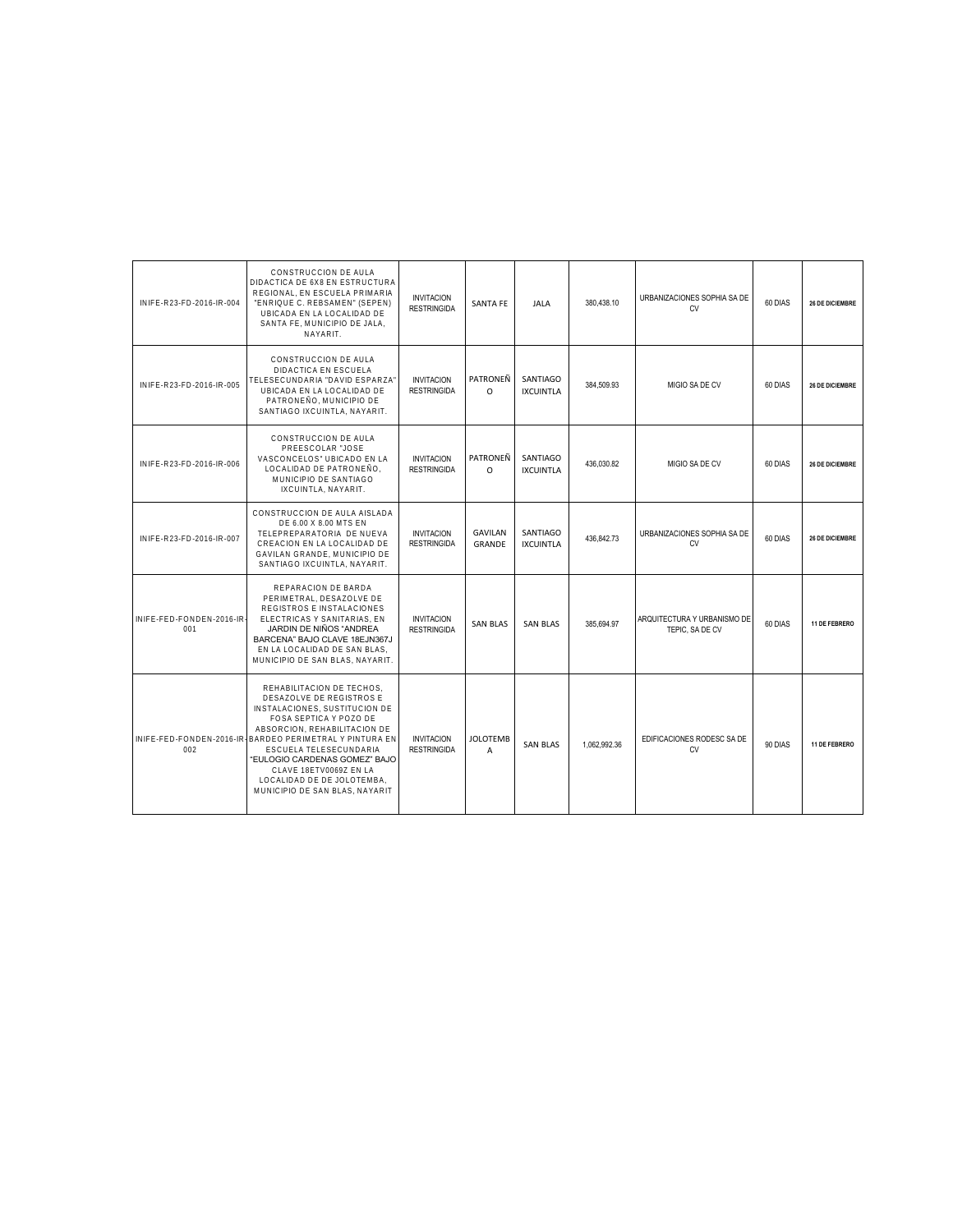| 003             | DESAZOLVE DE REGISTRO E<br><b>INSTALACION ELECTRICAS Y</b><br>SANITARIAS, SUSITUCION DE FOSA<br>SEPTICA Y POZA DE ABSORCION,<br>REHABILITACION DE BARDEO<br>PERIMETRAL Y PINTURA EN<br>INIFE-FED-FONDEN-2016-IR-ESCUELA TELESECUNDARIA "MARIA<br>SALOME AYALA DE SEVILLA" BAJO<br>CLAVE 18ETV0065D EN LA<br>LOCALIDAD DE EL CARLEÑO<br>MUNICIPIO DE SAN BLAS, NAYARIT. | <b>INVITACION</b><br><b>RESTRINGIDA</b> | CARLEÑO                      | <b>SAN BLAS</b> |               | NORMA LILIANA ZAMORA ROMERO                                     | 90 DIAS        | 11 DE FEBRERO |
|-----------------|------------------------------------------------------------------------------------------------------------------------------------------------------------------------------------------------------------------------------------------------------------------------------------------------------------------------------------------------------------------------|-----------------------------------------|------------------------------|-----------------|---------------|-----------------------------------------------------------------|----------------|---------------|
| 47107001-001-16 | Construcción de cafetería en el "Instituto<br>Tecnológico de Tepic" ubicado en la<br>ciudad de Tepic, Municipio de Tepic,<br>Nayarit.                                                                                                                                                                                                                                  | <b>LICITACION</b><br>PUBLICA            | <b>TEPIC</b>                 | <b>TFPIC</b>    |               |                                                                 |                |               |
| 47107001-002-16 | Conclusión de Unidad académica<br>Departamental (2da Etapa) en el<br>Instituto Tecnológico del Norte de<br>Nayarit, Ubicado en la Localidad de<br>Ruiz, Municipio de Ruiz Nayarit.                                                                                                                                                                                     | <b>LICITACION</b><br><b>PUBLICA</b>     | RUIZ                         | <b>RUIZ</b>     | 14.162.224.29 | PROYECTOS E INGENIERIA<br>SUSTENTABLE SAN JUAN S DE RL<br>DE CV | 210 DIAS       | 27 DE FEBRERO |
| 47107001-003-16 | 1.-Rehabilitación de 4 aulas didácticas<br>de 6.00x8.00mts. Construcción de<br>servicios sanitarios de 4 UD y obra<br>complementaria y suministro de<br>equipamiento en la escuela primaria<br>"Juan Escutia", ubicada en la localidad<br>Ixtalpa, Municipio de el Nayar, Nayarit.                                                                                     | <b>LICITACION</b><br><b>PUBLICA</b>     | <b>IXTALPA</b>               | <b>FL NAYAR</b> | 767.211.66    | CONTRUCTORA COSTA Y SIERRA<br>NAYARITA SA DE CV                 | 90 DIAS        | 11 DE ABRIL   |
| 47107001-003-16 | 2.- Rehabilitación de 2 aulas didácticas,<br>construcción de servicios sanitarios y<br>obra complementaria en Preescolar<br>"Tuakamuta" (lugar centro ceremonial).<br>ubicada en la localidad de Jesús María<br>Municipio del Nayar, Nayarit.                                                                                                                          | <b>LICITACION</b><br>PUBLICA            | <b>JESUS</b><br><b>MARIA</b> | <b>EL NAYAR</b> | 847,379.06    | CONTRUCTORA COSTA Y SIERRA<br>NAYARITA SA DE CV                 | 90 DIAS        | 11 DE ABRIL   |
| 47107001-004-16 | 1.- Rehabilitación de 2 aulas, servicios<br>sanitarios y obra complementarias en<br>Preescolar "Francisco Zarco", ubicado<br>en la localidad de Santa Teresa,<br>Municipio de el Nayar, Nayarit.                                                                                                                                                                       | <b>LICITACION</b><br>PUBLICA            | SANTA<br><b>TERESA</b>       | <b>EL NAYAR</b> | 1.512.954.09  | ING. CARLOS FERNANDO PEREZ<br><b>RAMIREZ</b>                    | <b>90 DIAS</b> | 11 DE ABRIL   |
| 47107001-004-16 | 2.- Construcción de aula didáctica de<br>6.00x6.00 mts. rehabilitación de 2 aulas<br>didácticas, servicios sanitarios, servicios<br>administrativos y plaza cívica en<br>preescolar "Emiliano Zapata", ubicado<br>en la localidad de Rancho Viejo,<br>Municipio de el Nayar, Nayarit.                                                                                  | <b>LICITACION</b><br><b>PUBLICA</b>     | RANCHO<br>VIEJO              | <b>EL NAYAR</b> | 1.562.601.94  | ING. CARLOS FERNANDO PEREZ<br>RAMIREZ                           | 90 DIAS        | 11 DE ABRIL   |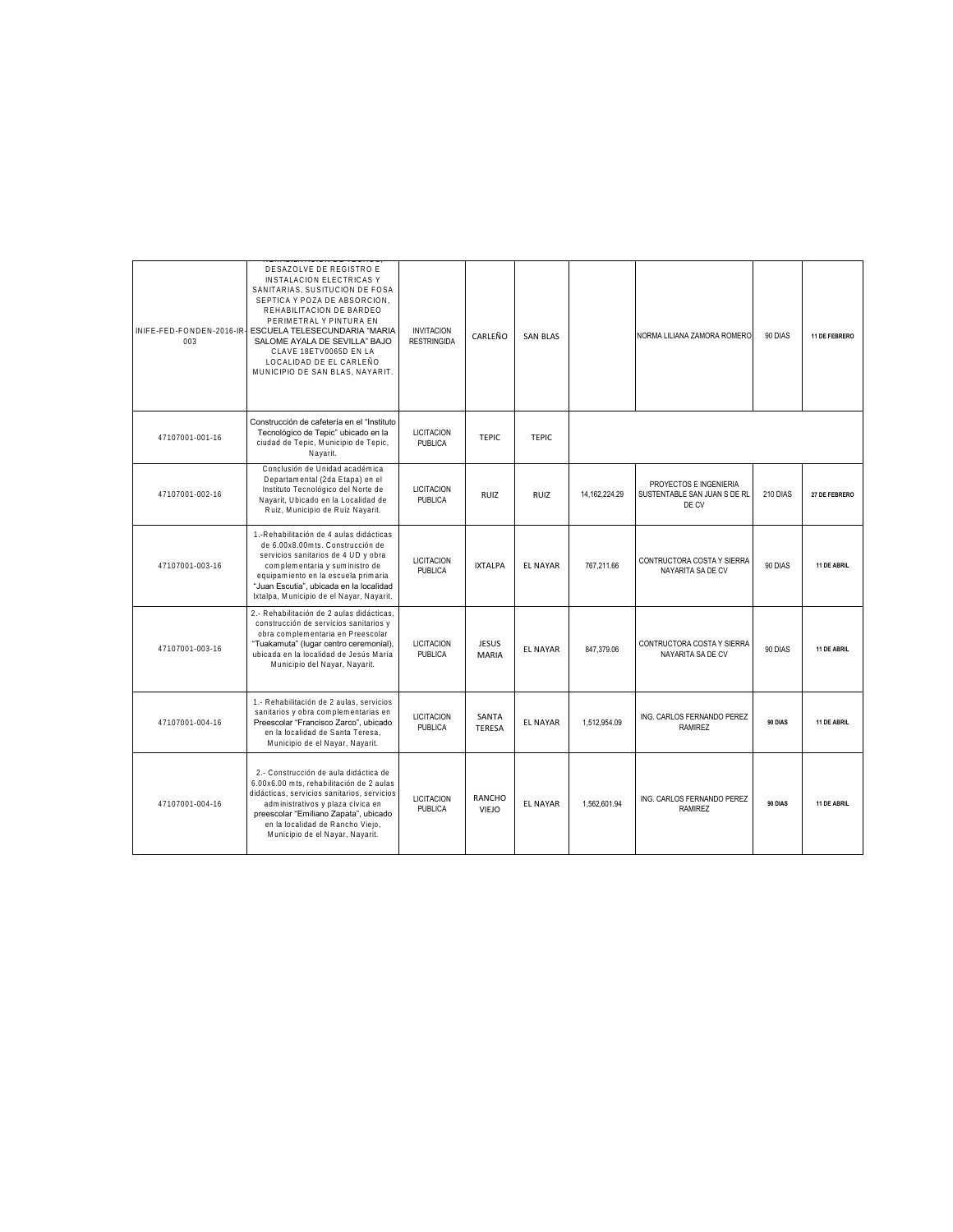| 47107001-005-16 | 1.-Rehabilitacion de 2 aulas didácticas<br>de 6.00x5.30 mts. rehabilitación de<br>servicios sanitarios de 4 UD y obra<br>complementaria y suministro de<br>equipamiento en preescolar "Nueva<br>Creación", ubicado en la localidad de<br>Jesús María, Municipio del Nayar,<br>Navarit. | <b>LICITACION</b><br><b>PUBLICA</b> | <b>JESUS</b><br><b>MARIA</b>             | <b>FL NAYAR</b> | 932.174.56    | SICC DESARROLLO INTEGRAL S<br>DE RL DE CV           | 90 DIAS  | 11 DE ABRIL |
|-----------------|----------------------------------------------------------------------------------------------------------------------------------------------------------------------------------------------------------------------------------------------------------------------------------------|-------------------------------------|------------------------------------------|-----------------|---------------|-----------------------------------------------------|----------|-------------|
| 47107001-005-16 | 2.-Construccion de aula didáctica de<br>6.00x5.30, construcción de servicios<br>sanitarios de 4 ud y obra<br>complementaria y equipamiento de aula<br>en preescolar "Centro de<br>Castellanización", ubicado en la<br>localidad de el Colomo, Municipio de el<br>Nayar, Nayarit.       | <b>LICITACION</b><br>PUBLICA        | COLOMO                                   | <b>EL NAYAR</b> | 675.623.10    | SICC DESARROLLO INTEGRAL S<br>DE RL DE CV           | 90 DIAS  | 11 DE ABRIL |
| 47107001-006-16 | Construcción de cafetería en el "Instituto<br>Tecnológico de Tepic" ubicado en la<br>ciudad de Tepic, Municipio de Tepic,<br>Nayarit. (Segunda vuelta)                                                                                                                                 | PUBLICA<br><b>NACIONAL</b>          | <b>TEPIC</b>                             | <b>TEPIC</b>    | 6,565,265.95  | EDIFICACIONES VILLARIVER SA<br>DE CV                | 150 DIAS | 15 DE ABRIL |
| 47107001-007-16 | Adquisición de mobiliario y equipo de<br>laboratorio integral de ciencias básicas e<br>ingeniería (LICBI) del Instituto<br>Tecnológico de Tepic, Nayarit                                                                                                                               | <b>PUBLICA</b><br><b>NACIONAL</b>   | TFPIC                                    | <b>TFPIC</b>    | 4.202.123.26  | ABAD COMPUTACION SA DE CV                           | 45 DIAS  | 12 DE ABRIL |
| 47107001-008-16 | CONSTRUCCIÓN DE CENTRO<br>INTEGRAL DE ACTIVIDADES<br>SUBACUÁTICAS EN EL INSTITUTO<br>TECNOLÓGICO DE BAHÍA DE<br>BANDERAS, UBICADO EN LA<br>LOCALIDAD DE LA CRUZ DE<br>HUANACAXTLE, MUNICIPIO DE<br>BAHÍA DE BANDERAS: NAYARIT.                                                         | <b>PUBLICA</b><br><b>NACIONAL</b>   | CRUZ DE<br><b>HUANACAX</b><br><b>TLF</b> | <b>BADFBA</b>   | 10.509.682.22 | INMOBILIARIA DAMACENO, S.A. DE<br>C.V.              | 180 DIAS | 28 DE ABRIL |
| 47107001-009-16 | 1.-REHABILITACION DE 3 AULAS DE<br>6.00 X 8.00 MTS., CONSTRUCCION DE<br>CANCHA DE USOS MULTIPLES Y<br>REJA-ACERO EN EL PERIMETRO EN<br>LA ESCUELA PRIMARIA "AÑO DE LA<br>PATRIA" UBICADA EN LA LOCALIDAD<br>DE LLANO GRANDE. MUNICIPIO DE<br>HUAJICORI, NAYARIT.                       | PUBLICA<br><b>NACIONAL</b>          | LLANO<br>GRANDE                          | HUAJICORI       | 926.365.46    | ARD CONSTRUCCIONES Y<br>EDIFICACIONES, S.A. DE C.V. | 90 DIAS  | 06 DE MAYO  |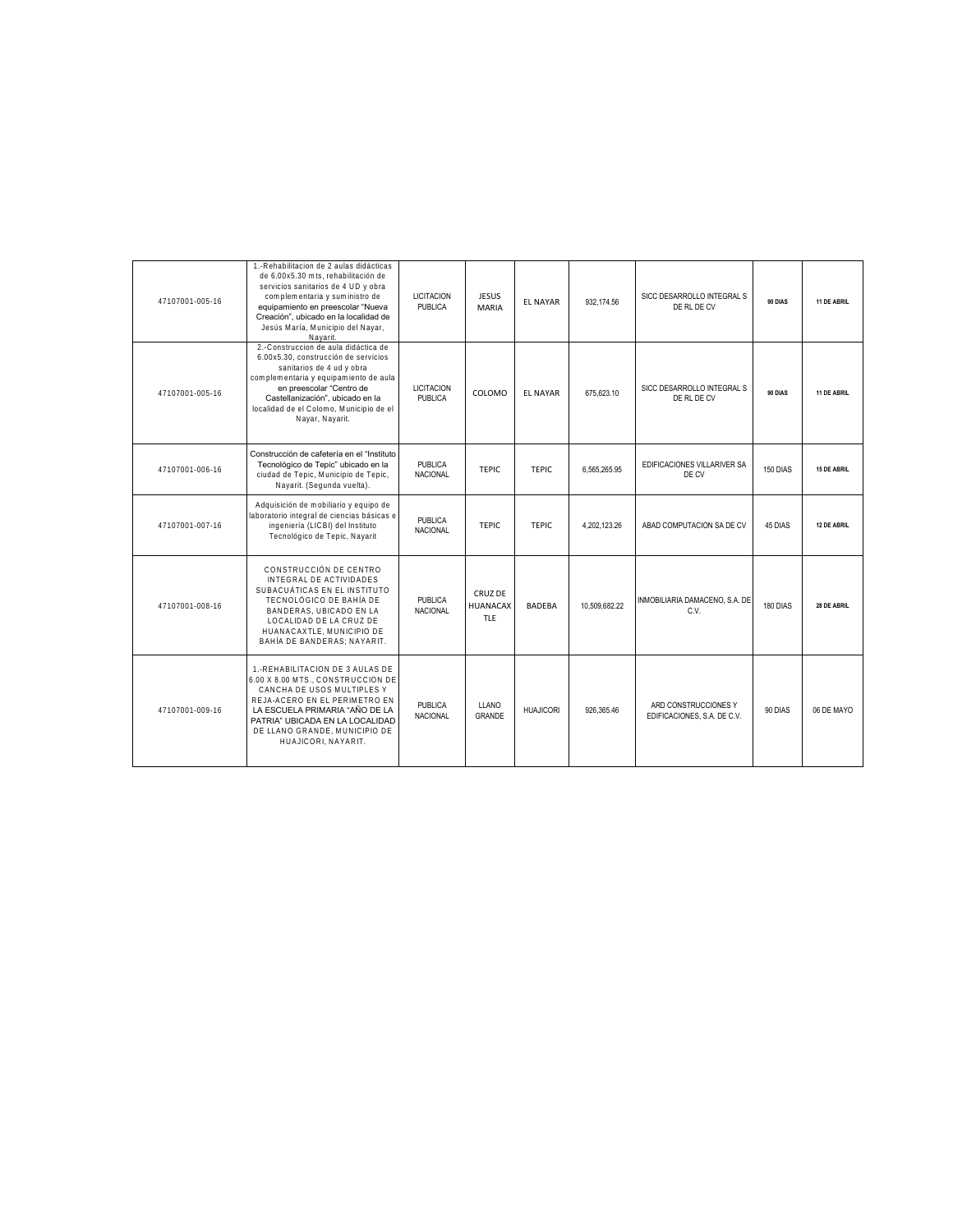| 47107001-009-16 | 2. - REHABILITACIÓN DE AULA DE<br>6.00X5.30 MTS, MODULO SANITARIO,<br>CONSTRUCCIÓN DE PLAZA CÍVICA.<br>SUMINISTRO DE MOBILIARIO Y OBRA<br>COMPLEMENTARIA EN EL<br>PREESCOLAR "MOCTEZUMA".<br>UBICADO EN LA LOCALIDAD DE<br>LLANO GRANDE, MUNICIPIO DE<br>HUAJICORI: NAYARIT.                     | <b>PUBLICA</b><br><b>NACIONAL</b> | LLANO<br>GRANDE                       | <b>HUAJICORI</b> | 465.291.40   | ARD CONSTRUCCIONES Y<br>EDIFICACIONES, S.A. DE C.V. | 90 DIAS | 06 DE MAYO |
|-----------------|--------------------------------------------------------------------------------------------------------------------------------------------------------------------------------------------------------------------------------------------------------------------------------------------------|-----------------------------------|---------------------------------------|------------------|--------------|-----------------------------------------------------|---------|------------|
| 47107001-010-16 | 1.-CONSTRUCCIÓN DE AULA DE<br>6.00X5.30 MTS. REHABILITACIÓN DE<br>2 AULAS DE 6.00X6.00 MTS,<br>CONSTRUCCIÓN DE SANITARIO<br>RURAL Y OBRA COMPLEMENTARIA<br>EN EL PREESCOLAR "IN KIAN".<br>UBICADO EN LA LOCALIDAD DE SAN<br>ANDRÉS MILPILLAS, MUNICIPIO DE<br>HUAJICORI: NAYARIT.                | <b>PUBLICA</b><br><b>NACIONAL</b> | <b>SAN ANDRES</b><br><b>MILPILLAS</b> | <b>HUAJICORI</b> | 659.065.12   | AMPARO DEYANIRA ALVARADO<br><b>RODRIGUEZ</b>        | 90 DIAS | 06 DE MAYO |
| 47107001-011-16 | 1.- REHABILITACION GENERAL DE 10<br>AULAS DIDACTICAS, SERVICIOS<br>SANITARIOS Y OBRA<br>COMPLEMENTARIA EN LA ESCUELA<br>PRIMARIA "JOSE VASCONCELOS".<br>UBICADA EN LA LOCALIDAD DE<br>PEÑAS, MUNICIPIO DE TUXPAN,<br>NAYARIT.                                                                    | <b>PUBLICA</b><br><b>NACIONAL</b> | PEÑAS                                 | <b>TUXPAN</b>    | 1,273,753.32 | AMPARO DEYANIRA ALVARADO<br><b>RODRIGUEZ</b>        | 90 DIAS | 06 DE MAYO |
| 47107001-012-16 | REHABILITACION DE<br>IMPERMEABILIZANTE EN 1.-<br>REHABILITACIÓN DE 4 AULAS<br>DIDÁCTICAS, SERVICIOS<br>SANITARIOS Y OBRA<br>COMPLEMENTARIA EN LA ESCUELA<br>PRIMARIA "20 DE NOVIEMBRE".<br>UBICADA EN LA LOCALIDAD DE<br>PALAPITA, MUNICIPIO DE XALISCO;<br>NAYARIT.                             | <b>PUBLICA</b><br><b>NACIONAL</b> | PALAPITA                              | <b>XALISCO</b>   | 660.402.19   | ARD CONSTRUCCIONES Y<br>EDIFICACIONES, S.A. DE C.V. | 90 DIAS | 06 DE MAYO |
| 47107001-013-16 | 1.- REHABILITACION DE AULA DE<br>6.00 x 5.30 MTS CONSTRUCCION DE<br>SANITARIO ECOLOGICO, DE REJA<br>PERIMETRAL Y OBRA<br>COMPLEMENTARIA Y AMPLIACION<br>DE PLAZA CIVICA EN EL<br>PREESCOLAR "PILTONTE NAHUATL",<br>UBICADO EN LA LOCALIDAD DE EL<br>NARANJO, MUNICIPIO DE<br>ACAPONETA, NAYARIT. | <b>PUBLICA</b><br><b>NACIONAL</b> | EL NARANJO                            | <b>ACAPONETA</b> | 628.093.43   | ARQUITECTO EDGAR PALAFOX<br><b>PALACIOS</b>         | 90 DIAS | 06 DE MAYO |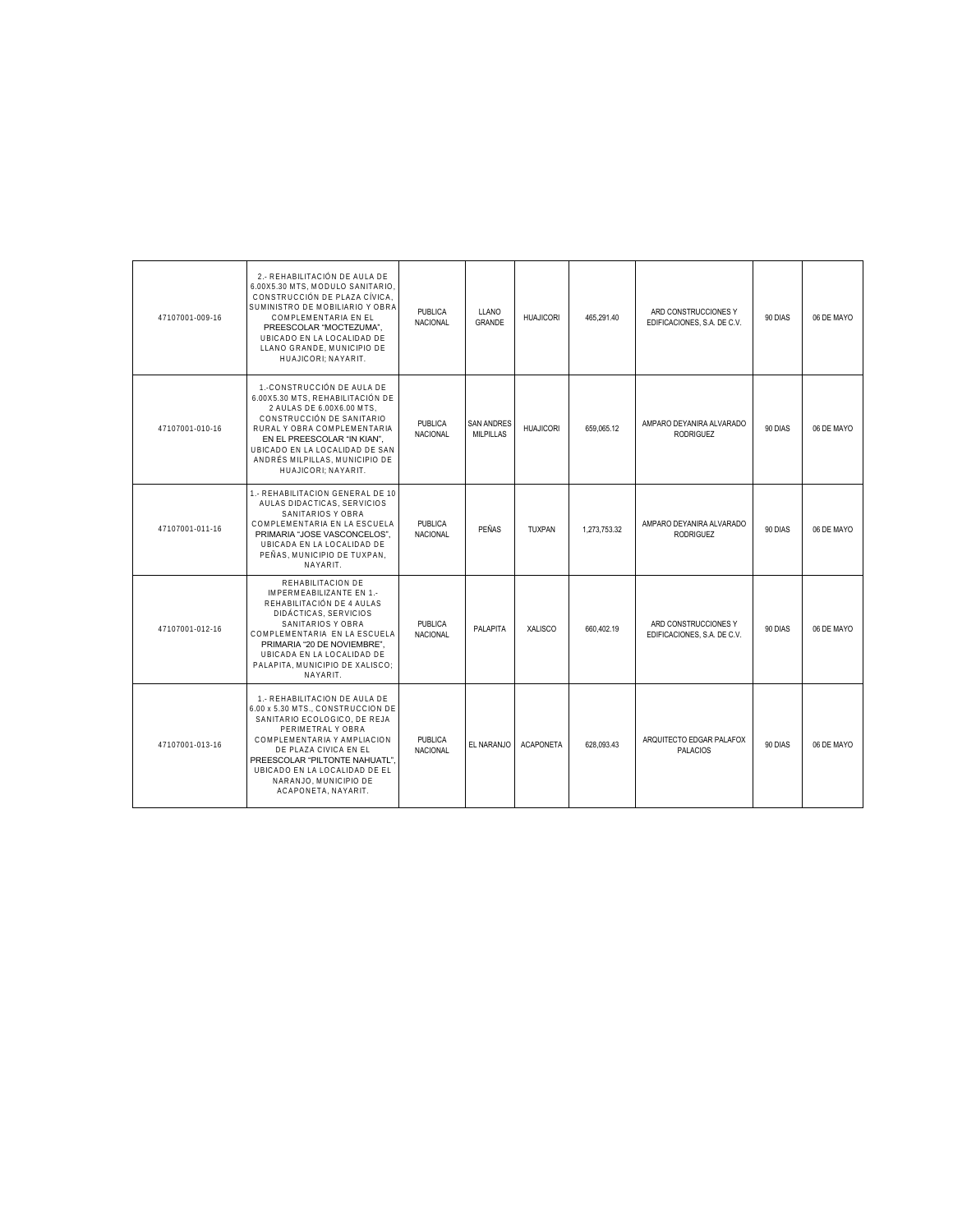| 47107001-013-16 | 2.-REHABILITACIÓN DE AULA DE<br>6.00X8.00 MTS Y CONSTRUCCIÓN DE<br>MODULO SANITARIO Y PLAZA CIVICA<br>Y SUSTITUCIÓN DE MALLA<br>PERIMETRAL POR BARDEO EN EL<br>PREESCOLAR "NIÑO ARTILLERO".<br>UBICADO EN LA LOCALIDAD DE<br>SANTA CRUZ. MUNICIPIO DE<br>ACAPONETA: NAYARIT.                                                   | PUBLICA<br>NACIONAL               | SANTA CRUZ                                   | <b>ACAPONETA</b>  | 671.265.03   | ARQUITECTO EDGAR PALAFOX<br><b>PALACIOS</b>                         | 90 DIAS | 06 DE MAYO |
|-----------------|--------------------------------------------------------------------------------------------------------------------------------------------------------------------------------------------------------------------------------------------------------------------------------------------------------------------------------|-----------------------------------|----------------------------------------------|-------------------|--------------|---------------------------------------------------------------------|---------|------------|
| 47107001-014-16 | 1.- REHABILITACION DE AULA DE<br>6.00 X 5.30 MTS., DE MODULO<br>SANITARIO Y OBRA<br>COMPLEMENTARIA, SUMINISTRO DE<br>MOBILIARIO Y CONSTRUCCION DE<br>ENMALLADO PERIMETRAL EN EL<br>PREESCOLAR "SOR JUANA INES DE<br>LA CRUZ", UBICADO EN LA<br>LOCALIDAD DE SAN FRANCISCO DEL<br>CAIMAN. MUNICIPIO DE HUAJICORI.<br>NAYARIT.   | <b>PUBLICA</b><br><b>NACIONAL</b> | SAN<br><b>FRANCISCO</b><br><b>DEL CAIMAN</b> | <b>HUAJICORI</b>  | 498.293.37   | DISEÑO ARQUITECTONICO Y<br>CONSTRUCCIONES ARCO, S.A. DE<br>C.V.     | 90 DIAS | 06 DE MAYO |
| 47107001-014-16 | 2.- REHABILITACION DE AULA DE<br>6.00 X 8.00 MTS., CONSTRUCCION DE<br>AULA DE 6.00 X 5.30 MTS., Y MODULO<br>SANITARIO DE 4 UNIDADES Y OBRA<br>COMPLEMENTARIA EN LA ESCUELA<br>PRIMARIA "JOSE MARIA MORELOS Y<br>PAVON", UBICADA EN LA LOCALIDAD<br>DE LAS ANONAS, MUNICIPIO DE<br>TECUALA, NAYARIT.                            | <b>PUBLICA</b><br>NACIONAL        | <b>LAS ANONAS</b>                            | <b>TECUALA</b>    | 670.955.34   | DISEÑO ARQUITECTONICO Y<br>CONSTRUCCIONES ARCO, S.A. DE<br>C.V.     | 90 DIAS | 06 DE MAYO |
| 47107001-017-16 | REHABILITACION DE<br>IMPERMEABILIZANTE EN EDIFICIO<br>DE 7 AULAS DE 6.00 x 8.00 MTS<br>REHABILITACION GENERAL EN<br>EDIFICIO DE TALLERES, SERVICIOS<br>SANITARIOS Y SUMINISTRO DE<br>MOBILIARIO EN LA ESCUELA<br>SECUNDARIA "JUVENTINO<br>ESPINOZA SANCHEZ", UBICADO EN<br>LA CIUDAD DE TEPIC, MUNICIPIO DE<br>TEPIC, NAYARIT. | <b>PUBLICA</b><br>NACIONAL        | <b>TEPIC</b>                                 | <b>TEPIC</b>      | 1.891.986.17 | SIIC, DESARROLLO INTEGRAL S<br>DE RL DE CV                          | 90 DIAS | 09 DE MAYO |
| 47107001-018-16 | REHABILITACION DE 3 AULAS.<br>SERVICIOS SANITARIOS Y OBRA<br>COMPLEMENTARIA.<br>CONSTRUCCION DE PLAZA CIVICA Y<br>CERCO PERIMETRAL EN EL<br>PREESCOLAR "MAURICIO<br>SWADESH", UBICADO EN LA<br>LOCALIDAD DE MOJOCUAUTLA.<br>MUNICIPIO DE ROSAMORADA.<br>NAYARIT.                                                               | <b>PUBLICA</b><br>NACIONAL        | MOJOCUAUT<br>LA                              | <b>ROSAMORADA</b> | 653.146.84   | <b>DG3 CONSTRUCCIONES E</b><br>INSTALACIONES ELECTRICAS SA<br>DE CV | 90 DIAS | 12 DE MAYO |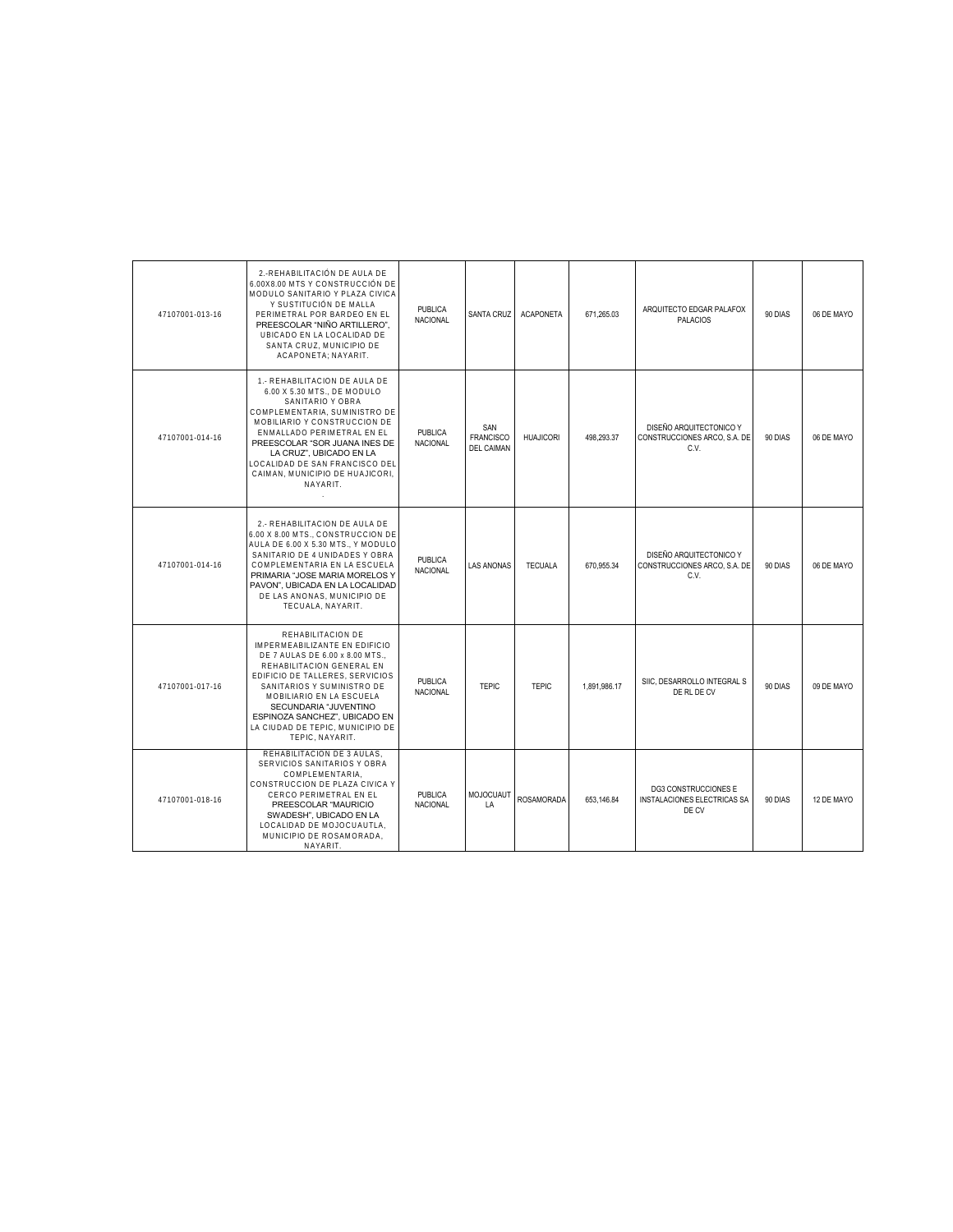| 47107001-019-16 | REHABILITACION DE AULA DE 6.00 x<br>6.00 MTS DE CERCO PERIMETRAL.<br>DE PLAZA CIVICA, CONSTRUCCION<br>DE ANDADORES Y OBRA<br>COMPLEMENTARIA EN EL<br>PREESCOLAR "LUIS DONALDO<br>COLOSIO MURRIETA", UBICADO EN<br>ZAPOTE DE PICACHOS, MUNICIPIO<br>DE TEPIC, NAYARIT.             | <b>PUBLICA</b><br><b>NACIONAL</b> | ZAPOTE DE<br><b>PICACHOS</b> | <b>TEPIC</b>    | 357.423.64   | JOSE RAMON ESPARZA<br>GONZALEZ              | 90 DIAS | 12 DE MAYO |
|-----------------|-----------------------------------------------------------------------------------------------------------------------------------------------------------------------------------------------------------------------------------------------------------------------------------|-----------------------------------|------------------------------|-----------------|--------------|---------------------------------------------|---------|------------|
| 47107001-021-16 | REHABILITACION GENERAL DE 5<br>AULAS DE 6.00 x 8.00 MTS<br>CONSTRUCCION DE MODULO<br>SANITARIO DE 4 UNIDADES. PLAZA<br>CIVICA. ASTA BANDERA Y<br>ANDADORES EN LA ESCUELA<br>PRIMARIA "AMADO NERVO".<br>UBICADA EN LA LOCALIDAD DEL<br>COYUNQUE, MUNICIPIO DE EL<br>NAYAR, NAYARIT | <b>PUBLICA</b><br><b>NACIONAL</b> | COYUNQUE                     | <b>EL NAYAR</b> | 1.236.786.06 | JOSE RAMON ESPARZA<br><b>GONZALEZ</b>       | 90 DIAS | 12 DE MAYO |
| 47107001-022-16 | REHABILITACION DE 2 AULAS DE<br>6.00 x 5.30 MTS., CONSTRUCCION DE<br>MODULO SANITARIO. PLAZA CIVICA<br>Y OBRA COMPLEMENTARIA EN EL<br>PREESCOLAR "RAFAEL RAMIREZ".<br>UBICADO EN LA LOCALIDAD DEL<br>COYUNQUE, MUNICIPIO DE EL<br>NAYAR, NAYARIT.                                 | <b>PUBLICA</b><br>NACIONAL        | COYUNQUE                     | <b>EL NAYAR</b> | 659.318.11   | JOSE RAMON ESPARZA<br><b>GONZALEZ</b>       | 90 DIAS | 12 DE MAYO |
| 47107001-022-16 | CONSTRUCCION AULA DE 6.00 x 5.30<br>MTS. Y PLAZA CIVICA.<br>REHABILITACION DE AULA DE 6.00 x<br>8.00 MTS. Y SERVICIOS SANITARIOS<br>Y OBRA COMPLEMENTARIA EN EL<br>PREESCOLAR "CHUEMU UNA".<br>UBICADO EN LA LOCALIDAD DE EL<br>GUACO, MUNICIPIO DE EL NAYAR.<br>NAYARIT.         | <b>PUBLICA</b><br><b>NACIONAL</b> | EL GUACO                     | <b>TEPIC</b>    | 658.011.82   | JOSE RAMON ESPARZA<br><b>GONZALEZ</b>       | 90 DIAS | 12 DE MAYO |
| 47107001-024-16 | REHABILITACION GENERAL DE 5<br>AULAS DE 6.00 x 8.00 MTS<br>SERVICIOS SANITARIOS DE 4<br>UNIDADES Y CONSTRUCCION DE<br>ANDADORES EN LA ESCUELA<br>PRIMARIA "JOSE LIMON GUZMAN".<br>UBICADA EN LA LOCALIDAD DE LA<br>COFRADIA UNO. MUNICIPIO DE EL<br>NAYAR, NAYARIT.               | <b>PUBLICA</b><br><b>NACIONAL</b> | COFRADIA<br><b>UNO</b>       | <b>EL NAYAR</b> | 1.287.743.69 | ARQUITECTO EDGAR PALAFOX<br><b>PALACIOS</b> | 90 DIAS | 16 DE MAYO |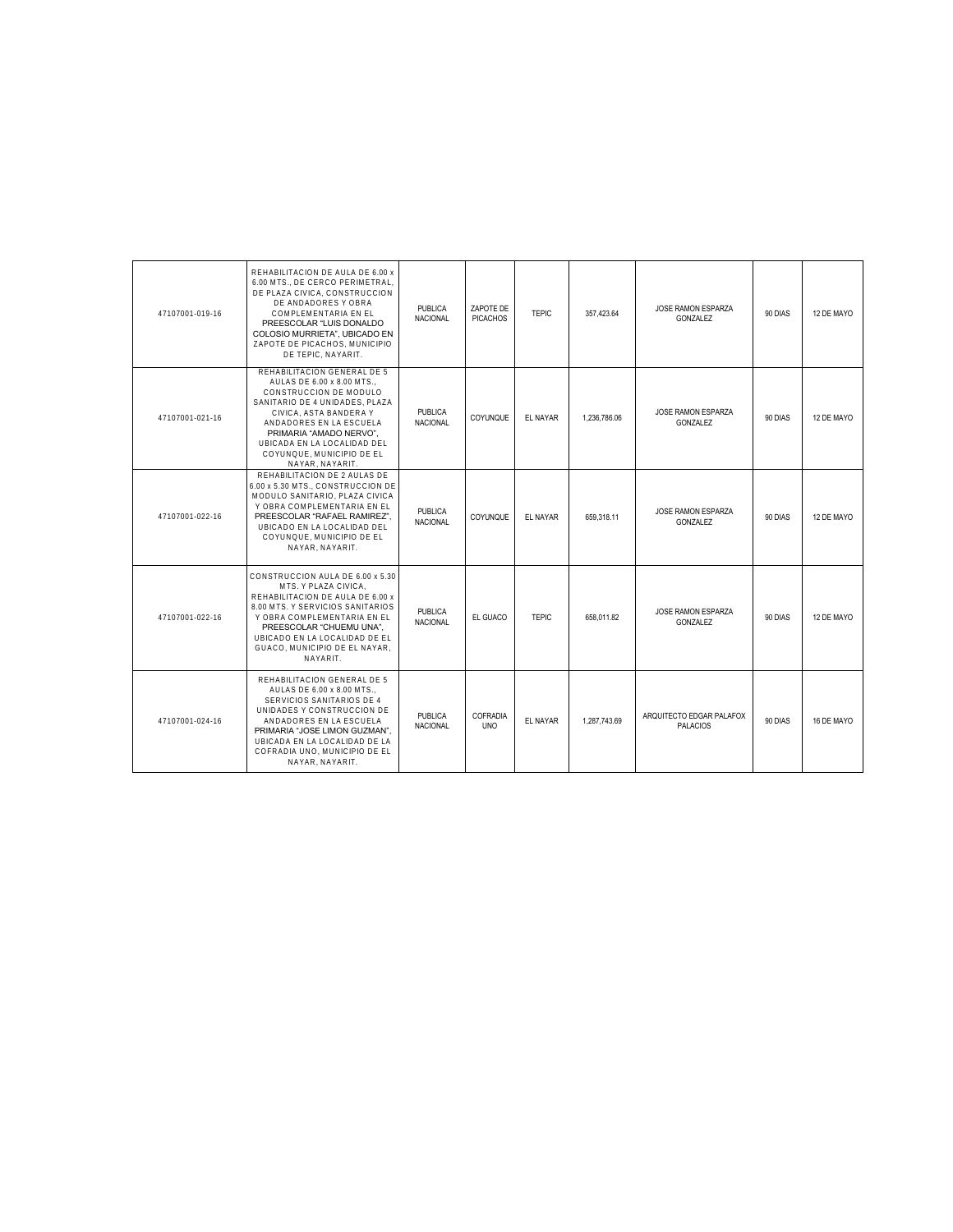| 47107001-024-16 | REHABILITACION DE AULA DE 6.00 X<br>8.00 MTS. Y SERVICIOS SANITARIOS<br>DE 2 UNIDADES, CONSTRUCCION DE<br>AULA DE 6.00 x 5.30 MTS. Y PLAZA<br>CIVICA EN EL PREESCOLAR "BENITO<br>JUAREZ", UBICADO EN LA<br>LOCALIDAD DE LA COFRADIA UNO.<br>MUNICIPIO DE EL NAYAR, NAYARIT.                         | <b>PUBLICA</b><br><b>NACIONAL</b> | COFRADIA<br><b>UNO</b>             | EL NAYAR       | 668.919.99   | ARQUITECTO EDGAR PALAFOX<br><b>PALACIOS</b>                                            | 90 DIAS | 16 DE MAYO |
|-----------------|-----------------------------------------------------------------------------------------------------------------------------------------------------------------------------------------------------------------------------------------------------------------------------------------------------|-----------------------------------|------------------------------------|----------------|--------------|----------------------------------------------------------------------------------------|---------|------------|
| 47107001-025-16 | REHABILITACION GENERAL DE 1<br>AULA DE 6.00 x 8.00 MTS<br>CONSTRUCCION DE MODULO<br>SANITARIO DE 4 UNIDADES.<br>CONSTRUCCION DE PLAZA CIVICA Y<br>OBRA COMPI EMENTARIA EN EL<br>PREESCOLAR "MARIANO ABASOLO"<br>UBICADO EN LA LOCALIDAD DE<br>CIENEGA DEL MANGO, MUNICIPIO<br>DE EL NAYAR, NAYARIT. | <b>PUBLICA</b><br><b>NACIONAL</b> | <b>CIENEGA DEL</b><br><b>MANGO</b> | NAYAR          | 624 417 25   | PRR CONSTRUCTORA S DE RL DE<br>CV                                                      | 90 DIAS | 16 DE MAYO |
| 47107001-025-16 | REHABILITACION DE AULA DE 6.00 X<br>8.00 MTS., CONSTRUCCION DE<br>SERVICIOS SANITARIOS DE 4<br>UNIDADES, PLAZA CIVICA Y OBRA<br>COMPLEMENTARIA EN EL<br>PREESCOLAR "MARIANO SOLIS",<br>UBICADO EN LA LOCALIDAD DE<br>JAZMIN DEL COQUITO, MUNICIPIO<br>DE EL NAYAR. NAYARIT.                         | <b>PUBLICA</b><br><b>NACIONAL</b> | <b>JAZMIN DEL</b><br>COQUITO       | EL NAYAR       | 631.762.77   | PRR CONSTRUCTORA S DE RL DE<br>CV                                                      | 90 DIAS | 16 DE MAYO |
| 47107001-026-16 | REHABILITACION GENERAL DE 7<br>AULAS Y REHABILITACION DE<br>CANCHA DE USOS MULTIPLES EN LA<br>ESCUELA PRIMARIA "JUAN<br>ESCUTIA", UBICADA EN LA<br>LOCALIDAD DE JAZMIN DEL<br>COQUITO, MUNICIPIO DE EL NAYAR.<br>NAYARIT.                                                                           | <b>PUBLICA</b><br><b>NACIONAL</b> | <b>JAZMIN DEL</b><br>COQUITO       | EL NAYAR       | 1.269.332.96 | ARQ. CESAR AUGUSTO ALATORRE<br>PARRA                                                   | 90 DIAS | 16 DE MAYO |
| 47107001-028-16 | 1.- CONSTRUCCION DE CERCO<br>PERIMETRAL CON MALLA-ACERO.<br>SUMINISTRO DE MOBILIARIO Y OBRA<br>COMPLEMENTARIA EN LA ESCUELA<br>PRIMARIA "PRIMARIA BILINGUE".<br>UBICADA EN LA LOCALIDAD DE<br>MESA DEL NAYAR, MUNICIPIO DE EL<br>NAYAR, NAYARIT                                                     | <b>PUBLICA</b><br><b>NACIONAL</b> | <b>MESA DEL</b><br><b>NAYAR</b>    | <b>NAYARIT</b> | 1.059.732.24 | <b>GD PLANEACION</b><br>ADMINISTRACION Y<br>CONSTRUCCION DE OBRA S. DE<br>R.L. DE C.V. | 90 DIAS | 16 DE MAYO |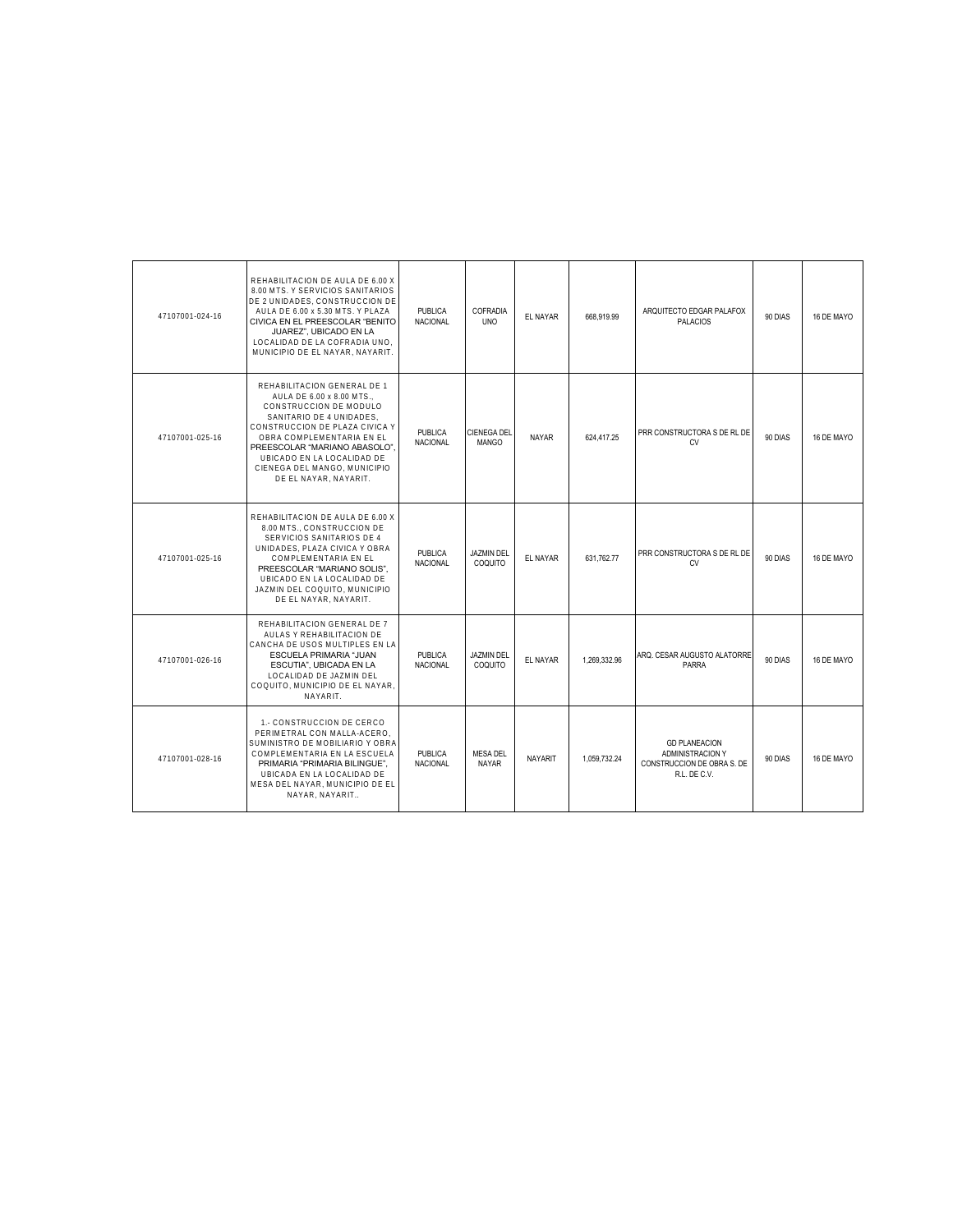| 47107001-029-16 | 1.- REHABILITACION DE AULA DE<br>6.00 x 8.00 MTS., CONSTRUCCION DE<br>2 AULAS ADOSADAS DE 6.00 x 8.00<br>MTS., CONSTRUCCION DE MODULO<br>DE SANITARIOS. SUMINISTRO DE<br>MOBILIARIO EN EL PREESCOLAR<br>"AGUSTIN CASTAÑEDA RANGEL".<br>UBICADO EN LA LOCALIDAD DE LOS<br>ENCINOS, MUNICIPIO DE EL NAYAR.<br>NAYARIT.   | PUBLICA<br><b>NACIONAL</b>        | <b>LOS ENCINOS</b>                | EL NAYAR        | 1.059.732.24 | <b>GD PLANEACION</b><br>ADMINISTRACION Y<br>CONSTRUCCION DE OBRA S. DE<br>R.L. DE C.V. | 90 DIAS | 16 DE MAYO |
|-----------------|------------------------------------------------------------------------------------------------------------------------------------------------------------------------------------------------------------------------------------------------------------------------------------------------------------------------|-----------------------------------|-----------------------------------|-----------------|--------------|----------------------------------------------------------------------------------------|---------|------------|
| 47107001-030-16 | 1.- REHABILITACION DE 6 AULAS DE<br>6.00 x 8.00 MTS MODULO DE<br>SANITARIOS DE 6 UNIDADES.<br>SUMINISTRO DE MOBILIARIO.<br>CONSTRUCCION DE CANCHA DE<br>USOS MULTIPLES Y PLAZA CIVICA<br>EN LA ESCUELA PRIMARIA<br>"CUAUHTEMOC". UBICADA EN LA<br>LOCALIDAD DE GUADALUPE<br>OCOTAN. MUNICIPIO DE LA YESCA.<br>NAYARIT. | <b>PUBLICA</b><br><b>NACIONAL</b> | <b>GUADALUPE</b><br><b>OCOTAN</b> | <b>LA YESCA</b> | 1.113.862.04 | ING. MILTON RIVAS MEJIA                                                                | 90 DIAS | 16 DE MAYO |
| 47107001-031-16 | 1.- CONSTRUCCION AULA DE 6.00 x<br>8.00 MTS MODULO SANITARIO DE 4<br>UNIDADES, SUMINISTRO DE<br>MOBILIARIO Y CONSTRUCCION DE<br>CERCO PERIMETRAL EN EL<br>PREESCOLAR "NUEVA CREACION<br>(TATEI YURIENAKA)", UBICADO EN LA<br>LOCALIDAD DE GUADALUPE<br>OCOTAN. MUNICIPIO DE LA YESCA.<br>NAYARIT.                      | <b>PUBLICA</b><br><b>NACIONAL</b> | <b>GUADALUPE</b><br><b>OCOTAN</b> | <b>LA YESCA</b> | 631.994.88   | ING. CARLOS FERNANDO PEREZ<br><b>RAMIREZ</b>                                           | 90 DIAS | 16 DE MAYO |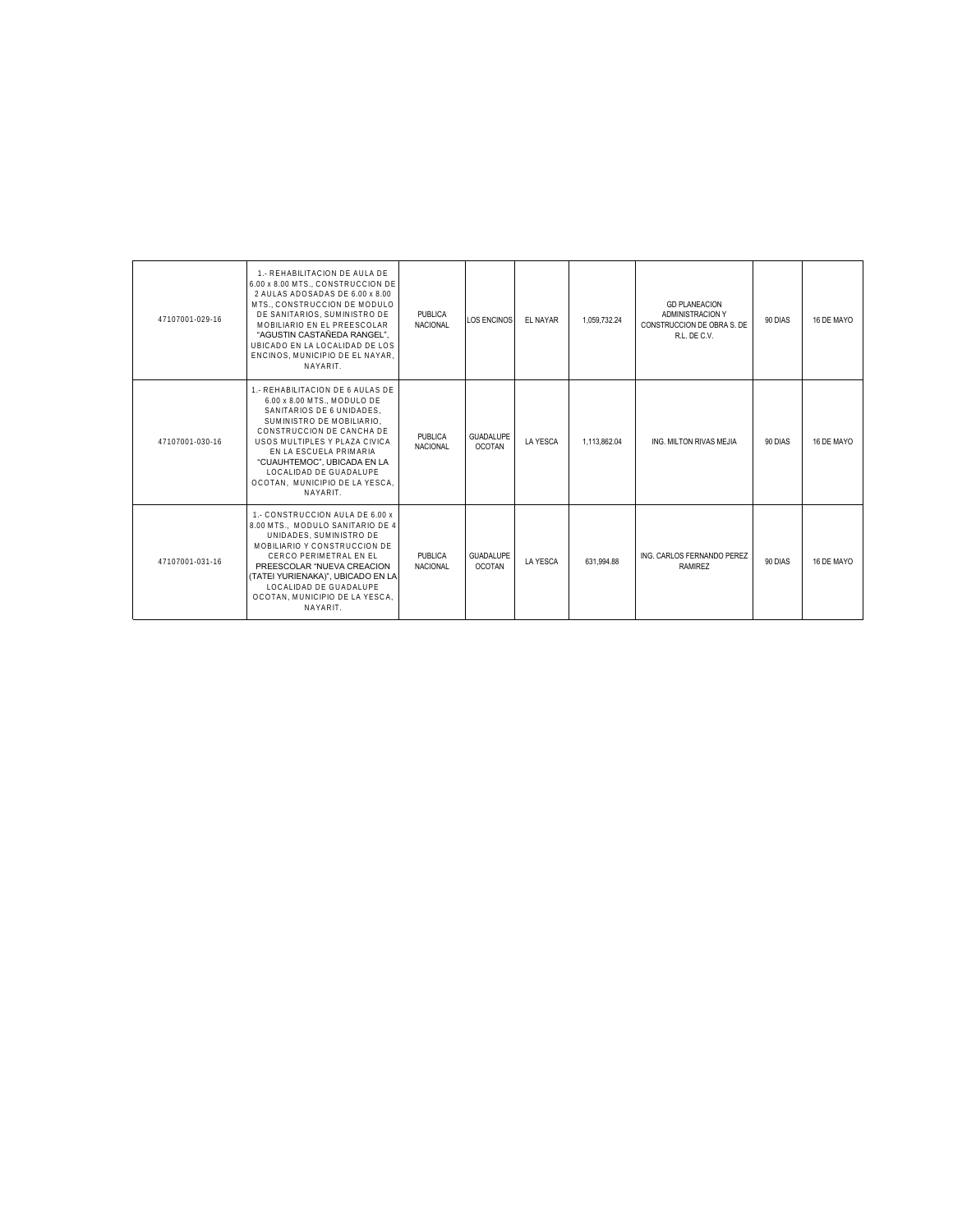| 47107001-031-16 | 2.- REHABILITACION DE 3 AULAS DE<br>6.00 x 8.00 MTS., MODULO<br>SANITARIO DE 4 UNIDADES,<br>SUMINISTRO DE MOBILIARIO Y<br>AMPLIACION DE PLAZA CIVICA EN EL<br>PREESCOLAR "MOCTEZUMA",<br>UBICADO EN LA LOCALIDAD DE<br>GUADALUPE OCOTAN, MUNICIPIO<br>DE LA YESCA. NAYARIT.                                                           | PUBLICA<br><b>NACIONAL</b>        | GUADALUPE<br><b>OCOTAN</b>          | <b>LA YESCA</b> | 864.099.11   | ING. CARLOS FERNANDO PEREZ<br><b>RAMIREZ</b>             | 90 DIAS | 16 DE MAYO |
|-----------------|---------------------------------------------------------------------------------------------------------------------------------------------------------------------------------------------------------------------------------------------------------------------------------------------------------------------------------------|-----------------------------------|-------------------------------------|-----------------|--------------|----------------------------------------------------------|---------|------------|
| 47107001-032-16 | 1.- CONSTRUCCION DE LOSA EN<br>AULA DE 6.00 x 5.30 MTS<br>REHABILITACION DE MODULO<br>SANITARIO DE 3 UNIDADES,<br>COLOCACION DE MALLA CICLON Y<br>OBRA COMPLEMENTARIA EN EL<br>PREESCOLAR "AMADO NERVO",<br>UBICADO EN LA LOCALIDAD DE EL<br>CARRIZAL, MUNICIPIO DE LA YESCA<br>NAYARIT.                                              | <b>PUBLICA</b><br>NACIONAL        | CARRIZAL                            | <b>LA YESCA</b> | 624,993.48   | <b>GRUPO CONSTRUCTOR JULIAN</b><br>BECERRA, S.A. DE C.V. | 90 DIAS | 16 DE MAYO |
| 47107001-032-16 | 2.- REHABILITACION DE 3 AULAS DE<br>6.00 x 8.00 MTS. Y AULA COCINA,<br>REHABILITACION DE MODULO<br>SANITARIO DE 8 UNIDADES,<br>SUMINISTRO DE MOBILIARIO Y<br>AMPLIACION DE PLAZA CIVICA EN LA<br>ESCUELA PRIMARIA "HIMNO<br>NACIONAL", UBICADA EN LA<br>LOCALIDAD DE CORTAPICO,<br>MUNICIPIO DE LA YESCA, NAYARIT.                    | <b>PUBLICA</b><br>NACIONAL        | CORTAPICO                           | LA YFSCA        | 632.255.39   | GRUPO CONSTRUCTOR JULIAN<br>BECERRA, S.A. DE C.V.        |         |            |
| 47107001-033-16 | 1.- REHABILITACION GENERAL DE 3<br>AULAS DE 6.00 x 8.00 MTS DE<br>SERVICIOS SANITARIOS DE 4<br>UNIDADES, PLAZA CIVICA Y<br>CONSTRUCCION DE ANDADORES<br>EN EL PREESCOLAR "TAKAIMU UTA"<br>UBICADO EN LA LOCALIDAD DE EL<br>MAGUEY, MUNICIPIO DE EL NAYAR,<br>NAYARIT.                                                                 | <b>PUBLICA</b><br><b>NACIONAL</b> | <b>EL MAGUEY</b>                    | <b>EL NAYAR</b> | 663,751.94   | SIIC DESARROLLO INTEGRAL, S.<br>DE R.L. DE C.V.          | 90 DIAS | 16 DE MAYO |
| 47107001-033-16 | 2.- CONSTRUCCION DE AULA DE 6.00<br>x 8.00 MTS. CON SISTEMA<br>FOTOVOLTAICO, CONSTRUCCION<br>DE MODULO SANITARIO DE 4<br>UNIDADES, REHABILITACION DE<br>AULA DE 6.00 x 5.30 MTS. Y OBRA<br>COMPLEMENTARIA EN EL<br>PREESCOLAR "INDIO MARIANO",<br>UBICADO EN LA LOCALIDAD DE<br>HUICOT (VILLA HERMOSA),<br>MUNICIPIO DE RUIZ, NAYARIT | <b>PUBLICA</b><br>NACIONAL        | <b>HUICOT(VIL</b><br>LA<br>HERMOSA) | <b>RUIZ</b>     | 1,339,235.71 | SIIC DESARROLLO INTEGRAL, S.<br>DE R.L. DE C.V.          | 90 DIAS | 16 DE MAYO |
| 47107001-033-16 | 3.- REHABILITACION DE AULA DE<br>6.00 x 5.30 MTS., CERCO<br>PERIMETRAL, PLAZA CIVICA, ASTA<br>BANDERA Y SUMINISTRO DE<br>MOBILIARIO EN EL PREESCOLAR<br>"JUAN ESCUTIA", UBICADO EN LA<br>LOCALIDAD DE CHIMALTITA.<br>MUNICIPIO DE RUIZ, NAYARIT.                                                                                      | <b>PUBLICA</b><br><b>NACIONAL</b> | CHIMALTIT<br>A                      | <b>RUIZ</b>     | 391,059.07   | SIIC DESARROLLO INTEGRAL, S.<br>DE R.L. DE C.V.          | 90 DIAS | 16 DE MAYO |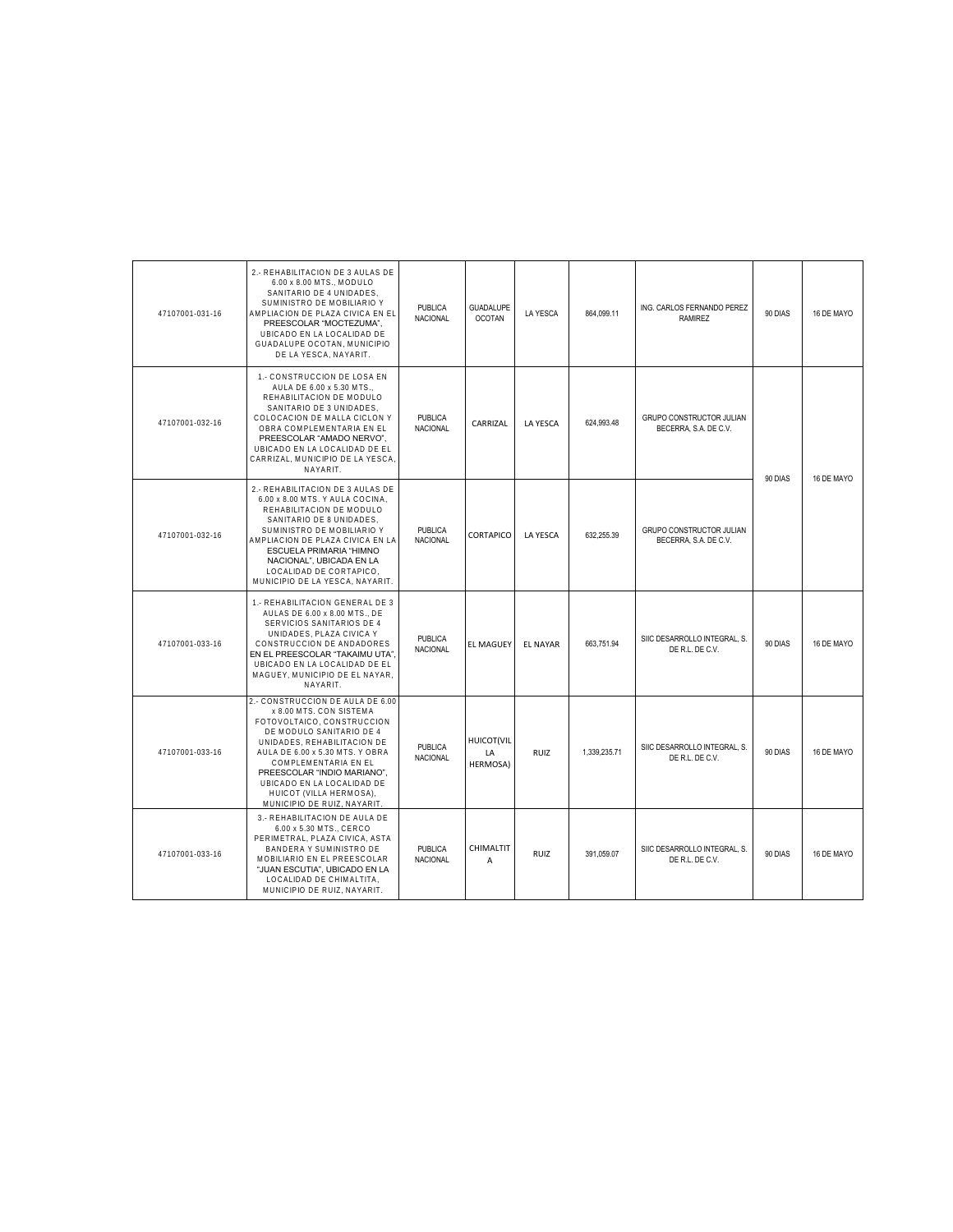| 47107001-035-16 | 1. REHABILITACION DE 8 AULAS DE<br>6.00 X 8.00 MTS., SANITARIO DE 4<br>UNIDADES, SUMINISTRO DE<br>MOBILIARIO Y OBRA<br>COMPLEMENTARIA EN LA ESCUELA<br>PRIMARIA "GENERAL LAZARO<br>CARDENAS", CON CCT 18DAI0019K.<br>UBICADA EN LA LOCALIDAD DE<br>SANTA CRUZ DE GUAYBEL.<br>MUNICIPIO DE EL NAYAR, NAYARIT. | <b>PUBLICA</b><br><b>NACIONAL</b> | SANTA<br>CRUZ DE<br><b>GUAYBEL</b>        | <b>EL NAYAR</b> | 1.245.995.87 | PRR CONSTRUCTORA S DE RL DE<br><b>CV</b>          | 90 DIAS | 20 DE JUNIO |
|-----------------|--------------------------------------------------------------------------------------------------------------------------------------------------------------------------------------------------------------------------------------------------------------------------------------------------------------|-----------------------------------|-------------------------------------------|-----------------|--------------|---------------------------------------------------|---------|-------------|
| 47107001-036-16 | 1.- REHABILITACION DE 7 AULAS DE<br>6.00 x 8.00 MTS., SERVICIOS<br>SANITARIOS Y OBRA<br>COMPLEMENTARIA EN LA ESCUELA<br>PRIMARIA "PEMTECATL<br>(SACERDOTE DEL VINO)", CON CCT<br>18DAI0016N UBICADA EN LA<br>LOCALIDAD DE PRESIDIO DE LOS<br>REYES, MUNICIPIO DE RUIZ.<br>NAYARIT                            | <b>PUBLICA</b><br><b>NACIONAL</b> | <b>PRESIDIO</b><br>DE LOS<br><b>REYES</b> | <b>RUIZ</b>     | 1,194,889.11 | DALI CONSTRUCTORES Y<br>CONSULTORES S DE RL DE CV | 90 DIAS | 20 DE JUNIO |
| 47107001-037-16 | 1.- CONSTRUCCION DE MODULO<br>DIRECCION-SANITARIOS.<br>CONSTRUCCION DE CERCO<br>PERIMETRAL Y PLAZA CIVICA Y<br>OBRA COMPLEMENTARIA EN EL<br>PREESCOLAR "NUEVA CREACION".<br>CON CCT 18DCC0150X UBICADO EN<br>LA LOCALIDAD DE JESUS MARIA.<br>MUNICIPIO DE EL NAYAR. NAYARIT.                                 | <b>PUBLICA</b><br><b>NACIONAL</b> | <b>JESUS</b><br><b>MARIA</b>              | <b>EL NAYAR</b> | 629.961.39   | SIIC DESARROLLO INTEGRAL. S.<br>DE R.L. DE C.V.   | 90 DIAS | 16 DE JUNIO |
| 47107001-037-16 | 2.- REHABILITACION DE 2 AULAS DE<br>6.00 x 5.30 MTS., CONSTRUCCION DE<br>SANITARIOS DE 4 UNIDADES Y OBRA<br>COMPLEMENTARIA EN EL<br>PREESCOLAR "FRANCISCO<br>GONZALEZ BOCANEGRA", CON CCT<br>18DCC0093W. UBICADO EN LA<br>LOCALIDAD DE IXTALPA, MUNICIPIO<br>DE EL NAYAR. NAYARIT.                           | <b>PUBLICA</b><br><b>NACIONAL</b> | <b>IXTALPA</b>                            | <b>EL NAYAR</b> | 391.059.07   | SIIC DESARROLLO INTEGRAL. S.<br>DE R.L. DE C.V.   | 90 DIAS | 16 DE JUNIO |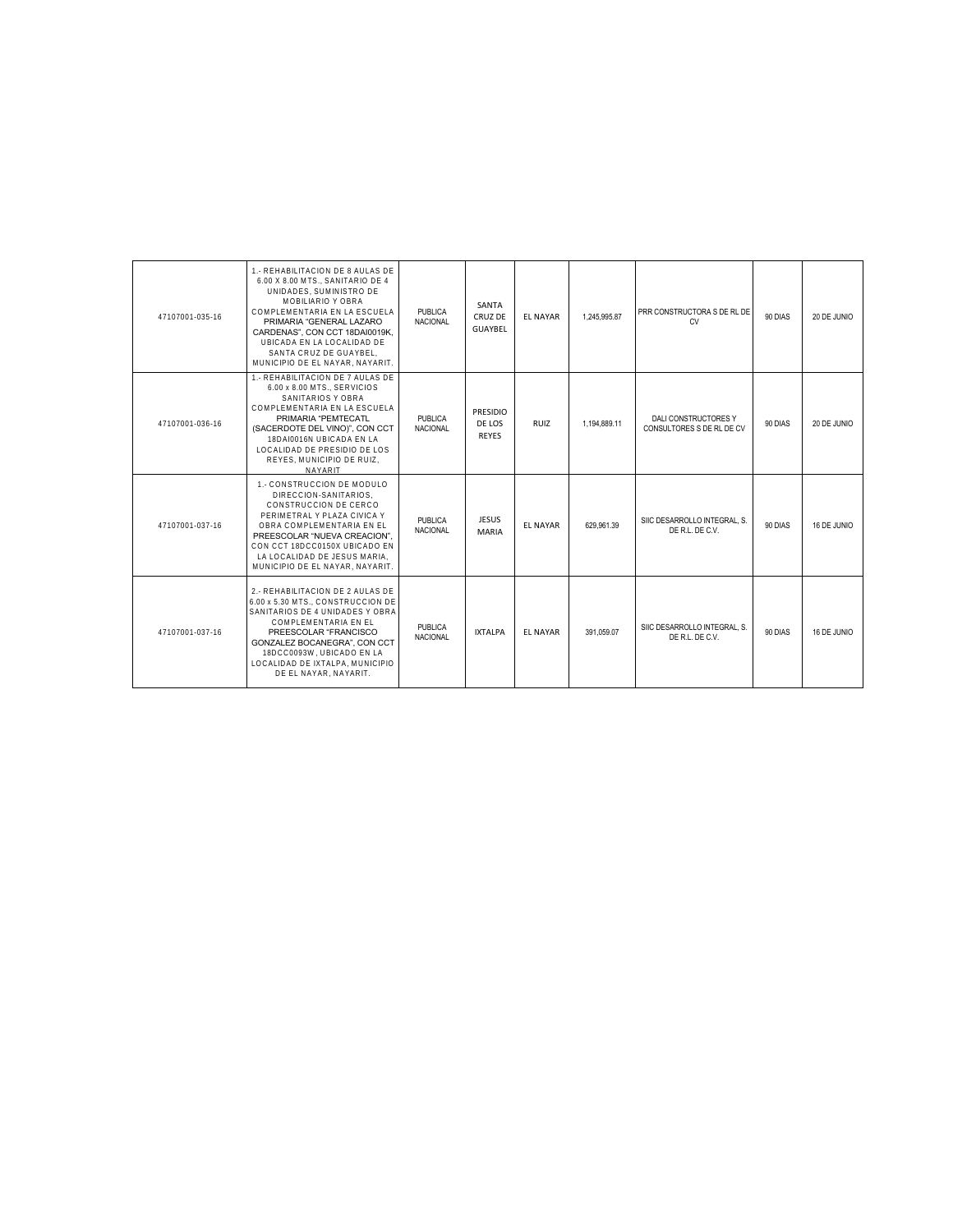| 47107001-038-16 | 1.- REHABILITACION DE 2 AULAS<br>ADOSADAS, CONSTRUCCION DE<br>MODULO SANITARIO DE 4<br>UNIDADES, SUMINISTRO DE<br>MOBILIARIO Y OBRA<br>COMPLEMENTARIA EN EL<br>PREESCOLAR "JOSE MARIA<br>MORELOS", CON CCT 18DCC0023A,<br>UBICADO EN LA LOCALIDAD DE SAN<br>FRANCISCO, MUNICIPIO DE EL<br>NAYARI, NAYARIT.     | <b>PUBLICA</b><br><b>NACIONAL</b> | SAN<br><b>FRANCISCO</b>         | <b>EL NAYAR</b> | 467,215.78 | ARQUITECTO EDGAR PALAFOX<br><b>PALACIOS</b> | 90 DIAS | 16 DE JUNIO |
|-----------------|----------------------------------------------------------------------------------------------------------------------------------------------------------------------------------------------------------------------------------------------------------------------------------------------------------------|-----------------------------------|---------------------------------|-----------------|------------|---------------------------------------------|---------|-------------|
| 47107001-038-16 | 2.- REHABILITACION DE AULA DE<br>6.00 x 8.00 MTS., CONSTRUCCION DE<br>MODULO SANITARIO DE 4<br>UNIDADES, SUMINISTRO DE<br>MOBILIARIO Y OBRA<br>COMPLEMENTARIA EN EL<br>PREESCOLAR "FRANCISCO<br>MARQUEZ", CON CCT 18DCC0130J,<br>UBICADO EN LA LOCALIDAD DE<br>JESUS MARIA, MUNICIPIO DE EL<br>NAYAR, NAYARIT, | <b>PUBLICA</b><br><b>NACIONAL</b> | <b>JESUS</b><br><b>MARIA</b>    | <b>EL NAYAR</b> | 644.244.18 | ARQUITECTO EDGAR PALAFOX<br><b>PALACIOS</b> | 90 DIAS | 16 DE JUNIO |
| 47107001-039-16 | REHABILITACION DE 2 AULAS DE<br>6.00 x 8.00 MTS., DE MODULOS<br>SANITARIOS DE 4 UNIDADES.<br>SUMINISTRO DE MOBILIARIO Y<br>OBRAS COMPLEMENTARIA EN EL<br>PREESCOLAR "BENITO JUAREZ".<br>CON CCT 18DCC0022B, UBICADO EN<br>LA LOCALIDAD DE ARROYO DE<br>SANTIAGO, MUNICIPIO DE EL NAYAR,<br>NAYARIT.            | <b>PUBLICA</b><br><b>NACIONAL</b> | ARROYO DE<br><b>SANTIAGO</b>    | <b>EL NAYAR</b> | 544.826.17 | ARQ. AMPARO DEYANIRA<br>ALVARADO RODRIGUEZ  | 90 DIAS | 16 DE JUNIO |
| 47107001-039-16 | 2.- REHABILITACION DE 3 AULAS DE<br>6.00 x 8.00 MTS., DE MODULO<br>SANITARIO DE 4 UNIDADES,<br>SUMINISTRO DE MOBILIARIO Y OBRA<br>COMPLEMENTARIA EN AL ESCUELA<br>PRIMARIA "NIÑOS HEROES", CON<br>CCT 18DAI0030G, UBICADA EN LA<br>LOCALIDAD DE ARROYO DE<br>SANTIAGO, MUNICIPIO DE EL NAYAR<br>NAYARIT.       | <b>PUBLICA</b><br><b>NACIONAL</b> | ARROYO DE<br><b>SANTIAGO</b>    | <b>EL NAYAR</b> | 884.335.84 | ARO. AMPARO DEYANIRA<br>ALVARADO RODRIGUEZ  | 90 DIAS | 16 DE JUNIO |
| 47107001-040-16 | 1.- REHABILITACION DE AULA DE<br>6.00 x 5.30 MTS CONSTRUCCION DE<br>SANITARIOS DE 4 UNIDADES.<br>SUMINISTRO DE MOBILIARIO Y OBRA<br>COMPLEMENTARIA EN EL<br>PREESCOLAR "VIRICUTA", CON CCT<br>18DCC0014T, UBICADO EN LA<br>LOCALIDAD DE POTRERO DE LA<br>PALMITA, MUNICIPIO DE EL NAYAR.<br>NAYARIT.           | <b>PUBLICA</b><br>NACIONAL        | POTRERO DE<br><b>LA PALMITA</b> | <b>EL NAYAR</b> | 651,399.71 | TRANSPORTES CABAR, S.A. DE<br>C.V.          | 90 DIAS | 20 DE JUNIO |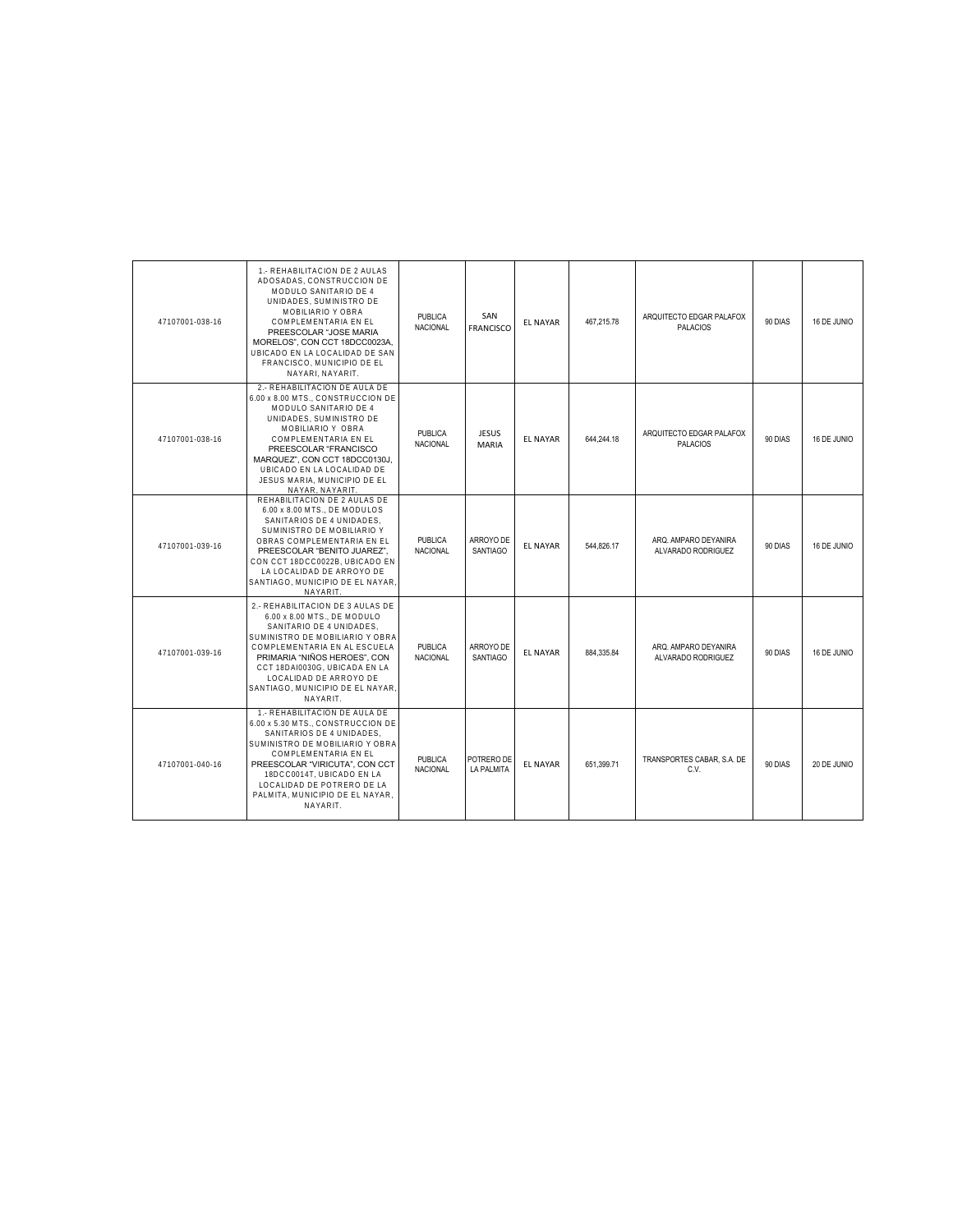| 47107001-040-16 | 2.- CONSTRUCCION DE 2 AULAS DE<br>6.00 X 8.00 MTS., SUMINISTRO DE<br>MOBILIARIO Y OBRA<br>COMPLEMENTARIA EN LA ESCUELA<br>PRIMARIA "EMILIANO ZAPATA", CON<br>CCT 18DAI0001L. UBICADA EN LA<br>LOCALIDAD DE POTRERO DE LA<br>PALMITA. MUNICIPIO DE EL NAYARI.<br>NAYARIT.                                                                                                 | <b>PUBLICA</b><br><b>NACIONAL</b> | POTRERO DE<br>LA PALMITA | <b>EL NAYAR</b> | 915,027.04 | TRANSPORTES CABAR, S.A. DE<br>C.V.                                                     | 90 DIAS | 20 DE JUNIO |
|-----------------|--------------------------------------------------------------------------------------------------------------------------------------------------------------------------------------------------------------------------------------------------------------------------------------------------------------------------------------------------------------------------|-----------------------------------|--------------------------|-----------------|------------|----------------------------------------------------------------------------------------|---------|-------------|
| 47107001-041-16 | 1.- REHABILITACION DE AULA DE<br>6.00 x 5.300 MTS., CONSTRUCCION<br>DE SANITARIOS DE 4 UNIDADES.<br>SUMINISTRO DE MOBILIARIO, OBRA<br><b>EXTERIOR Y OBRA</b><br>COMPLEMENTARIA EN EL<br>PREESCOLAR "TSIKURI", CON CCT<br>18DCC0026Y. UBICADO EN LA<br>LOCALIDAD DE PASO DE ALICA<br>(AGUA BUENA), MUNICIPIO DE EL<br>NAYAR, NAYARIT.                                     | <b>PUBLICA</b><br><b>NACIONAL</b> | PASO DE<br><b>ALICA</b>  | <b>FL NAYAR</b> | 664.063.41 | CONSTRUCCIONES MENDO, S.A.<br>DE C.V.                                                  | 90 DIAS | 20 DE JUNIO |
| 47107001-041-16 | 2.- CONSTRUCCION DE SANITARIOS<br>DE 4 UNIDADES, REHABILITACION<br>DE 4 AULAS DE 6.00 x 8.00 MTS.,<br>OBRA EXTERIOR Y<br>COMPLEMENTARIA EN LA ESCUELA<br>PRIMARIA "EMILIANO ZAPATA", CON<br>CCT 18DAI0024W, UBICADA EN LA<br>LOCALIDAD DE PASO DE ALICA<br>(AGUA BUENA), MUNICIPIO DE EL<br>NAYAR, NAYARIT.                                                              | <b>PUBLICA</b><br><b>NACIONAL</b> | PASO DE<br><b>ALICA</b>  | <b>EL NAYAR</b> | 658,357.33 | CONSTRUCCIONES MENDO, S.A.<br>DE C.V.                                                  | 90 DIAS | 20 DE JUNIO |
| 47107001-042-16 | 1.- REHABILITACION DE AULA DE<br>6.00 x 5.30 MTS., CONSTRUCCION DE<br>AULA DE 6.00 x 8.00 MTS<br>CONSTRUCCION DE SANITARIOS DE<br>4 UNIDADES. SUMINISTRO DE<br>MOBILIARIO Y OBRA<br>COMPLEMENTARIA EN EL<br>PREESCOLAR "EMILIANO ZAPATA".<br>CON CCT 18DCC0131I. UBICADO EN<br>LA LOCALIDAD DE JESUS MARIA<br>(BARRIO DE SAN MIGUEL).<br>MUNICIPIO DE EL NAYAR, NAYARIT. | <b>PUBLICA</b><br><b>NACIONAL</b> | <b>JESUS MARIA</b>       | <b>EL NAYAR</b> | 889.951.27 | <b>GD PLANEACION</b><br>ADMINISTRACION Y<br>CONSTRUCCION DE OBRA S. DE<br>R.L. DE C.V. | 90 DIAS | 20 DE JUNIO |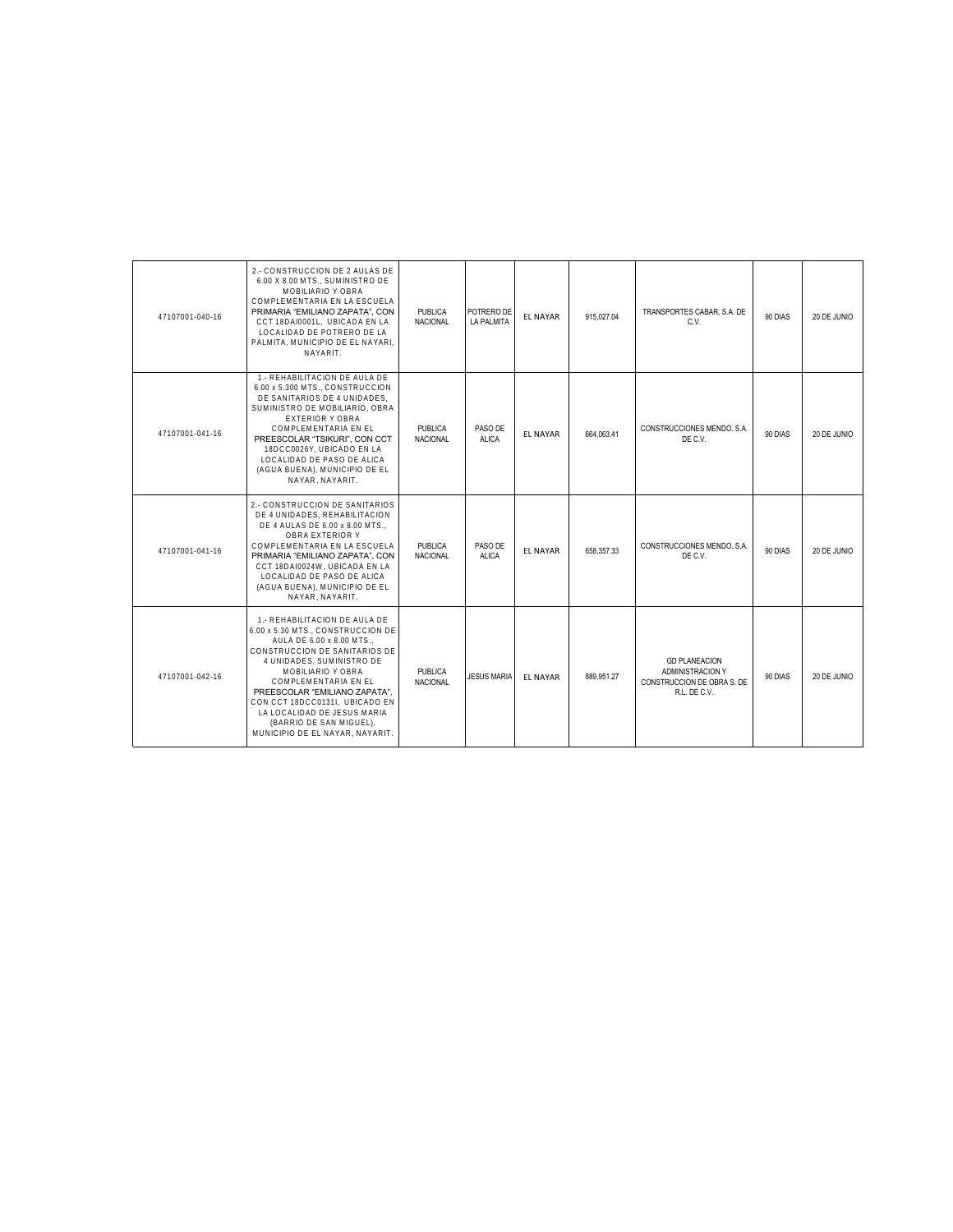| 47107001-044-16 | 1.- REHABILITACION GENERAL DE 2<br>AULAS DE 6.00 x 8.00 MTS DE<br>DIRECCION-BODEGA Y OBRA<br>COMPLEMENTARIA EN EL<br>PREESCOLAR "HEROES DE<br>NACOZARI", CON CCT 18DCC0019O,<br>UBICADO EN LA LOCALIDAD DE EL<br>ROBLE, MUNICIPIO DE EL NAYAR,<br>NAYARIT.                                             | <b>PUBLICA</b><br>NACIONAL        | EL ROBLE           | <b>EL NAYAR</b> | 638,649.90   | CONSTRUCCIONES E<br>INGENIERIAS G.C.H., S.A. DE C.V.        | 90 DIAS | 20 DE JUNIO |
|-----------------|--------------------------------------------------------------------------------------------------------------------------------------------------------------------------------------------------------------------------------------------------------------------------------------------------------|-----------------------------------|--------------------|-----------------|--------------|-------------------------------------------------------------|---------|-------------|
| 47107001-044-16 | 2.- REHABILITACION GENERAL DE 4<br>AULAS DE 6.00 x 8.00 MTS<br>SUMINISTRO DE MOBILIARIO Y OBRA<br>COMPLEMENTARIA EN LA ESCUELA<br>PRIMARIA "EMILIANO ZAPATA", CON<br>CCT 18DAI0023X, UBICADA EN LA<br>LOCALIDAD DE EL ROBLE.<br>MUNICIPIO DE EL NAYAR, NAYARIT.                                        | <b>PUBLICA</b><br><b>NACIONAL</b> | EL ROBLE           | <b>EL NAYAR</b> | 916,214.06   | <b>CONSTRUCCIONES E</b><br>INGENIERIAS G.C.H., S.A. DE C.V. | 90 DIAS | 20 DE JUNIO |
| 47107001-045-16 | 1.- REHABILITACION DE AULA DE<br>6.00 x 6.00 MTS., CONSTRUCCION DE<br>SANITARIOS DE 4 UNIDADES. OBRA<br>COMPLEMENTARIA Y SUMINISTRO<br>DE MOBILIARIO EN EL PREESCOLAR<br>"NIWETSIKA (DIOS DEL MAIZ)", CON<br>CCT 18DCC0126X. UBICADO EN LA<br>LOCALIDAD DE EL SAUZ, MUNICIPIO<br>DE EL NAYAR, NAYARIT. | PUBLICA<br><b>NACIONAL</b>        | EL SAUZ            | <b>EL NAYAR</b> | 653.415.91   | ARQ. MOISES AGRAZ ROJAS                                     | 90 DIAS | 20 DE JUNIO |
| 47107001-045-16 | 2.- REHABILITACION DE 2 AULAS.<br>CONSTRUCCION DE SERVICIOS<br>SANITARIOS DE 4 UNIDADES Y OBRA<br>COMPLEMENTARIA EN LA ESCUELA<br>PRIMARIA "GUADALUPE VICTORIA",<br>CON CCT 18DPB0185R. UBICADA EN<br>LA LOCALIDAD DE EL SAUZ,<br>MUNICIPIO DE EL NAYAR, NAYARIT.                                      | <b>PUBLICA</b><br>NACIONAL        | SAUZ               | <b>EL NAYAR</b> | 1.244.363.97 | ARQ. MOISES AGRAZ ROJAS                                     | 90 DIAS | 20 DE JUNIO |
| 47107001-046-16 | 1.- REHABILITACION DE AULA DE<br>6.00 X 5.30 MTS., CONSTRUCCION DE<br>DIRECCION-SANITARIOS, Y OBRA<br>COMPLEMENTARIA EN EL<br>PREESCOLAR "NETZAHUALCOYOTL"<br>CON CCT 18DCC0113T, UBICADO EN<br>LA LOCALIDAD DE AGUAMILPA,<br>MUNICIPIO DE EL NAYAR, NAYARIT.                                          | <b>PUBLICA</b><br>NACIONAL        | <b>AGUAMILPA</b>   | <b>EL NAYAR</b> | 655.251.73   | CONSTRUCTORA MARALINE, S. DE<br>R.L. DE C.V.                | 90 DIAS | 20 DE JUNIO |
| 47107001-046-16 | 2.- CONSTRUCCION DE AULA DE 6.00<br>X 8.00 MTS., REHABILITACION DE<br>AULA DE 6.00 X 5.30 MTS. Y OBRA<br>COMPLEMENTARIA EN EL<br>PREESCOLAR "JUAN ESCUTIA", CON<br>CCT 18DCC0072J, UBICADO EN LA<br>LOCALIDAD DE LAS GUINEAS,<br>MUNICIPIO DE EL NAYAR,                                                | <b>PUBLICA</b><br>NACIONAL        | <b>LAS GUINEAS</b> | <b>EL NAYAR</b> | 661.108.80   | CONSTRUCTORA MARALINE, S. DE<br>R.L. DE C.V.                | 90 DIAS | 20 DE JUNIO |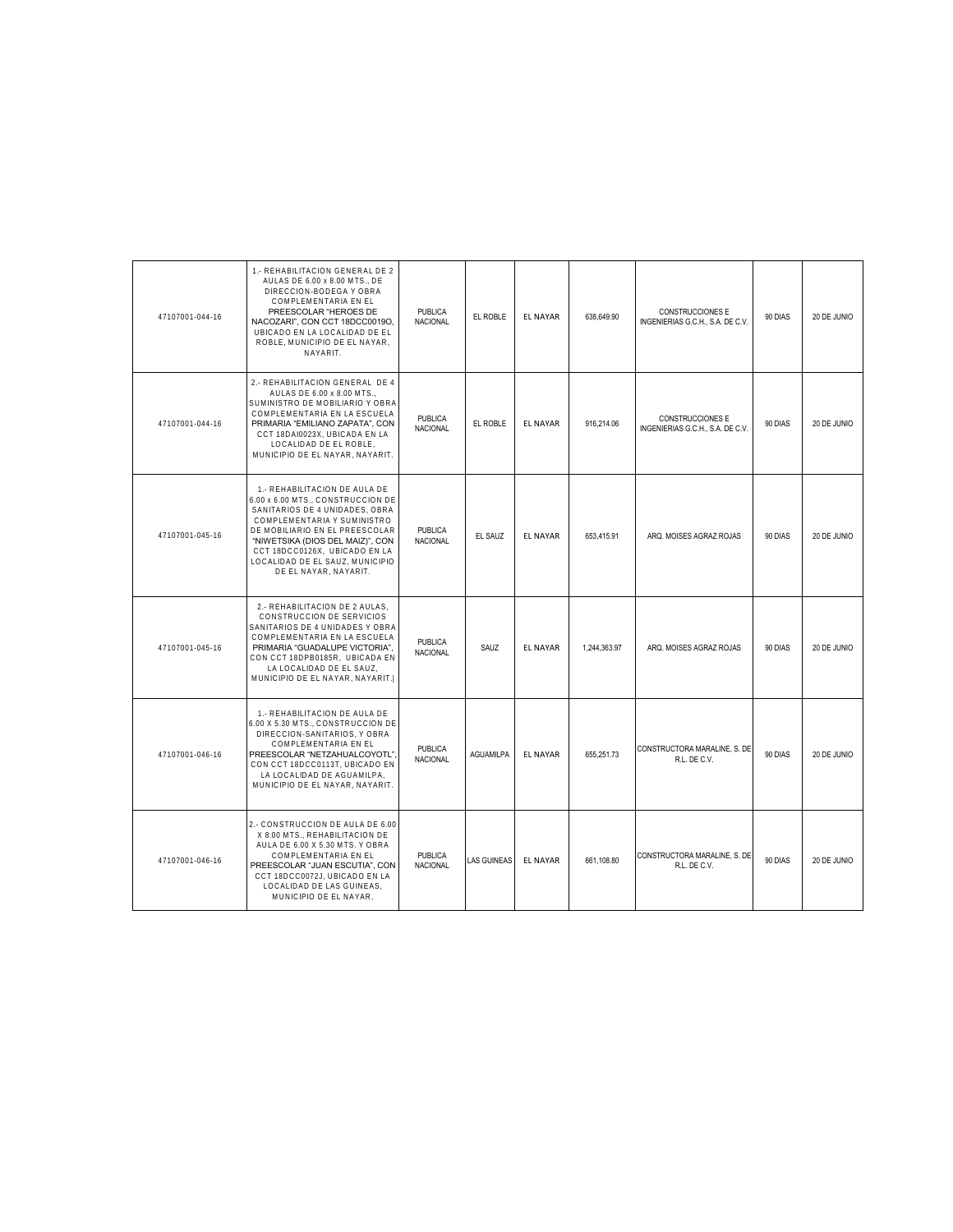| 47107001-047-16 | 1.- REHABILITACION DE 4 AULAS DE<br>6.00 x 8.00 MTS., REHABILITACION DE<br>SANITARIOS. SUMINISTRO DE<br>MOBILIARIO Y OBRA EXTERIOR Y<br>COMPLEMENTARIA EN LA ESCUELA<br>PRIMARIA "LIBERACION", CON CCT<br>18DAI0022Y, UBICADA EN LA<br>LOCALIDAD DE LAS HIGUERAS,<br>MUNICIPIO DE EL NAYAR, NAYARIT.                                                               | <b>PUBLICA</b><br>NACIONAL        | LAS<br><b>HIGUERAS</b>        | <b>EL NAYAR</b> | 1,236,057.58 | ING. MARCO ANTONIO BAÑUELOS<br>GARCIA      | 90 DIAS | 27 DE JUNIO |
|-----------------|--------------------------------------------------------------------------------------------------------------------------------------------------------------------------------------------------------------------------------------------------------------------------------------------------------------------------------------------------------------------|-----------------------------------|-------------------------------|-----------------|--------------|--------------------------------------------|---------|-------------|
| 47107001-048-16 | 1.- REHABILITACION DE AULA DE<br>6.00 x 5.30 MTS., CONSTRUCCION DE<br>SANITARIOS DE 4 UNIDADES, OBRA<br>EXTERIOR Y COMPLEMENTARIA EN<br>EL PREESCOLAR "MOCTEZUMA",<br>CON CCT 18DCC0046L, UBICADO EN<br>LA LOCALIDAD DE LAS HIGUERAS.<br>MUNICIPIO DE EL NAYAR, NAYARIT.                                                                                           | <b>PUBLICA</b><br>NACIONAL        | <b>LAS</b><br><b>HIGUERAS</b> | <b>EL NAYAR</b> | 576,765.53   | ING. LUIS DANIEL SERNA<br><b>SIFUENTES</b> | 90 DIAS | 27 DE JUNIO |
| 47107001-048-16 | 2.- REHABILITACION DE 2 AULAS DE<br>6.00 X 5.30 MTS., REHABILITACION<br>DE SANITARIOS, SUMINISTRO DE<br>MOBILIARIO Y OBRA EXTERIOR EN<br>EL PREESCOLAR "WA IS+ATA (QUE<br>SE ENCUENTRA EN EL CENTRO)",<br>CON CCT 18DCC0040R, UBICADO EN<br>LA LOCALIDAD DE HUAYNAMOTA,<br>MUNICIPIO DE EL NAYAR, NAYARIT.                                                         | <b>PUBLICA</b><br>NACIONAL        | <b>HUAYNAMOT</b><br>A         | <b>EL NAYAR</b> | 548,048.00   | ING. LUIS DANIEL SERNA<br><b>SIFUENTES</b> | 90 DIAS | 27 DE JUNIO |
| 47107001-049-16 | 1.- CONSTRUCCION DE AULA DE 6.00<br>x 8.00 MTS., CONSTRUCCION DE<br>SANITARIOS DE 4 UNIDADES,<br>REHABILITACION DE DE 2 AULAS DE<br>6.00 x 8.00 MTS., SUMINISTRO DE<br>MOBILIARIO Y OBRA<br>COMPLEMENTARIA EN LA ESCUELA<br>PRIMARIA "MELCHOR OCAMPO",<br>CON CCT 18DAI0014P, UBICADA EN<br>LA LOCALIDAD DE SAUCITO<br>PEYOTAN, MUNICIPIO DE EL NAYAR,<br>NAYARIT. | <b>PUBLICA</b><br><b>NACIONAL</b> | SAUCITO<br>PEYOTAN            | <b>EL NAYAR</b> | 894,730.36   | ING. JOSE RAUL ANGELES<br>ORTEGON          | 90 DIAS | 27 DE JUNIO |
| 47107001-049-16 | 2.- REHABILITACION DE 2 AULAS DE<br>6.00 x 5.30 MTS., CONSTRUCCION DE<br>SANITARIOS DE 4 UNIDADES,<br>SUMINISTRO DE MOBILIARIO Y OBRA<br>COMPLEMENTARIA EN EL<br>PREESCOLAR "JOSE LOPEZ<br>PORTILLO", CON CCT 18DCC0020D,<br>UBICADO EN LA LOCALIDAD DE<br>SANTA BARBARA, MUNICIPIO DE EL<br>NAYAR, NAYARIT.                                                       | <b>PUBLICA</b><br><b>NACIONAL</b> | SANTA<br><b>BARBARA</b>       | <b>EL NAYAR</b> | 648,226.72   | ING. JOSE RAUL ANGELES<br>ORTEGON          | 90 DIAS | 27 DE JUNIO |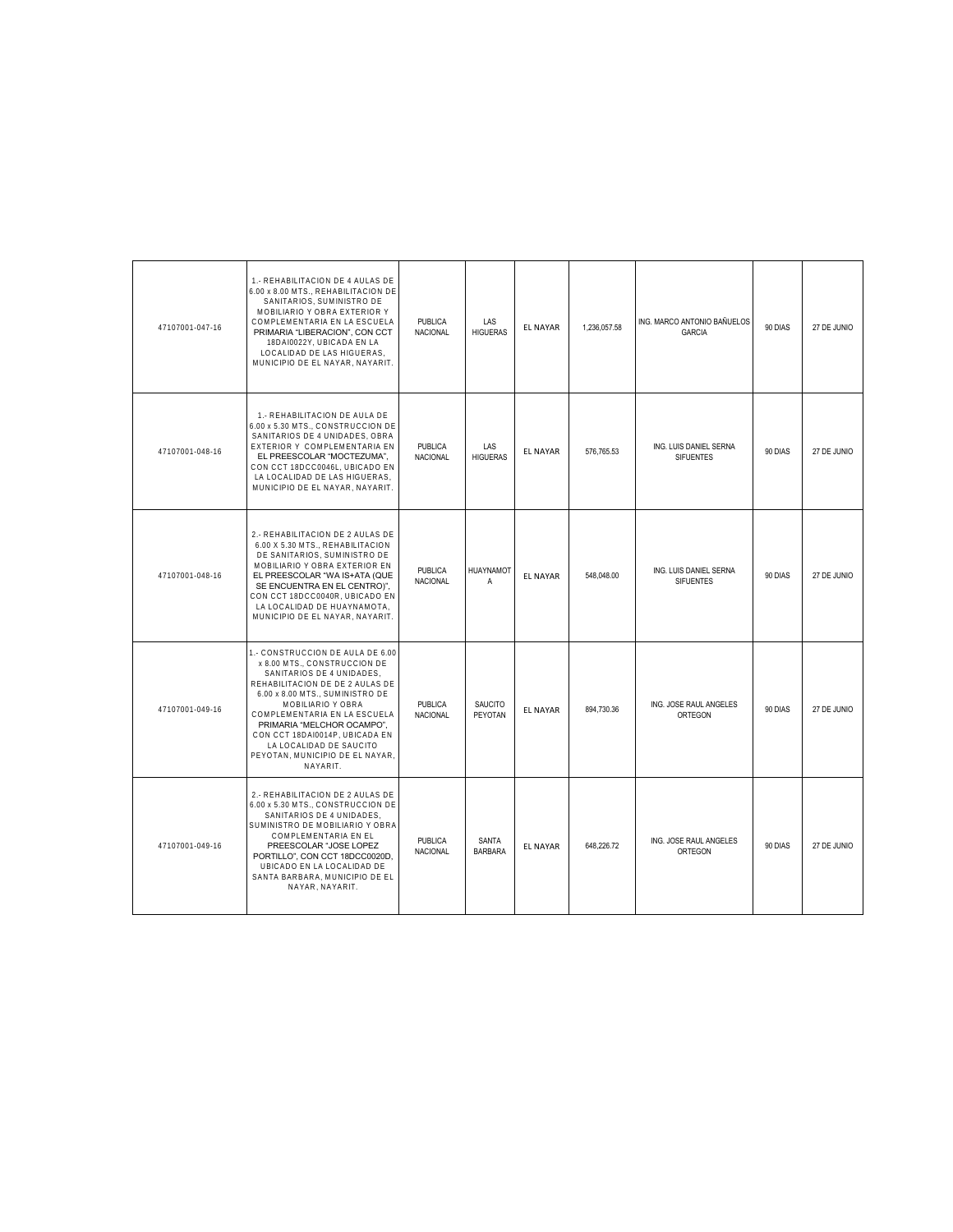| 47107001-050-16 | 1.- REHABILITACION DE 5 AULAS.<br>MODULO SANITARIO DE 4 UNIDADES<br>Y OBRA COMPLEMENTARIA EN LA<br><b>ESCUELA PRIMARIA</b><br>"CUAUHTEMOC", CON CCT<br>18DAI0011S, UBICADA EN LA<br>LOCALIDAD ARROYO DE<br>CAMARONES, MUNICIPIO DE EL<br>NAYAR, NAYARIT.                                                     | <b>PUBLICA</b><br><b>NACIONAL</b> | ARROYO DE<br>CAMARONES            | <b>EL NAYAR</b> | 955.614.29   | <b>GRUPO CONSTRUCTOR JULIAN</b><br>BECERRA SA DE CV | 90 DIAS | 27 DE JUNIO |
|-----------------|--------------------------------------------------------------------------------------------------------------------------------------------------------------------------------------------------------------------------------------------------------------------------------------------------------------|-----------------------------------|-----------------------------------|-----------------|--------------|-----------------------------------------------------|---------|-------------|
| 47107001-050-16 | 2.- REHABILITACION DE 2 AULAS DE<br>6.00 x 5.30 MTS DE MODULO DE<br>SANITARIOS, DE PLAZA CIVICA Y<br>SUMINISTRO DE MOBILIARIO EN EL<br>PREESCOLAR "30 DE ABRIL", CON<br>CCT 18DCC0064A, UBICADO EN LA<br>LOCALIDAD DE HUERTITAS.<br>MUNICIPIO DE EL NAYAR, NAYARIT.                                          | PUBLICA<br><b>NACIONAL</b>        | <b>HUERTITAS</b>                  | <b>EL NAYAR</b> | 504,879.21   | GRUPO CONSTRUCTOR JULIAN<br>BECERRA SA DE CV        | 90 DIAS | 27 DE JUNIO |
| 47107001-054-16 | 1.- REHABILITACION DE 8 AULAS,<br>REHABILITACION DE SERVICIOS<br>SANITARIOS Y OBRA<br>COMPLEMENTARIA EN LA ESCUELA<br>PRIMARIA "PROFR, OLIVERIO<br>VARGAS HERNANDEZ)", CON CCT<br>18DAI0020Z. UBICADA EN LA<br>LOCALIDAD DE ZOQUIPAN,<br>MUNICIPIO DE EL NAYAR. NAYARIT.                                     | <b>PUBLICA</b><br><b>NACIONAL</b> | <b>ZOQUIPAN</b>                   | <b>EL NAYAR</b> | 1.161.639.51 | ING. MANUEL CORREA<br><b>CERVANTES</b>              | 90 DIAS | 30 DE JUNIO |
| 47107001-055-16 | 1.- REHABILITACION DE AULA DE<br>6.00 x 5.30 MTS., CONSTRUCCION DE<br>SANITARIOS DE 4 UNIDADES,<br>SUMINISTRO DE MOBILIARIO Y OBRA<br>COMPLEMENTARIA EN EL<br>PREESCOLAR "JOSE LOPEZ<br>PORTILLO", CON CCT 18DCC0018P,<br>UBICADO EN LA LOCALIDAD DE<br>ARROYO CAÑAVERAL, MUNICIPIO<br>DE EL NAYAR, NAYARIT. | PUBLICA<br>NACIONAL               | <b>ARROYO</b><br><b>CAÑAVERAL</b> | <b>EL NAYAR</b> | 590,707.91   | ING. JOSE ANTONIO RIVERA<br>CABRERA                 | 90 DIAS | 30 DE JUNIO |
| 47107001-055-16 | 2.- REHABILITACION DE AULA, DE<br>MODULO DE SANITARIOS.<br>SUMINISTRO DE MOBILIARIO Y<br>CONSTRUCCION DE PLAZA CIVICA<br>EN EL PREESCOLAR "VASCO DE<br>QUIROGA", CON CCT 18DCC0006K,<br>UBICADO EN LA LOCALIDAD DE EL<br>SABINO, MUNICIPIO DE EL NAYAR.<br>NAYARIT.                                          | <b>PUBLICA</b><br><b>NACIONAL</b> | EL SABINO                         | <b>EL NAYAR</b> | 608.879.07   | ING. JOSE ANTONIO RIVERA<br>CABRERA                 | 90 DIAS | 30 DE JUNIO |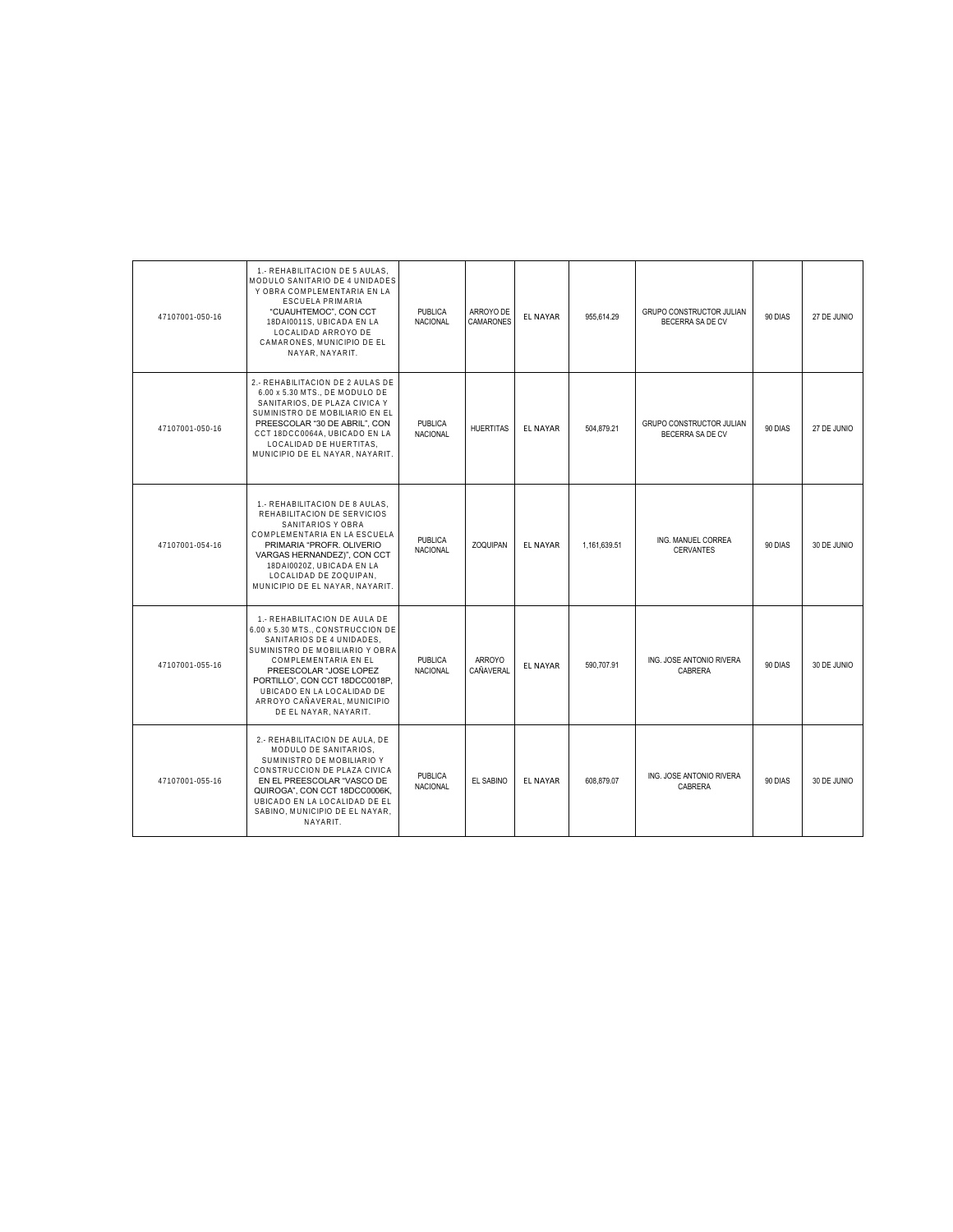| 47107001-056-16 | 1.- REHABILITACION DE AULA DE<br>6.00 x 8.00 MTS., CONSTRUCCION DE<br>MODULO DE SANITARIOS DE 4<br>UNIDADES, SUMINISTRO DE<br>MOBILIARIO Y OBRA<br>COMPLEMENTARIA EN EL<br>PREESCOLAR "MARIA<br>MONTESSORI", CON CCT<br>18DCC0133G, UBICADO EN LA<br>LOCALIDAD DE LOS MANGUITOS,<br>MUNICIPIO DE EL NAYAR, NAYARIT.               | PUBLICA<br><b>NACIONAL</b> | LOS<br><b>MANGUITOS</b>              | EL NAYAR                         | 666,348.83 | <b>GRUPO CONSTRUCTOR JULIAN</b><br>BECERRA, S.A. DE C.V.                 | 90 DIAS | 30 DE JUNIO |
|-----------------|-----------------------------------------------------------------------------------------------------------------------------------------------------------------------------------------------------------------------------------------------------------------------------------------------------------------------------------|----------------------------|--------------------------------------|----------------------------------|------------|--------------------------------------------------------------------------|---------|-------------|
| 47107001-056-16 | 2.- REHABILITACION DE AULA DE<br>6.00 x 5.30 MTS. CONSTRUCCION DE<br>SANITARIOS DE 4 UNIDADES.<br>SUMINISTRO DE MOBILIARIO Y OBRA<br>COMPLEMENTARIA EN EL<br>PREESCOLAR "CUAUHTEMOC", CON<br>CCT 18DCC0097S, UBICADO EN LA<br>LOCALIDAD DE LOS PINITOS<br>(DOLORES VIEJO), MUNICIPIO DE EL<br>NAYAR, NAYARIT.                     | <b>PUBLICA</b><br>NACIONAL | <b>PINITOS</b><br>(DOLORES<br>VIEJO) | <b>EL NAYAR</b>                  | 644,232.87 | GRUPO CONSTRUCTOR JULIAN<br>BECERRA, S.A. DE C.V.                        | 90 DIAS | 30 DE JUNIO |
| 47107001-057-16 | REHABILITACION GENERAL DE 2<br>AULAS DE 6.00 x 5.30 MTS. Y<br>SUMINISTRO DE MOBILIARIO EN EL<br>PREESCOLAR "ARAMARA", CON CCT<br>18DCC0115R. UBICADO EN LA<br>LOCALIDAD DE LA PALMITA,<br>MUNICIPIO DE EL NAYAR, NAYARIT.                                                                                                         | PUBLICA<br><b>NACIONAL</b> | LA PALMITA,                          | EL NAYAR                         | 632,470.56 | SERVICIOS TECNICOS DE<br>PROYECTOS Y OBRAS, S.A. DE<br>C.V.              | 90 DIAS | 30 DE JUNIO |
| 47107001-058-16 | REHABILITACION DE AULA DE 6.00 x<br>5.30 MTS., CONSTRUCCION DE<br>SANITARIOS DE 4 UNIDADES Y OBRA<br>COMPLEMENTARIA EN EL<br>PREESCOLAR "T+RI WAKI", CON CCT<br>18DCC0114S, UBICADO EN LA<br>LOCALIDAD DE LA PALMITA,<br>MUNICIPIO DE EL NAYAR, NAYARIT.                                                                          | <b>PUBLICA</b><br>NACIONAL | LA PALMITA.                          | <b>EL NAYAR</b>                  | 613.962.13 | ASPAVI S.A. DE C.V.                                                      | 90 DIAS | 30 DE JUNIO |
| 47107001-059-16 | REHABILITACION GENERAL DE AULA<br>DE 6.00 x 8.00 MTS., CONSTRUCCION<br>MODULO DE SANITARIOS,<br>SUMINISTRO DE MOBILIARIO Y OBRA<br>COMPLEMENTARIA EN EL<br>PREESCOLAR "ATSICAN (FUNCION<br>DEL NIÑO EN LA FIESTA DEL ELOTE)'<br>CON CCT 18DCC0145L, UBICADO EN<br>LA LOCALIDAD DE LOS CIRUELOS.<br>MUNICIPIO DE EL NAYAR, NAYARIT | PUBLICA<br><b>NACIONAL</b> | LOS<br><b>CIRUELOS</b>               | <b>EL NAYAR</b>                  | 338,149.49 | PRR CONSTRUCTORA S. DE R.L.<br>DE C.V.                                   | 90 DIAS | 30 DE JUNIO |
| 47107001-060-16 | REHABILITACION DE AULA DE 6.00 x<br>8.00 MTS., Y SERVICIOS SANITARIOS<br>DE 2 UNIDADES,, SUMINISTRO DE<br>MOBILIARIO Y OBRA<br>COMPLEMENTARIA EN EL<br>PREESCOLAR "TUKY (CASA<br>SAGRADA)", CON CCT 18DCC0136D,<br>UBICADO EN LA LOCALIDAD DE EL<br>BURUATO, MUNICIPIO DE SANTA<br>MARIA DEL ORO, NAYARIT.                        | PUBLICA<br><b>NACIONAL</b> | EL BURUATO                           | SANTA<br><b>MARIA DEL</b><br>ORO | 608,952.65 | <b>DG3 CONSTRUCCIONES E</b><br>INSTALACIONES ELECTRICAS, S.A.<br>DE C.V. | 90 DIAS | 30 DE JUNIO |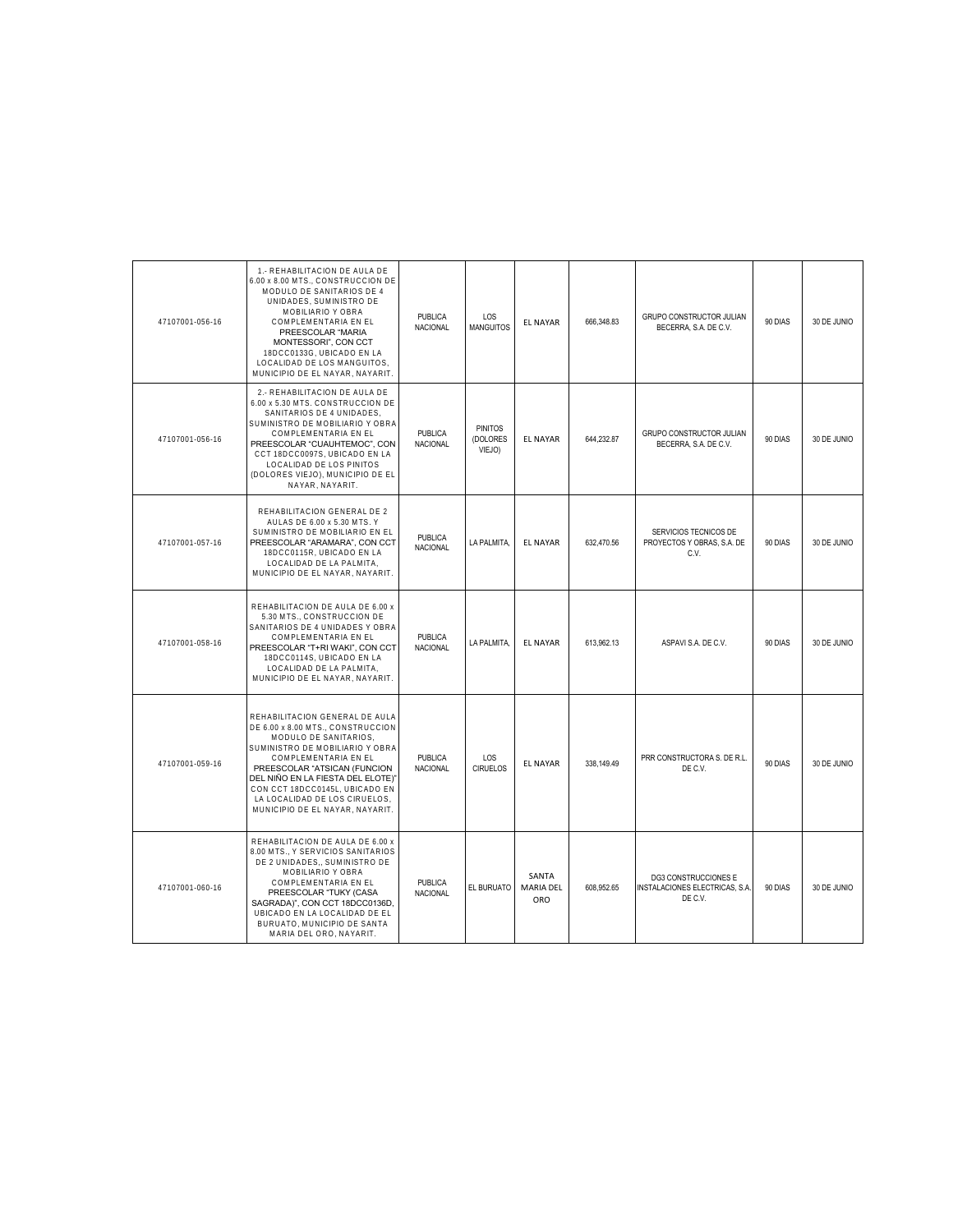| 47107001-061-16 | Adquisición de Mobiliario y<br>Equipamiento del Laboratorio Integral de<br>ciencias Básicas e Ingenierías (LICBI),<br>ubicado en el Instituto Tecnológico de<br>Tepic de la ciudad de Tepic, municipio<br>de Tepic, Nayarit.                                                                                                    | <b>PUBLICA</b><br><b>NACIONAL</b> | <b>TEPIC</b>   | <b>TFPIC</b>   | 16.941.955.63 | <b>INGENIERIA PROYECTOS Y</b><br>SERVICIOS EN COMUNICACIONES<br>SA DE CV | 90 DIAS | 04 DE JULIO             |
|-----------------|---------------------------------------------------------------------------------------------------------------------------------------------------------------------------------------------------------------------------------------------------------------------------------------------------------------------------------|-----------------------------------|----------------|----------------|---------------|--------------------------------------------------------------------------|---------|-------------------------|
| 47107001-075-16 | 1.- REHABILITACION DE 4 AULAS DE<br>6.00 X 5.30 MTS., DE SERVICIOS<br>SANITARIOS, DE DI RECCION Y<br>OBRA COMPLEMENTARIA EN EL<br>PREESCOLAR GENERAL "SOR<br>JUANA INES DE LA CRUZ", CON CCT<br>18DJN1370E, UBICADO EN LA<br>LOCALIDAD DE XALISCO, MUNICIPIO<br>DE XALISCO, NAYARIT.                                            | <b>PUBLICA</b><br><b>NACIONAL</b> | <b>XALISCO</b> | <b>XALISCO</b> | 756,311.75    | IBARRA & GARCIA GRUPO<br>CONSTRUCTOR SA DE CV                            | 90 DIAS | 26 DE AGOSTO<br>DE 2016 |
| 47107001-075-16 | 2.- REHABILITACION GENERAL DE 9<br>AULAS DE 6.00 x 8.00 MTS<br>REHABILITACION DE SERVICIOS<br>SANITARIOS DE MAESTROS Y<br>CONSTRUCCION DE SANITARIOS<br>PARA ALUMNOS EN LA ESCUELA<br>PRIMARIA GENERAL "JAIME TORRES<br>BODET", CON CCT 18DPR1014F,<br>UBICADA EN LA LOCALIDAD DE<br>XALISCO, MUNICIPIO DE XALISCO.<br>NAYARIT. | PUBLICA<br><b>NACIONAL</b>        | <b>XALISCO</b> | <b>XALISCO</b> | 1.139.735.08  | <b>IBARRA &amp; GARCIA GRUPO</b><br>CONSTRUCTOR SA DE CV                 | 90 DIAS | 26 DE AGOSTO<br>DE 2016 |
| 47107001-076-16 | 1.- CONSTRUCCION DE AULA DE 6.00<br>X 8.00 MTS., DE BARDEO<br>PERIMETRAL Y OBRA<br>COMPLEMENTARIA EN EL<br>PREESCOLAR GENERAL "NIÑO<br>ARTILLERO", CON CCT 18EJN0380D,<br>UBICADO EN LA LOCALIDAD DE<br>XALISCO, MUNICIPIO DE XALISCO,<br>NAYARIT.                                                                              | <b>PUBLICA</b><br><b>NACIONAL</b> | XALISCO        | XALISCO        | 624.200.91    | ING. LUIS MANUEL VIRGEN<br><b>NARVAEZ</b>                                | 90 DIAS | 26 DE AGOSTO<br>DE 2016 |
| 47107001-076-16 | 2.- REHABILITACION GENERAL DE 2<br>AULAS DE 6.00 x 8.00 MTS. Y<br>DIRECCION EN EL PREESCOLAR<br>GENERAL "XOCHIQUETZAL (DIOSA<br>NAHUATL)", CON CCT 18DJN1521U,<br>UBICADO EN LA LOCALIDAD DE<br>XALISCO. MUNICIPIO DE XALISCO.<br>NAYARIT.                                                                                      | <b>PUBLICA</b><br><b>NACIONAL</b> | XALISCO        | <b>XALISCO</b> | 622.365.95    | ING. LUIS MANUEL VIRGEN<br>NARVAEZ                                       | 90 DIAS | 26 DE AGOSTO<br>DE 2016 |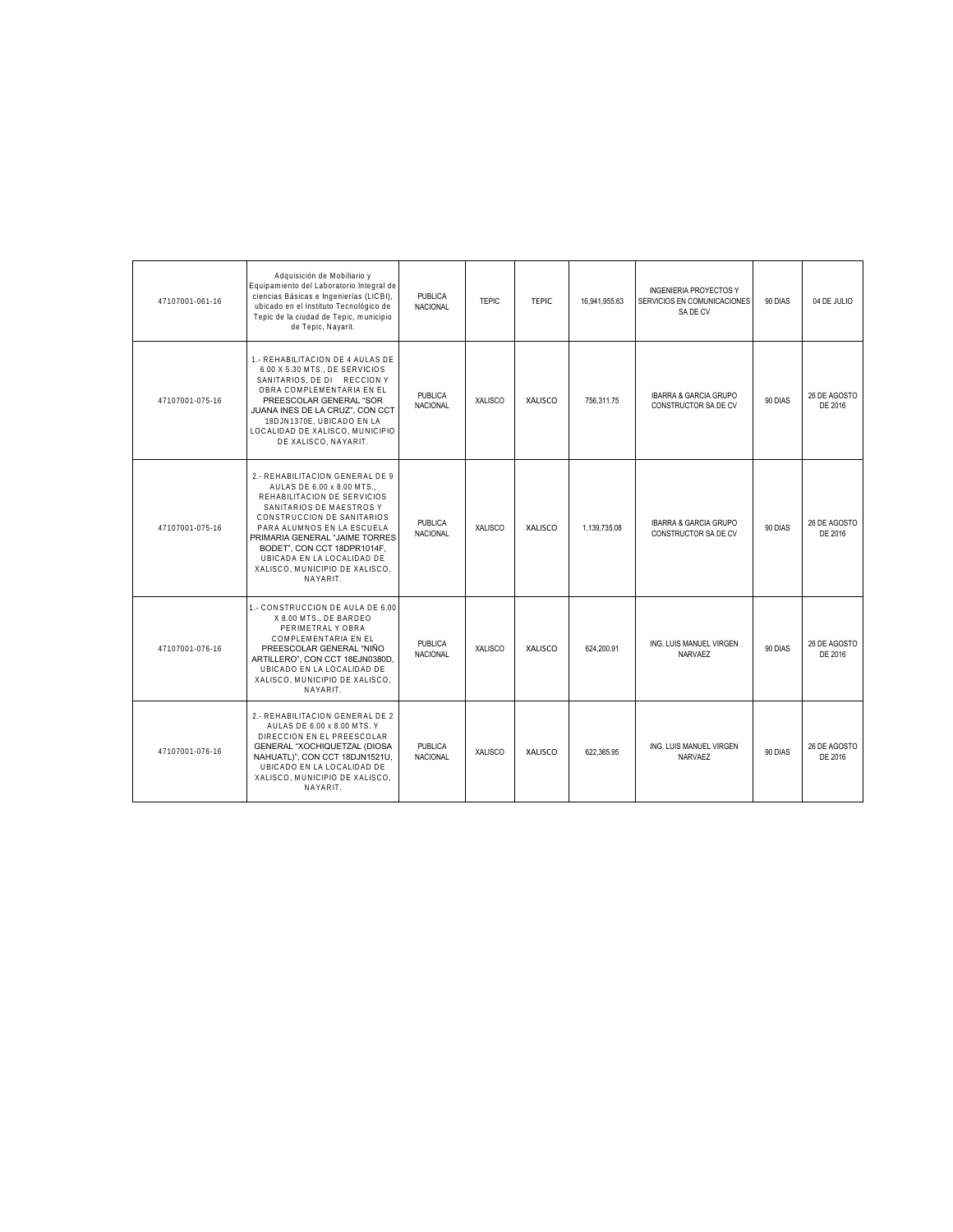| 47107001-077-16 | 1.- REHABILITACION GENERAL DE 8<br>AULAS Y UNA DIRECCION Y MODULO<br>DE SANITARIOS DE 3 UNIDADES EN<br>EL PREESCOLAR GENERAL<br>"SEVERIANO OCEGUEDA PEÑA",<br>CON CCT 18DJN1425R, UBICADO EN<br>LA LOCALIDAD DE XALISCO,<br>MUNICIPIO DE XALISCO, NAYARIT.                                                     | <b>PUBLICA</b><br><b>NACIONAL</b> | XALISCO                           | XALISCO                            | 1,051,387.40 | ING. RAFAEL CERVANTES<br>AHUMADA          | 90 DIAS | 26 DE AGOSTO<br>DE 2016 |
|-----------------|----------------------------------------------------------------------------------------------------------------------------------------------------------------------------------------------------------------------------------------------------------------------------------------------------------------|-----------------------------------|-----------------------------------|------------------------------------|--------------|-------------------------------------------|---------|-------------------------|
| 47107001-077-16 | 2.- CONSTRUCCION DE AULA DE 6.00<br>x 8.00 MTS., REHABILITACION DE 5<br>AULAS DE 6.00 X 5.30 MTS. Y<br>DIRECCION, SERVICIOS SANITARIOS<br>Y OBRA COMPLEMENTARIA EN EL<br>PREESCOLAR GENERAL "JUAN<br>ESCUTIA", CON CCT 18DJN1554L,<br>UBICADO EN LA LOCALIDAD DE<br>XALISCO, MUNICIPIO DE XALISCO,<br>NAYARIT. | <b>PUBLICA</b><br><b>NACIONAL</b> | XALISCO                           | XALISCO                            | 1,151,860.96 | ING. RAFAEL CERVANTES<br>AHUMADA          | 90 DIAS | 26 DE AGOSTO<br>DE 2016 |
| 47107001-078-16 | 1.- REHABILITACION DE 13 AULAS.<br>UN AULA DE USOS MULTIPLES Y<br>COMEDOR EN LA ESCUELA<br>PRIMARIA GENERAL<br>"LIBERTADORES DE AMERICA", CON<br>CCT 18DPR0990W, UBICADA EN LA<br>LOCALIDAD DE XALISCO, MUNICIPIO<br>DE XALISCO, NAYARIT.                                                                      | PUBLICA<br>NACIONAL               | <b>XALISCO</b>                    | XALISCO                            | 1.266.187.06 | ARQ. FRANCISCO CRUZ<br><b>GUTIERREZ</b>   | 90 DIAS | 26 DE AGOSTO<br>DE 2016 |
| 47107001-078-16 | 2.- REHABILITACION GENERAL DE 6<br>AULAS DE 6.00 x 8.00 MTS. Y<br>PINTURA EXTERIOR EN LA ESCUELA<br>SEC UNDARIA GENERAL, "LUIS<br>CASTILLO LEDON", CON CCT<br>18DES0051W, UBICADA EN LA<br>LOCALIDAD DE XALISCO, MUNICIPIO<br>DE XALISCO, NAYARIT.                                                             | <b>PUBLICA</b><br><b>NACIONAL</b> | <b>XALISCO</b>                    | <b>XALISCO</b>                     | 1,223,418.52 | ARQ. FRANCISCO CRUZ<br><b>GUTIERREZ</b>   | 90 DIAS | 26 DE AGOSTO<br>DE 2016 |
| 47107001-079-16 | 1.- REHABILITACION GENERAL DE 2<br>AULAS, SERVICIOS SANITARIOS Y<br>CONSTRUCCION DE PLAZA CIVICA<br>EN EL PREESCOLAR "LUIS<br>PASTEUR", CON CCT 18DJN1445E,<br>UBICADO EN LA LOCALIDAD DE LA<br>PEÑITA DE JALTEMBA, MUNICIPIO<br>DE COMPOSTELA, NAYARIT.                                                       | PUBLICA<br>NACIONAL               | LA PEÑITA DE<br>JALTEMBA          | COMPOSTEL<br>A                     | 572,119.51   | PETREOS Y RENTA DE<br>MAQUINARIA SA DE CV | 90 DIAS | 26 DE AGOSTO<br>DE 2016 |
| 47107001-079-16 | 2.- REHABILITACION DE 4 AULAS DE<br>6.00 x 8.00 MTS., DE SERVICIOS<br>SANITARIOS, DE PLAZA CIVICA Y<br>OBRA COMPLEMENTARIA EN EL<br>PREESCOLAR "FERNANDO MONTES<br>DE OCA", CON CCT 18DJN0097H,<br>UBICADO EN LA LOCALIDAD DE LA<br>PEÑITA DE JALTEMBA, MUNICIPIO<br>DE COMPOSTELA, NAYARIT.                   | PUBLICA<br><b>NACIONAL</b>        | LA PEÑITA DE<br>JALTEMBA          | <b>COMPOSTEL</b><br>$\overline{A}$ | 1.224.174.88 | PETREOS Y RENTA DE<br>MAQUINARIA SA DE CV | 90 DIAS | 26 DE AGOSTO<br>DE 2016 |
| 47107001-080-16 | 1.- REHABILITACION DE EDIFICIO<br>ADMINISTRATIVO, DE 6 AULAS<br>DIDACTICAS Y OBRA<br>COMPLEMENTARIA EN LA ESCUELA<br>SECUNDARIA TECNICA "FRANCISCO<br>VILLA", CON CCT 18DST0029M,<br>UBICADAO EN LA LOCALIDAD DE<br>IXTAPA DE LA CONCEPCION,<br>MUNICIPIO DE COMPOSTELA,<br>NAYARIT.                           | PUBLICA<br>NACIONAL               | <b>IXTAPA DE LA</b><br>CONCEPCION | COMPOSTEL<br>$\overline{A}$        | 1,626,714.54 | RAUL ROSAS OREGEL                         | 90 DIAS | 26 DE AGOSTO<br>DE 2016 |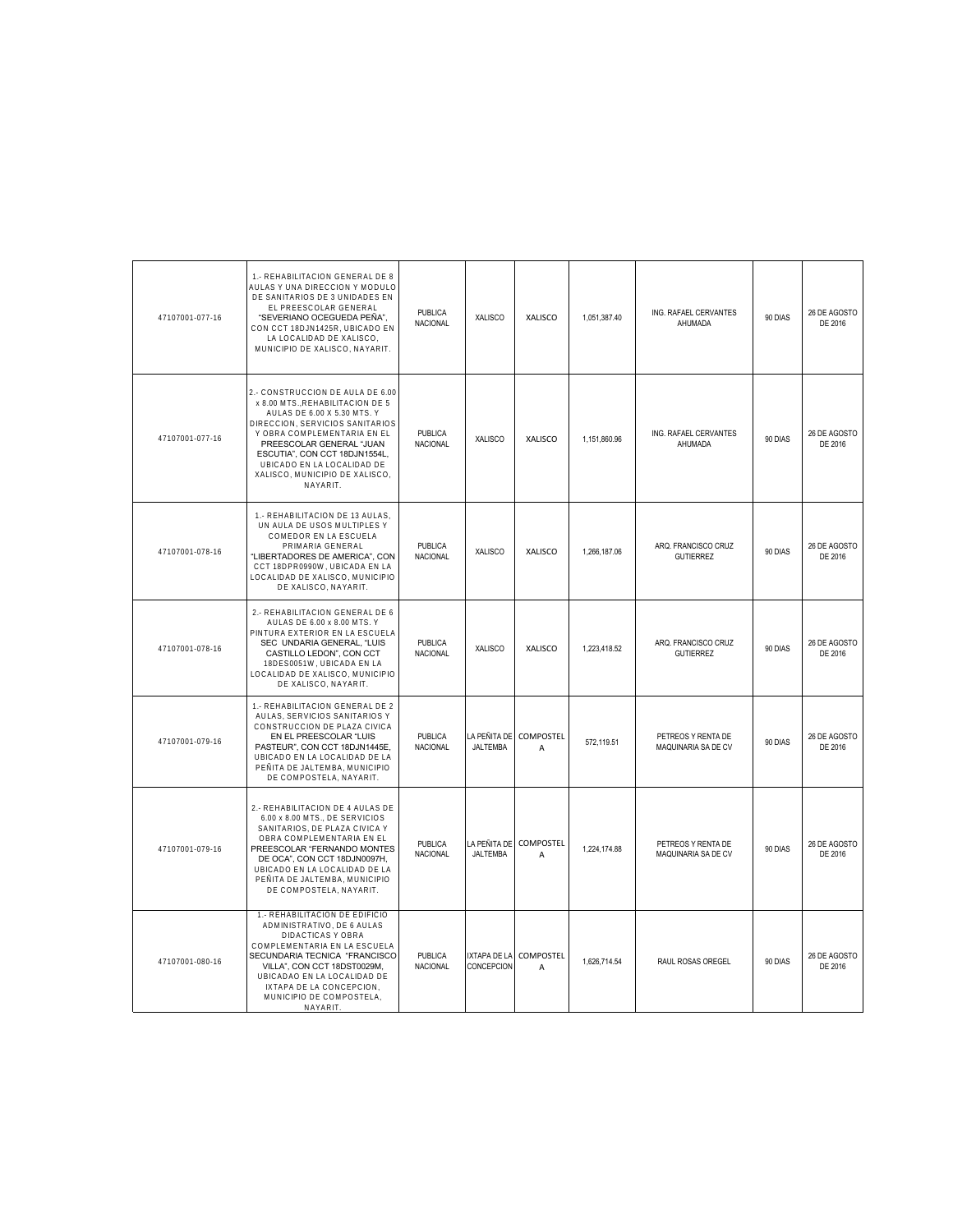| 47107001-080-16 | 2 - REHABILITACION DE 4 AULAS DE<br>6.00 x 8.00 MTS DE AULA<br>DIRECCION-SANITARIOS Y OBRA<br>COMPLEMENTARIA EN LA ESCUELA<br>TELESECUNDARIA "MEMORIAS DEL<br>68", CON CCT 18ETV0280U, UBICADA<br>EN LA LOCALIDAD DE LA PEÑITA DE<br>JALTEMBA, MUNICIPIO DE<br>COMPOSTELA, NAYARIT.                                                       | PUBLICA<br><b>NACIONAL</b> | PEÑITA DE<br><b>JALTEMBA</b> | COMPOSTEL<br>$\overline{A}$ | 555.481.42   | RAUL ROSAS OREGEL                                                   | 90 DIAS | 26 DE AGOSTO<br>DE 2016 |
|-----------------|-------------------------------------------------------------------------------------------------------------------------------------------------------------------------------------------------------------------------------------------------------------------------------------------------------------------------------------------|----------------------------|------------------------------|-----------------------------|--------------|---------------------------------------------------------------------|---------|-------------------------|
| 47107001-081-16 | 1. REHABILITACION DE 3 AULAS<br>DIDACTICAS, CONSTRUCCION DE<br>AULA DE 6.00 x 8.00 MTS. Y OBRA<br>COMPLEMENTARIA EN LA ESCUELA<br>PRIMARIA GENERAL "RAUL<br>ERNESTO DELGADO BARRIOS", CON<br>CCT 18DPR0023G, UBICADA EN LA<br>LOCALIDAD DE VILLA MORELOS.<br>MUNICIPIO DE COMPOSTELA.<br>NAYARIT.                                         | PUBLICA<br><b>NACIONAL</b> | VILLA DE<br>MORELOS          | COMPOSTEL<br>A              | 1.265.699.17 | URBANIZACIONES Y<br>TERRACERIAS RICO S DE RL DE<br><b>CV</b>        | 90 DIAS | 26 DE AGOSTO<br>DE 2016 |
| 47107001-081-16 | 2.- REHABILITACION DE AULA DE<br>6.00 x 6.00 MTS., DE AULA DE 6.00 x<br>8.00 MTS. ADOSADA A DIRECCION.<br>AULA DE 6.00 X 8.00 MTS. AISLADA Y<br>4 AULAS ADOSADAS EN LA ESCUELA<br>PRIMARIA GENERAL "GENERAL<br>LAZARO CARDENAS", CON CCT<br>18DPR0001V. UBICADA EN LA<br>LOCALIDAD DE COMPOSTELA.<br>MUNICIPIO DE COMPOSTELA.<br>NAYARIT. | PUBLICA<br><b>NACIONAL</b> | LA                           | COMPOSTE COMPOSTEL<br>A     | 963.966.10   | <b>URBANIZACIONES Y</b><br>TERRACERIAS RICO S DE RL DE<br><b>CV</b> | 90 DIAS | 26 DE AGOSTO<br>DE 2016 |
| 47107001-082-16 | 1.- REHABILITACION DE 5 AULAS DE<br>6.00 x 8.00 MTS., DE SERVICIOS<br>ADMINISTRATIVOS. DE PLAZA CIVICA<br>Y OBRA COMPLEMENTARIA EN EL<br>PREESCOLAR GENERAL<br>"GUADALUPE MANATOU MARGAIN<br>DE MARTINEZ", CON CCT<br>18DJN0055I, UBICADO EN LA<br>LOCALIDAD DE LA PEÑITA DE<br>JALTEMBA. MUNICIPIO DE<br>COMPOSTELA, NAYARIT.            | PUBLICA<br><b>NACIONAL</b> | <b>JALTEMBA</b>              | LA PEÑITA DE COMPOSTEL<br>A | 1.029.900.44 | ING. JOSE MANUEL MORENO<br>OLMEDO                                   | 90 DIAS | 26 DE AGOSTO<br>DE 2016 |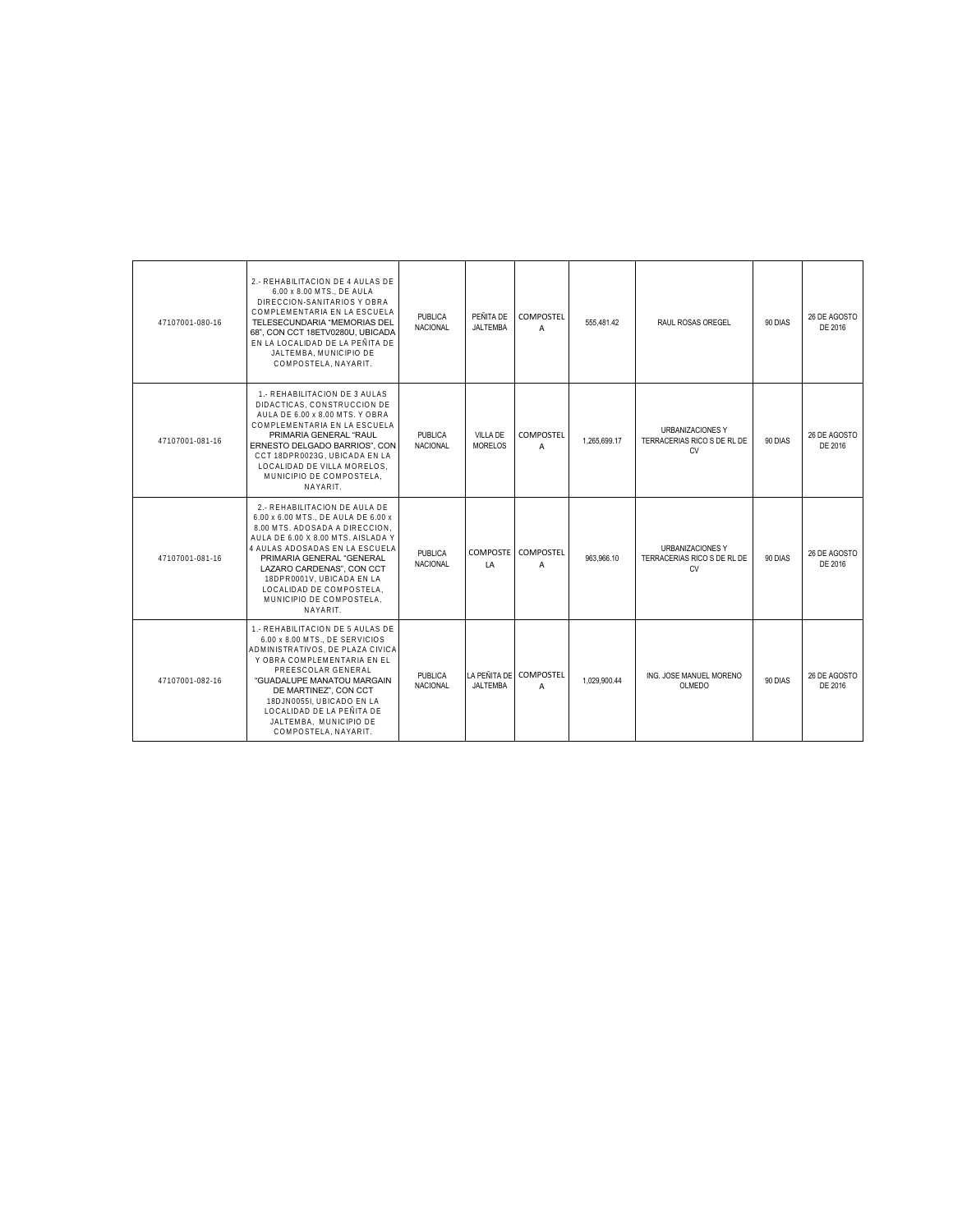| 47107001-082-16 | 2.- REHABILITACION DE 3 AULAS DE<br>6.00 x 8.00 MTS., DE SERVICIOS<br>SANITARIOS, SUMINISTRO DE<br>MOBILIARIO Y OBRA<br>COMPLEMENTARIA EN EL<br>PREESCOLAR GENERAL "LUZ MARIA<br>SERRADEL", CON CCT 18DJN1192S,<br>UBICADO EN LA LOCALIDAD DE SAN<br>FRANCISCO, MUNICIPIO DE BAHIA<br>DE BANDERAS, NAYARIT.                                        | PUBLICA<br>NACIONAL               | SAN<br><b>FRANCISCO</b>         | <b>COMPOSTEL</b><br>$\overline{A}$ | 789,666.40   | ING. JOSE MANUEL MORENO<br>OLMEDO                            | 90 DIAS | 26 DE AGOSTO<br>DE 2016 |
|-----------------|----------------------------------------------------------------------------------------------------------------------------------------------------------------------------------------------------------------------------------------------------------------------------------------------------------------------------------------------------|-----------------------------------|---------------------------------|------------------------------------|--------------|--------------------------------------------------------------|---------|-------------------------|
| 47107001-083-16 | 1.- REHABILITACION DE 6 AULAS, DE<br>SERVICIOS SANITARIOS, DE PLAZA<br>CIVICA Y SUMINISTRO DE<br>MOBILIARIO EN EL PREESCOLAR<br>GENERAL "ESTEFANIA CASTAÑEDA"<br>CON CCT 18DJN0039R, UBICADO EN<br>LA LOCALIDAD DE IXTLAN DEL RIO,<br>MUNICIPIO DE IXTLAN DEL RIO.<br>NAYARIT.                                                                     | PUBLICA<br>NACIONAL               | <b>IXTLAN DEL</b><br><b>RIO</b> | <b>IXTLAN DEL</b><br><b>RIO</b>    | 1,208,542.81 | ARQ. SERGIO SILVA AREVALO                                    | 90 DIAS | 26 DE AGOSTO<br>DE 2016 |
| 47107001-083-16 | 2.- REHABILITACION DE 5 AULAS Y<br>DIRECCION-SANITARIOS DE 4<br>UNIDADES, SUMINISTRO DE<br>MOBILIARIO Y OBRA<br>COMPLEMENTARIA EN EL<br>PREESCOLAR GENERAL EULOGIO<br>PARRA", CON CCT 18DJN1295O,<br>UBICADO EN LA LOCALIDAD DE<br>IXTLAN DEL RIO. MUNICIPIO DE<br>IXTLAN DEL RIO, NAYARIT                                                         | <b>PUBLICA</b><br><b>NACIONAL</b> | IXTLAN DEL<br><b>RIO</b>        | <b>IXTLAN DEL</b><br><b>RIO</b>    | 966.690.28   | ARQ. SERGIO SILVA AREVALO                                    | 90 DIAS | 26 DE AGOSTO<br>DE 2016 |
| 47107001-084-16 | 1.- REHABILITACION DE 5 AULAS,<br>LABORATORIO, BIBLIOTECA,<br>AUDIOVISUAL, 2 TALLERES,<br>ADMINISTRACION, DIRECCION, 2<br>CANCHAS DE USOS MULTIPLES Y<br>OBRA COMPLEMENTARIA EN LA<br>ESCUELA SECUNDARIA GENERAL<br>"AMADO NERVO", CON CCT<br>18DES0005K, UBICADA EN LA<br>LOCALIDAD DE IXTLAN DEL RIO.<br>MUNICIPIO DE IXTLAN DEL RIO,<br>NAYARIT | <b>PUBLICA</b><br><b>NACIONAL</b> | <b>IXTLAN DEL</b><br><b>RIO</b> | <b>IXTLAN DEL</b><br><b>RIO</b>    | 1,455,931.64 | DICONAY S DE RL DE CV                                        | 90 DIAS | 26 DE AGOSTO<br>DE 2016 |
| 47107001-085-16 | 1.- CONSTRUCCION DE BARDEO<br>PERIMETRAL Y ORRA<br>COMPLEMENTARIA EN EL<br>PREESCOLAR GENERAL<br>"ALEJANDRINA MEDINA RUEDA",<br>CON CCT 18EJN00132I, UBICADO EN<br>LA LOCALIDAD DE SAN BLAS,<br>MUNICIPIO DE SAN BLAS, NAYARIT.                                                                                                                    | <b>PUBLICA</b><br><b>NACIONAL</b> | <b>SAN BLAS</b>                 | <b>SAN BLAS</b>                    | 889.102.03   | DG3 CONSTRUCCIONES E<br>INSTALACIONES ELECTRICAS SA<br>DE CV | 90 DIAS | 26 DE AGOSTO<br>DE 2016 |
| 47107001-085-16 | 2.- REHABILITACION DE 2 AULAS DE<br>6.00 x 5.30 MTS., CONSTRUCCION DE<br>MPLAZA CIVICA Y OBRA<br>COMPLEMENTARIA EN EL<br>PREESCOLAR GENERAL "JUAN<br>AMOS COMENIO", CON CCT<br>18DJN1350R, UBICADO EN LA<br>LOCALIDAD DE LAURELES Y<br>GONGORA (EL LIMON), MUNICIPIO<br>DE SAN BLAS, NAYARIT.                                                      | <b>PUBLICA</b><br>NACIONAL        | <b>LAURELESY</b><br>GONGORA     | <b>SAN BLAS</b>                    | 627,286.25   | DG3 CONSTRUCCIONES E<br>INSTALACIONES ELECTRICAS SA<br>DE CV | 90 DIAS | 26 DE AGOSTO<br>DE 2016 |
| 47107001-086-16 | 1.- REHABILITACION DE 13 AULAS DE<br>6.00 x 8.00 MTS. Y BODEGA,<br>SUMINISTRO DE MOBILIARIO Y OBRA<br>COMPLEMENTARIA EN LA ESCUELA<br>PRIMARIA GENERAL "BENITO<br>JUAREZ", CON CCT 18DPR0048P,<br>UBICADA EN LA LOCALIDAD DE SAN<br>BLAS, MUNICIPIO DE SAN BLAS,<br>NAYARIT.                                                                       | PUBLICA<br>NACIONAL               | <b>SAN BLAS</b>                 | <b>SAN BLAS</b>                    | 1,210,783.93 | ING. MILTON FELIX ROSALES<br><b>ROSALES</b>                  | 90 DIAS | 26 DE AGOSTO<br>DE 2016 |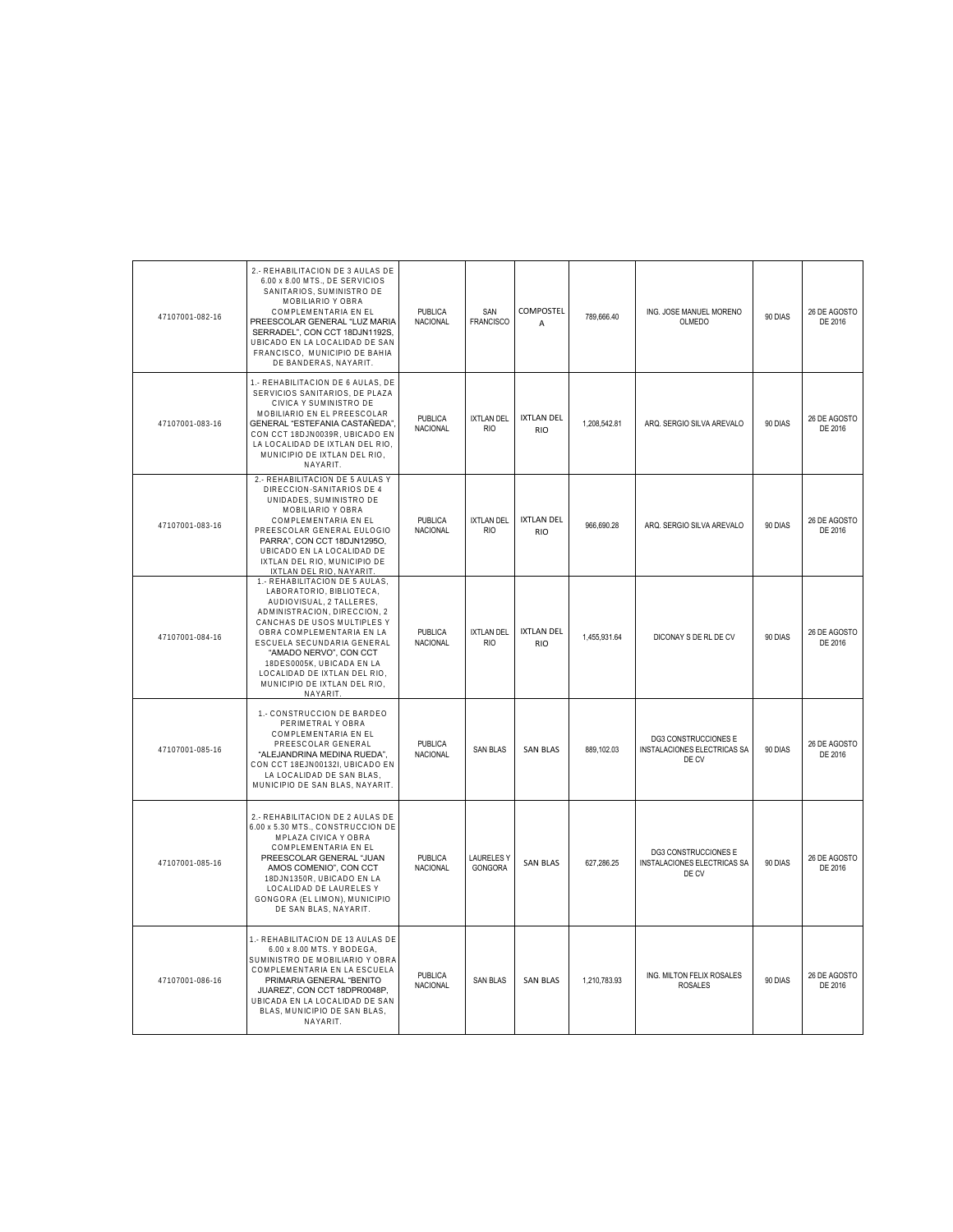| 47107001-086-16 | 2.- REHABILITACION DE 13 AULAS,<br>DE MODULO DE SANITARIOS Y OBRA<br>COMPLEMENTARIA EN LA ESCUELA<br>SECUNDARIA GENERAL "JOSE<br>MARIA MERCADO", CON CCT<br>18DES0020C, UBICADA EN LA<br>LOCALIDAD DE SAN BLAS,<br>MUNICIPIO DE SAN BLAS, NAYARIT                                                                                                                                           | <b>PUBLICA</b><br>NACIONAL        | <b>SAN BLAS</b>         | <b>SAN BLAS</b>              | 1,218,226.63 | ING. MILTON FELIX ROSALES<br><b>ROSALES</b>    | 90 DIAS | 26 DE AGOSTO<br>DE 2016 |
|-----------------|---------------------------------------------------------------------------------------------------------------------------------------------------------------------------------------------------------------------------------------------------------------------------------------------------------------------------------------------------------------------------------------------|-----------------------------------|-------------------------|------------------------------|--------------|------------------------------------------------|---------|-------------------------|
| 47107001-087-16 | 1.- CONSTRUCCION DE AULA DE 6.00<br>x 8.00 MTS. Y OBRA<br>COMPLEMENTARIA EN LA ESCUELA<br>PRIMARIA INDIGENA "WIMAKAURI<br>(FIESTA DEL ELOTE Y DEL<br>TAMBOR)", CON CCT 18DPB0244Q,<br>UBICADA EN LA LOCALIDAD DE EL<br>BURUATO, MUNICIPIO DE SANTA<br>MARIA DEL ORO, NAYARIT.                                                                                                               | <b>PUBLICA</b><br><b>NACIONAL</b> | <b>BURUATO</b>          | SANTA<br>MARIA DEL<br>ORO    | 639,768.26   | CONSTRUCCIONES E<br>INGENIERIAS G.C.H SA DE CV | 90 DIAS | 26 DE AGOSTO<br>DE 2016 |
| 47107001-087-16 | 2.- REHABILITACION DE 2 AULAS DE<br>6.00 x 6.00 MTS., DE SERVICIOS<br>SANITARIOS DE 4 UNIDADES Y OBRA<br>COMPLEMENTARIA EN LA ESCUELA<br>TELESECUNDARIA "FELIPE<br>ANGELES" CON CCT 18ETV0197V,<br>UBICADA EN LA LOCALIDAD DE EL<br>BURUATO, MUNICIPIO DE SANTA<br>MARIA DEL ORO, NAYARIT.                                                                                                  | <b>PUBLICA</b><br>NACIONAL        | <b>BURUATO</b>          | SANTA<br>MARIA DEL<br>ORO    | 627,597.64   | CONSTRUCCIONES E<br>INGENIERIAS G.C.H SA DE CV | 90 DIAS | 26 DE AGOSTO<br>DE 2016 |
| 47107001-088-16 | 1.- REHABILITACION DE 2 AULAS DE<br>6.00 X 8.00 MTS., DE SERVICIOS<br>SANITARIOS-DIRECCION Y<br>CONSTRUCCION PARCIAL DE<br>BARDEO PERIMETRAL EN EL<br>PREESCOLAR "JOSEFA ORTIZ DE<br>DOMINGUEZ" CON CCT 18DJN1242J.,<br>UBICADO EN LA LOCALIDAD DE<br>VALLE LERMA, MUNICIPIO DE<br>SANTIAGO IXCUINTLA, NAYARIT.                                                                             | PUBLICA<br><b>NACIONAL</b>        | VALLE LERMA             | SANTIAGO<br><b>IXCUINTLA</b> | 627,521.22   | ING. LUIS MANUEL VIRGEN<br>NARVAEZ             | 90 DIAS | 26 DE AGOSTO<br>DE 2016 |
| 47107001-088-16 | 2.- REHABILITACION DE 3 AULAS<br>ATIPICAS EN LA ESCUELA PRIMARIA<br>"JUAN ESCUTIA" CON CCT<br>18DPR0752V,, UBICADA EN LA<br>LOCALIDAD DE YAGO, MUNICIPIO DE<br>SANTIAGO IXCUINTLA, NAYARIT.                                                                                                                                                                                                 | <b>PUBLICA</b><br>NACIONAL        | <b>YAGO</b>             | SANTIAGO<br><b>IXCUINTLA</b> | 633,300.67   | ING. LUIS MANUEL VIRGEN<br>NARVAEZ             | 90 DIAS | 26 DE AGOSTO<br>DE 2016 |
| 47107001-088-16 | 3.- REHABILITACION DE 2 AULAS DE<br>6.00 X 8.00 MTS., CONSTRUCCION DE<br>AULA ADOSADA, DE MODULO DE<br>3.00 x 8.00 MTS., CONSTRUCCION DE<br>SERVICIOS SANITARIOS DE 4<br>UNIDADES Y SUMINISTRO DE<br>MOBILIARIO EN EL PREESCOLAR<br>GENERAL "AMPARO PEREYRA DE<br>GARCIA" CON CCT 18DJN1244H,,<br>UBICADO EN LA LOCALIDAD DE<br>VALLE MORELOS, MUNICIPIO DE<br>SANTIAGO IXCUINTLA, NAYARIT. | <b>PUBLICA</b><br><b>NACIONAL</b> | VALLE<br><b>MORELOS</b> | SANTIAGO<br><b>IXCUINTLA</b> | 630,968.34   | ING. LUIS MANUEL VIRGEN<br>NARVAEZ             | 90 DIAS | 26 DE AGOSTO<br>DE 2016 |
| 47107001-089-16 | 1.- REHABILITACION DE 2 AULAS DE<br>6.00 x 5.30 MTS., DE MODULO DE<br>SANITARIOS-DIRECCION, DE PLAZA<br>CIVICA, SUMINISTRO DE MOBILIARIO<br>Y OBRA COMPLEMENTARIA EN EL<br>PREESCOLAR GENERAL "JUSTO<br>SIERRA", CON CCT 18EJN0376R,<br>UBICADO EN LA LOCALIDAD DE<br>RUIZ, MUNICIPIO DE RUIZ, NAYARIT.                                                                                     | PUBLICA<br><b>NACIONAL</b>        | <b>RUIZ</b>             | RUIZ                         | 585.670.25   | ING. PABLO FRANCISCO LOPEZ<br>LOPEZ            | 90 DIAS | 29 DE AGOSTO            |
| 47107001-089-16 | 2.-.- REHABILITACION DE AULA DE<br>6.00 x 5.30 MTS., AULA DE 6.00 x 8.00<br>MTS., MODULO DE SANITARIOS-<br>DIRECCION, CONSTRUCCION DE<br>AULA DE 6.00 x 8.00 MTS.,<br>SUMINISTRO DE MOBILIARIO Y OBRA<br>COMPLEMENTARIA EN EL<br>PREESCOLAR GENERAL "AGUSTIN<br>YAÑEZ", CON CCT 18DJN0083E,<br>UBICADO EN LA LOCALIDAD DE<br>RUIZ, MUNICIPIO DE RUIZ, NAYARIT                               | <b>PUBLICA</b><br><b>NACIONAL</b> | <b>RUIZ</b>             | RUIZ                         | 828,698.07   | ING. PABLO FRANCISCO LOPEZ<br>LOPEZ            | 90 DIAS | 29 DE AGOSTO            |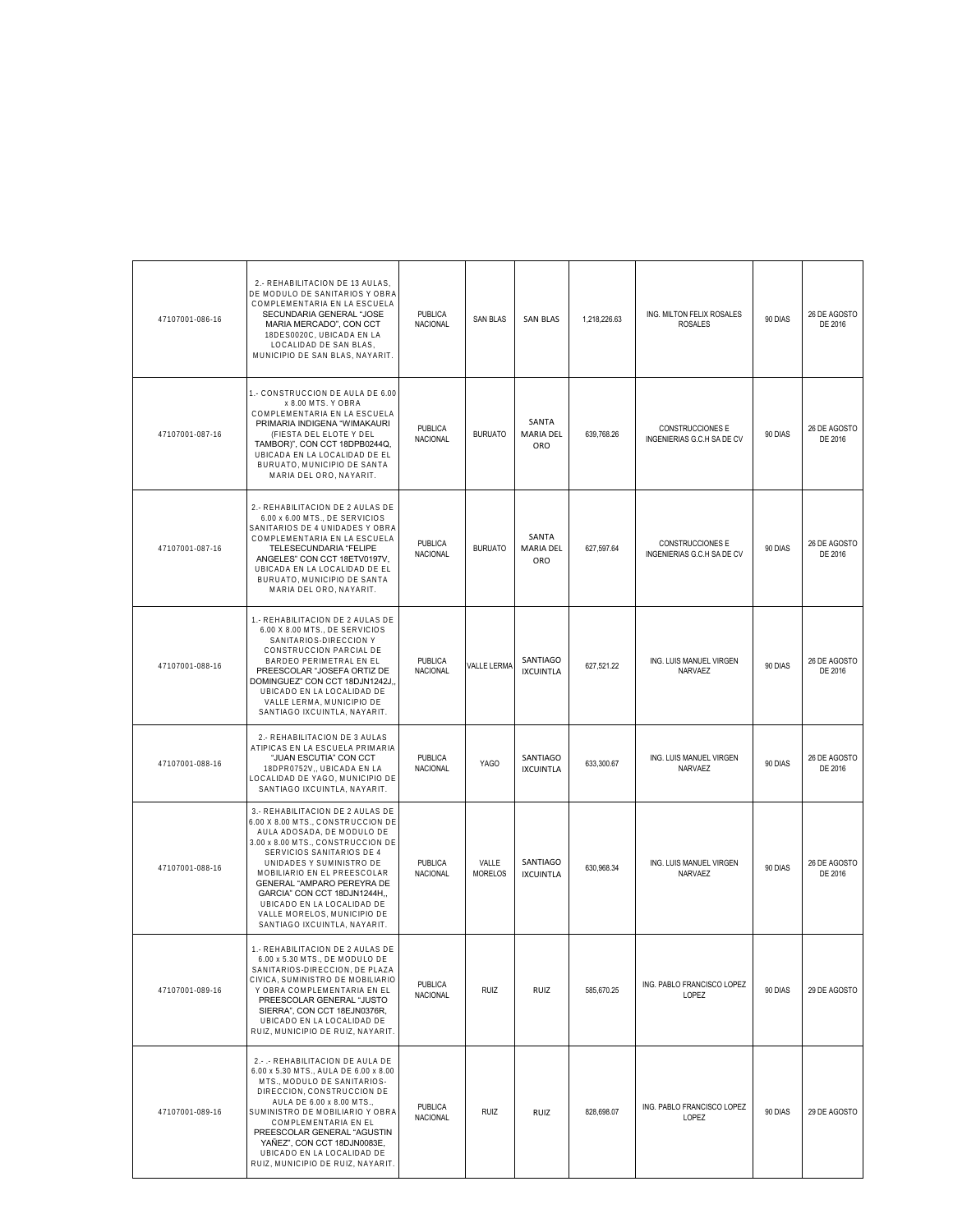| 47107001-090-16 | I.- REHABILITACION GENERAL DE 8  <br>AULAS DE 6.00 x 8.00 MTS DE<br>BODEGA Y SERVICIOS SANITARIOS<br>EN LA ESCUELA PRIMARIA GENERALI<br>"AMADO NERVO", CON CCT<br>18DPR0475I, UBICADA EN LA<br>LOCALIDAD DE RUIZ. MUNICIPIO DE I<br>RUIZ, NAYARIT. | PUBLICA<br><b>NACIONAL</b> | <b>RUIZ</b> | <b>RUIZ</b> | 1.150.755.00 | ING. VALENTINA FERNANDEZ<br>CASAS | 90 DIAS | 29 DE AGOSTO |
|-----------------|----------------------------------------------------------------------------------------------------------------------------------------------------------------------------------------------------------------------------------------------------|----------------------------|-------------|-------------|--------------|-----------------------------------|---------|--------------|
|-----------------|----------------------------------------------------------------------------------------------------------------------------------------------------------------------------------------------------------------------------------------------------|----------------------------|-------------|-------------|--------------|-----------------------------------|---------|--------------|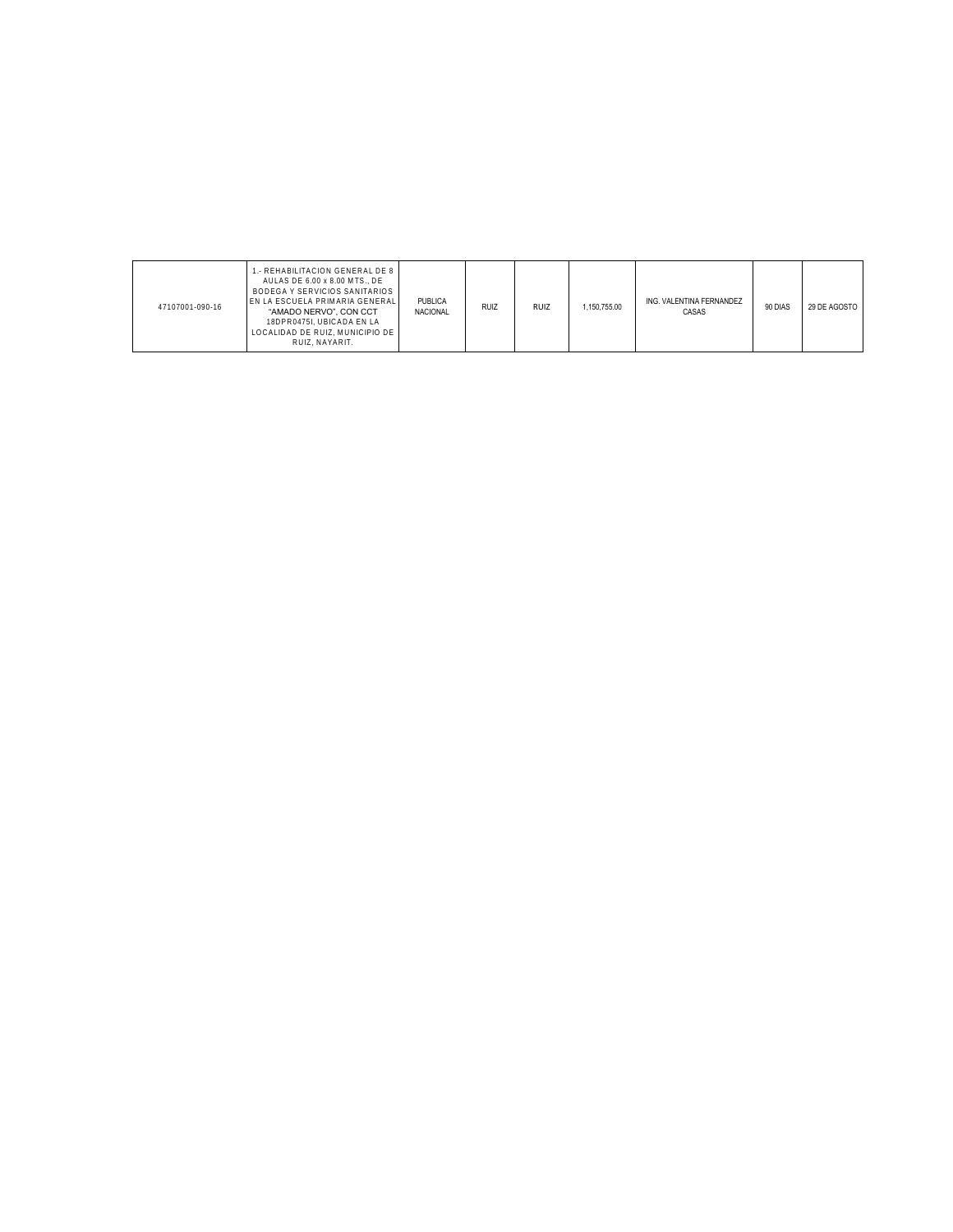| 47107001-091-16 | 1.- REHABILITACION DE AULA DE<br>6.00 x 6.00 MTS., DE SERVICIOS<br>SANITARIOS Y OBRA<br>COMPLEMENTARIA EN EL<br>PREESCOLAR GENERAL "VALENTIN<br>GOMEZ FARIA", CON CCT<br>18DJN1248D, UBICADO EN LA<br>LOCALIDAD DE AGUA FUERTE (EL<br>SALTO), MUNICIPIO DE TECUALA,<br>NAYARIT.                                                                     | <b>PUBLICA</b><br>NACIONAL        | AGUA<br><b>FUERTE</b> | <b>TECUALA</b>        | 1,150,755.00 | ING. VALENTINA FERNANDEZ<br>CASAS   | 90 DIAS | 29 DE AGOSTO |
|-----------------|-----------------------------------------------------------------------------------------------------------------------------------------------------------------------------------------------------------------------------------------------------------------------------------------------------------------------------------------------------|-----------------------------------|-----------------------|-----------------------|--------------|-------------------------------------|---------|--------------|
| 47107001-092-16 | 1.- REHABILITACION GENERAL DE 3<br>AULAS, SERVICIOS SANITARIOS,<br>DIRECCION Y OBRA<br>COMPLEMENTARIA EN LA ESCUELA<br>SECUNDARIA GENERAL "CANUTO<br>ARANDA LORA", CON CCT<br>18DES0050X, UBICADA EN LA<br>LOCALIDAD DE SAN MIGUEL.<br>MUNICIPIO DE ACAPONETA,<br>NAYARIT.                                                                          | <b>PUBLICA</b><br><b>NACIONAL</b> | <b>SAN MIGUEL</b>     | <b>ACAPONETA</b>      | 524.051.14   | JOSE RAMON ESPARZA<br>GONZALEZ      | 90 DIAS | 29 DE AGOSTO |
| 47107001-092-16 | 2.- CONSTRUCCION DE 2 AULAS DE<br>6.00 x 8.00 MTS. EL LA ESCUELA<br>PRIMARIA "JICH ÑAN", CON CCT<br>18DPB0030P, UBICADA EN LA<br>LOCALIDAD DE ACAPONETA,<br>MUNICIPIO DE ACAPONETA,<br>NAYARIT.                                                                                                                                                     | PUBLICA<br>NACIONAL               | <b>ACAPONETA</b>      | <b>ACAPONETA</b>      | 600,936.48   | JOSE RAMON ESPARZA<br>GONZALEZ      | 90 DIAS | 29 DE AGOSTO |
| 47107001-093-16 | 1.- REHABILITACION DE 2 AULAS DE<br>6.00 x 8.00 MTS., SERVICIOS<br>SANITARIOS DE 4 UNIDADES, PLAZA<br>CIVICA Y OBRA COMPLEMENTARIA<br>EN EL PREESCOLAR GENERAL<br>"CARMEN CALDERON", CON CCT<br>18EJN0348V, UBICADO EN LA<br>LOCALIDAD DE ACAPONETA,<br>MUNICIPIO DE ACAPONETA,<br>NAYARIT.                                                         | <b>PUBLICA</b><br>NACIONAL        | <b>ACAPONETA</b>      | <b>ACAPONETA</b>      | 594,358.49   | ARQ. JONATAN ABEL GUZMAN<br>CORONEL | 90 DIAS | 29 DE AGOSTO |
| 47107001-093-16 | 2.- CONSTRUCCION DE AULA DE 6.00<br>x 5.30 MTS., DE CANCHA DE USOS<br>MULTIPLES, SUMINISTRO DE<br>MOBILIARIO Y OBRA<br>COMPLEMENTARIA EL LA ESCUELA<br>PRIMARIA INDIGENA "BENITO<br>JUAREZ", CON CCT 18DAI0018L,<br>UBICADA EN LA LOCALIDAD DE SAN<br>BLASITO, MUNICIPIO DE<br>ACAPONETA, NAYARIT.                                                  | <b>PUBLICA</b><br>NACIONAL        |                       | SAN BLASITO ACAPONETA | 574,834.47   | ARQ. JONATAN ABEL GUZMAN<br>CORONEL | 90 DIAS | 29 DE AGOSTO |
| 47107001-094-16 | 1.- REHABILITACION DE 3 AULAS DE<br>6.00 x 5.30 MTS., AULA DE COMPUTO<br>DIRECCION-SANITARIOS DE 4<br>UNIDADES, CONSTRUCCION DE<br>AULA DE 6.00 x 8.00 MTS. Y OBRA<br>COMPLEMENTARIA EN EL<br>PREESCOLAR GENERAL "INOCENTE<br>DIAZ HERRERA", CON CCT<br>18DJN1397L, UBICADO EN LA<br>LOCALIDAD DE ACAPONETA,<br>MUNICIPIO DE ACAPONETA,<br>NAYARIT. | <b>PUBLICA</b><br><b>NACIONAL</b> | <b>ACAPONETA</b>      | <b>ACAPONETA</b>      | 846.388.12   | GRUPO CONSTRUCTOR RESO SA<br>DE CV  | 90 DIAS | 29 DE AGOSTO |
| 47107001-094-16 | 2.- CONSTRUCCION DE AULA DE 6.00<br>x 8.00 MTS., REHABILITACION DE<br>AULA DE 6.00 x 8.00 MTS., SERVICIOS<br>SANITARIOS DE 6 UNIDADES Y OBRA<br>COMPLEMENTARIA EL PREESCOLAR<br>GENERAL "ALI CHUMACERO", CON<br>CCT 18DJN1518G, UBICADO EN LA<br>LOCALIDAD DE ACAPONETA,<br>MUNICIPIO DE ACAPONETA,<br>NAYARIT                                      | <b>PUBLICA</b><br><b>NACIONAL</b> | <b>ACAPONETA</b>      | <b>ACAPONETA</b>      | 590,929.71   | GRUPO CONSTRUCTOR RESO SA<br>DE CV  | 90 DIAS | 29 DE AGOSTO |
| 47107001-095-16 | 1.- REHABILITACION GENERAL DE 2<br>AULAS, DIRECCION, SERVICIOS<br>SANITARIOS Y OBRA<br>COMPLEMENTARIA EN EL<br>PREESCOLAR GENERAL "SOLEDAD<br>ANAYA SOLORZANO", CON CCT<br>18DJN1546C, UBICADO EN LA<br>LOCALIDAD DE ACAPONETA,<br>MUNICIPIO DE ACAPONETA,<br>NAYARIT.                                                                              | <b>PUBLICA</b><br>NACIONAL        | <b>ACAPONETA</b>      | <b>ACAPONETA</b>      | 574,192.53   | CONSTRUCTORA URIATE SA DE<br>CV     | 90 DIAS | 29 DE AGOSTO |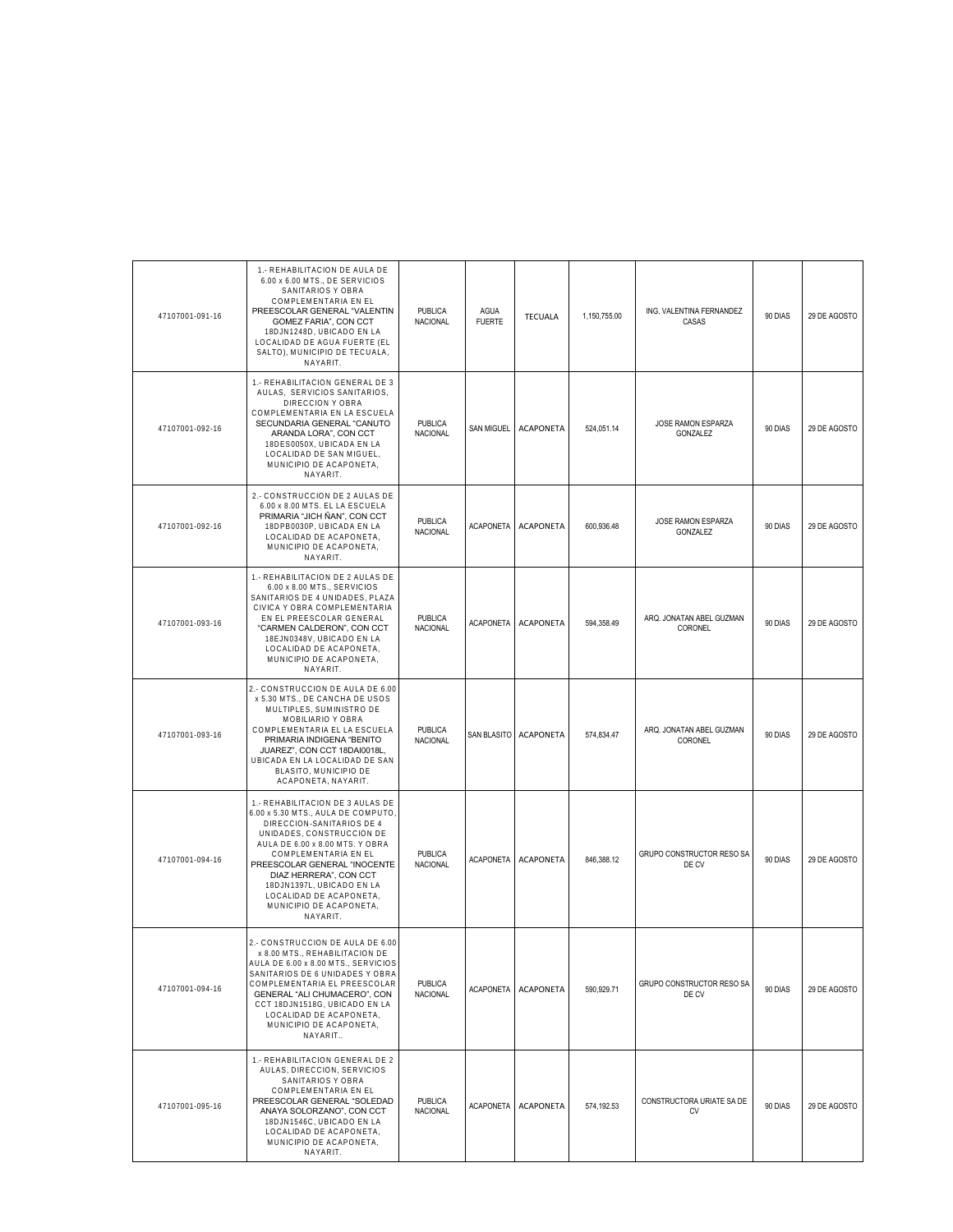| 47107001-095-16 | 2.- REHABILITACION DE 3 AULAS,<br>BODEGA, DIRECCION, DE SERVICIOS<br>SANITARIOS, SUMINISTRO DE<br>MOBILIARIO Y OBRA<br>COMPLEMENTARIA EN EL<br>PREESCOLAR GENERAL "ISABEL<br>VARGAS URQUIDI", CON CCT<br>18EJN0361P. UBICADO EN LA<br>LOCALIDAD DE ACAPONETA.<br>MUNICIPIO DE ACAPONETA.<br>NAYARIT | PUBLICA<br><b>NACIONAL</b> |  | ACAPONETA ACAPONETA | 908,036.20 | CONSTRUCTORA URIATE SA DE<br>СV | 90 DIAS | 29 DE AGOSTO |
|-----------------|-----------------------------------------------------------------------------------------------------------------------------------------------------------------------------------------------------------------------------------------------------------------------------------------------------|----------------------------|--|---------------------|------------|---------------------------------|---------|--------------|
|-----------------|-----------------------------------------------------------------------------------------------------------------------------------------------------------------------------------------------------------------------------------------------------------------------------------------------------|----------------------------|--|---------------------|------------|---------------------------------|---------|--------------|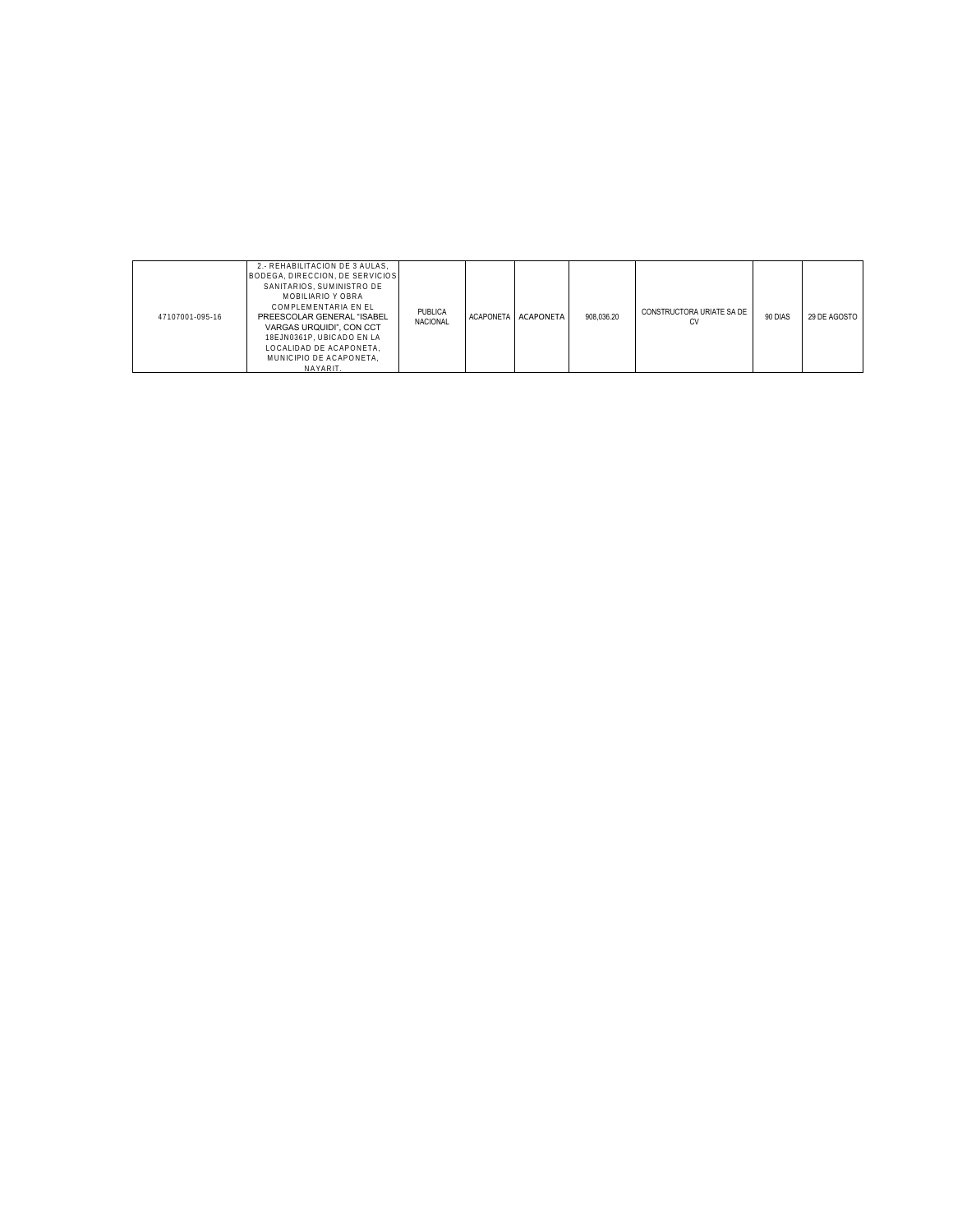| 47107001-096-16 | 1.- REHABILITACION DE 4 AULAS<br>DIDACTICAS Y DIRECCION, DE<br>SERVICIOS SANITARIOS,<br>SUMINISTRO DE MOBILIARIO Y OBRA<br>COMPLEMENTARIA EN EL<br>PREESCOLAR "CUITLAHUAC", CON<br>CCT 18DJN1542G, UBICADO EN LA<br>LOCALIDAD DE MEZCALES,<br>MUNICIPIO DE BAHIA DE BANDERAS<br>NAYARIT.                                                   | <b>PUBLICA</b><br>NACIONAL        | <b>MEZCALES</b>       | <b>BADEBA</b> | 803,421.10   | ROBERTO BAÑUELOS NAVARRO            | 90 DIAS | 29 DE AGOSTO |
|-----------------|--------------------------------------------------------------------------------------------------------------------------------------------------------------------------------------------------------------------------------------------------------------------------------------------------------------------------------------------|-----------------------------------|-----------------------|---------------|--------------|-------------------------------------|---------|--------------|
| 47107001-096-16 | 2.- REHABILITACION PARCIAL DE 12<br>AULAS, DE SERVICIOS SANITARIOS<br>CONSTRUCCION DE CANCHA DE<br>USOS MULTIPLES Y OBRA<br>COMPLEMENTARIA EN LA ESCUELA<br>PRIMARIA "MIGUEL ALEMAN<br>VALDEZ", CON CCT 18DPR0977B,<br>UBICADA EN LA LOCALIDAD DE<br>BUCERIAS, MUNICIPIO DE BAHIA DE<br>BANDERAS, NAYARIT.                                 | <b>PUBLICA</b><br>NACIONAL        | <b>BUCERIAS</b>       | <b>BADFBA</b> | 1,280,881.84 | ROBERTO BAÑUELOS NAVARRO            | 90 DIAS | 29 DE AGOSTO |
| 47107001-097-16 | 1.- REHABILITACION DE 6 AULAS DE<br>6.00 x 8.00 MTS., DE SERVICIOS<br>SANITARIOS, CONSTRUCCIONN DE<br>AULA DE 6.00 X 8.00 MTS.,<br>SUMINISTRO DE MOBILIARIO Y OBRA<br>COMPLEMENTARIA EN EL<br>PREESCOLAR "MATHATMA GANDHI"<br>CON CCT 18DJN0136T, UBICADO EN<br>LA LOCALIDAD DE SAN VICENTE,<br>MUNICIPIO DE BAHIA DE BANDERAS<br>NAYARIT. | PUBLICA<br><b>NACIONAL</b>        | <b>SAN VICENTE</b>    | BADEBA        | 1,237,911.23 | CONSTRUCTORA L MUÑOZ SA DE<br>CV    | 90 DIAS | 29 DE AGOSTO |
| 47107001-097-16 | 2.- CONSTRUCCION DE MURO<br>PERIMETRAL Y AMPLIACION DE<br>PLAZA CIVICA. SUMINISTRO DE<br>MOBILIARIO Y REHABILITACION DE<br>SANITARIOS EN LA ESCUELA<br>PRIMARIA GENERAL "NIÑO<br>ARTILLERO", CON CCT 18DPR0192B,<br>UBICADA EN LA LOCALIDAD DE SAN<br>VICENTE, MUNICIPIO DE BAHIA DE<br>BANDERAS, NAYARIT.                                 | <b>PUBLICA</b><br><b>NACIONAL</b> | <b>SAN VICENTE</b>    | <b>BADEBA</b> | 849,945.20   | CONSTRUCTORA L MUÑOZ SA DE<br>CV    | 90 DIAS | 29 DE AGOSTO |
| 47107001-098-16 | 1.- CONSTRUCCION DE TECHUMBRE<br>EN CANCHA DE USOS MULTIPLES Y<br>OBRA COMPLEMENTARIA EN LA<br>ESCUELA PRIMARIA GENERAL<br>"BENITO JUAREZ", CON CCT<br>18DPR0099W, UBICADA EN LA<br>LOCALIDAD DE BUCERIAS,<br>MUNICIPIO DE BAHIA DE BANDERAS<br>NAYARIT.                                                                                   | PUBLICA<br><b>NACIONAL</b>        | <b>BUCERIAS</b>       | BADEBA        | 835,234.78   | BASAMENTO EDIFICACIONES SA<br>DE CV | 90 DIAS | 29 DE AGOSTO |
| 47107001-098-16 | 2.- REHABILITACION DE 5 AULAS Y<br>DIRECCION, DE MODULO DE<br>SANITARIOS, SUMINISTRO DE<br>MOBILIARIO Y OBRA<br>COMPLEMENTARIA EN LA ESCUELA<br>PRIMARIA GENERAL "DIEGO<br>RIVERA", CON CCT 18DPR0115X,<br>UBICADA EN LA LOCALIDAD DE<br>MEZCALES, MUNICIPIO DE BAHIA DE<br>BANDERAS, NAYARIT.                                             | <b>PUBLICA</b><br>NACIONAL        | MEZCALEZ              | BADEBA        | 1,148,970.00 | BASAMENTO EDIFICACIONES SA<br>DE CV | 90 DIAS | 29 DE AGOSTO |
| 47107001-099-16 | 1.- REHABILITACION DE 3 AULAS,<br>MODULO DE SANITARIOS,<br>SUMINISTRO DE MOBILIARIO Y OBRA<br>COMPLEMENTARIA EN EL<br>PREESCOLAR GENERAL "SOR<br>JUANA INES DE LA CRUZ", CON CCT<br>18DJN1497K, UBICADO EN LA<br>LOCALIDAD DE SAN JOSE DEL<br>VALLE, MUNICIPIO DE BAHIA DE<br>BANDERAS, NAYARIT.                                           | PUBLICA<br>NACIONAL               | SAN JOSE<br>DEL VALLE | BADEBA        | 1,220,922.82 | CONSTRUCTORA L MUÑOZ SA DE<br>CV    | 90 DIAS | 29 DE AGOSTO |
| 47107001-099-16 | 2.- REHABILITACION DE 13 AULAS<br>DIDACTICAS Y DIRECCION, DE<br>SERVICOS SANITARIOS,<br>SUMINISTRO DE MOBILIARIO Y OBRA<br>COMPLEMENTARIA EN LA ESCUELA<br>PRIMARIA GENERAL "MANUEL PEÑA<br>AVILA", CON CCT 18DPR0122G.<br>UBICADA EN LA LOCALIDAD DE SAN<br>JOSE DEL VALLE, MUNICIPIO DE<br>BAHIA DE BANDERAS, NAYARIT.                   | <b>PUBLICA</b><br>NACIONAL        | SAN JOSE<br>DEL VALLE | BADEBA        | 1,084,191.78 | CONSTRUCTORA L MUÑOZ SA DE<br>CV    | 90 DIAS | 29 DE AGOSTO |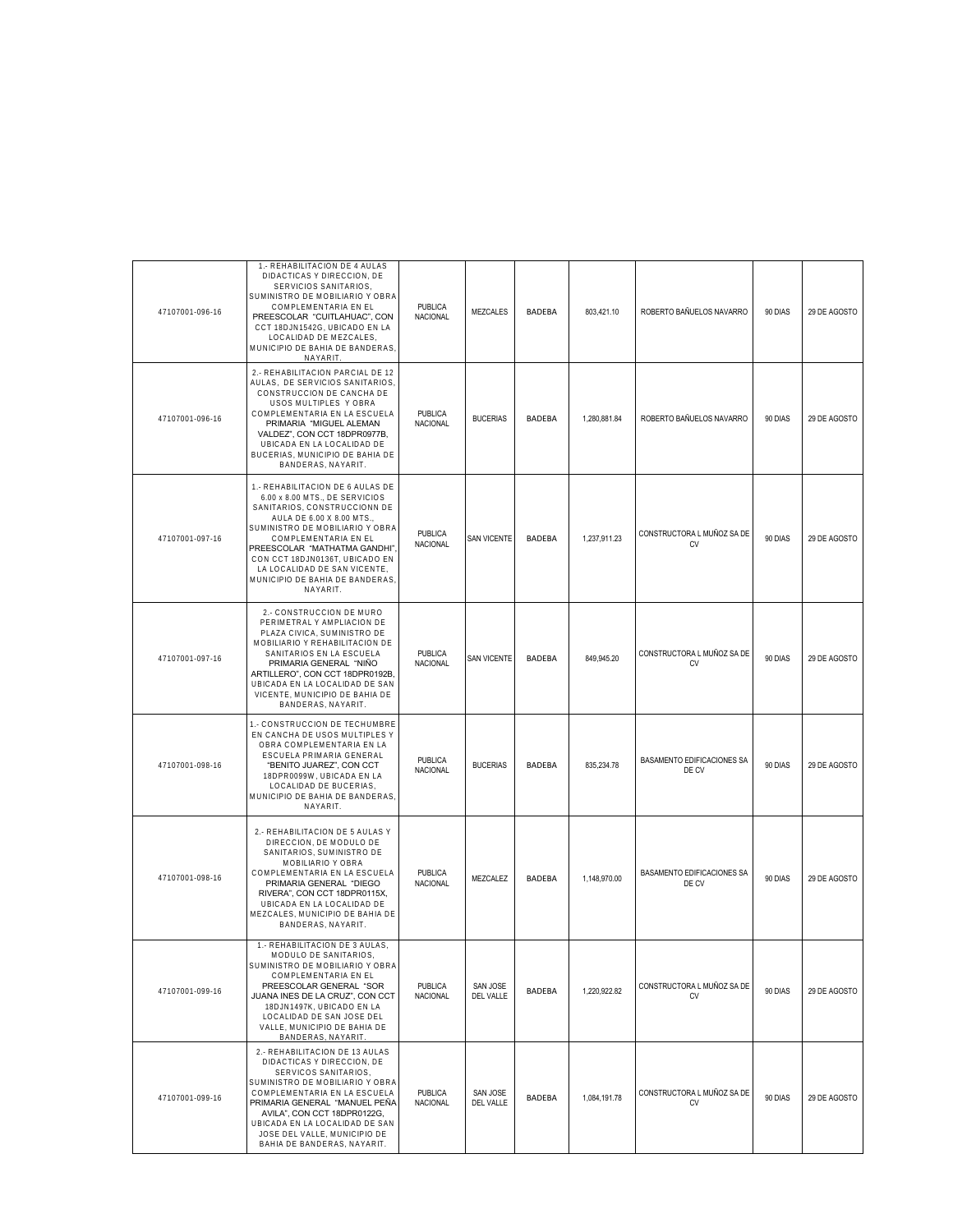| 47107001-100-16 | 1.- REHABILITACION DE 5 AULAS.<br>DIRECCION. DE MODULO DE<br>SANITARIOS, SUMINISTRO DE<br>MOBILIARIO Y OBRA<br>COMPLEMENTARIA EN EL<br>PREESCOLAR GENERAL "RUBEN<br>DARIO", CON CCT 18DJN1376Z,<br>UBICADO EN LA LOCALIDAD DE<br>MEZCALES. MUNICIPIO DE BAHIA DE<br>BANDERAS, NAYARIT.                           | PUBLICA<br><b>NACIONAL</b> | MEZCALES        | <b>BADEBA</b> | 1.172.222.68 | GREMEX CONSTRUCTOR SA DE<br><b>CV</b> | 90 DIAS | 29 DE AGOSTO |
|-----------------|------------------------------------------------------------------------------------------------------------------------------------------------------------------------------------------------------------------------------------------------------------------------------------------------------------------|----------------------------|-----------------|---------------|--------------|---------------------------------------|---------|--------------|
| 47107001-100-16 | 2.- REHABILITACION EN GENERAL<br>EN EDIFICIOS "E" Y "F".<br>REHABILITACION PARCIAL EN<br>EDIFICIO "G" Y "C" Y OBRA<br>COMPLEMENTARIA EN LA ESCUELA<br>SECUNDARIA GENERAL "FRAY<br>JUNIPERO SERRA", CON CCT<br>18DES0039A, UBICADA EN LA<br>LOCALIDAD DE BUCERIAS.<br>MUNICIPIO DE BAHIA DE BANDERAS.<br>NAYARIT. | PUBLICA<br><b>NACIONAL</b> | <b>BUCERIAS</b> | <b>BADEBA</b> | 1,393,961.58 | GREMEX CONSTRUCTOR SA DE<br>CV        | 90 DIAS | 29 DE AGOSTO |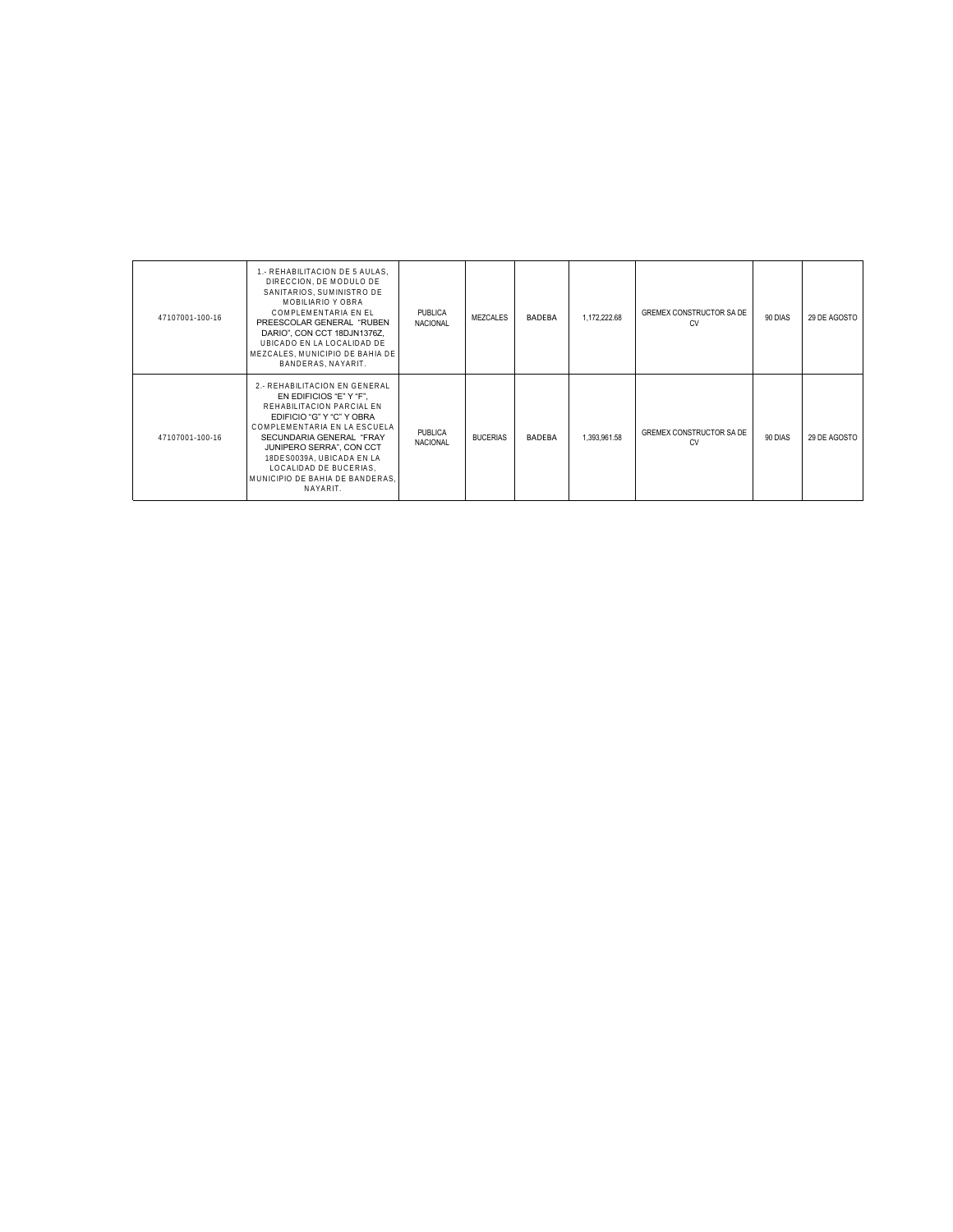| 47107001-101-16 | 1.- CONSTRUCCION DE 2 AULAS<br>REGIONALES, REHABILITACION DE<br>SERVICIOS SANITARIOS DE 4<br>UNIDADES, PINTURA EN GENERAL Y<br>OBRA COMPLEMENTARIA EN LA<br>ESCUELA PRIMARIA GENERAL<br>"IGNACIO MANUEL ALTAMIRANO",<br>CON CCT 18DPR0980P, UBICADA EN<br>LA LOCALIDAD DE SAN IGNACIO,<br>MUNICIPIO DE BAHIA DE BANDERAS<br>NAYARIT.                     | PUBLICA<br>NACIONAL               | SAN IGNACIO                  | BADEBA        | 1,274,859.72 | ARQ. YURI LARIOS NILA       | 90 DIAS | 29 DE AGOSTO              |
|-----------------|----------------------------------------------------------------------------------------------------------------------------------------------------------------------------------------------------------------------------------------------------------------------------------------------------------------------------------------------------------|-----------------------------------|------------------------------|---------------|--------------|-----------------------------|---------|---------------------------|
| 47107001-101-16 | 2.- REHABILITACION DE 6 AULAS Y<br>DIRECCION, DE SERVICIOS<br>SANITARIOS, SUMINISTRO DE<br>MOBILIARIO Y OBRA<br>COMPLEMENTARIA EN LA ESCUELA<br>PRIMARIA GENERAL "JOSE MARIA<br>MORELOS Y PAVON", CON CCT<br>18DPR0140W, UBICADA EN LA<br>LOCALIDAD DE SAN JOSE DEL<br>VALLE, MUNICIPIO DE BAHIA DE<br>BANDERAS, NAYARIT.                                | PUBLICA<br><b>NACIONAL</b>        | SAN JOSE<br>DEL VALLE        | <b>BADEBA</b> | 1,242,199.79 | ARQ. YURI LARIOS NILA       | 90 DIAS | 29 DE AGOSTO              |
| 47107001-102-16 | 1.- CONSTRUCCION DE AULA DE<br>USOS MULTIPLES Y AULA ADOSADA<br>DE 6.00 x 5.30, REHABILITACION DE<br>4 AULAS Y OBRA COMPLEMENTARIA<br>EN EL PREESCOLAR GENERAL<br>"GABRIELA MISTRAL", CON CCT<br>18DJN1508Z, UBICADO EN LA<br>LOCALIDAD DE BUCERIAS,<br>MUNICIPIO DE BAHIA DE BANDERAS.<br>NAYARIT.                                                      | <b>PUBLICA</b><br><b>NACIONAL</b> | <b>BUCERIAS</b>              | <b>BADEBA</b> | 1,220,922.82 | URBANIZACIONES T&P SA DE CV | 90 DIAS | 29 DE AGOSTO              |
| 47107001-102-16 | 2.- REHABILITACION DE 4 AULAS<br>DIDACTICAS, LABORATORIO, TALLER<br>DE COMPUTO, BODEGA, TALLER DE<br>ESTRUCTURAS, SUMINISTRO DE<br>MOBILIARIO Y OBRA<br>COMPLEMENTARIA EN LA ESCUELA<br>SECUNDARIA GENERAL<br>"HERMANOS SERDAN", CON CCT<br>18DES0038B, UBICADA EN LA<br>LOCALIDAD DE SAN JOSE DEL<br>VALLE, MUNICIPIO DE BAHIA DE<br>BANDERAS, NAYARIT. | <b>PUBLICA</b><br><b>NACIONAL</b> | SAN JOSE<br><b>DEL VALLE</b> | <b>BADEBA</b> | 1.510.512.27 | URBANIZACIONES T&P SA DE CV | 90 DIAS | 29 DE AGOSTO              |
| 47107001-103-16 | 1.- REHABILITACION DE 4 AULAS<br>DIDACTICAS, DE SERVICIOS<br>SANITARIOS, DE DIRECCION Y OBRA<br>COMPLEMENTARIA EN EL<br>PREESCOLAR GENERAL "JOSE<br>MARIA PINO SUAREZ", CON CCT<br>18DJN1262X, UBICADO EN LA<br>LOCALIDAD DE LA CRUZ DE<br>HUANACAXTLE, MUNICIPIO DE<br>BAHIA DE BANDERAS, NAYARIT.                                                      | <b>PUBLICA</b><br><b>NACIONAL</b> | CRUZ DE<br>HUANACAXTL<br>E   | <b>BADEBA</b> | 913,958.10   | URBANIZACIONES T&P SA DE CV | 90 DIAS | 2 DE<br><b>SEPTIEMBRE</b> |
| 47107001-103-16 | 2.- REHABILITACION DE 6 AULAS<br>DIDACTICAS, DE SERVICIOS<br>SANITARIOS, SUMINISTRO DE<br>MOBILIARIO Y OBRA<br>COMPLEMENTARIA EN LA ESCUELA<br>PRIMARIA GENERAL "PROFR, JUAN<br>HERNANDEZ GARCIA", CON CCT<br>18DPR0084U, UBICADA EN LA<br>LOCALIDAD DE MEZCALES,<br>MUNICIPIO DE BAHIA DE BANDERAS.<br>NAYARIT.                                         | <b>PUBLICA</b><br><b>NACIONAL</b> | <b>MEZCALES</b>              | <b>BADEBA</b> | 1.022.796.28 | URBANIZACIONES T&P SA DE CV | 90 DIAS | 2 DE<br><b>SEPTIEMBRE</b> |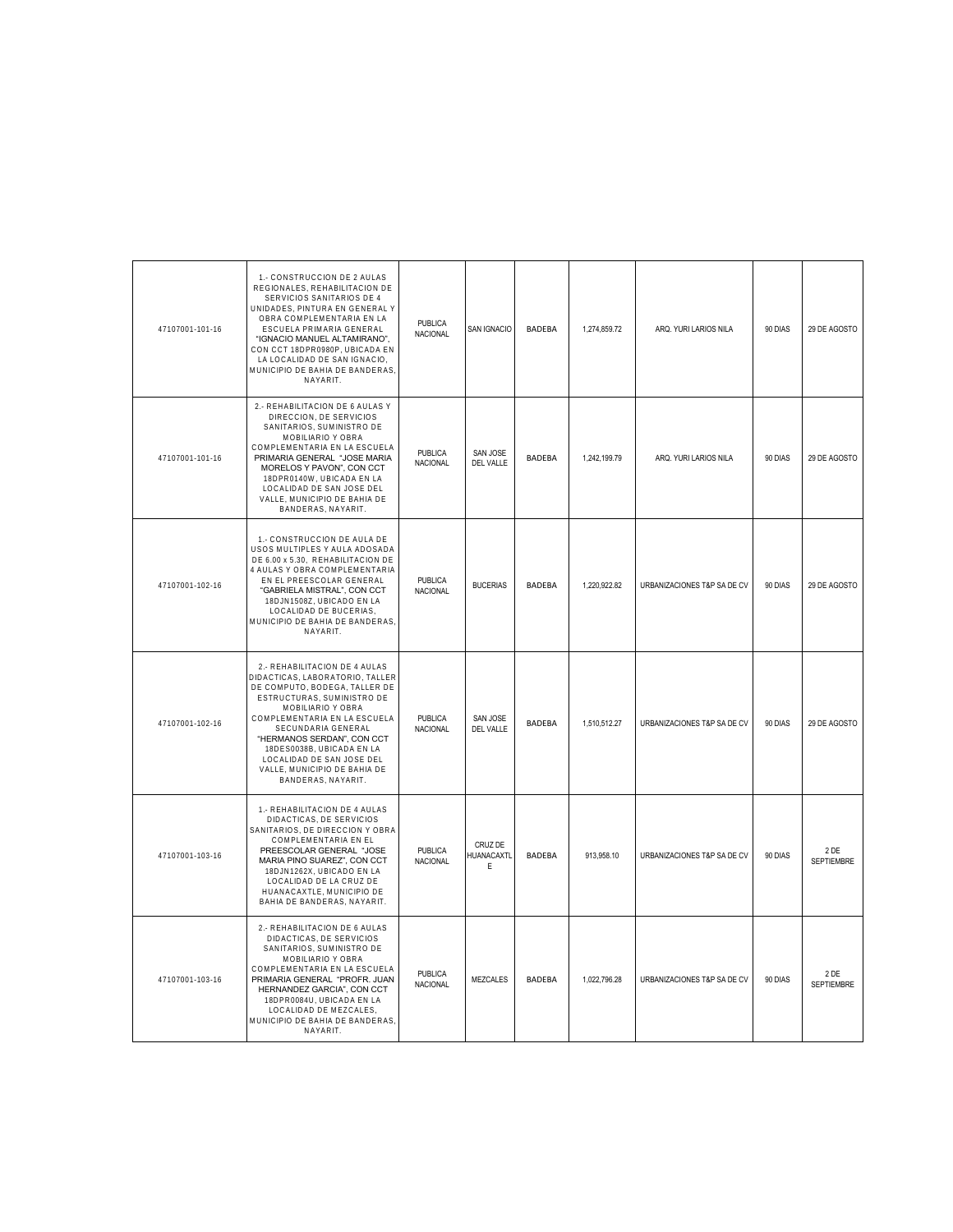| 47107001-104-16 | 1.- CONSTRUCCION DE 1 AULA DE<br>6.00 X 5.30 MTS., REHABILITACION<br>DE 2 MODULOS DE SERVICIOS<br>SANITARIOS, DE 6 AULAS ATIPICAS Y<br>OBRA COMPLEMENTARIA EN LA<br>ESCUELA PRIMARIA GENERAL<br>"ESTADO DE TAMAULIPAS", CON<br>CCT 18DPR0250B, UBICADA EN LA<br>LOCALIDAD DE HUAJICORI,<br>MUNICIPIO DE HUAJICORI, NAYARIT                                                                                              | <b>PUBLICA</b><br><b>NACIONAL</b> | <b>HIAJICORI</b>                    | <b>HUAJICORI</b> | 1,162,880.05 | GREMEX CONSTRUCTOR SA DE<br>CV                                                              | 90 DIAS | 2 DE<br><b>SEPTIEMBRE</b> |
|-----------------|-------------------------------------------------------------------------------------------------------------------------------------------------------------------------------------------------------------------------------------------------------------------------------------------------------------------------------------------------------------------------------------------------------------------------|-----------------------------------|-------------------------------------|------------------|--------------|---------------------------------------------------------------------------------------------|---------|---------------------------|
| 47107001-104-16 | 2.- REHABILITACION DE 21 AULAS EN<br>PINTURA, INSTALACION ELECTRICA<br>Y OBRA COMPLEMENTARIA EN LA<br>ESCUELA SECUNDARIA GENERAL<br>"LAZARO CARDENAS", CON CCT<br>18DES0027W, UBICADA EN LA<br>LOCALIDAD DE HUAJICORI,<br>MUNICIPIO DE HUAJICORI, NAYARIT                                                                                                                                                               | <b>PUBLICA</b><br>NACIONAL        | <b>HIAJICORI</b>                    | <b>HUAJICORI</b> | 1.133.904.41 | <b>GREMEX CONSTRUCTOR SA DE</b><br><b>CV</b>                                                | 90 DIAS | 2 DE<br><b>SEPTIEMBRE</b> |
| 47107001-105-16 | 1.- REHABILITACION DE 6 AULAS DE<br>6.00 x 8.00 MTS., DE SERVICIOS<br>SANITARIOS, SUMINISTRO DE<br>MOBILIARIO Y OBRA<br>COMPLEMENTARIA EN LA ESCUELA<br>PRIMARIA "GUILLERMO PRIETO",<br>CON CCT 18DPB0035K, UBICADA EN<br>LA LOCALIDAD DE SAN FRANCISCO.<br>MUNICIPIO DE EL NAYAR, NAYARIT.                                                                                                                             | <b>PUBLICA</b><br>NACIONAL        | SAN<br><b>FRANCISCO</b>             | <b>EL NAYAR</b>  | 1,136,312.38 | <b>GD PLANEACION,</b><br>ADMINISTRACION Y<br>CONSTRUCCION DE OBRAS S DE<br>RL DE CV.        | 90 DIAS | 2 DE<br>SEPTIEMBRE        |
| 47107001-105-16 | 2.- REHABILITACION GENERAL DE<br>AULA DE 6.00 x 8.00 MTS., DE<br>MODULO DE SANITARIOS Y<br>CONSTRUCCION DE<br>DESAYUNADORES EN EL<br>PREESCOLAR INDIGENA "AMADO<br>NERVO", CON CCT 18DCC0060E,<br>UBICADO EN LA LOCALIDAD DE<br>GUASIMA DEL METATE, MUNICIPIO<br>DE EL NAYAR, NAYARIT.                                                                                                                                  | PUBLICA<br><b>NACIONAL</b>        | <b>GUASIMA DEL</b><br><b>METATE</b> | <b>EL NAYAR</b>  | 476,699.30   | <b>GD PLANEACION,</b><br><b>ADMINISTRACION Y</b><br>CONSTRUCCION DE OBRAS S DE<br>RL DE CV. | 90 DIAS | 2 DE<br>SEPTIEMBRE        |
| 47107001-105-16 | 3.- REHABILITACION DE 3 AULAS DE<br>6.00 x 5.30 MTS., CONSTRUCCION DE<br>SANITARIOS DE 4 UNIDADES,<br>SUMINISTRO DE MOBILIARIO Y OBRA<br>COMPLEMENTARIA EN EL<br>PREESCOLAR "LUIS DONALDO<br>COLOSIO MURRIETA", CON CCT<br>18DCC0121B, UBICADO EN LA<br>LOCALIDAD DE JESUS MARIA,<br>MUNICIPIO DE EL NAYAR, NAYARIT                                                                                                     | <b>PUBLICA</b><br>NACIONAL        | <b>JESUS MARIA</b>                  | EL NAYAR         | 663,369.52   | <b>GD PLANEACION,</b><br>ADMINISTRACION Y<br>CONSTRUCCION DE OBRAS S DE<br>RL DE CV.        | 90 DIAS | 2 DE<br>SEPTIEMBRE        |
| 47107001-106-16 | 1.- REHABILITACION DE SANITARIOS<br>DE 4 UNIDADES, CONSTRUCCION DE<br>CANCHA DE USOS MULTIPLES,<br>PINTURA GENERAL EN 3 AULAS Y<br>OBRA COMPLEMENTARIA EN LA<br>ESCUELA TELESECUNDARIA<br>"MANUEL RIVERA CAMACHO", CON<br>CCT 18ETV0285P. UBICADA EN LA<br>LOCALIDAD DE SAN PABLO<br>MUNICIPIO DE EL NAYAR, NAYARIT.                                                                                                    | <b>PUBLICA</b><br>NACIONAL        | SAN PABLO                           | <b>EL NAYAR</b>  | 661,997.18   | ASPAVI SA DE CV                                                                             | 90 DIAS | 2 DE<br>SEPTIEMBRE        |
| 47107001-106-16 | 2.- PINTURA GENERAL EN AULA DE<br>6.00 x 6.00 MTS., DE 3 AULAS DE 6.00<br>x 8.00 MTS. Y 2 MODULOS DE<br>SERVICIOS SANITARIOS,<br>RENIVELACION DE PLAZA Y PATIO,<br>CONSTRUCCION DE MURO<br>PERIMETRAL, MURO DE ACOMETIDA<br>Y ACCESO PEATONAL EN LA<br>ESCUELA TELESECUNDARIA<br>"FRANCISCO I. MADERO", CON CCT<br>18ETV0240T, UBICADA EN LA<br>LOCALIDAD DE NARANJITO DEL<br>COPAL, MUNICIPIO DE EL NAYAR,<br>NAYARIT. | <b>PUBLICA</b><br><b>NACIONAL</b> | NARANJITO<br>DEL COPAL              | <b>EL NAYAR</b>  | 550.826.28   | ASPAVI SA DE CV                                                                             | 90 DIAS | 2 DE<br><b>SEPTIEMBRE</b> |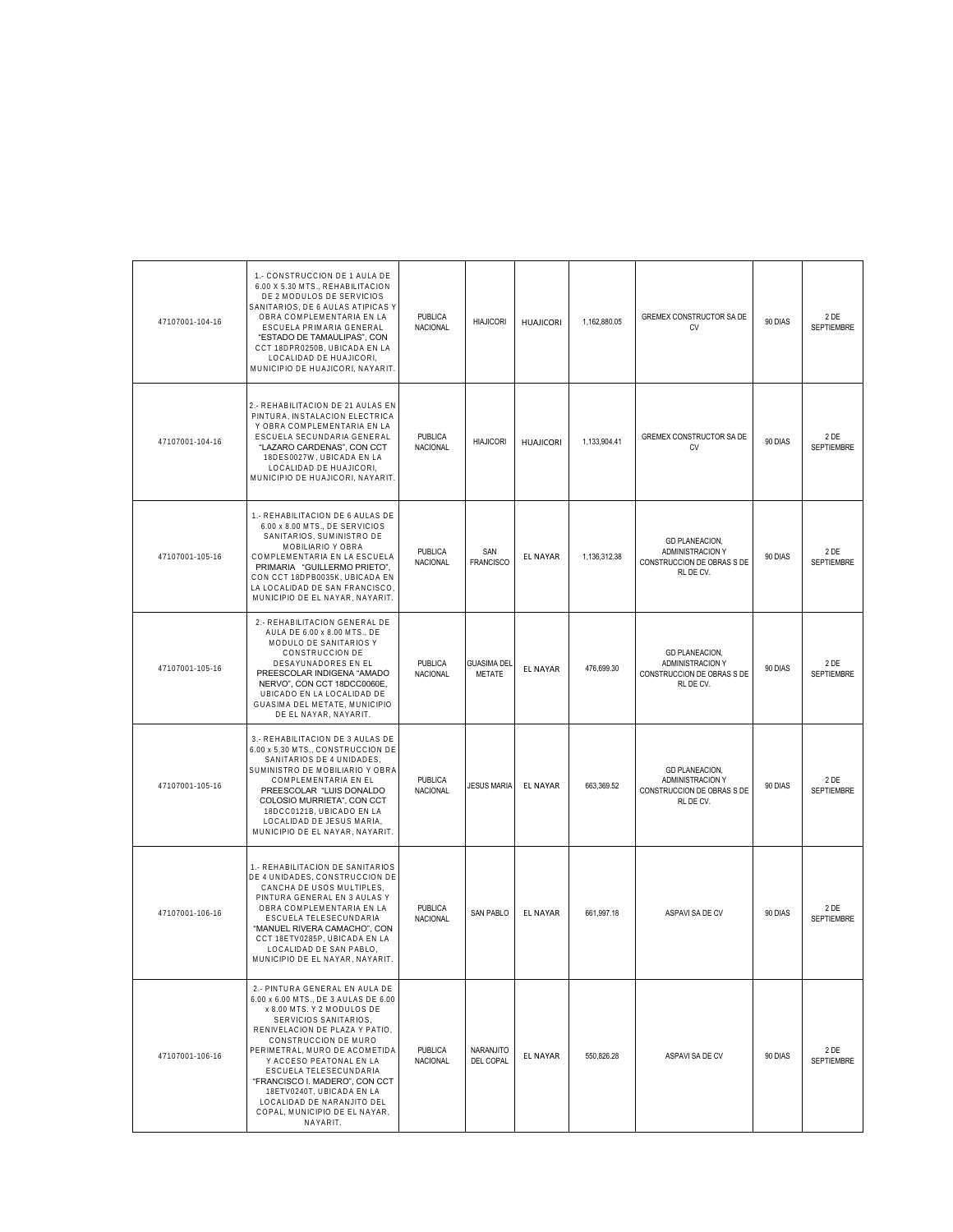| 47107001-107-16 | 1.- REHABILITACION DE 2 AULAS DE<br>6.00 x 5.30 MTS., CONSTRUCCION DE<br>SANITARIOS DE 4 UNIDADES Y OBRA<br>COMPLEMENTARIA EN EL<br>PREESCOLAR "JUSTO SIERRA", CON<br>CCT 18DCC0086M, UBICADO EN LA<br>LOCALIDAD DE HIGUERA GORDA.<br>MUNICIPIO DE EL NAYAR, NAYARIT.                                                                                         | PUBLICA<br><b>NACIONAL</b>        | <b>HIGUERA</b><br>GORDA  | <b>EL NAYAR</b> | 656.973.37 | CONSTRUCTORA BRYKER'S SA DE<br>CV          | 90 DIAS | 2 DE<br><b>SEPTIEMBRE</b> |
|-----------------|---------------------------------------------------------------------------------------------------------------------------------------------------------------------------------------------------------------------------------------------------------------------------------------------------------------------------------------------------------------|-----------------------------------|--------------------------|-----------------|------------|--------------------------------------------|---------|---------------------------|
| 47107001-107-16 | 2.- DEMOLICION DE 2 AULAS DE 6.00<br>x 5.30 MTS. Y CONSTRUCCION DE 2<br>AULAS DE 6.00 x 6.00 MTS<br>REHABILITACION DE SANITARIOS DE<br>4 UNIDADES Y REHABILITACION DE<br>CERCO PERIMETRAL EN LA<br>ESCUELA PRIMARIA INDIGENA<br>"FRAY JUAN ZUMARRAGA", CON CCT<br>18DPB0033M, UBICADA EN LA<br>LOCALIDAD DE HIGUERA GORDA.<br>MUNICIPIO DE EL NAYAR. NAYARIT. | <b>PUBLICA</b><br><b>NACIONAL</b> | <b>HIGUERA</b><br>GORDA  | <b>FL NAYAR</b> | 854.166.65 | CONSTRUCTORA BRYKER'S SA DE<br>CV          | 90 DIAS | 2 DE<br><b>SEPTIEMBRE</b> |
| 47107001-108-16 | 1.- REHABILITACION DE AULA DE<br>6.00 x 8.00 MTS., CONSTRUCCION DE<br>SANITARIOS. SUMINISTRO DE<br>MOBILIARIO Y OBRA<br>COMPLEMENTARIA EN EL<br>PREESCOLAR "EMILIANO ZAPATA",<br>CON CCT 18DCC0054U, UBICADO EN<br>LA LOCALIDAD DE COYULTITA DE<br>JAZMINES, MUNICIPIO DE EL NAYAR.<br>NAYARIT.                                                               | PUBLICA<br><b>NACIONAL</b>        | COYULTITA<br>DE JAZMINES | <b>EL NAYAR</b> | 483.422.34 | ING. LUIS DANIEL SERNA<br><b>SIFUENTES</b> | 90 DIAS | 2DE<br><b>SEPTIEMBRE</b>  |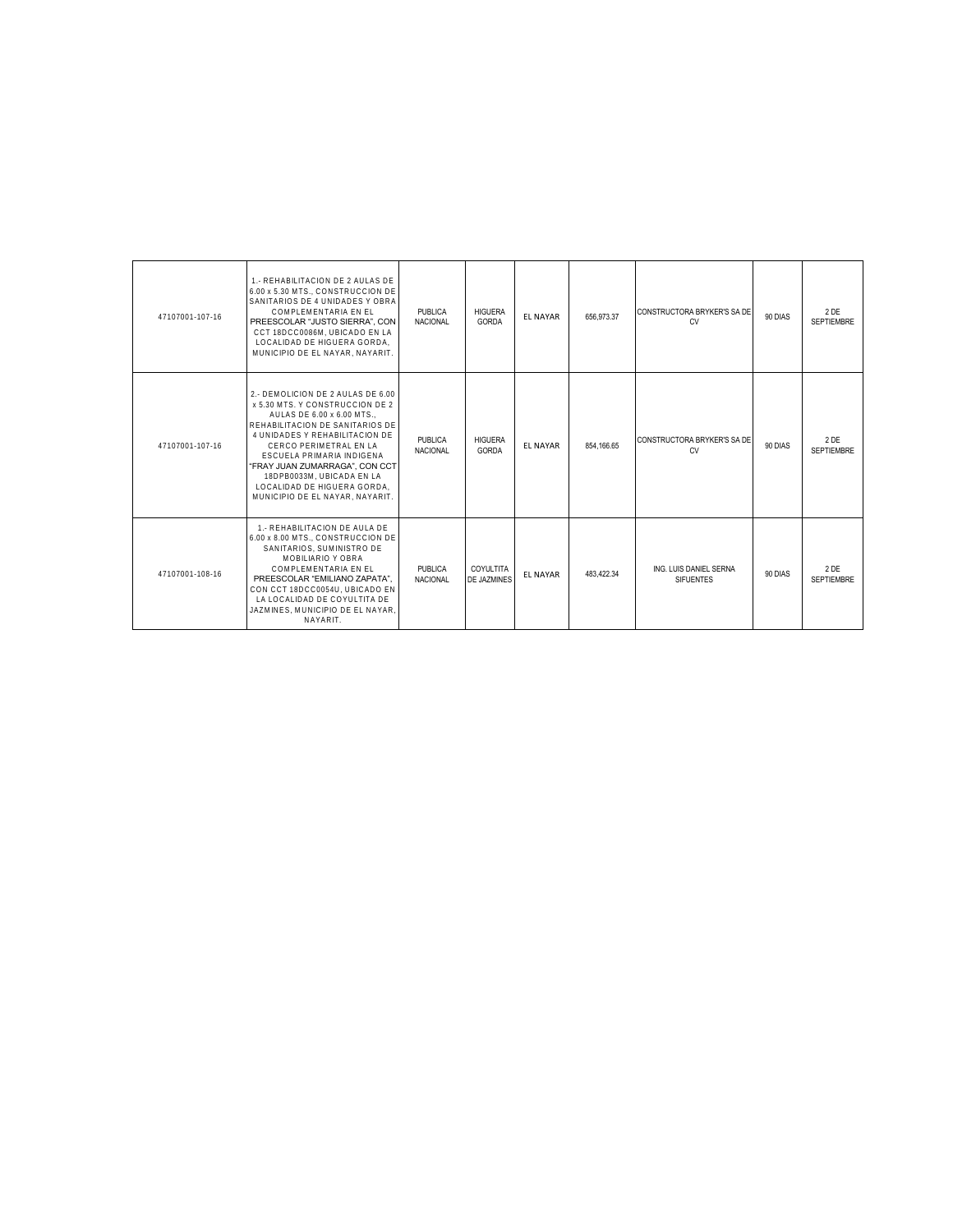| 47107001-108-16 | 2.- REHABILITACION DE DIRECCION.<br>LABORATORIO, SERVICIOS<br>SANITARIOS, BODEGA Y<br>BIBLIOTECA. DOS AULAS DE 6.00 x<br>8.00 MTS., SUMINISTRO DE<br>MOBILIARIO, CONSTRUCCION DE 1<br>AULA DE 6.00 x 8.00 MTS. Y OBRA<br>COMPLEMENTARIA EN LA ESCUELA<br>SECUNDARIA TECNICA "XECORA".<br>CON CCT 18DST0061V, UBICADA EN<br>LA LOCALIDAD DE SANTA CRUZ DE<br>GUAYBEL, MUNICIPIO DE EL NAYAR,<br>NAYARIT. | <b>PUBLICA</b><br><b>NACIONAL</b> | <b>SANTA CRUZ</b><br>DE GUAYBEL | <b>EL NAYAR</b> | 1,145,409.21 | ING. LUIS DANIEL SERNA<br><b>SIFUENTES</b> | 90 DIAS | 2 DE<br>SEPTIEMBRE |
|-----------------|---------------------------------------------------------------------------------------------------------------------------------------------------------------------------------------------------------------------------------------------------------------------------------------------------------------------------------------------------------------------------------------------------------|-----------------------------------|---------------------------------|-----------------|--------------|--------------------------------------------|---------|--------------------|
| 47107001-109-16 | 1.- CONSTRUCCION DE AULA DE 6.00<br>x 5.30 MTS., REHABILITACION DE<br>AULAS DE 6.00 X 6.00 MTS., DE<br>SERVICIOS SANITARIOS DE 2<br>UNIDADES., SUMINISTRO DE<br>MOBILIARIO Y CONSTRUCCION DE<br>BARRAS DESAYUNADORAS Y<br>ACCESO PEATONAL EN EL<br>PREESCOLAR INDIGENA "BITZIERE".<br>CON CCT 18DCC0062C, UBICADO EN<br>LA LOCALIDAD DE ARROYO DE<br>CAMARONES. MUNICIPIO DE EL<br>NAYAR, NAYARIT.      | <b>PUBLICA</b><br><b>NACIONAL</b> | ARROYO DE<br><b>CAMARONES</b>   | <b>EL NAYAR</b> |              | <b>DESIERTA</b>                            |         |                    |
| 47107001-109-16 | 2.- REHABILITACION DE AULA DE<br>6.00 x 8.00 MTS., CONSTRUCCION DE<br>SERVICIOS SANITARIOS.<br>SUMINISTRO DE MOBILIARIO. Y<br>OBRA COMPLEMENTARIA EN EL<br>PREESCOLAR INDIGENA "JUAN<br>ESCUTIA", CON CCT 18DCC0080S.<br>UBICADO EN LA LOCALIDAD DE LA<br>MOJARRA, MUNICIPIO DE EL NAYAR.<br>NAYARIT.                                                                                                   | PUBLICA<br><b>NACIONAL</b>        | LA MOJARRA                      | <b>EL NAYAR</b> |              | <b>DESIERTA</b>                            |         |                    |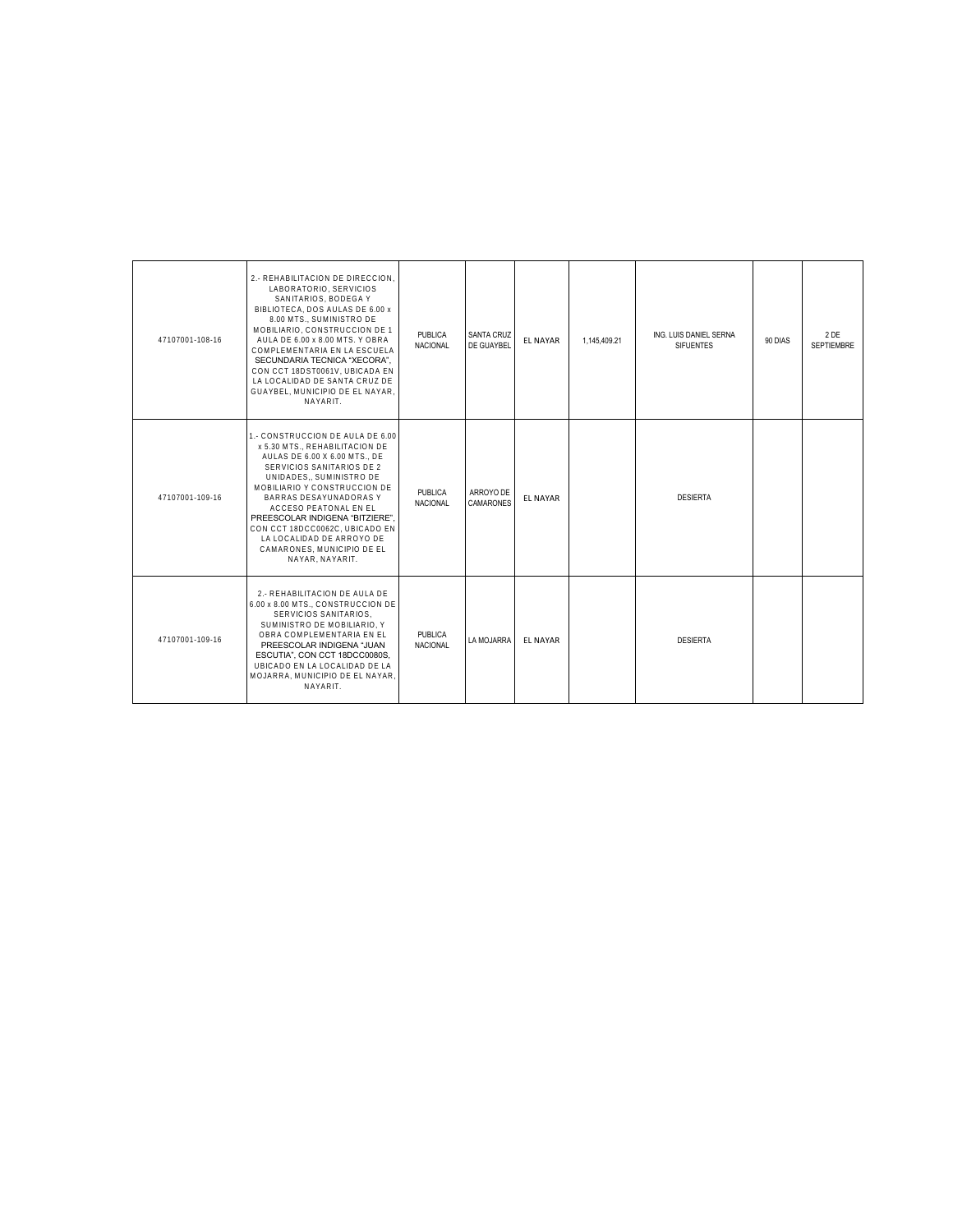| 47107001-110-16 | 1.- REHABILITACION DE 2 AULAS DE<br>6.00 X 8.00 MTS., DE MODULO DE<br>SANITARIOS, SUMINISTRO DE<br>MOBILIARIO Y OBRA<br>COMPLEMENTARIA EN EL<br>PREESCOLAR INDIGENA<br>"MARGARITA MAZA DE JUAREZ".<br>CON CCT 18DCC0059P, UBICADO EN<br>LA LOCALIDAD DE SAN VICENTE,<br>MUNICIPIO DE EL NAYAR, NAYARIT.                                                                           | <b>PUBLICA</b><br><b>NACIONAL</b> | <b>SAN VICENTE</b>              | <b>EL NAYAR</b> |              | <b>DESIERTA</b>            |         |                           |
|-----------------|-----------------------------------------------------------------------------------------------------------------------------------------------------------------------------------------------------------------------------------------------------------------------------------------------------------------------------------------------------------------------------------|-----------------------------------|---------------------------------|-----------------|--------------|----------------------------|---------|---------------------------|
| 47107001-110-16 | 2.- REHABILITACION DE AULA DE<br>6.00 x 8.00 MTS., CONSTRUCCION<br>SANITARIOS Y OBRA<br>COMPLEMENTARIA EN EL<br>PREESCOLAR INDIGENA "DIEGO<br>DIAZ ORDAZ", CON CCT 18DCC0087L<br>UBICADO EN LA LOCALIDAD DE<br>MESA DE LOS HUICHOLES,<br>MUNICIPIO DE EL NAYAR, NAYARIT.                                                                                                          | <b>PUBLICA</b><br><b>NACIONAL</b> | MESA DE LOS<br><b>HUICHOLES</b> | <b>EL NAYAR</b> |              | <b>DESIERTA</b>            |         |                           |
| 47107001-111-16 | 1.- CONSTRUCCION DE AULA DE DE<br>6.00 X 8.00 MTS., REHABILITACION<br>DE AULA DE 6.00 X 8.00 MTS.,<br>CONSTRUCCION DE SANITARIOS DE<br>4 UNIDADES Y OBRA<br>COMPLEMENTARIA EN LA ESCUELA<br>PRIMARIA INDIGENA "JOSE MARIA<br>MORELOS Y PAVON", CON CCT<br>18DPB0199U, UBICADA EN LA<br>LOCALIDAD DE CABEZAS (ENT. 10,<br>MUN. 014, LOC. 0197), MUNICIPIO DE<br>EL NAYAR, NAYARIT. | <b>PUBLICA</b><br><b>NACIONAL</b> | DE CABEZAS                      | <b>EL NAYAR</b> | 546.591.74   | ING. ULISES LOPEZ CARRILLO | 90 DIAS | 2 DE<br><b>SEPTIEMBRE</b> |
| 47107001-111-16 | 2.- REHABILITACION DE 3 AULAS.<br>CONSTRUCCION DE SANITARIOS,<br>AMPLIACION DE PLAZA CIVICA Y<br>OBRA COMPLEMENTARIA EN EL<br>PREESCOLAR INDIGENA "VALENTIN<br>GOMEZ FARIAS", CON CCT<br>18DCC0092X, UBICADO EN LA<br>LOCALIDAD DE LINDA VISTA,<br>MUNICIPIO DE EL NAYAR, NAYARIT.                                                                                                | PUBLICA<br>NACIONAL               | <b>LINDA VISTA</b>              | <b>NAYAR</b>    | 756.344.81   | ING. ULISES LOPEZ CARRILLO | 90 DIAS | 2 DE<br><b>SEPTIEMBRE</b> |
| 47107001-111-16 | 3.- CONSTRUCCION DE AULA,<br>REHABILITACION DE 2 AULAS DE<br>6.00 x 8.00 MTS., DE SERVICIOS<br>SANITARIOS, SUMINISTRO DE<br>MOBILIARIO Y OBRA<br>COMPLEMENTARIA EN LA ESCUELA<br>TELESECUNDARIA "MOISES AYALA<br>ACOSTA", CON CCT 18ETV0272L,<br>UBICADA EN LA LOCALIDAD DE<br>SANTA TERESA, MUNICIPIO DE EL<br>NAYAR, NAYARIT.                                                   | PUBLICA<br>NACIONAL               | SANTA<br><b>TERESA</b>          | <b>NAYAR</b>    | 1,030,223.21 | ING. ULISES LOPEZ CARRILLO | 90 DIAS | 2 DE<br><b>SEPTIEMBRE</b> |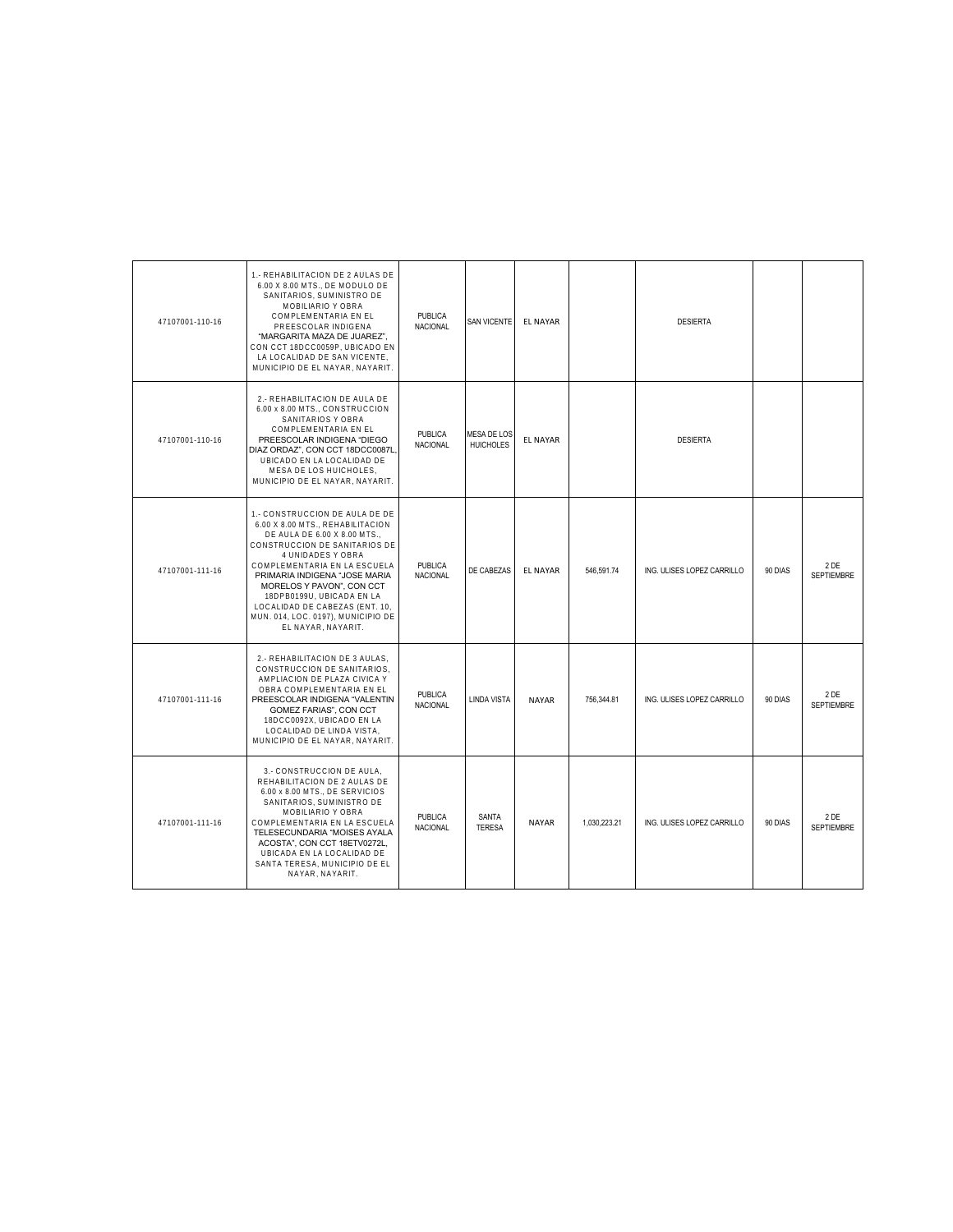| 47107001-112-16 | 1.- REHABILITACION DE AULA DE<br>6.00 X 5.30 MTS., CONSTRUCCION DE<br>DIRECCION-SANITARIOS,<br>AMPLIACION DE PLAZA CIVICA Y<br>CONSTRUCCION DE MURO DE<br>ACOMETIDA EN EL PREESCOLAR<br>'VENUSTIANO CARRANZA", CON CCT<br>18DJN0029K, UBICADO EN LA<br>LOCALIDAD DE SAN RAFAEL.<br>MUNICIPIO DE EL NAYAR, NAYARIT.                                                                                                                                                      | <b>PUBLICA</b><br>NACIONAL        | <b>SAN RAFAEL</b>          | <b>EL NAYAR</b> | 606.309.70   | CONSTRUCTORA TECNICA<br>MOLOLOA SA DE CV  | 90 DIAS | 2 DE<br><b>SEPTIEMBRE</b> |
|-----------------|-------------------------------------------------------------------------------------------------------------------------------------------------------------------------------------------------------------------------------------------------------------------------------------------------------------------------------------------------------------------------------------------------------------------------------------------------------------------------|-----------------------------------|----------------------------|-----------------|--------------|-------------------------------------------|---------|---------------------------|
| 47107001-113-16 | 1.- REHABILITACION GENERAL DE<br>AULA DE 6.00 X 8.00 MTS. Y 2 AULAS<br>DE 6.00 x 6.00 MTS., DE MODULO<br>SANITARIO DE 4 UNIDADES,<br>SUMINISTRO DE MOBILIARIO.<br>CONSTRUCCION DE HASTA<br>BANDERA, SUMINISTRO Y<br>COLOCACION DE LUMINARIA TIPO<br>PUNTA DE POSTE Y<br>REHABILIATACION DE PLAZA CIVICA<br>EN LA ESCUELA PRIMARIA INDIGENA<br>"NIÑOS HEROES", CON CCT<br>18DPB0231M, UBICADA EN LA<br>LOCALIDAD DE SAN JUAN PEYOTAN.<br>MUNICIPIO DE EL NAYAR, NAYARIT. | <b>PUBLICA</b><br><b>NACIONAL</b> | <b>SAN JUAN</b><br>PEYOTAN | <b>EL NAYAR</b> | 618.163.23   | ARQ. RICARDO VAZQUEZ<br>CALVILLO          | 90 DIAS | 2 DE<br><b>SEPTIEMBRE</b> |
| 47107001-114-16 | 1.- REHABILITACION DE 21 AULAS EN<br>LA ESCUELA SECUNDARIA<br>"CUAUHTEMOC", CON CCT<br>18DES0029U, UBICADA EN LA<br>LOCALIDAD DE PUENTE DE<br>CAMOTLAN, MUNICIPIO DE LA<br>YESCA, NAYARIT.                                                                                                                                                                                                                                                                              | <b>PUBLICA</b><br><b>NACIONAL</b> | PUENTE DE<br>CAMOTLAN      | <b>LA YESCA</b> | 1,028,227.48 | ERIK ROGIERE RAMIREZ<br><b>ALTAMIRANO</b> | 90 DIAS | 2 DE<br><b>SEPTIEMBRE</b> |
| 47107001-114-16 | 2.- REHABILITACION DE 8 AULAS. DE<br>SERVICIOS SANITARIOS DE 4<br>UNIDADES, REHABILITACION DE<br>SANITARIOS PARA<br>DISCAPACITADOS, REHABILITACION<br>DE PLAZA CIVICA Y OBRA<br>COMPLEMENTARIA EN LA ESCUELA<br>PRIMARIA GENERAL "CRISTOBAL<br>COLON", CON CCT 18DPR0270P.<br>UBICADA EN LA LOCALIDAD DE<br>PUENTE DE CAMOTLAN, MUNICIPIO<br>DE LA YESCA. NAYARIT.                                                                                                      | <b>PUBLICA</b><br><b>NACIONAL</b> | PUENTE DE<br>CAMOTLAN      | LA YESCA        | 793,493.92   | ERIK ROGIERE RAMIREZ<br><b>ALTAMIRANO</b> | 90 DIAS | 2 DE<br>SEPTIEMBRE        |
| 47107001-115-16 | 1.- REHABILITACION DE 2 AULAS, DE<br>SERVICIOS SANITARIOS,<br>SUMINISTRO DE MOBILIARIO Y OBRA<br>COMPLEMENTARIA EN EL<br>PREESCOLAR GENERAL "JEAN<br>PIAGET", CON CCT 18DJN1577W,<br>UBICADO EN LA LOCALIDAD DE<br>PUENTE DE CAMOTLAN, MUNICIPIO<br>DE LA YESCA, NAYARIT.                                                                                                                                                                                               | <b>PUBLICA</b><br>NACIONAL        | PUENTE DE<br>CAMOTLAN      | LA YESCA        | 444,688.46   | ERIK ROGIERE RAMIREZ<br><b>ALTAMIRANO</b> | 90 DIAS | 2 DE<br><b>SEPTIEMBRE</b> |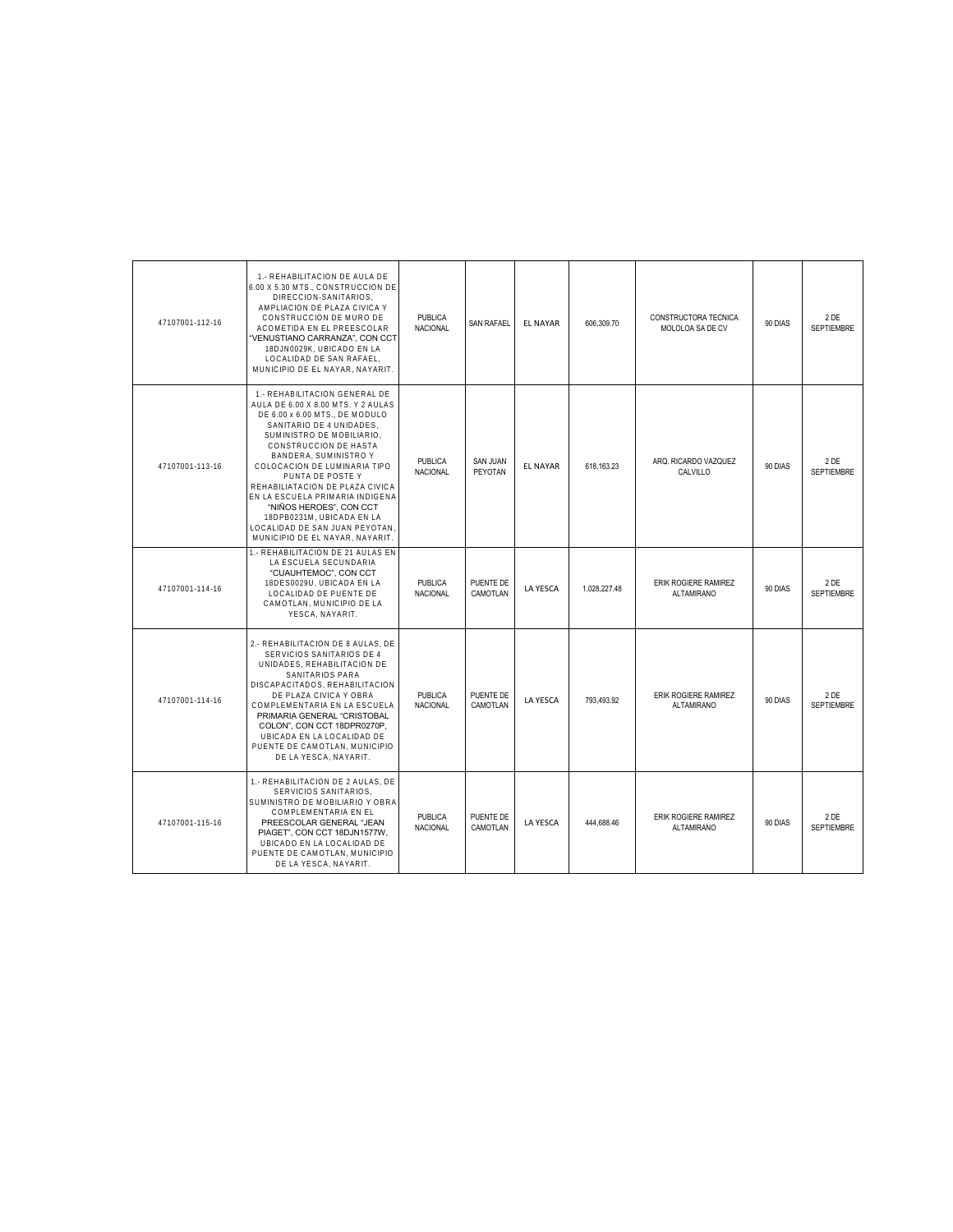| 47107001-115-16 | 2.- REHABILITACION DE 4 AULAS, DE<br>SERVICIOS SANITARIOS Y OBRA<br>COMPLEMENTARIA EN EL<br>PREESCOLAR GENERAL "NIÑOS<br>HEROES", CON CCT 18DJN1260Z,<br>UBICADO EN LA LOCALIDAD DE<br>PUENTE DE CAMOTLAN, MUNICIPIO<br>DE LA YESCA, NAYARIT.                                                                                                                                                                                | PUBLICA<br>NACIONAL               | PUENTE DE<br>CAMOTLAN    | LA YESCA        | 544,446.42   | ERIK ROGIERE RAMIREZ<br><b>ALTAMIRANO</b>           | 90 DIAS | 2DE<br><b>SEPTIEMBRE</b>  |
|-----------------|------------------------------------------------------------------------------------------------------------------------------------------------------------------------------------------------------------------------------------------------------------------------------------------------------------------------------------------------------------------------------------------------------------------------------|-----------------------------------|--------------------------|-----------------|--------------|-----------------------------------------------------|---------|---------------------------|
| 47107001-116-16 | 1.- REHABILITACION DE 2 AULAS, DE<br>SERVICIOS SANITARIOS. DE PLAZA<br>CIVICA Y OBRA COMPLEMENTARIA<br>EN EL PREESCOLAR GENERAL<br>"FEDERICO FROEBEL", CON CCT<br>18DJN0096I, UBICADO EN LA<br>LOCALIDAD DE HUAJIMIC,<br>MUNICIPIO DE LA YESCA, NAYARIT.                                                                                                                                                                     | <b>PUBLICA</b><br>NACIONAL        | <b>HUAJIMIC</b>          | <b>LA YESCA</b> | 551.417.65   | CARLOS FERNANDO PEREZ<br><b>RAMIREZ</b>             | 90 DIAS | 2DE<br><b>SEPTIEMBRE</b>  |
| 47107001-116-16 | 2.- REHABILITACION DE 1 AULA Y<br>CONSTRUCCION DE 1 AULA DE 6.00<br>x 8.00 MTS. Y OBRA<br>COMPLEMENTARIA EN EL<br>PREESCOLAR INDIGENA "JUAN<br>ESCUTIA", CON CCT 18DCC0053V,<br>UBICADO EN LA LOCALIDAD DE<br>MESA DE CHAPALILLA, MUNICIPIO<br>DE LA YESCA, NAYARIT.                                                                                                                                                         | <b>PUBLICA</b><br>NACIONAL        | MESA DE LA<br>CHAPALILLA | LA YESCA        | 484,143.04   | CARLOS FERNANDO PEREZ<br>RAMIREZ                    | 90 DIAS | 2DE<br>SEPTIEMBRE         |
| 47107001-117-16 | 1.- CONSTRUCCION DE AULA DE 6.00<br>x 5.30 MTS., REHABILITACION DE<br>AULAS DE 6.00 X 6.00 MTS. Y AULA<br>6.00 X 8.00 MTS., DE SERVICIOS<br>SANITARIOS DE 2 UNIDADES,<br>SUMINISTRO DE MOBILIARIO Y<br>CONSTRUCCION DE BARRAS<br>DESAYUNADORAS Y ACCESO<br>PEATONAL EN EL PREESCOLAR<br>INDIGENA "BITZIERE", CON CCT<br>18DCC0062C, UBICADO EN LA<br>LOCALIDAD DE ARROYO DE<br>CAMARONES, MUNICIPIO DE EL<br>NAYAR, NAYARIT. | PUBLICA<br><b>NACIONAL</b>        | ARROYO DE<br>CAMARONES   | <b>EL NAYR</b>  | 674, 143. 73 | GRUPO CONSTRUCTOR JULIAN<br>BECERRA SA DE CV        | 90 DIAS | 2DE<br><b>SEPTIEMBRE</b>  |
| 47107001-117-16 | 2. REHABILITACION DE AULA DE 6.00<br>x 6.00 MTS., CONSTRUCCION DE<br>SERVICIOS SANITARIOS,<br>SUMINISTRO DE MOBILIARIO, Y<br>OBRA COMPLEMENTARIA EN EL<br>PREESCOLAR INDIGENA "JUAN<br>ESCUTIA", CON CCT 18DCC0080S.<br>UBICADO EN LA LOCALIDAD DE LA<br>MOJARRA, MUNICIPIO DE EL NAYAR<br>NAYARIT.                                                                                                                          | <b>PUBLICA</b><br>NACIONAL        | LA MOJARRA               | <b>EL NAYAR</b> | 599,534.10   | <b>GRUPO CONSTRUCTOR JULIAN</b><br>BECERRA SA DE CV | 90 DIAS | 18 DE<br><b>NOVIEMBRE</b> |
| 47107001-118-16 | 1.- REHABILITACION DE 2 AULAS DE<br>6.00 X 8.00 MTS., DE MODULO DE<br>SANITARIOS, SUMINISTRO DE<br>MOBILIARIO Y OBRA<br>COMPLEMENTARIA EN EL<br>PREESCOLAR INDIGENA<br>"MARGARITA MAZA DE JUAREZ",<br>CON CCT 18DCC0059P, UBICADO EN<br>LA LOCALIDAD DE SAN VICENTE,<br>MUNICIPIO DE EL NAYAR, NAYARIT.                                                                                                                      | <b>PUBLICA</b><br><b>NACIONAL</b> | <b>SAN VICENTE</b>       | <b>EL NAYAR</b> | 528.499.99   | JONATAN ABEL GUZMAN<br>CORONEL                      | 90 DIAS | 18 DE<br><b>NOVIEMBRE</b> |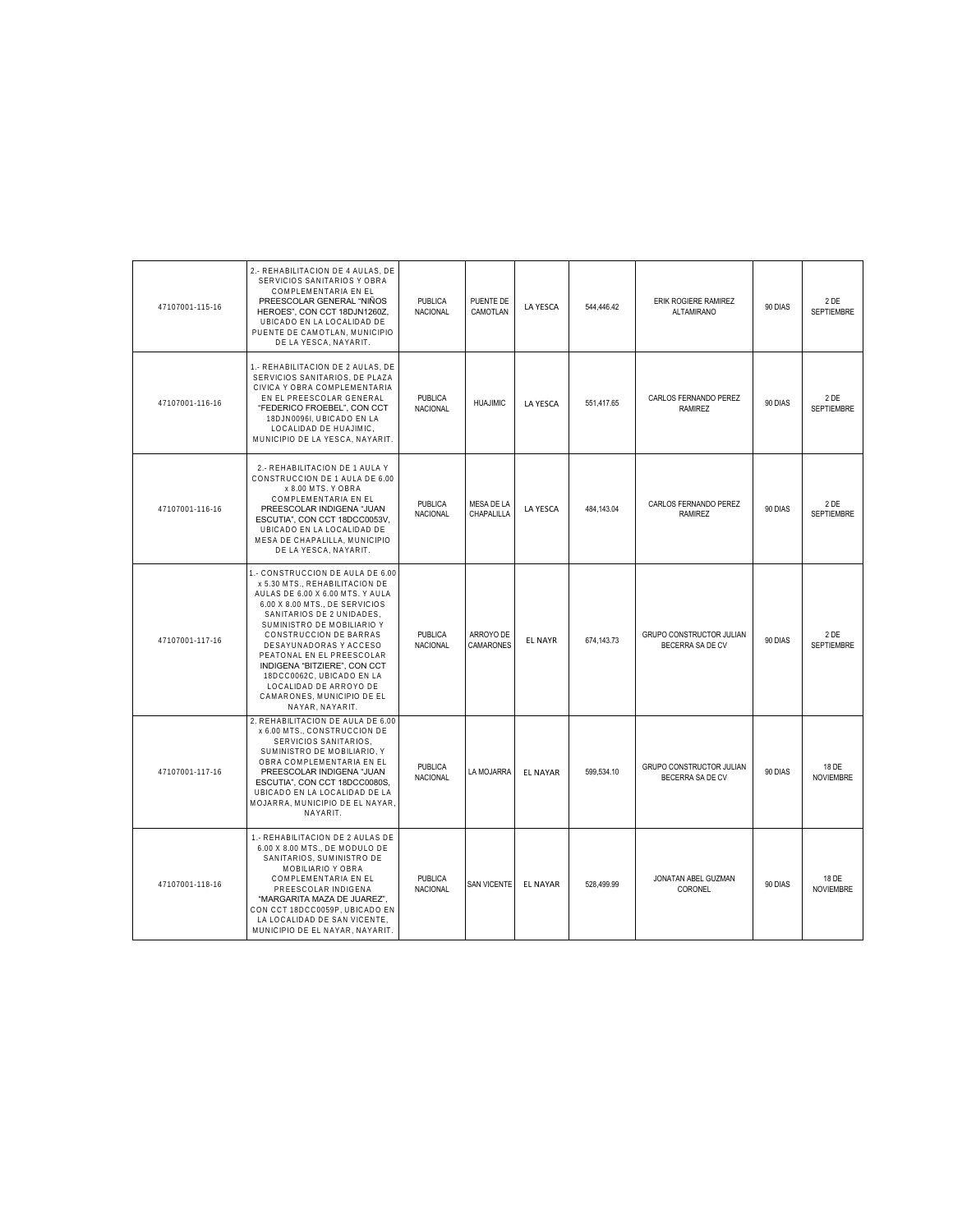| 47107001-118-16 | 2.- REHABILITACION DE AULA DE<br>6.00 x 8.00 MTS., CONSTRUCCION<br>SANITARIOS Y OBRA<br>COMPLEMENTARIA EN EL<br>PREESCOLAR INDIGENA "DIEGO<br>DIAZ ORDAZ", CON CCT 18DCC0087L<br>UBICADO EN LA LOCALIDAD DE<br>MESA DE LOS HUICHOLES.<br>MUNICIPIO DE EL NAYAR, NAYARIT. | <b>PUBLICA</b><br><b>NACIONAL</b> | MESA DE LOS<br><b>HUICHOLES</b> | <b>EL NAYAR</b> | 644,963.99   | JONATAN ABEL GUZMAN<br>CORONEL      | 90 DIAS | 18 DE<br><b>NOVIEMBRE</b> |
|-----------------|--------------------------------------------------------------------------------------------------------------------------------------------------------------------------------------------------------------------------------------------------------------------------|-----------------------------------|---------------------------------|-----------------|--------------|-------------------------------------|---------|---------------------------|
| 47107001-119-16 | 1.- REHABILITACION DE 10 AULAS<br>ATIPICAS. DE 3 MODULOS DE<br>SANITARIOS Y OBRA<br>COMPLEMENTARIA EN EL CENTRO<br>DE DESARROLLO INFANTIL NUM. 1<br>DEL GOBIERNO DEL ESTADO CON<br>CCT 18EJN0028K UBICADO EN TEPIC<br>NAYARIT.                                           | <b>PUBLICA</b><br><b>NACIONAL</b> | <b>TEPIC</b>                    | <b>TEPIC</b>    | 974.227.76   | BASAMENTO EDIFICACIONES SA<br>DE CV | 90 DIAS | 18 DE<br><b>NOVIEMBRE</b> |
| 47107001-119-16 | 2.- REHABILITACION DE 6 AULAS Y<br>DIRECCION, SERVICIOS<br>SANITARIOS, SUMINISTRO DE<br>MOBILIARIO Y OBRA<br>COMPLEMENTARIA EN LA ESCUELA<br>PRIMARIA GENERAL FELIPE<br>ANGELES CON CCT 18DPR0009N<br>UBICADA EN TEPIC NAYARIT.                                          | <b>PUBLICA</b><br><b>NACIONAL</b> | <b>TEPIC</b>                    | TF              | 1,058,488.17 | BASAMENTO EDIFICACIONES SA<br>DE CV | 90 DIAS | 18 DE<br><b>NOVIEMBRE</b> |
| 47107001-120-16 | 1.- REHABILITACION DE 8 AULAS<br>DIDACTICAS. DE SERVICIOS<br>SANITARIOS, SUMINISTRO DE<br>MOBILIARIO Y OBRA<br>COMPLEMENTARIA EN EL<br>PREESCOLAR JOSE VASCONCELOS<br>CON CCT 18DJN0080H UBICADO EN<br><b>TEPIC NAYARIT.</b>                                             | <b>PUBLICA</b><br><b>NACIONAL</b> | <b>TEPIC</b>                    | <b>TEPIC</b>    | 1.017.060.80 | ING. JOSE RAUL ANGELES<br>ORTEGON   | 90 DIAS | 18 DE<br><b>NOVIEMBRE</b> |
| 47107001-120-16 | 2.- REHABILITACION DE 5 AULAS.<br>SERVICIOS SANITARIOS.<br>SUMINISTRO DE MOBILIARIO Y DE<br>PLAZA CIVICA EN EL PREESCOLAR<br>ROSAURA ZAPATA CON CCT<br>18DJN0070A UBICADO EN TEPIC<br>NAYARIT.                                                                           | <b>PUBLICA</b><br>NACIONAL        | <b>TEPIC</b>                    | <b>TEPIC</b>    | 617.186.72   | ING. JOSE RAUL ANGELES<br>ORTEGON   | 90 DIAS | 18 DE<br><b>NOVIEMBRE</b> |
| 47107001-121-16 | 1.- CONSTRUCCION DE UN AULA 6.00<br>x 8.00 MTS, SUMINISTRO DE<br>MOBILIARIO Y CONSTRUCCION DE<br>BARDEO PERIMETRAL EN EL<br>PREESCOLAR FRANCISCO I<br>MADERO CON CCT 18DJN1271E DE<br>LA LOCALIDAD DE LA LABOR EN EL<br>MUNICIPIO DE SANTA MARIA DEL<br>ORO, NAYARIT.    | <b>PUBLICA</b><br>NACIONAL        | LA LABOR                        | SAMAO           | 764,835.75   | HUMBERTO JIMENEZ ALDACO             | 90 DIAS | 18 DE<br><b>NOVIEMBRE</b> |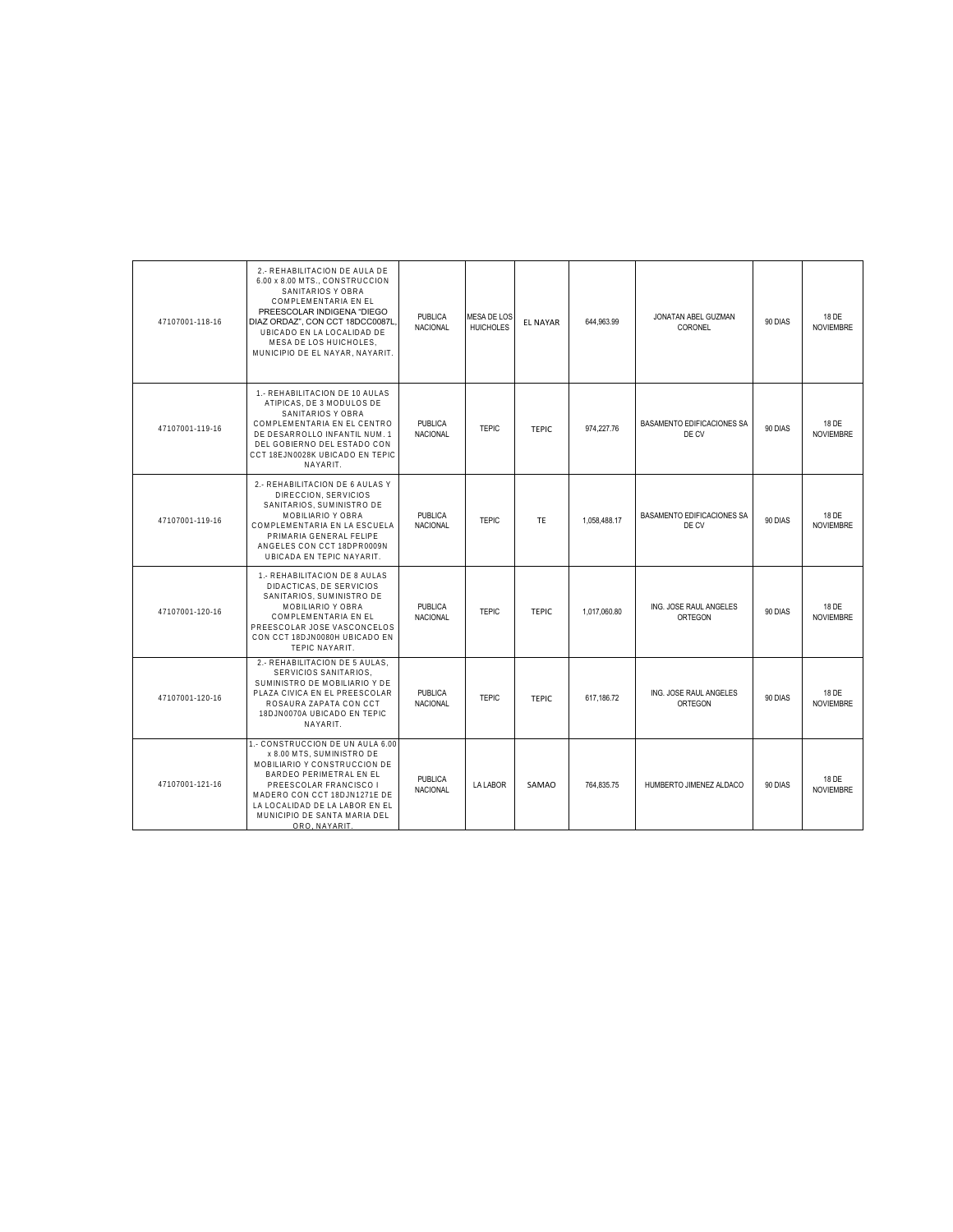| 47107001-121-16 | 2,- CONSTRUCCION DE UN AULA 6.00<br>x 8.00 MTS., REHABILITACION DEUN<br>AULA 6X6 Y DOS DE 6X8, DE<br>SERVICIOS SANITARIOS,<br>SUMINISTRO DE MOBILIARIO. Y<br>REHABILITACION DE BARDEO<br>PERIMETRAL EN EL PREESCOLAR<br>MARGARITA MAZA DE JUAREZ CON<br>CCT 18DJN1343H UBICADA EN LA<br>CABECERA MUNICIPAL DE SANTA<br>MARIA DEL ORO, NAYARIT. | <b>PUBLICA</b><br>NACIONAL        | <b>SAMAO</b>                        | SAMAO         | 785,587.00   | HUMBERTO JIMENEZ ALDACO                  | 90 DIAS | 18 DE<br><b>NOVIEMBRE</b> |
|-----------------|------------------------------------------------------------------------------------------------------------------------------------------------------------------------------------------------------------------------------------------------------------------------------------------------------------------------------------------------|-----------------------------------|-------------------------------------|---------------|--------------|------------------------------------------|---------|---------------------------|
| 47107001-122-16 | 1.- REHABILITACION DE 9 AULAS 6.00<br>x 8.00 MTS., DE SERVICIOS<br>SANITARIOS Y SUMINISTRO DE<br>MOBILIARIO EN LA ESCUELA<br>PRIMARIA JUAN ESCUTIA CON CCT<br>18DPR0082W UBICADA EN LA<br>LOCALIDAD DE SAN JOSE DEL VALLE<br>DEL MUNICIPIO DE BAHIA DE<br>BANDERAS, NAYARIT.                                                                   | PUBLICA<br><b>NACIONAL</b>        | SAN JOSE<br>DEL VALLE               | <b>BADEBA</b> | 1,234,578.75 | ING. VALENTINA FERNANDEZ<br>CASAS        | 90 DIAS | 18 DE<br><b>NOVIEMBRE</b> |
| 47107001-122-16 | 2.- REHABILITACION DE 8 AULAS<br>DIDACTICAS, DE SERVICIOS<br>SANITARIOS Y SUMINISTRO DE<br>MOBILIARIO EN LA ESCUELA<br>PRIMARIA FRANCISCO VILLA CON<br>CCT 18DPR0943L EN LA LOCALIDAD<br>DE SAN JOSE DEL VALLE DEL<br>MUNICIPIO DE BAHIA DE BANDERAS                                                                                           | <b>PUBLICA</b><br>NACIONAL        | <b>SAN JOSE</b><br><b>DEL VALLE</b> | <b>BADEBA</b> | 1,296,476.96 | ING. VALENTINA FERNANDEZ<br>CASAS        | 90 DIAS | 18 DE<br>NOVIEMBRE        |
| 47107001-123-16 | 1.- REHABILITACION DE 9 AULAS<br>DIDACTICAS, SUMINISTRO DE<br>MOBILIARIO Y OBRA<br>COMPLEMENTARIA EN LA<br>SECUNDARIA TECNICA ADOLFO<br>LOPEZ MATEOS CON CCT<br>18DST0064S UBICADA EN LA<br>LOCALIDAD DE MEZCALES DEL<br>MUNICIPIO DE BAHIA DE BANDERAS<br>NAYARIT.                                                                            | <b>PUBLICA</b><br>NACIONAL        | <b>MEZCALES</b>                     | <b>BADEBA</b> | 1,342,204.99 | ARQ. YURI LARIOS NILA                    | 90 DIAS | 18 DE<br><b>NOVIEMBRE</b> |
| 47107001-123-16 | 2.- REHABILITACION DE 5 AULAS 6.00<br>x 8.00 MTS., SERVICIOS SANITARIOS<br>SUMINISTRO DE MOBILIARIO Y OBRA<br>COMPLEMENTARIA EN LA PRIMARIA<br>JOSE MARIA MORELOS Y PAVON<br>CON CCT 18DPR0036K UBICADA EN<br>LA LOCALIDAD DE BUCERIAS DEL<br>MUNICIPIO DE BAHIA DE BANDERAS<br>NAYARIT.                                                       | <b>PUBLICA</b><br><b>NACIONAL</b> | <b>BUCERIAS</b>                     | <b>BADEBA</b> | 1,415,466.93 | ARQ. YURI LARIOS NILA                    | 90 DIAS | 18 DE<br><b>NOVIEMBRE</b> |
| 47107001-124-16 | 1.- REHABILITACION DE 6 AULAS 6.00<br>x 8.00 MTS., DE SERVICIOS<br>SANITARIOS Y OBRA<br>COMPLEMENTARIA EN EL<br>PREESCOLAR EVERARDO PEÑA<br>NAVARRO CON CCT 18DJN0051M DE<br>LA LOCALIDAD DE FRANCISCO I.<br>MADERO, MUNICIPIO DE TEPIC,<br>NAYARIT.                                                                                           | <b>PUBLICA</b><br>NACIONAL        | <b>FRANCISCO</b><br><b>MADERO</b>   | <b>TEPIC</b>  | 1,260,931.36 | URBANIZACIONES Y CAMINOS STA<br>SA DE CV | 90 DIAS | 18 DE<br><b>NOVIEMBRE</b> |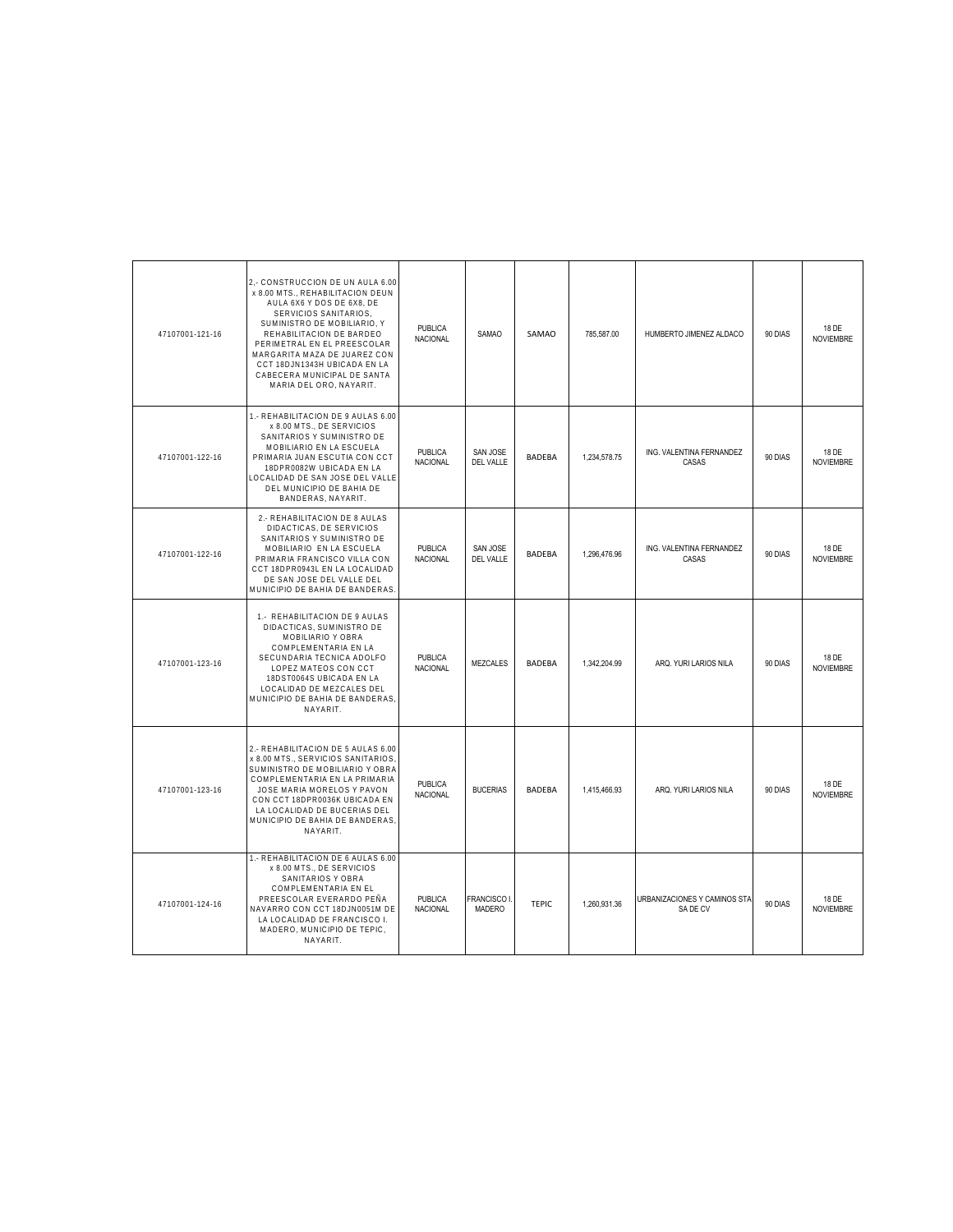| 47107001-124-16 | 2.- REHABILITACION GENERAL DE 4<br>AULAS, DIRECCION, SANITARIOS Y<br>OBRA COMPLEMENTARIA EN EL<br>PREESCOLAR JOSEFA ORTIZ DE<br>DOMINGUEZ CON CCT 18DJN1339V<br>DE LA LOCALIDAD DE ATONALISCO<br>DEL MUNICIPIO DE TEPIC. NAYARIT                                                                         | <b>PUBLICA</b><br><b>NACIONAL</b> | <b>ATONALISCO</b>     | <b>TEPIC</b> | 691,446.90   | URBANIZACIONES Y CAMINOS STA<br>SA DE CV | 90 DIAS | 18 DE<br><b>NOVIEMBRE</b> |
|-----------------|----------------------------------------------------------------------------------------------------------------------------------------------------------------------------------------------------------------------------------------------------------------------------------------------------------|-----------------------------------|-----------------------|--------------|--------------|------------------------------------------|---------|---------------------------|
| 47107001-125-16 | 1.- REHABILITACION DE 5 AULAS 6.00<br>x 8.00 MTS., CONSTRUCCION DE<br>AULA 6.00 x 8.00 MTS<br>CONSTRUCCIOON DE ANDADORES<br>Y OBRA COMPLEMENTARIA EN LA<br>TELESECUNDARIA MARGARITO<br>ORTEGA VERGARA CON CCT<br>18ETV0123D DE LA LOCALIDAD DE<br>SAN LUIS DE LOZADA DEL<br>MUNICIPIO DE TEPIC, NAYARIT. | PUBLICA<br>NACIONAL               | SAN LUIS DE<br>LOZADA | <b>TEPIC</b> | 807.211.25   | CONSTRUCTORA TECNICA<br>MOLOLOA SA DE CV | 90 DIAS | 18 DE<br><b>NOVIEMBRE</b> |
| 47107001-125-16 | 2.- CONSTRUCCION DE AULA 6.00 x<br>8.00 MTS., REHABILITACION DE 7<br>AULAS DIDACTICAS, DE SERVICIOS<br>SANITARIOS, SUMINISTRO DE<br>MOBILIARIO Y OBRA<br>COMPLEMENTARIA EN LA PRIMARIA<br>AMADO NERVO CON CCT<br>18DPR0432K DE LA LOCALIDAD DE<br>MORA EN EL MUNICIPIO DE TEPIC,<br>NAYARIT.             | <b>PUBLICA</b><br><b>NACIONAL</b> | <b>MORA</b>           | <b>TEPIC</b> | 1,413,734.95 | CONSTRUCTORA TECNICA<br>MOLOLOA SA DE CV | 90 DIAS | 18 DE<br><b>NOVIEMBRE</b> |
| 47107001-126-16 | 1.- REHABILTACION DE 8 AULAS<br>DIDACTICAS, DE MURO PERIMETRAL<br>Y OBRA COMPLEMENTARIA EN LA<br>ESCUELA PRIMARIA MANUEL<br>LOZADA CON CCT 18DPR0508J DE<br>LA LOCALIDAD DE SAN LUIS DE<br>LOZADA DEL MUNICIPIO DE TEPIC,<br>NAYARIT.                                                                    | <b>PUBLICA</b><br><b>NACIONAL</b> | SAN LUIS DE<br>LOZADA | <b>TEPIC</b> | 1,073,884.33 | ING. MANUEL CORREA<br><b>CERVANTES</b>   | 90 DIAS | 18 DE<br><b>NOVIEMBRE</b> |
| 47107001-126-16 | 2.- CONSTRUCCION DE AULA 6.00 x<br>8.00 MTS., DE SERVICIOS<br>SANITARIOS, DE CERCO<br>PERIMETRAL Y OBRA<br>COMPLEMENTARIA EN EL<br>PREESCOLAR DE CURSOS<br>COMUNITARIOS CON CCT<br>18KJN0573C DE LA LOCALIDAD DE<br>LAS PILAS EN EL MUNICIPIO DE<br>TEPIC, NAYARIT.                                      | <b>PUBLICA</b><br><b>NACIONAL</b> | <b>LAS PILAS</b>      | <b>TEPIC</b> | 566.043.56   | ING. MANUEL CORREA<br><b>CERVANTES</b>   | 90 DIAS | 18 DE<br><b>NOVIEMBRE</b> |
| 47107001-127-16 | 1.- REHABILITACION DE 8 AULAS, DE<br>SERVICIOS SANITARIOS,<br>SUMINISTRO DE MOBILIARIO Y OBRA<br>COMPLEMETARIA EN EL<br>PREESCOLAR OLIVERIO VARGAS<br>HERNANDEZ CON CCT 18DJN0057G<br>UBICADO EN TEPIC, NAYARIT.                                                                                         | <b>PUBLICA</b><br><b>NACIONAL</b> | <b>TEPIC</b>          | <b>TEPIC</b> | 1,053,369.97 | GREMEX CONSTRUCTOR SA DE<br><b>CV</b>    | 90 DIAS | 18 DE<br><b>NOVIEMBRE</b> |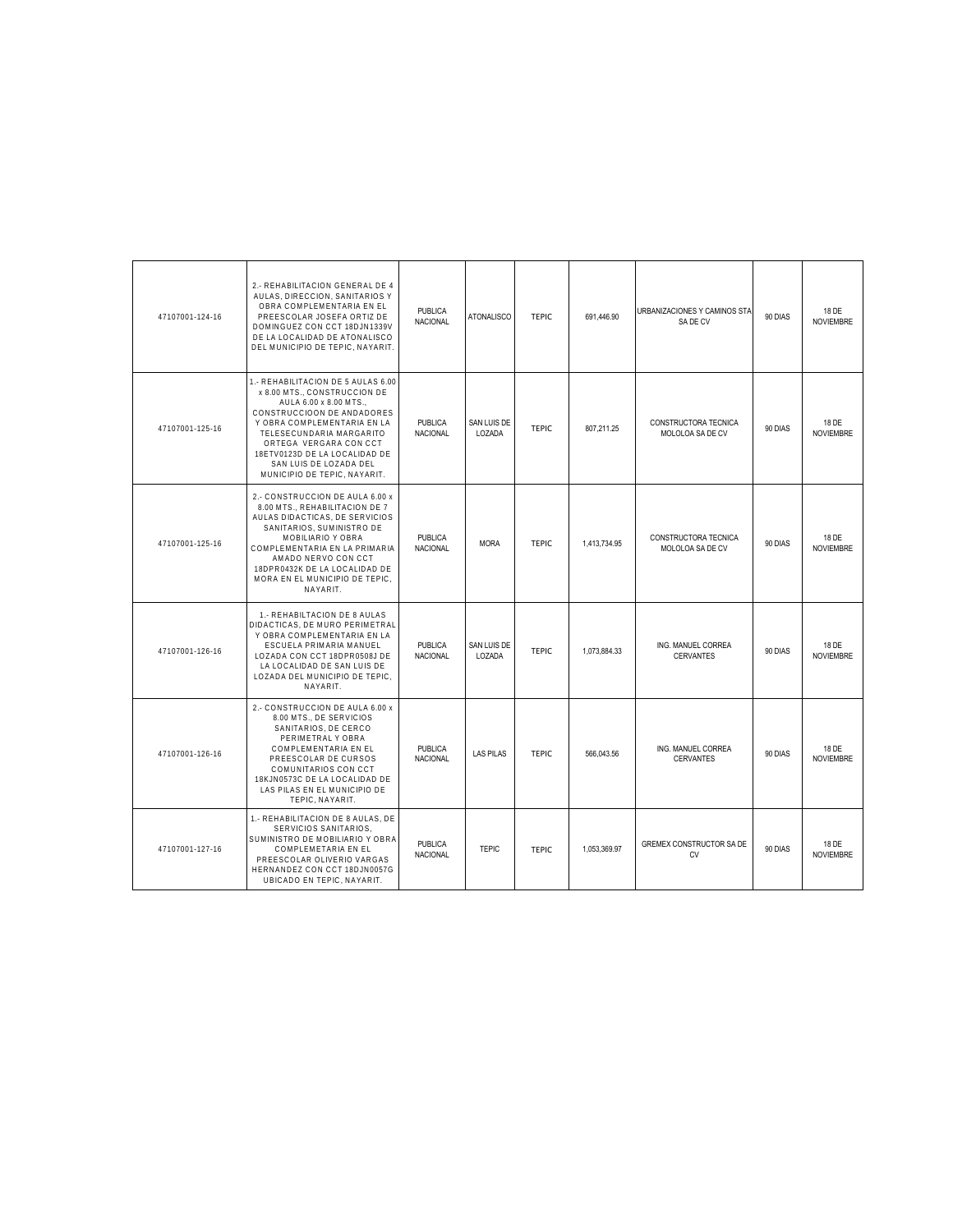| 47107001-127-16 | 2.- REHABILITACION DE 10 AULAS,<br>DE SERVICIOS SANITARIOS,<br>SUMINISTRO DE MOBILIARIO Y OBRA<br>COMPLEMENTARIA EN LA PRIMARIA<br>PRESIDENTE LUIS ECHEVERRIA<br>CON CCT 18DPR0725Y UBICADO EN<br>TEPIC, NAYARIT.                                                          | <b>PUBLICA</b><br>NACIONAL        | <b>TEPIC</b>  | <b>TEPIC</b> | 1,313,837.08 | <b>GREMEX CONSTRUCTOR SA DE</b><br><b>CV</b> | 90 DIAS | 18 DE<br><b>NOVIEMBRE</b> |
|-----------------|----------------------------------------------------------------------------------------------------------------------------------------------------------------------------------------------------------------------------------------------------------------------------|-----------------------------------|---------------|--------------|--------------|----------------------------------------------|---------|---------------------------|
| 47107001-128-16 | 1.- REHABILITACION DE 6 AULAS<br>DIDACTICAS, DE SERVICIOS<br>SANITARIOS, SUMINISTRO DE<br>MOBILIARIO Y OBRA<br>COMPLEMENTARIA EN LA ESCUELA<br>PRIMARIA MELCHOR OCAMPO CON<br>CCT 18DPR0888I DE LA LOCALIDAD<br>DEL JICOTE EN EL MUNICPIO DE<br>TEPIC, NAYARIT.            | PUBLICA<br>NACIONAL               | <b>JICOTE</b> | <b>TEPIC</b> | 1,355,881.86 | GRUPO CONSTRUCTOR ILLMAN S<br>DE RL DE CV    | 90 DIAS | 18 DE<br><b>NOVIEMBRE</b> |
| 47107001-128-16 | 2.- REHABILITACION PARCIAL DE 21<br>AULAS, DE SERVICIOS SANITARIOS<br>SUMINISTRO DE MOBILIARIO Y OBRA<br>COMPLEMENTARIA EN LA ESCUELA<br>PRIMARIA EMILIO MANUEL<br>GONZALEZ PARRA CON CCT<br>18DPR0103S UBICADA EN TEPIC,<br>NAYARIT.                                      | <b>PUBLICA</b><br>NACIONAL        | <b>TEPIC</b>  | <b>TEPIC</b> | 1,550,189.54 | GRUPO CONSTRUCTOR ILLMAN S<br>DE RL DE CV    | 90 DIAS | 18 DE<br><b>NOVIEMBRE</b> |
| 47107001-129-16 | 1.- REHABILITACION DE 8 AULAS<br>DIDACTICAS, DE SERVICIOS<br>SANITARIOS, SUMINISTRO DE<br>MOBILIARIO Y OBRA<br>COMPLEMENTARIA EN LA ESCUELA<br>PRIMARIA JUAN ESCUTIA CON CCT<br>18DPR0798Q DE LA COL 6 DE ENERO<br>EN EL MUNICIPIO DE TEPIC,<br>NAYARIT.                   | PUBLICA<br>NACIONAL               | <b>TEPIC</b>  | <b>TEPIC</b> | 1,353,556.92 | GAP AETERNUM SA DE CV                        | 90 DIAS | 18 DE<br><b>NOVIEMBRE</b> |
| 47107001-129-16 | 2.- REHABILITACION DE 14 AULAS,<br>DIRECCION Y AREA DE EDUCACION<br>ESPECIAL, DE SERVICIOS<br>SANITARIOS Y OBRA<br>COMPLEMENTARIA EN LA ESCUELA<br>PRIMARIA GENERAL CONSTITUCION<br>DE 1917 CON CCT 18DPR0035L,<br>UBICADO EN LA LOCALIDAD DE<br>TEPIC, NAYARIT.           | PUBLICA<br><b>NACIONAL</b>        | <b>TEPIC</b>  | <b>TEPIC</b> | 1,307,955.75 | GAP AETERNUM SA DE CV                        | 90 DIAS | 18 DE<br><b>NOVIEMBRE</b> |
| 47107001-130-16 | 1.- REHABILITACION DE 5 AULAS<br>DIDACTICAS, DIRECCION, DE<br>SERVICIOS SANITARIOS,<br>CONSTRUCCION DE MODULO DE<br>SANITARIOS PARA DISCACITADOS Y<br>OBRA COMPLEMENTARIA EN EL<br>PREESCOLAR MARGARITA MAZA DE<br>JUAREZ CON CCT 18DJN1510O<br>UBICADO EN TEPIC, NAYARIT. | PUBLICA<br>NACIONAL               | <b>TEPIC</b>  | <b>TEPIC</b> | 869,784.82   | ADOLFO GALAVIZ BALLESTEROS                   | 90 DIAS | 18 DE<br><b>NOVIEMBRE</b> |
| 47107001-130-16 | 2.- REHABILITACION DE 9 AULAS<br>DIDACTICAS, DE SERVICIOS<br>SANITARIOS, CONSTRUCCION DE<br>SANITARIOS PARA DISCAPACITADOS<br>Y OBRA COMPLEMENTARIA EN LA<br>PRIMARIA ABRAHAM CASTELLANOS<br>CON CCT 18DPR0287P UBICADO EN<br>TEPIC. NAYARIT.                              | <b>PUBLICA</b><br><b>NACIONAL</b> | <b>TEPIC</b>  | <b>TEPIC</b> | 1,231,352.66 | ADOLFO GALAVIZ BALLESTEROS                   | 90 DIAS | 18 DE<br><b>NOVIEMBRE</b> |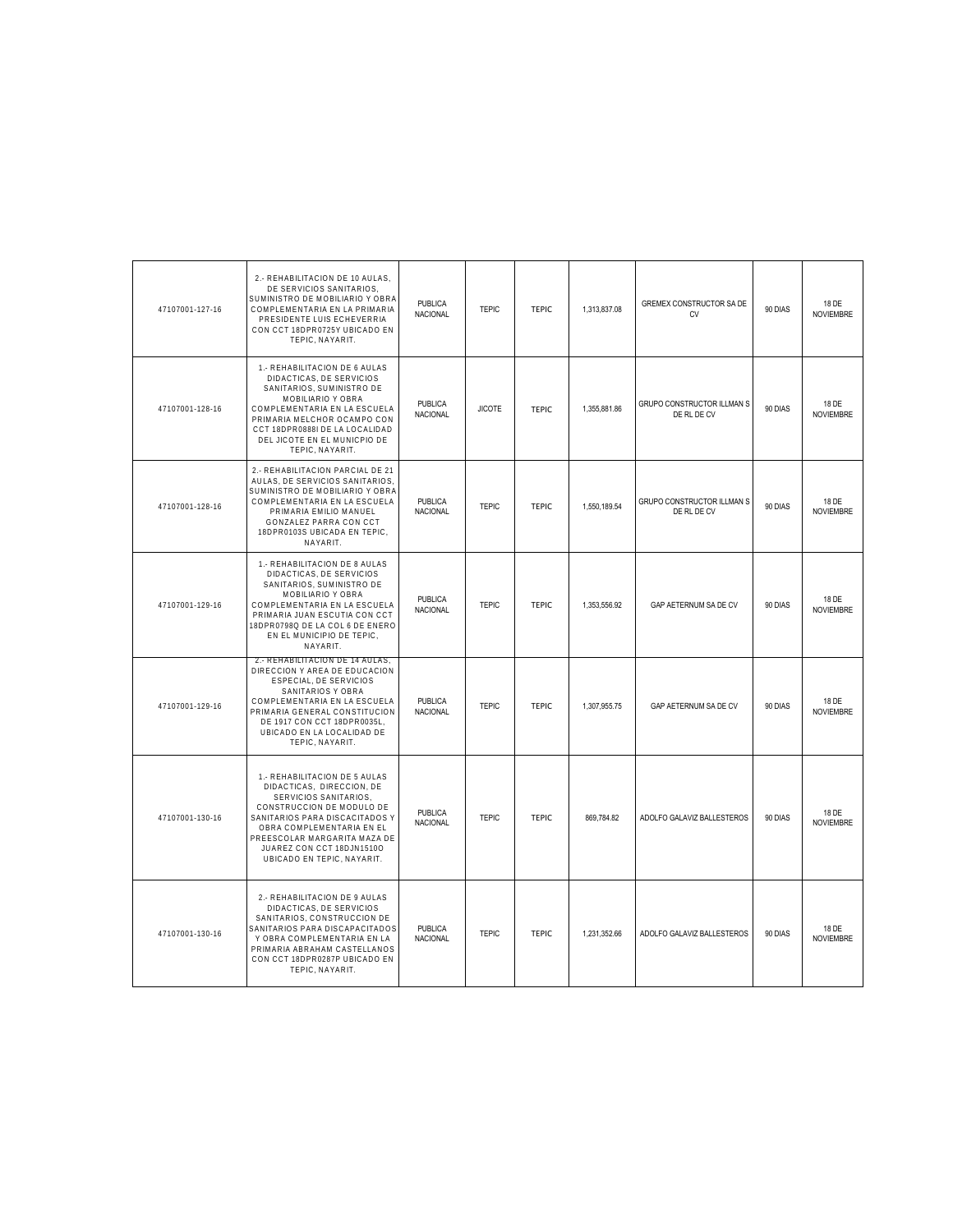| 47107001-131-16 | 1.- REHABILITACION DE 2 AULAS<br>DIDACTICAS. DE SERVICIOS<br>SANITARIOS, SUMINISTRO DE<br>MOBILIARIO Y OBRA<br>COMPLEMENTARIA EN EL<br>PREESCOLAR REY NAYAR CON CCT<br>18DJN0224N DE LA LOCALIDAD DE<br>LA YERBA EN EL MUNICIPIO DE<br>TEPIC, NAYARIT.                       | PUBLICA<br>NACIONAL               | <b>LA YERBA</b>             | <b>TEPIC</b> | 546,710.63   | ING. MILTON RIVAS MEJIA                                | 90 DIAS | 21 DE<br><b>NOVIEMBRE</b> |
|-----------------|------------------------------------------------------------------------------------------------------------------------------------------------------------------------------------------------------------------------------------------------------------------------------|-----------------------------------|-----------------------------|--------------|--------------|--------------------------------------------------------|---------|---------------------------|
| 47107001-131-16 | 2.- REHABILITACION DE UN AULA<br>6X6.CONSTRUCCIO DE SERVICIOS<br>SANITARIOS, SUMINISTRO DE<br>MOBILIARIO Y CONSTRUCCION DE<br>PLAZA CIVICA EN EL PREESCOLAR<br>COMUNITARIO CON CCT 18KJN0120B<br>DE LA LOCALIDAD DE JESUS MARIA<br>CORTE DEL MUNICIPIO DE TEPIC,<br>NAYARIT. | <b>PUBLICA</b><br><b>NACIONAL</b> | <b>JESUS MARIA</b><br>CORTE | <b>TEPIC</b> | 546,885.83   | ING. MILTON RIVAS MEJIA                                | 90 DIAS | 21 DE<br><b>NOVIEMBRE</b> |
| 47107001-132-16 | 1.- REHABILITACION DE 7 AULAS<br>DIDACTICAS, DE SERVICIOS<br>SANITARIOS, SUMINISTRO DE<br>MOBILIARIO Y OBRA<br>COMPLEMENTARIA EN EL<br>PREESCOLAR BERTHA VON<br>GLUMER CON CCT 18DJN0020T<br>UBICADO EN TEPIC, NAYARIT.                                                      | PUBLICA<br><b>NACIONAL</b>        | <b>TEPIC</b>                | <b>TEPIC</b> | 975,206.22   | XAXCA, S.A. DE C.V.                                    | 90 DIAS | 21 DE<br><b>NOVIEMBRE</b> |
| 47107001-132-16 | 2.- REHABILITACION DE 6 AULAS 6.00<br>x 8.00 MTS., CONSTRUCCION DE 2<br>AULAS 6.00 x 8.00 MTS., SUMINISTRO<br>DE MOBILIARIO Y CONSTRUCCION<br>DE PLAZA CIVICA EN LA PRIMARIA<br>JUAN HERNANDEZ GARCIA CON CCT<br>18DPR0086S UBICADO EN TEPIC.<br>NAYARIT.                    | <b>PUBLICA</b><br>NACIONAL        | <b>TEPIC</b>                | <b>TEPIC</b> | 1,126,530.24 | XAXCA, S.A. DE C.V.                                    | 90 DIAS | 21 DE<br><b>NOVIEMBRE</b> |
| 47107001-133-16 | 1.- REHABILITACION DE 3 AULAS<br>DIDACTICAS, CONSTRUCCION DE<br>UN AULA DE USOS MULTIPLES, DE<br>SERVICIOS SANITARIOS,<br>SUMINISTRO DE MOBILIARIO Y OBRA<br>COMPLEMENTARIA EN EL<br>PREESCOLAR CARMEN LOPEZ<br>JIMENEZ CON CCT 18DJN1473A<br>UBICADO EN TEPIC, NAYARIT.     | PUBLICA<br><b>NACIONAL</b>        | <b>TEPIC</b>                | <b>TEPIC</b> | 875.658.91   | CONSTRUCTORA CARVGO, S.A.<br>DE C.V.                   | 90 DIAS | 21 DE<br><b>NOVIEMBRE</b> |
| 47107001-133-16 | 2.- REHABILTACION DE 7 AULAS<br>DIDACTICAS, SUMINISTRO DE<br>MOBILIARIO, CONSTRUCCION DE<br>PLAZA CIVICA Y OBRA<br>COMPLEMENTARIA EN LA PRIMARIA<br>PROFR JUAN HERNANDEZ GARCIA<br>CON CCT 18DPR0085T UBICADO EN<br>TEPIC, NAYARIT.                                          | PUBLICA<br>NACIONAL               | <b>TEPIC</b>                | <b>TEPIC</b> | 1,045,129.21 | CONSTRUCTORA CARVGO, S.A.<br>DE C.V.                   | 90 DIAS | 21 DE<br><b>NOVIEMBRE</b> |
| 47107001-134-16 | 1.- REHABILITACION DE 3 AULAS<br>DIDACTICAS, DE SERVICIOS<br>SANITARIOS, SUMINISTRO DE<br>MOBILIARIO Y OBRA<br>COMPLEMENTARIA EN EL<br>PREESCOLAR HANS CRISTHIAN<br>ANDERSEN CON CCT 18DJN1564S<br>UBICADO EN TEPIC, NAYARIT.                                                | PUBLICA<br><b>NACIONAL</b>        | <b>TEPIC</b>                | <b>TEPIC</b> | 568,446.01   | GRUPO ELECTROCONSTRUCTOR<br>ANCORIV S. DE R.L. DE C.V. | 90 DIAS | 21 DE<br><b>NOVIEMBRE</b> |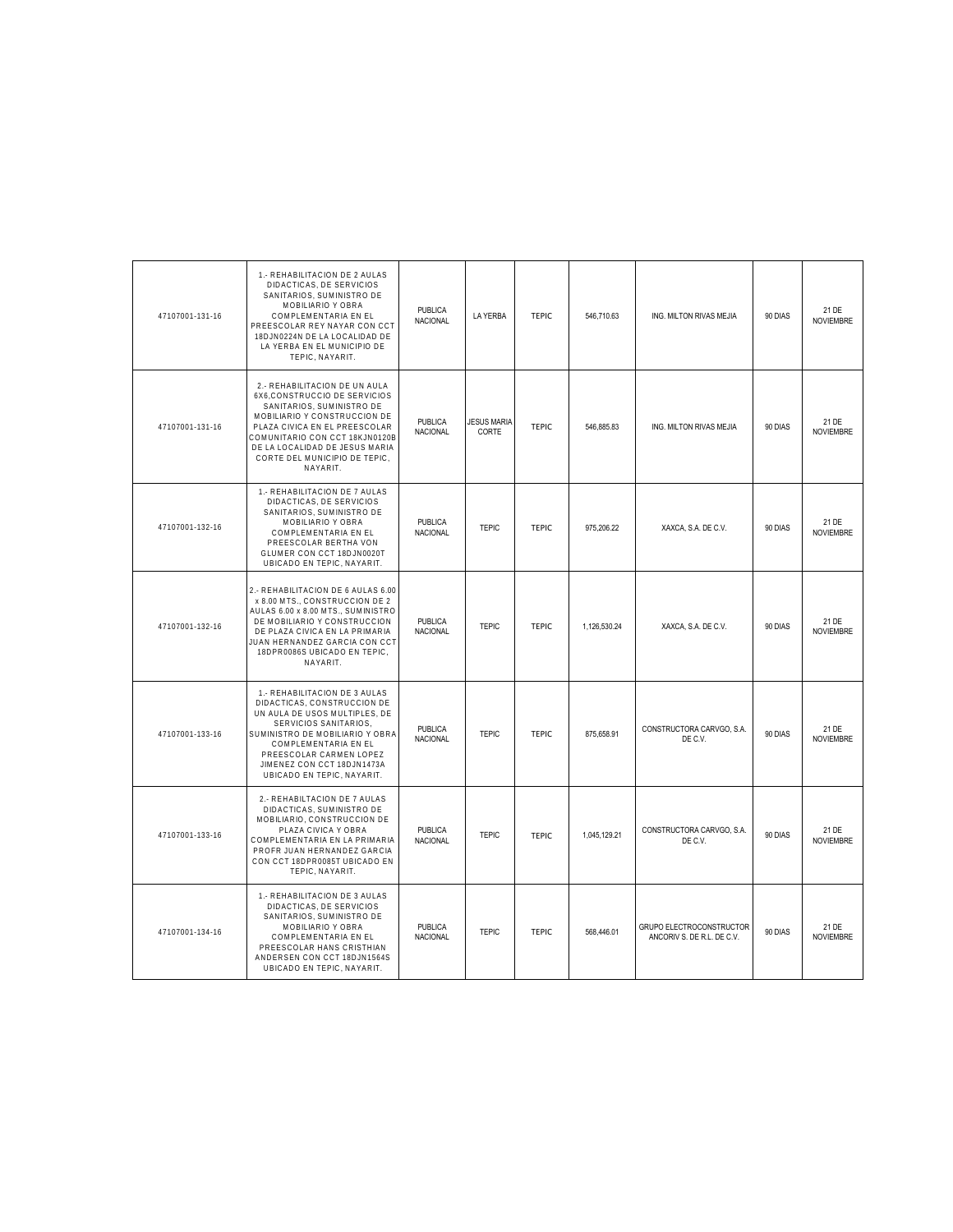| 47107001-134-16 | 2REHABILITACION DE 3 AULAS<br>DIDACTICAS, DE SERVICIOS<br>SANITARIOS Y OBRA<br>COMPLEMENTARIA EN LA<br>TELESECUNDARIA BONIFACIO<br>PACHECO ORTEGA CON CCT<br>18ETV0118S DE LA LOCALIDAD DE<br>MESA DE PICACHOS DEL MUNICIPIO<br>DE TEPIC, NAYARIT. | PUBLICA<br>NACIONAL               | MESA DE<br><b>PICACHOS</b>          | <b>TEPIC</b> | 636,170.89   | GRUPO ELECTROCONSTRUCTOR<br>ANCORIV S. DE R.L. DE C.V. | 90 DIAS | 21 DE<br><b>NOVIEMBRE</b> |
|-----------------|----------------------------------------------------------------------------------------------------------------------------------------------------------------------------------------------------------------------------------------------------|-----------------------------------|-------------------------------------|--------------|--------------|--------------------------------------------------------|---------|---------------------------|
| 47107001-135-16 | 1.- CONSTRUCCION DE UN AULA 6.00<br>x 8.00 MTS., SUMINISTRO DE<br>MOBILIARIO Y OBRA<br>COMPLEMENTARIA EN LA PRIMARIA<br>BENITO JUAREZ CON CCT<br>18DPR0813S DE LA LOCALIDAD DE<br>LAS PILAS EN EL MUNICIPIO DE<br>TEPIC, NAYARIT.                  | <b>PUBLICA</b><br>NACIONAL        | <b>LAS PILAS</b>                    | <b>TEPIC</b> |              | <b>DESIERTA</b>                                        |         |                           |
| 47107001-135-16 | 2.- REHABILITACION DE 20 AULAS<br>DIDACTICAS Y SEVICIOS<br>ADMINISTRATIVOS Y DE SERVICIOS<br>SANITARIOS EN LA PRIMARIA<br>LAZARO CARDENAS CON CCT<br>18DPR0281V UBICADO EN TEPIC,<br>NAYARIT.                                                      | <b>PUBLICA</b><br>NACIONAL        | <b>TEPIC</b>                        | <b>TEPIC</b> |              | <b>DESIERTA</b>                                        |         |                           |
| 47107001-136-16 | 1.- REHABILITACION DE 12 AULAS<br>DIDACTICAS, DE SERVICIOS<br>SANITARIOS, SUMINISTRO DE<br>MOBILIARIO Y REHABILITACION DE<br>CANCHA DE USOS MULTIPLES EN LA<br>PRIMARIA GUADALUPE VICTORIA<br>CON CCT 18DPR0235J UBICADO EN<br>TEPIC, NAYARIT.     | <b>PUBLICA</b><br><b>NACIONAL</b> | <b>GUADALUPE</b><br><b>VICTORIA</b> | <b>TEPIC</b> | 1,158,589.78 | PRACSA CONSTRUCCIONES S.A<br>DE C.V.                   | 90 DIAS | 21 DE<br><b>NOVIEMBRE</b> |
| 47107001-137-16 | 1.- REHABILITACION DE 13 AULAS<br>DIDACTICAS, AULA DIRECCION-<br>BODEGA Y SERVICIOS SANITARIOS<br>EN LA PRIMARIA JOSE MARIA<br>MARTINEZ CON CCT 18DPR0045S,<br>UBICADO EN LA LOCALIDAD DE<br>TEPIC, NAYARIT.                                       | PUBLICA<br><b>NACIONAL</b>        | <b>TEPIC</b>                        | <b>TEPIC</b> | 1,346,202.26 | TRANSPORTES CABAR, S.A. DE<br>C.V.                     | 90 DIAS | 21 DE<br><b>NOVIEMBRE</b> |
| 47107001-137-16 | 2.- REHABILITACION DE 9 AULAS<br>DIDACTICAS, DE SERVICIOS<br>SANITARIOS, SUMINISTRO DE<br>MOBILIARIO Y OBRA<br>COMPLEMENTARIA EN LA PRIMARIA<br>ENRIQUE C. REBSAMEN CON CCT<br>18DPR0772I UBICADO EN TEPIC,<br>NAYARIT.                            | <b>PUBLICA</b><br>NACIONAL        | <b>TEPIC</b>                        | <b>TEPIC</b> | 1,138,239.56 | TRANSPORTES CABAR, S.A. DE<br>C.V.                     | 90 DIAS | 21 DE<br><b>NOVIEMBRE</b> |
| 47107001-138-16 | 1.- REHABILITACION PARCIAL DE 9<br>AULAS DIDACTICAS, DE SERVICIOS<br>SANITARIOS, SUMINISTRO DE<br>MOBILIARIO Y OBRA<br>COMPLEMENTARIA EN EL<br>PREESCOLAR 15 DE MAYO CON<br>CCT 18DJN1568O UBICADO EN<br>TEPIC, NAYARIT.                           | <b>PUBLICA</b><br><b>NACIONAL</b> | <b>TEPIC</b>                        | TEPIC        | 840,268.88   | TRANSPORTES CABAR, S.A. DE<br>C.V.                     | 90 DIAS | 21 DE<br><b>NOVIEMBRE</b> |
| 47107001-138-16 | 2.- REHABILITACION DE 7 AULAS<br>DIDACTICAS, SERVICIOS<br>SANITARIOS, SUMINISTRO DE<br>MOBILIARIO Y OBRA<br>COMPLEMENTARIA EN EL<br>PREESCOALR SOR JUANA INES DE<br>LA CRUZ CON CCT 18DJN1565R<br>UBICADO EN TEPIC, NAYARIT.                       | PUBLICA<br><b>NACIONAL</b>        | <b>TEPIC</b>                        | <b>TEPIC</b> | 920,001.51   | TRANSPORTES CABAR, S.A. DE<br>C.V.                     | 90 DIAS | 21 DE<br>NOVIEMBRE        |
| 47107001-139-16 | 1.- REHABILITACION DE 6 AULAS,<br>DIRECCION, BILIOTECA, SUMNISTRO<br>DE MOBILIARIO Y OBRA<br>COMPLEMENTARIA EN LA PRIMARIA<br>PATRIA CON CCT 18DPR0059V<br>UBICADO EN TEPIC, NAYARIT.                                                              | <b>PUBLICA</b><br>NACIONAL        | <b>TEPIC</b>                        | <b>TEPIC</b> | 1,216,146.23 | NORMA LILIANA ZAMORA ROMERO                            | 90 DIAS | 21 DE<br><b>NOVIEMBRE</b> |
| 47107001-139-16 | 2.- REHABILITACION DE 9 AULAS.<br>SERVICIOS SANITARIOS Y<br>SUMINISTRO DE MOBILIARIO EN EL<br>PREESCOLAR CRISTOBAL COLON<br>CON CCT 18DJN1385G UBICADO EN<br>TEPIC, NAYARIT                                                                        | <b>PUBLICA</b><br>NACIONAL        | <b>TEPIC</b>                        | <b>TEPIC</b> | 912,918.62   | NORMA LILIANA ZAMORA ROMERO                            | 90 DIAS | 21 DE<br><b>NOVIEMBRE</b> |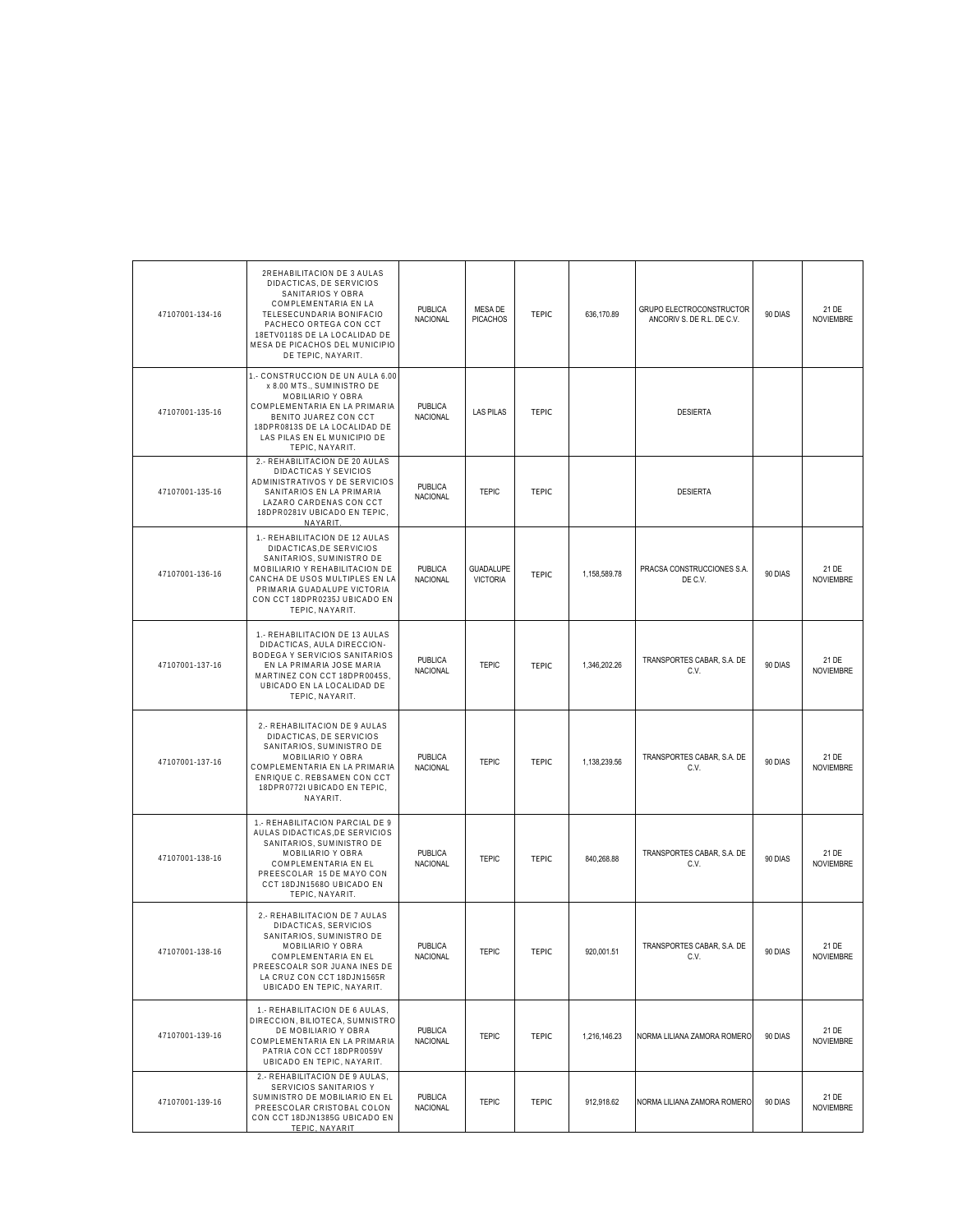| 47107001-140-16 | 1. REHABILITACION DE 5 AULAS 6.00<br>x 5.30 MTS., DE SERVICIOS<br>SANITARIOS. SUMINISTRO DE<br>MOBILIARIO Y REHABILITACION DE<br>BARDEO PERIMETRAL EN EL<br>PREESCOLAR HEROICO COLEGIO<br>MILITAR CON CCT 18DJN0045B<br>UBICADO EN TEPIC. NAYARIT. | <b>PUBLICA</b><br><b>NACIONAL</b> | <b>TEPIC</b> | TFPIC.       | 899.327.03 | CONSTRUCTORA GARCO DE<br>NAYARIT, S.A. DE C.V. | 90 DIAS | 21 DE<br><b>NOVIEMBRE</b> |
|-----------------|----------------------------------------------------------------------------------------------------------------------------------------------------------------------------------------------------------------------------------------------------|-----------------------------------|--------------|--------------|------------|------------------------------------------------|---------|---------------------------|
| 47107001-140-16 | 2.- CONSTRUCCION DE AULA 6.00 x<br>8.00 MTS., REHABILITACION DE 5<br>AULAS. DE SERVICIOS SANIATRIOS<br>Y PINTURA EN MURO PERIMETRAL<br>EN EL PREESCOLAR FRANCISCO<br>ZARCO CON CCT 18DJN1367R<br>UBICADO EN TEPIC. NAYARIT.                        | PUBLICA<br><b>NACIONAL</b>        | <b>TEPIC</b> | <b>TFPIC</b> | 949.230.25 | CONSTRUCTORA GARCO DE<br>NAYARIT, S.A. DE C.V. | 90 DIAS | 21 DE<br><b>NOVIEMBRE</b> |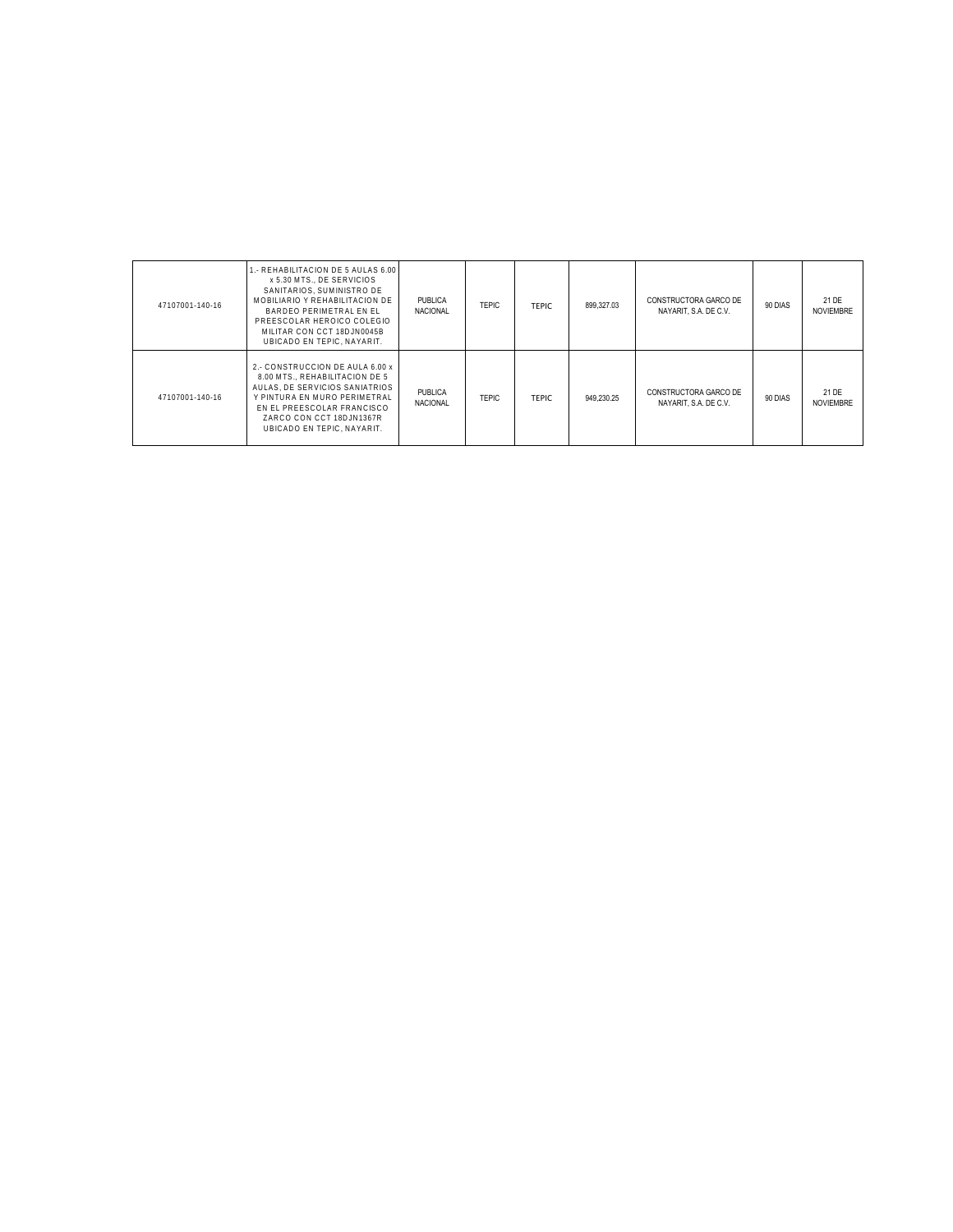| 47107001-141-16 | 1.- REHABILITACION DE 4 AULAS<br>DIDACTICAS, DE SERVICIOS<br>SANITARIOS, SUMINISTRO DE<br>MOBILIARIO Y CONSTRUCCION Y<br>REHABILITACION DE BARDEO<br>PERIMETRAL EN EL PREESCOLAR<br>MARIA LOURDES OJEDA DIAZ CON<br>CCT 18DJN1479V UBICADO EN<br>TEPIC, NAYARIT.                      | <b>PUBLICA</b><br><b>NACIONAL</b> | <b>TEPIC</b> | <b>TEPIC</b> | 729,792.18   | INMOBILIARIA Y<br>CONSTRUCCIONES ARQOZAL, S.A.<br>DE C.V.        | 90 DIAS | 21 DE<br><b>NOVIEMBRE</b> |
|-----------------|---------------------------------------------------------------------------------------------------------------------------------------------------------------------------------------------------------------------------------------------------------------------------------------|-----------------------------------|--------------|--------------|--------------|------------------------------------------------------------------|---------|---------------------------|
| 47107001-141-16 | 2.- REHABILITACION DE 2 AULAS 6.00<br>x 6.00 MTS., CONSTRUCCION DE 1<br>AULA 6.00 x 600 MTS.,<br>REHABILITACION DE SERVICIOS<br>SANITARIOS Y CONSTRUCCION Y<br>REHABILITACION DE BARDEO<br>PERIMETRAL EN EL PREESCOALR<br>MEXCALTITAN CON CCT 18DJN1481J<br>UBICADO EN TEPIC, NAYARIT | <b>PUBLICA</b><br><b>NACIONAL</b> | <b>TEPIC</b> | <b>TEPIC</b> | 893.294.15   | <b>INMOBILIARIA Y</b><br>CONSTRUCCIONES ARQOZAL, S.A.<br>DE C.V. | 90 DIAS | 21 DE<br><b>NOVIEMBRE</b> |
| 47107001-142-16 | 1.- REHABILITACION DE 7 AULAS<br>DIDACTICAS, DE SERVICIOS<br>SANITARIOS Y CONSTRUCCION DE<br>MURO PERIMETRAL EN LA PRIMARIA<br>ANDRES QUINTANA ROO CON CCT<br>18DPR0024F UBICADA EN TEPIC,<br>NAYARIT.                                                                                | <b>PUBLICA</b><br><b>NACIONAL</b> | <b>TEPIC</b> | <b>TEPIC</b> | 1,078,114.64 | ING. JOSE MANUEL MORENO<br><b>OLMEDO</b>                         | 90 DIAS | 21 DE<br><b>NOVIEMBRE</b> |
| 47107001-142-16 | 2.- REHABILITACION DE 8 AULAS, DE<br>SERVICIOS SANITARIOS,<br>SUMINISTRO DE MOBILIARIO.<br>CONSTRUCCION DE PLAZA CIVICA Y<br>OBRA COMPLEMENTARIA EN LA<br>PRIMARIA REY NAYARIT CON CCT<br>18DPR0081X UBICADO EN TEPIC,<br>NAYARIT.                                                    | PUBLICA<br><b>NACIONAL</b>        | <b>TEPIC</b> | <b>TEPIC</b> | 1,009,941.38 | ING. JOSE MANUEL MORENO<br>OLMEDO                                | 90 DIAS | 21 DE<br><b>NOVIEMBRE</b> |
| 47107001-143-16 | 1.- REHABILITACION DE 7 AULAS<br>DIDACTICAS Y DIRECCION, DE<br>SERVICIOS SANITARIOS,<br>SUMINISTRO DE MOBILIARIO Y<br>PINTURA EN GENERAL EN LA<br>PRIMARIA NICOLAS CONTRERAS<br>SANCHEZ CON CCT 18DPR0113Z<br>UBICADO EN TEPIC, NAYARIT.                                              | PUBLICA<br><b>NACIONAL</b>        | <b>TEPIC</b> | <b>TEPIC</b> |              | <b>DESIERTA</b>                                                  |         |                           |
| 47107001-143-16 | 2.- REHABILITACION DE 9 AULAS,<br>SERVICIOS SANITARIOS Y BARDEO<br>PERIMETRAL EN EL PREESCOLAR<br>CENTRO DE DESARROLLO INFANTIL<br>SEP CON CCT 18EJN0015G UBICADO<br>EN TEPIC, NAYARIT.                                                                                               | <b>PUBLICA</b><br>NACIONAL        | <b>TEPIC</b> | <b>TEPIC</b> |              | <b>DESIERTA</b>                                                  |         |                           |
| 47107001-144-16 | 1.- REHABILITACION DE 6 AULAS<br>DIDACTICAS Y AULA DE USOS<br>MULTIPLES, DE SERVICIOS<br>SANITARIOS, SUMINISTRO DE<br>MOBILIARIO Y REHABILITACION DE<br>BARDEO PERIMETRAL EN EL<br>PREESCOLAR PRINCESA MOLOLOA<br>CON CCT 18DJN0059E UBICADO EN<br>TEPIC, NAYARIT.                    | <b>PUBLICA</b><br>NACIONAL        | <b>TEPIC</b> | <b>TEPIC</b> | 1.169.318.87 | INMOBILIARIA Y<br>CONSTRUCCIONES ARQOZAL, S.A.<br>DE C.V.        | 90 DIAS | 21 DE<br><b>NOVIEMBRE</b> |
| 47107001-144-16 | 2.- AMPLIACION DE PLAZA CIVICA,<br>REHABILITACION DE TECHOS Y<br>OBRA COMPLEMENTARIA EN EL<br>PREESCOLAR CARMEN TARANGO<br>DE BARBOSA CON CCT 18EJN0012J<br>UBICADO EN TEPIC, NAYARIT                                                                                                 | <b>PUBLICA</b><br>NACIONAL        | <b>TEPIC</b> | <b>TEPIC</b> | 575,394.87   | <b>INMOBILIARIA Y</b><br>CONSTRUCCIONES ARQOZAL, S.A.<br>DE C.V. | 90 DIAS | 21 DE<br><b>NOVIEMBRE</b> |
| 47107001-145-16 | 1.- REHABILITACION DE 7 AULAS 6X8,<br>DE SERVICIOS SANITARIOS,<br>SUMINISTRO DE MOBILIARIO Y OBRA<br>COMPLEMENTARIA EN EL<br>PREESCOLAR SANGANGUEY CON<br>CCT 18DJN0079S UBICADO EN<br>TEPIC, NAYARIT                                                                                 | PUBLICA<br><b>NACIONAL</b>        | <b>TEPIC</b> | <b>TEPIC</b> | 1,062,115.69 | INGENIERIA AMBIENTAL HIKURI SA<br>DE CV                          | 90 DIAS | 1 DE DICIEMBRE            |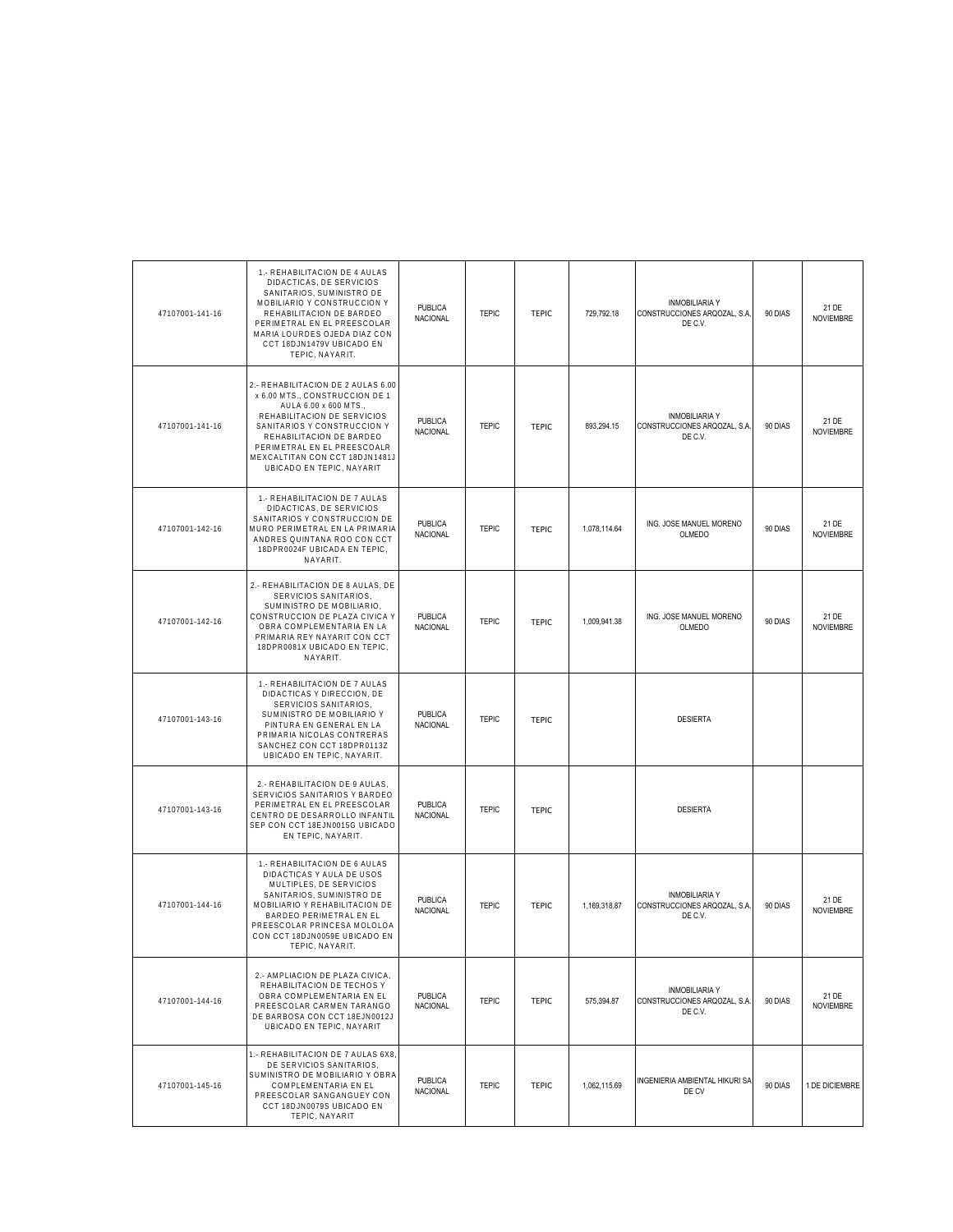| 47107001-145-16 | 2.- CONSTRUCCION DE AULA 6.00 x<br>8.00 MTS., REHABILITACION DE<br><b>SERVICIOS</b><br>SANITARIOS.SUMINISTRO DE<br>MOBILIARIO Y OBRA<br>COMPLEMENTARIA EN EL<br>PREESCOLAR FRANCISCO VILLEGAS<br>LOERA CON CCT 18DJN1369P<br>UBICADO EN LA LOCALIDAD DE<br>FRANCISCO I. MADERO DEL<br>MUNICIPIO DE TEPIC, NAYARIT. | PUBLICA<br><b>NACIONAL</b>        | <b>FRANCISCO I.</b><br><b>MADERO</b> | <b>TEPIC</b> | 820.699.79   | INGENIERIA AMBIENTAL HIKURI SA<br>DE CV | 90 DIAS | 1 DE DICIEMBRE |
|-----------------|--------------------------------------------------------------------------------------------------------------------------------------------------------------------------------------------------------------------------------------------------------------------------------------------------------------------|-----------------------------------|--------------------------------------|--------------|--------------|-----------------------------------------|---------|----------------|
| 47107001-146-16 | 1.- REHABILITACION DE 6 AULAS.<br>CONSTRUCCCION DE AULA 6X8.<br>REHABILITACION DE SERVICIOS<br>SANITARIOS, SUMINISTRO DE<br>MOBILIARIO Y PINTURA EN GENERAL<br>EN LA PRIMARIA VALLES DE<br>NAYARIT CON CCT 18DPR0072P<br>UBICADO EN TEPIC. NAYARIT.                                                                | <b>PUBLICA</b><br><b>NACIONAL</b> | <b>TEPIC</b>                         | <b>TEPIC</b> | 1,053,656.13 | INGENIERO RAFAEL CERVANTES<br>AHUMADA   | 90 DIAS | 1 DE DICIEMBRE |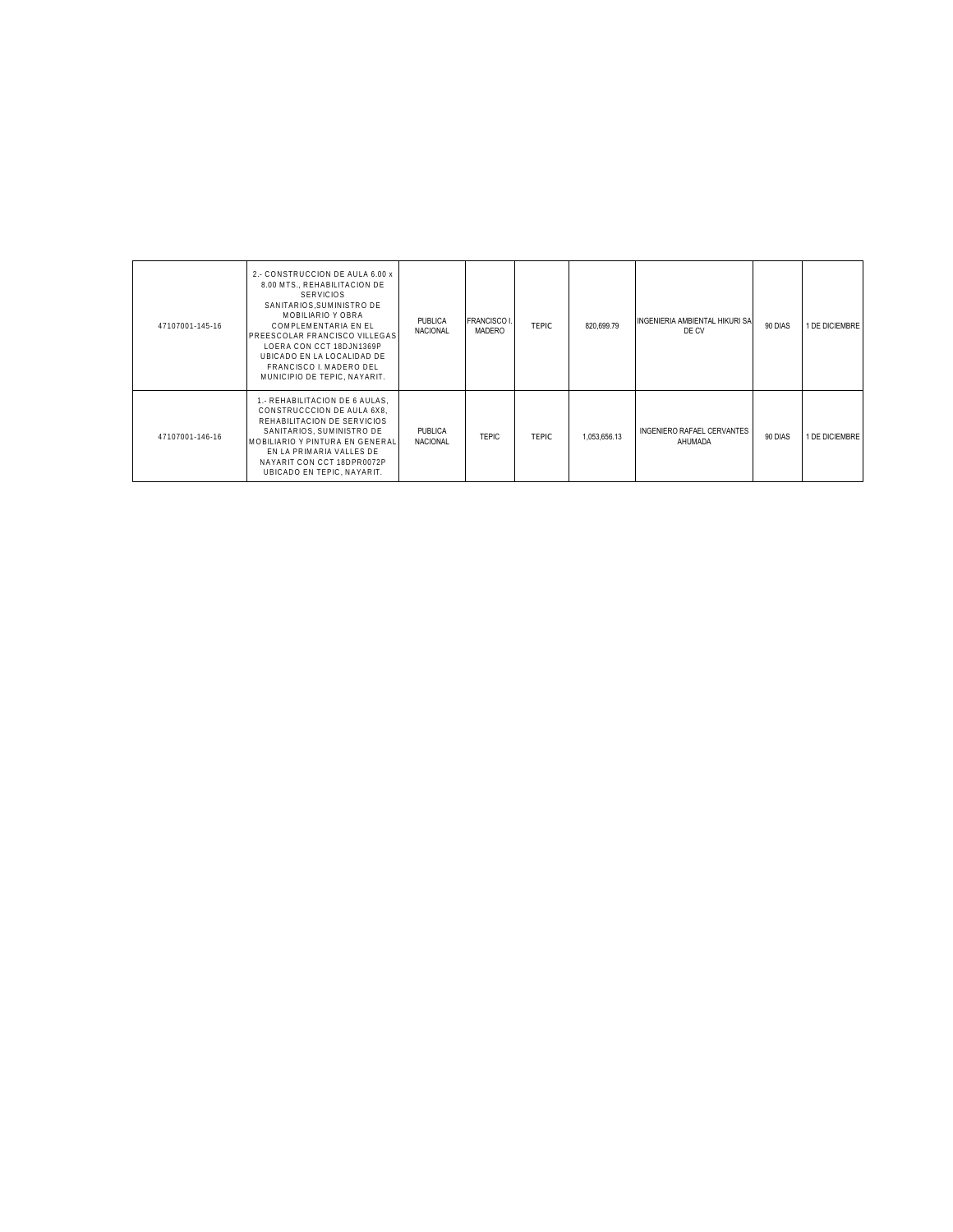| 47107001-146-16 | 2.- REHABILITACION DE 11 AULAS Y<br>CONSTRUCCION DE TECHUMBRE<br>EN LA PRIMARIA MARIANO<br>MATAMOROS CON CCT 18DPR0273M<br>UBICADO EN TEPIC. NAYARIT                                                                                                                                                                                         | <b>PUBLICA</b><br>NACIONAL        | <b>TEPIC</b> | <b>TEPIC</b> | 1,240,389.33 | INGENIERO RAFAEL CERVANTES<br>AHUMADA             | 90 DIAS | 1 DE DICIEMBRE |
|-----------------|----------------------------------------------------------------------------------------------------------------------------------------------------------------------------------------------------------------------------------------------------------------------------------------------------------------------------------------------|-----------------------------------|--------------|--------------|--------------|---------------------------------------------------|---------|----------------|
| 47107001-147-16 | 1.- REHABILITACION DE 14 AULAS<br>DIDACTICAS, DE SERVICIOS<br>SANITARIOS Y CONSTRUCCION DE<br>TECHUMBRE EN LA PRIMARIA ADAN<br>FLORES MORENO CON CCT<br>18DPR0289N UBICADO EN TEPIC,<br>MUNICIPIO DE TEPIC, NAYARIT.                                                                                                                         | PUBLICA<br><b>NACIONAL</b>        | <b>TEPIC</b> | <b>TEPIC</b> | 1,265,720.05 | LIC. LIDIA PLATA MARTINEZ                         | 90 DIAS | 1 DE DICIEMBRE |
| 47107001-147-16 | 2.- REHABILITACION PARCIAL DE 14<br>AULAS DIDACTICAS, DE SERVICIOS<br>SANITARIOS, SUMINISTRO DE<br>MOBILIARIO Y CONSTRUCCION DE<br>MODULO DE SANITARIOS PARA<br>DISCAPACITADOS EN LA PRIMARIA<br>PEDRO CASAS CON CCT<br>18DPR0890X UBICADA EN TEPIC,<br>MUNICIPIO DE TEPIC, NAYARIT.                                                         | <b>PUBLICA</b><br>NACIONAL        | <b>TEPIC</b> | <b>TEPIC</b> | 1.245.284.19 | LIC. LIDIA PLATA MARTINEZ                         | 90 DIAS | 1 DE DICIEMBRE |
| 47107001-148-16 | 1.- IMPERMEABILIZACION DE 7<br>AULAS 6.00 x 8.00 MTS.,<br>REHABILITACION DE 8 AULAS 6X8 Y<br>UN AULA 6.00 x 5.30 MTS.,<br>CONSTRUCCION DE SERVICIOS<br>SANITARIOS Y OBRA<br>COMPLEMENTARIA EN LA PRIMARIA<br>MARIO MORENO REYES CON CCT<br>18DPR1027J UBICADA EN TEPIC<br>MUNICIPIO DE TEPIC, NAYARIT                                        | <b>PUBLICA</b><br>NACIONAL        | <b>TEPIC</b> | <b>TEPIC</b> | 1,011,836.03 | GI Y ALEJANDRO SA DE CV                           | 90 DIAS | 1 DE DICIEMBRE |
| 47107001-148-16 | 2.- REHABILITACION DE 8 AULAS 6.00<br>x 8.00 MTS., DE SERVICIOS<br>SANITARIOS, SUMINISTRO DE<br>MOBILIARIO Y OBRA<br>COMPLEMENTARIA EN LA PRIMARIA<br>CAUDILLOS DE MEXICO CON CCT<br>18EPR0067C UBICADO EN TEPIC,<br>MUNICIPIO DE TEPIC, NAYARIT.                                                                                            | <b>PUBLICA</b><br>NACIONAL        | <b>TEPIC</b> | <b>TEPIC</b> | 987, 155.21  | GI Y ALEJANDRO SA DE CV                           | 90 DIAS | 1 DE DICIEMBRE |
| 47107001-149-16 | 1.- REHABILITACION PARCIAL DE 12<br>AULAS 6.00 x 8.00 MTS., DE AULA DE<br>MEDIOS, DE TALLER DE INDUSTRIA<br>DEL VESTIDO, LABORATORIO Y<br>TALLER DE ELECTRICIDAD Y<br>REHABILITACION DE SERVICIOS<br>SANITARIOS EN LA SECUNDARIA<br>TECNICA ALFONSO GARCIA ROBLES<br>CON CCT 18EST0001F UBICADA EN<br>TEPIC, MUNICIPIO DE TEPIC,<br>NAYARIT. | <b>PUBLICA</b><br><b>NACIONAL</b> | <b>TEPIC</b> | <b>TEPIC</b> | 1,353,451.96 | CONSTRUCCIONES RUVYC SA DE<br>CV                  | 90 DIAS | 1 DE DICIEMBRE |
| 47107001-149-16 | 2.- REHABILITACION DE 3 AULAS 6.00<br>x X.00 MTS., DE BIBLIOTECA,<br>DIRECCION Y LABORFATORIO, DE<br>SERVICIOS SANITARIOS Y<br>CONSTRUCCION DE BARDEO EN LA<br>SECUNDARIA TECNICA DOCTOR<br>LUIS GAMEZ JIMENEZ CON CCT<br>18EST0010N UBICADA EN TEPIC,<br>MUNICIPIO DE TEPIC, NAYARIT.                                                       | <b>PUBLICA</b><br>NACIONAL        | <b>TEPIC</b> | <b>TEPIC</b> | 836,246.95   | CONSTRUCCIONES RUVYC SA DE<br>CV                  | 90 DIAS | 1 DE DICIEMBRE |
| 47107001-150-16 | 1.- REHABILITACION DE 18 AULAS<br>DIDACTICAS, 2 LABORATORIOS,<br>TALLER DE TAQUIMECANOFRAGIA Y<br>SALA AUDIOVISUAL EN LA<br>SECUNDARIA PRESIDENTE<br>CARDENAS CON CCT 18DES0010W<br>UBICADA EN TEPIC, MUNICIPIO DE<br>TEPIC. NAYARIT.                                                                                                        | <b>PUBLICA</b><br>NACIONAL        | <b>TEPIC</b> | <b>TEPIC</b> | 1,706,649.48 | <b>EXKON EXPERTOS EN</b><br>CONSTRUCCION SA DE CV | 90 DIAS | 1 DE DICIEMBRE |
| 47107001-150-16 | 2.- REHABILITACION DE 7 AULAS 6X8<br>DIRECCION, BOBLIOTECA Y<br>BODEGA, DEMOLICION Y<br>CONSTRUCCION DE CANCHA DE<br>USOS MULTIPLES Y OBRA<br>COMPLEMENTARIA EN LA PRIMARIA<br>JOSE VASCONCELOS CON CCT<br>18DPR0076L UBICADA EN TEPIC,<br>MUNICIPIO DE TEPIC, NAYARIT.                                                                      | <b>PUBLICA</b><br>NACIONAL        | <b>TEPIC</b> | <b>TEPIC</b> | 936,611.06   | <b>EXKON EXPERTOS EN</b><br>CONSTRUCCION SA DE CV | 90 DIAS | 1 DE DICIEMBRE |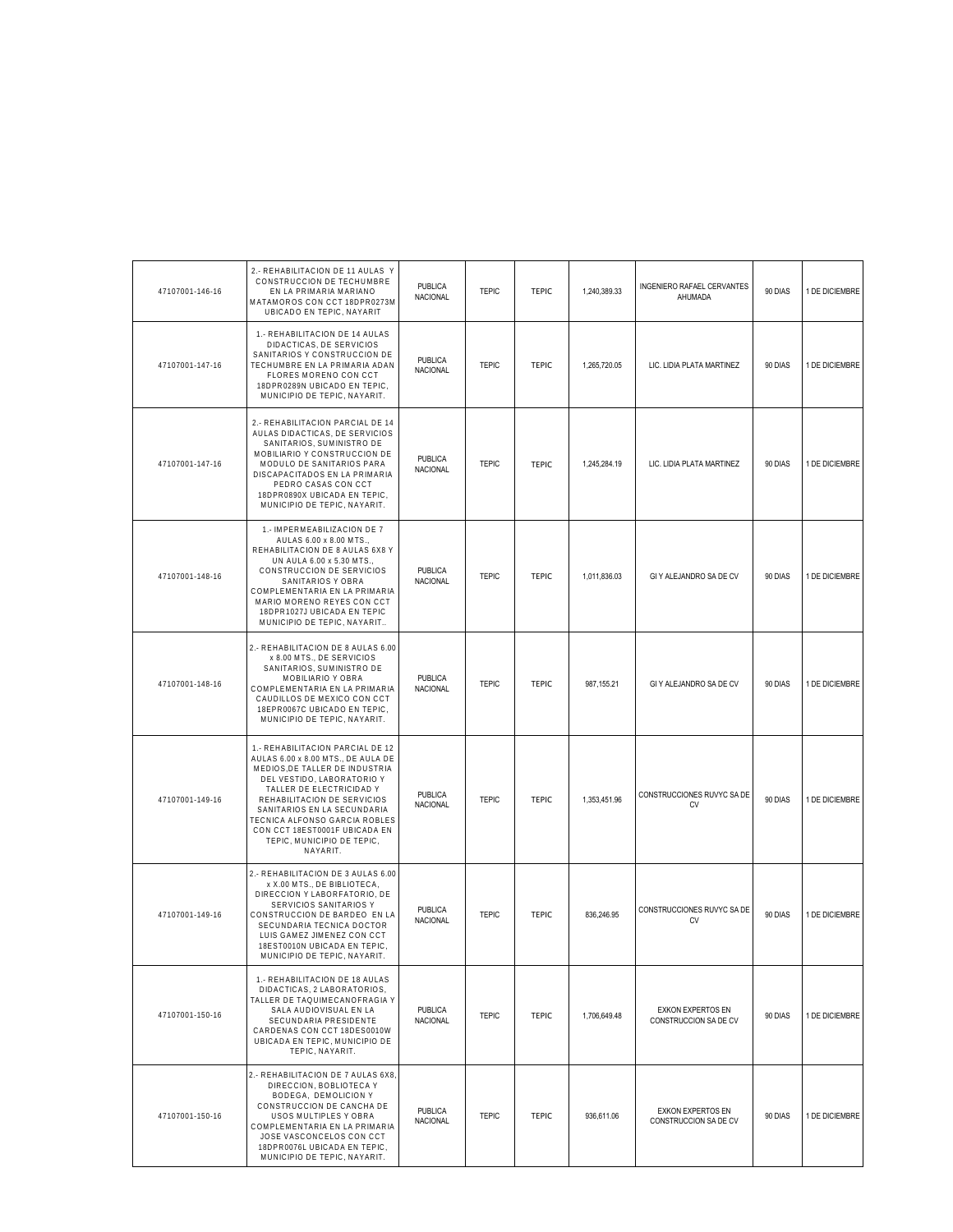| 47107001-151-16 | 1.- REHABILITACION DE 14 AULAS<br>6.00 x 8.00 MTS., DE 2 MODULOS DE<br>SERVICIOS SANITARIOS.<br>SUMINISTRO DE MOBILIARIO Y OBRA<br>COMPLEMENTARIA EN LA<br>SECUNDARIA TECNICA RAMON G.<br>BONFIL CON CCT 18DST0053M<br>UBICADA EN TEPIC, MUNICIPIO DE<br>TEPIC. NAYARIT. | PUBLICA<br>NACIONAL |  |  | 1.626.323.48 | CONSTRUCCIONES DIVERSAS DE I<br>NAYARIT SA DE CV | 90 DIAS | 1 DE DICIEMBRE |
|-----------------|--------------------------------------------------------------------------------------------------------------------------------------------------------------------------------------------------------------------------------------------------------------------------|---------------------|--|--|--------------|--------------------------------------------------|---------|----------------|
|-----------------|--------------------------------------------------------------------------------------------------------------------------------------------------------------------------------------------------------------------------------------------------------------------------|---------------------|--|--|--------------|--------------------------------------------------|---------|----------------|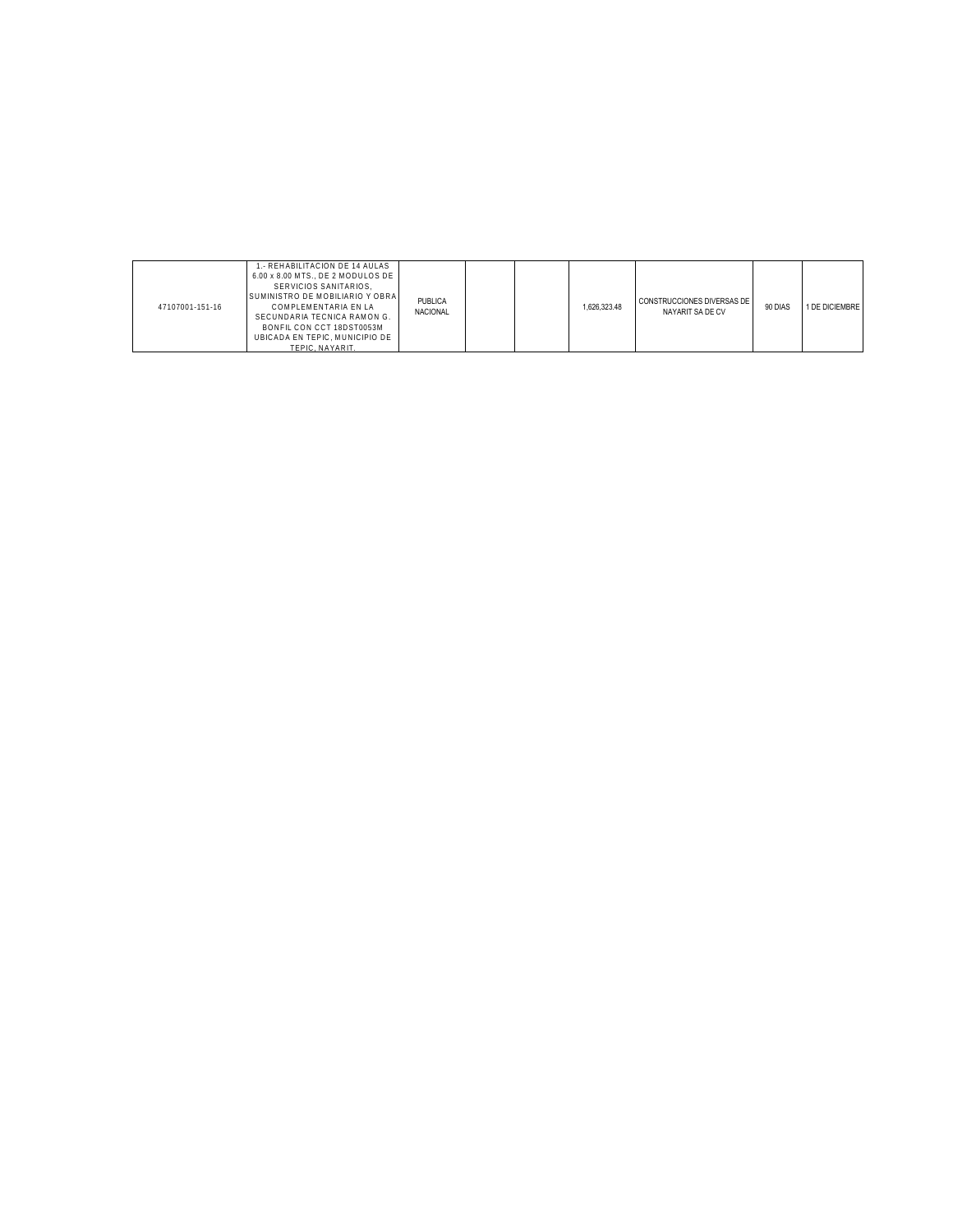| 47107001-151-16 | 2.- REHABILITRACION DE 6 AULAS<br>6.00 x 8.00 MTS., DE SERVICIOS<br>SANITARIOS, SUMNISTRO DE<br>VENTILADORES, REHABILITACION<br>DE DIRECCION, CUBIERTA Y<br>BARDEO PERIMETRAL EN EL CENDI<br>NIÑOS UNIDOS CON CCT 18EJN0293I<br>UBICADA EN TEPIC, MUNICIPIO DE<br>TEPIC, NAYARIT.                                                          | <b>PUBLICA</b><br><b>NACIONAL</b> | <b>TEPIC</b> | <b>TEPIC</b> | 1,003,473.79 | CONSTRUCCIONES DIVERSAS DE<br>NAYARIT SA DE CV | 90 DIAS | 1 DE DICIEMBRE |
|-----------------|--------------------------------------------------------------------------------------------------------------------------------------------------------------------------------------------------------------------------------------------------------------------------------------------------------------------------------------------|-----------------------------------|--------------|--------------|--------------|------------------------------------------------|---------|----------------|
| 47107001-152-16 | 1.- REHABILITACION DE 9 AULAS<br>DIDACTICAS, DE SERVICIOS<br>SANITARIOS Y SUMINISTRO DE<br>MOBILIARIO EN EL PREESCOLAR<br>ESTEFANIA CASTAÑEDA CON CCT<br>18EJN0016F UBICADA EN TEPIC.<br>MUNICIPIO DE TEPIC, NAYARIT.                                                                                                                      | PUBLICA<br>NACIONAL               | <b>TEPIC</b> | <b>TEPIC</b> |              | <b>DESIERTA</b>                                |         |                |
| 47107001-152-16 | 2.- REHABILITACION DE 4 AULAS 6.00<br>x 8.00 MTS. Y 1 ALULA 6.00 x 6.00<br>MTS., CONSTRUCCION DE PLAZA<br>CIVICA Y CONSTRUCCION DE<br>CUBIERTA EN EL PREESCOLAR<br>ESTEFANIA CASTAÑEDA CON CCT<br>18EJN0018D UBICADA EN TEPIC,<br>MUNICIPIO DE TEPIC, NAYARIT.                                                                             | <b>PUBLICA</b><br><b>NACIONAL</b> | <b>TEPIC</b> | <b>TEPIC</b> |              | <b>DESIERTA</b>                                |         |                |
| 47107001-153-16 | 1.- REHABILITACION DE 6 AULAS 6.00<br>x 6.00 MTS., DE SERVICIOS<br>SANITARIOS, SUMINISTRO DE<br>MOBILIARIO Y DE PATIO CIVICO EN<br>EL PREESCOLAR NAYARIT CON CCT<br>18DJN1349B UBICADO EN TEPIC,<br>MUNICIPIO DE TEPIC, NAYARIT.                                                                                                           | <b>PUBLICA</b><br><b>NACIONAL</b> | <b>TEPIC</b> | <b>TEPIC</b> | 933,709.03   | ARQ. SERGIO VILLASEÑOR<br><b>BECERRA</b>       | 90 DIAS | 1 DE DICIEMBRE |
| 47107001-153-16 | 2.- IMPERMEABILIZACION DEL<br>EDIFICIO A, CONSTREUCCION DE<br>AULA 6X8, REHABILITACION DE 6<br>AULAS DIDACTICAS Y 5 AULAS 6X8,<br>DE SERVICIOS SANITARIOS Y OBRA<br>COMPLEMENTARIA EN LA PRIMARIA<br>PABLO GALEANA CON CCT<br>18DPR1006X UBICADA EN TEPIC,<br>MUNICIPIO DE TEPIC, NAYARIT.                                                 | <b>PUBLICA</b><br><b>NACIONAL</b> | <b>TEPIC</b> | <b>TEPIC</b> | 1,361,620.03 | ARQ. SERGIO VILLASEÑOR<br><b>BECERRA</b>       | 90 DIAS | 1 DE DICIEMBRE |
| 47107001-154-16 | 1.- REHABILITACION DE AULA 6.00 x<br>5.30 MTS. Y CONSTRUCCION DE<br>AULA 6.00 x 8.00 MTS.,<br>REHABILIATCION DE SERVICIOS<br>SANITARIOS, SUMINISTRO DE<br>MOBILIARIO Y REHABILITACION Y<br>CONSTRUCCION DE MURO<br>PERIMETRAL EN EL PREESCOLAR<br>GABRIELA MISTRAL CON CCT<br>18EJN0032X UBICADA EN TEPIC,<br>MUNICIPIO DE TEPIC, NAYARIT. | <b>PUBLICA</b><br>NACIONAL        | <b>TEPIC</b> | <b>TEPIC</b> | 532,466.36   | JOSE RAMON ESPARZA<br>GONZALEZ                 | 90 DIAS | 1 DE DICIEMBRE |
| 47107001-154-16 | 2.- REHABILITACION DE 3 AULAS<br>ATIPICAS Y CONSTRUCCION DE<br>AULA- BODEGA DE 6X8,<br>REHABILITACION DE SERVICIOS<br>SANITARIOS, SUMINISTRO DE<br>MOBILIARIO Y OBRA<br>COMPLEMENTARIA EN EL<br>PREESCOLAR JOSEFINA RAMOS<br>CON CCT 18EJN0034V UBICADA EN<br>TEPIC, MUNICIPIO DE TEPIC,<br>NAYARIT.                                       | PUBLICA<br><b>NACIONAL</b>        | <b>TEPIC</b> | <b>TEPIC</b> | 862,646.61   | JOSE RAMON ESPARZA<br>GONZALEZ                 | 90 DIAS | 1 DE DICIEMBRE |
| 47107001-155-16 | 1.- REHABILITACION DE 4 AULAS<br>DIDACTICAS, DE AULA DE MUSICA Y<br>COMPUTO, DE SERVICIOS<br>SANITARIOS, DE DIRECCION Y OBRA<br>COMPLEMENTARIA EN EL<br>PREESCOLAR AMERICA MANRIQUEZ<br>DE FLORES CURIEL CON CCT<br>18EJN0001D UBICADO EN TEPIC.<br>MUNICIPIO DE TEPIC, NAYARIT.                                                           | <b>PUBLICA</b><br><b>NACIONAL</b> | <b>TEPIC</b> | <b>TEPIC</b> | 850,040.58   | LIC. RAUL ROSAS OREGEL                         | 90 DIAS | 1 DE DICIEMBRE |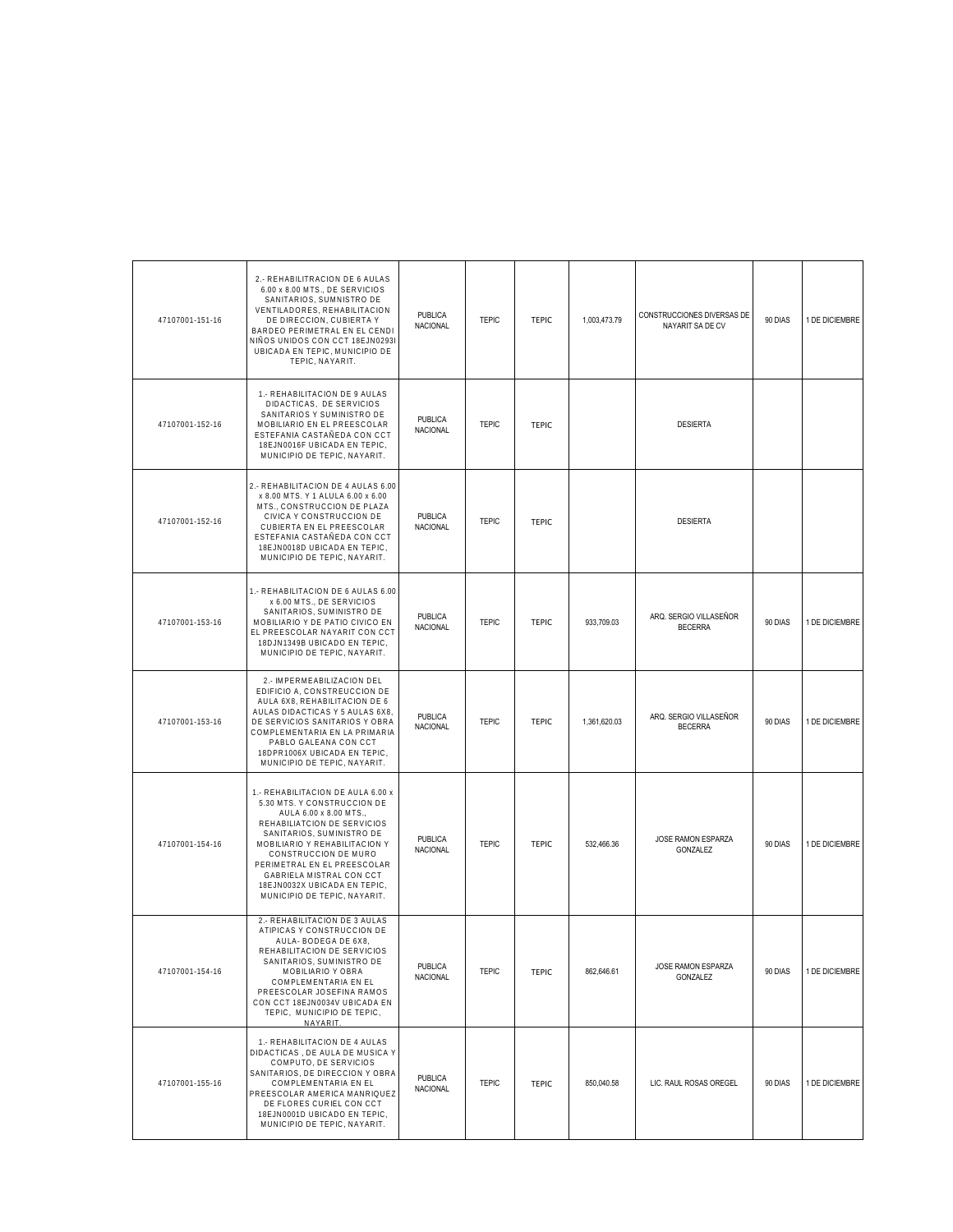| 47107001-155-16 | 2. - REHABILITACION DE 7 AULAS Y<br>AULA DIRECCION-SANITARIOS.<br>REHABILITACION ELECTRICA DE 3<br>AULAS Y OBRA COMPLEMENTARIA<br>EN LA PRIMARIA ALI CHUMACERO<br>CONN CCT 18DPR0121H UBICADA EN<br>TEPIC, MUNICIPIO DE TEPIC,<br>NAYARIT. | PUBLICA<br><b>NACIONAL</b> | <b>TEPIC</b> | TEPIC | .386.071.04 | LIC. RAUL ROSAS OREGEL | 90 DIAS | 1 DE DICIEMBRE |
|-----------------|--------------------------------------------------------------------------------------------------------------------------------------------------------------------------------------------------------------------------------------------|----------------------------|--------------|-------|-------------|------------------------|---------|----------------|
|-----------------|--------------------------------------------------------------------------------------------------------------------------------------------------------------------------------------------------------------------------------------------|----------------------------|--------------|-------|-------------|------------------------|---------|----------------|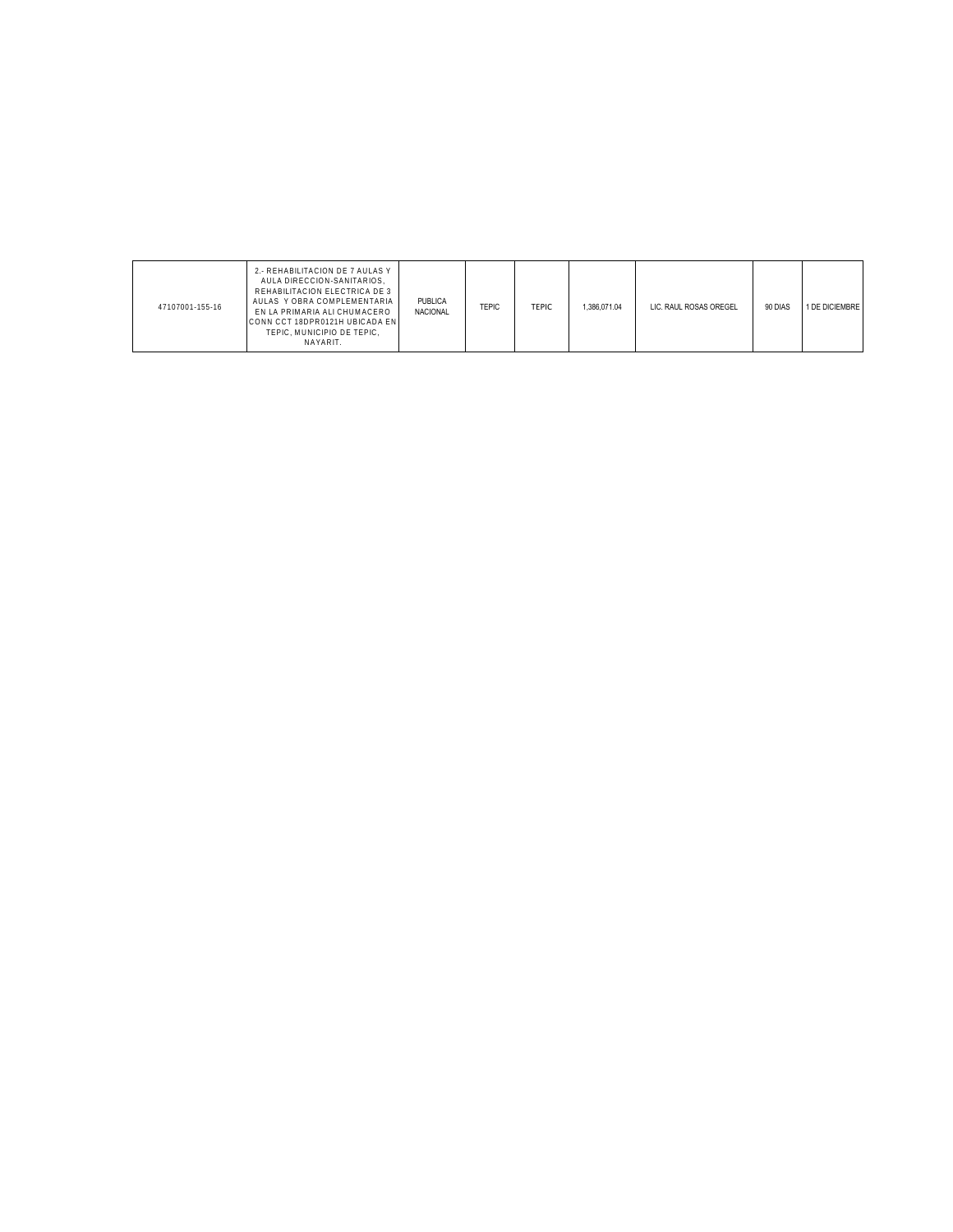| 47107001-156-16 | 1.- REHABILITACION DE 12 AULAS<br>6.00 x 8.00 MTS. Y 1 AULA 6.00 x 12.00<br>MTS. Y 2 DIRECCIONES EN LA<br>PRIMARIA ESTADO DE MICHOACAN<br>CON CCT 18DPR0512W UBICADA EN<br>TEPIC, MUNICIPIO DE TEPIC,<br>NAYARIT.                                                                                                                                           | PUBLICA<br><b>NACIONAL</b>        | <b>TEPIC</b>                | <b>TEPIC</b> | 1,115,460.03 | GAP AETERNUM SA DE CV                      | 90 DIAS | 1 DE DICIEMBRE |
|-----------------|-------------------------------------------------------------------------------------------------------------------------------------------------------------------------------------------------------------------------------------------------------------------------------------------------------------------------------------------------------------|-----------------------------------|-----------------------------|--------------|--------------|--------------------------------------------|---------|----------------|
| 47107001-156-16 | 2.- REHABILITACION DE 4 AULAS<br>ATIPICAS, 6 AULAS 6.00 x 8.00 MTS.<br>DIRECCION, SANITARIOS Y 3 AULAS<br>6.00 x 6.00 MTS., DE SERVICIOS<br>SANITARIOS, SUMINISTRO DE<br>MOBILIARIO Y DEMOLICION Y<br>CONSTRUCCION DE PLAZA CIVICA Y<br>ANDADORES EN LA PRIMARIA<br>NARCIZO MENDOZA CON CCT<br>18DPR0724Z UBICADA EN TEPIC,<br>MUNICIPIO DE TEPIC, NAYARIT. | <b>PUBLICA</b><br>NACIONAL        | <b>TEPIC</b>                | <b>TEPIC</b> | 1,111,367.89 | GAP AETERNUM SA DE CV                      | 90 DIAS | 1 DE DICIEMBRE |
| 47107001-157-16 | 1.- REHABILITACION DE 15 AULAS<br>6.00 x 8.00 MTS., DE SERVICIOS<br>SANITARIOS, DIRECCION Y OBRA<br>COMPLEMENTARIA EN LA PRIMARIA<br>LUIS DONALDO COLOSIO MURRIETA<br>CON CCT 18DPR1003Z UBICADA EN<br>TEPIC, MUNICIPIO DE TEPIC,<br>NAYARIT.                                                                                                               | <b>PUBLICA</b><br>NACIONAL        | <b>TEPIC</b>                | <b>TEPIC</b> | 1,157,941.57 | INGENIERO RAFAEL CERVANTES<br>AHUMADA      | 90 DIAS | 1 DE DICIEMBRE |
| 47107001-157-16 | 2.- REHABILITACION DE 6 AULAS 6.00<br>x 8.00 MTS. Y CONSTRUCCION DE<br>AULA 6.00 x 8.00 MTS.,<br>REHABILITACION DE SERVICIOS<br>SANITARIOS, DE PLAZA CIVICA Y DE<br>2 DIRECCIONES EN LA PRIMARIA<br>GONZALO ALEGRIA ARREDONDO<br>CON CCT 18DPR1012H UBICADA EN<br>TEPIC, MUNICIPIO DE TEPIC,<br>NAYARIT.                                                    | <b>PUBLICA</b><br>NACIONAL        | <b>TEPIC</b>                | <b>TEPIC</b> | 1,082,811.56 | INGENIERO RAFAEL CERVANTES<br>AHUMADA      | 90 DIAS | 1 DE DICIEMBRE |
| 47107001-158-16 | 1 REHABILITACION DE 12 AULAS<br>ATIPICAS, DE SERVICIOS<br>SANITARIOS, DE DIRECCION Y OBRA<br>COMPLEMENTARIA EN LA PRIMARIA<br>AMADO NERVO CON CCT<br>18EPR0024E UBICADA EN TEPIC,<br>MUNICIPIO DE TEPIC, NAYARIT.                                                                                                                                           | <b>PUBLICA</b><br><b>NACIONAL</b> | <b>TEPIC</b>                | <b>TEPIC</b> | 1,444,006.14 | CONSTRUCCIONES EDY. NAY. S.<br>DE RL DE CV | 90 DIAS | 1 DE DICIEMBRE |
| 47107001-158-16 | 2.- REHABILITACION DE 11 AULAS<br>6.00 X 8.00 MTS., AULA DE<br>COMPUTO, BIBLIOTECA, DE<br>SERVICIOS SANITARIOS Y<br>SUMINISTRO DE MOBILIARIO EN LA<br>PRIMARIA CUAUHTEMOC CON CCT<br>18EPR0026C UBICADA EN TEPIC,<br>MUNICIPIO DE TEPIC, NAYARIT.                                                                                                           | PUBLICA<br><b>NACIONAL</b>        | <b>TEPIC</b>                | <b>TEPIC</b> | 1,061,471.32 | CONSTRUCCIONES EDY. NAY. S.<br>DE RL DE CV | 90 DIAS | 1 DE DICIEMBRE |
| 47107001-159-16 | 1.- REHABILITACION DE 9 AULAS 6.00<br>x 8.00 MTS., BIBLIOTECA Y<br>CONSTRUCCION DE AULA 6X8,<br>REHABILITACION DE SERVICIOS<br>SANITARIOS, SUMINISTRO DE<br>MOBILIARIO Y OBRA<br>COMPLEMENTARIA EN LA PRIMARIA<br>PRISCILIANO SANCHEZ CON CCT<br>18EPR0068B UBICADA EN TEPIC,<br>MUNICIPIO DE TEPIC, NAYARIT.                                               | <b>PUBLICA</b><br>NACIONAL        | <b>TEPIC</b>                | <b>TEPIC</b> | 1,146,737.94 | CARLOS ROBERTO PARRA<br><b>TORRES</b>      | 90 DIAS | 1 DE DICIEMBRE |
| 47107001-159-16 | 2.- PINTURA EN 3 AULAS 6.00 X 5.30<br>MTS. Y CONSTRUCCION DE CANCHA<br>DE USOS MULTIPLES Y<br>REHABILITACION DE MALLA CICLON<br>EN LA TELESECUNDARIA ANDRES<br>HURTADO RON CON CCT<br>18ETV0116U DE LA LOCALIDAD DE<br>JESUS MARIA CORTE, MUNICIPIO DE<br>TEPIC, NAYARIT.                                                                                   | <b>PUBLICA</b><br><b>NACIONAL</b> | <b>JESUS MARIA</b><br>CORTE | <b>TEPIC</b> | 595,395.51   | CARLOS ROBERTO PARRA<br><b>TORRES</b>      | 90 DIAS | 1 DE DICIEMBRE |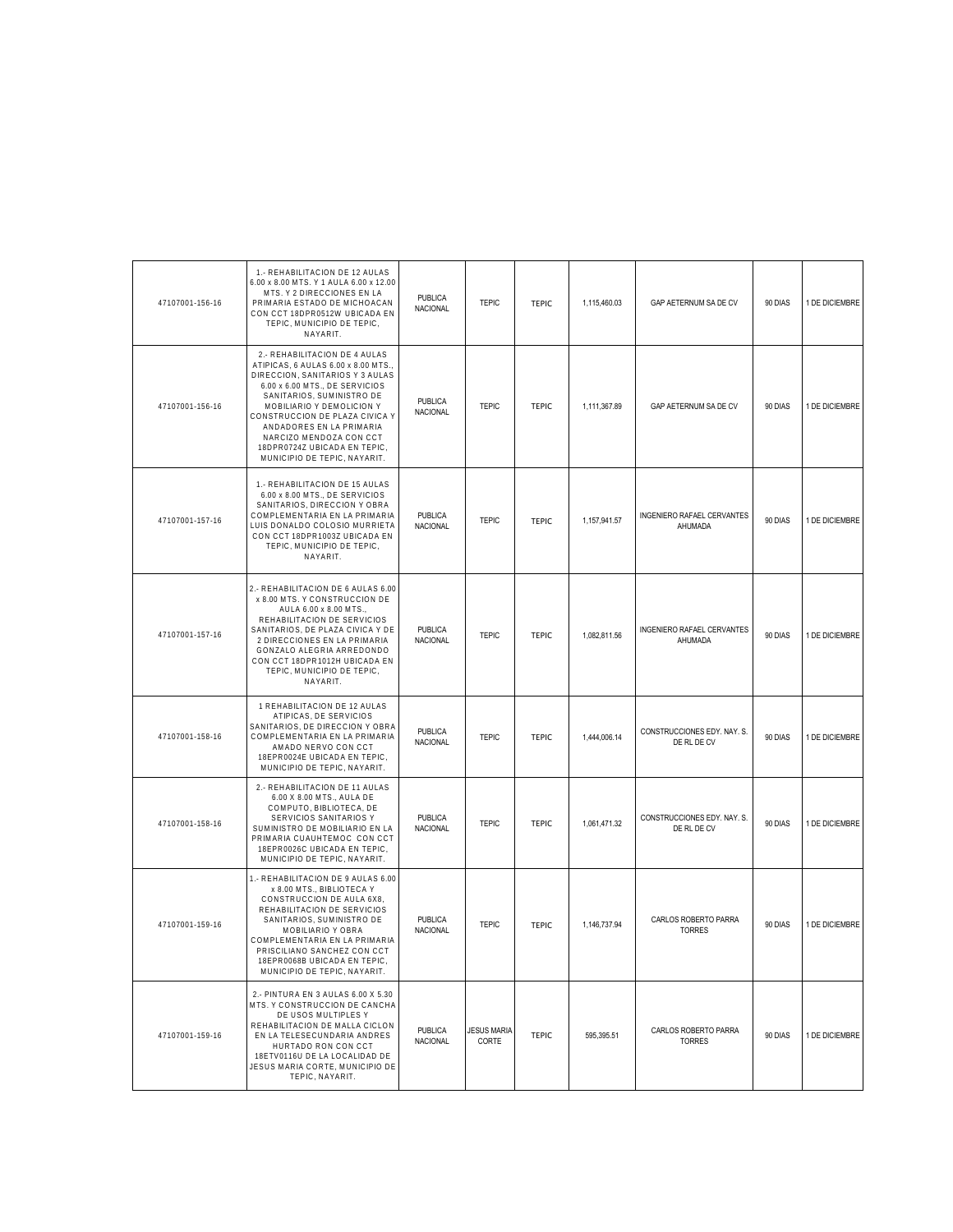| 47107001-160-16 | 1.- REHABILITACION DE 10 AULAS<br>DIDACTICAS, DE SERVICIOS<br>SANITARIOS, SUMINISTRO DE<br>MOBILIARIO Y OBRA<br>COMPLEMENTARIA EN EL<br>INTERNADO EDUCATIVO PRIMARIA<br>NUM 12 JUAN ESCUTIA CON CCT<br>18DIX0001W UBICADO EN TEPIC.<br>MUNICIPIO DE TEPIC. NAYARIT | PUBLICA<br><b>NACIONAL</b> | <b>TEPIC</b> | TEPIC   | 1,149,247.32 | MIGIO, S.A. DE C.V. | 90 DIAS | <b>I DE DICIEMBRE</b> |
|-----------------|--------------------------------------------------------------------------------------------------------------------------------------------------------------------------------------------------------------------------------------------------------------------|----------------------------|--------------|---------|--------------|---------------------|---------|-----------------------|
| 47107001-160-16 | 2.- REHABILITACION GENERAL DE 4<br>AULAS 6X5.30. DE SERVICIOS<br>SANITARIOS, CONSTRUCCION DE<br>BARDEO Y OBRA COMPLEMENTARIA<br>EN EL PREESCOLAR ARCOIRIS CON<br>CCT 18DJN1509Z UBICADO EN<br>XALISCO. MUNICIPIO DE XALISCO.<br><b>NAYARIT</b>                     | PUBLICA<br><b>NACIONAL</b> | XALISCO      | XALISCO | 811.733.41   | MIGIO, S.A. DE C.V. | 90 DIAS | 1 DE DICIEMBRE        |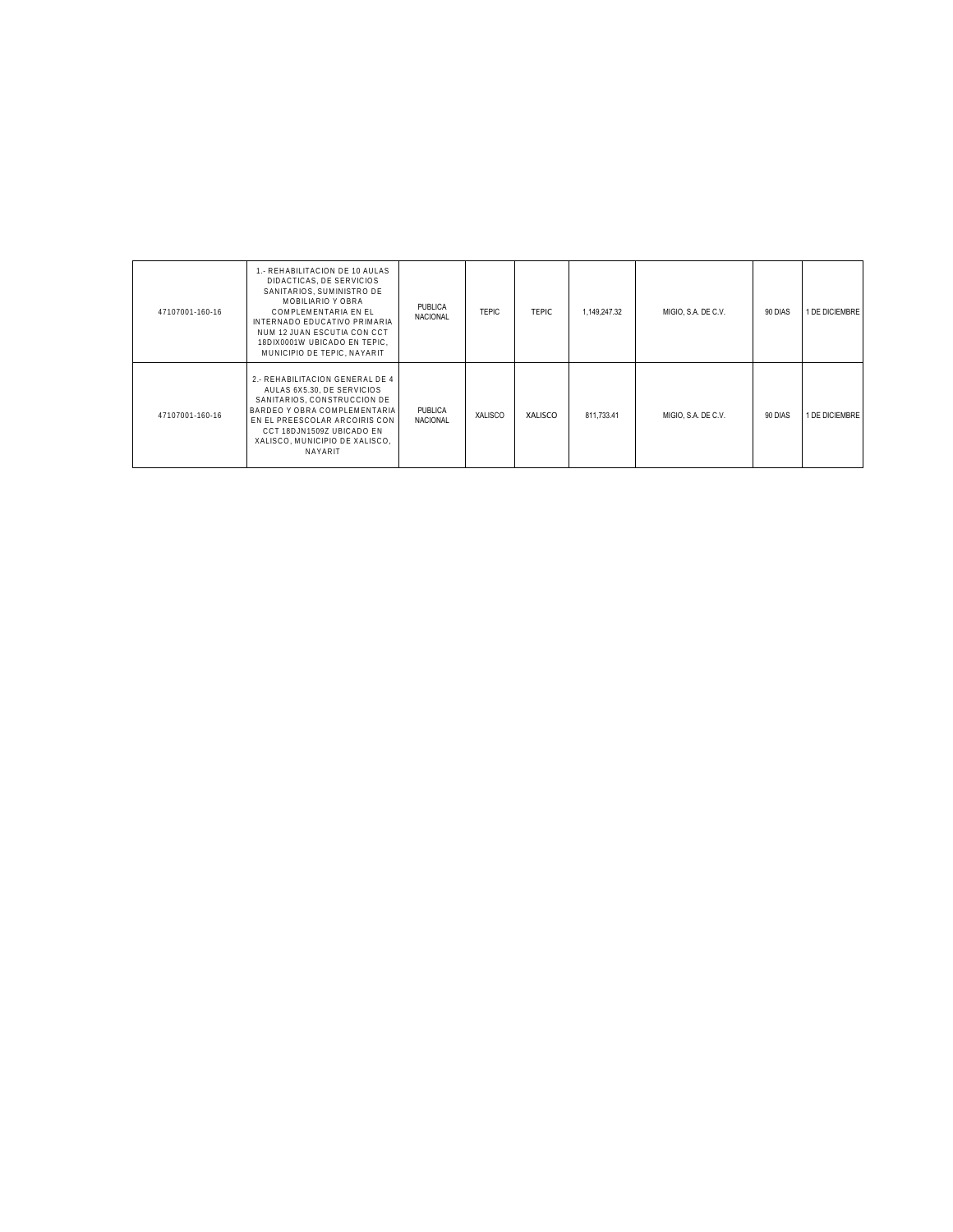| 47107001-161-16 | 1.- REHABILITACION GENERAL DE 4<br>AULAS 6.00 x 5.30 MTS. Y AULA DE<br>USOS MULTIPLES, DE SERVICIOS<br>SANITARIOS, DIRECCION Y OBRA<br>COMPLEMENTARIA EN EL<br>PREESCOLAR ROSAURA ZAPATA<br>CANO CON CCT 18EJN0295G<br>UBICADO EN XALISCO, MUNICIPIO<br>DE XALISCO, NAYARIT                                   | PUBLICA<br><b>NACIONAL</b>        | <b>XASLICO</b> | <b>XALISCO</b> | 780,000.37   | URBANIZACIONES SOPHIA, S.A. DE<br>C.V. | 90 DIAS | 1 DE DICIEMBRE |
|-----------------|---------------------------------------------------------------------------------------------------------------------------------------------------------------------------------------------------------------------------------------------------------------------------------------------------------------|-----------------------------------|----------------|----------------|--------------|----------------------------------------|---------|----------------|
| 47107001-161-16 | 2.- REHABILITACION DE 8 AULAS, DE<br>SERVICIOS SANITARIOS,<br>AMPLIACION DE DIRECCION Y<br>REHABILITACION DE BARDEO<br>PERIMETRAL EN EL PREESCOLAR<br>FEDERICO FROEBEL CON CCT<br>18EJN0020S UBICADO EN XALISCO,<br>MUNICIPIO DE XALISCO, NAYARIT                                                             | PUBLICA<br>NACIONAL               | XALISCO        | XALISCO        | 1,168,199.70 | URBANIZACIONES SOPHIA, S.A. DE<br>C.V. | 90 DIAS | 1 DE DICIEMBRE |
| 47107001-162-16 | 1.- REHABILITACION GENERAL DE 14<br>AULAS 6.00 x 8.00 MTS., DE<br>DIRECCION, DE AULA DE EUCACION<br>ESPECIAL, DE SERVICIOS<br>SANITARIOS Y OBRA<br>COMPLEMENTARIA EN LA PRIMARIA<br>GABRIEL RAMOS MILLAN CON CCT<br>18DPR0297W UBICADA EN XALISCO<br>MUNICIPIO DE XALISCO, NAYARIT.                           | <b>PUBLICA</b><br>NACIONAL        | <b>XALISCO</b> | XALISCO        | 1,451,398.03 | GREMEX CONTRUCTOR, S.A. DE<br>C.V.     | 90 DIAS | 1 DE DICIEMBRE |
| 47107001-162-16 | 2.- REHABILITACION DE 16 AULAS<br>DIDACTICAS, SUMINISTRO DE<br>MOBILIARIO, REHABILITACION DE<br>MURO PERIMETRAL Y OBRA<br>COMPLEMENTARIA EN LA PRIMARIA<br>PADRE DE LA PATRIA CON CCT<br>18DPR0951U UBICADA EN XALISCO<br>MUNICIPIO DE XALISCO, NAYARIT.                                                      | <b>PUBLICA</b><br><b>NACIONAL</b> | <b>XALISCO</b> | XALISCO        | 1,153,737.98 | GREMEX CONTRUCTOR, S.A. DE<br>C.V.     | 90 DIAS | 1 DE DICIEMBRE |
| 47107001-163-16 | 1.- REHABILITACION DE 13 AULAS<br>DIDACTICAS Y OBRA<br>COMPLEMENTARIA EN LA PRIMARIA<br>IGNACIO RAMIREZ CON CCT<br>18DPR0218T UBICADA EN XALISCO<br>MUNICIPIO DE XALISCO, NAYARIT.                                                                                                                            | <b>PUBLICA</b><br><b>NACIONAL</b> | <b>XALISCO</b> | XALISCO        | 1,403,807.91 | CARLOS ROBERTO PARRA<br><b>TORRES</b>  | 90 DIAS | 1 DE DICIEMBRE |
| 47107001-163-16 | 2.- REHABILITACION PARCIAL DE 14<br>AULAS DIDACTICAS, DE SERVICIOS<br>SANITARIOS, CONSTRUCCION DE 2<br>AULAS REGIONALES Y OBRA<br>COMPLEMENTARIA EN LA PRIMARIA<br>GENERAL LAZARO CARDENAS CON<br>CCT 18EPR0009M UBICADA EN TEPIC<br>NAYARIT                                                                  | <b>PUBLICA</b><br><b>NACIONAL</b> | <b>TEPIC</b>   | <b>TEPIC</b>   | 1,402,317.39 | CARLOS ROBERTO PARRA<br><b>TORRES</b>  | 90 DIAS | 1 DE DICIEMBRE |
| 47107001-164-16 | 1.- REHABILITACION DE 10 AULAS.<br>TALLER DE ELECTRICIDAD,<br>LABORATORIO, TALLER DE DIBUJO,<br>SERVICIOS SANITARIOS, SERVICIOS<br>ADMINISTRATIVOS Y OBRA<br>COMPLEMENTARIA EN LA<br>SECUNDARIA TECNICA PORFIRIO<br>MARTINEZ LUNA CON CCT<br>18DST0063T UBICADA EN XALISCO,<br>MUNICIPIO DE XALISCO, NAYARIT. | <b>PUBLICA</b><br><b>NACIONAL</b> | XALISCO        | XALISCO        | 1,327,243.26 | MIGIO, S.A. DE C.V.                    | 90 DIAS | 1 DE DICIEMBRE |
| 47107001-164-16 | 2.- REHABILITACION DE 7 AULAS 6.00<br>x 8.00 MTS., DE SEREVICIOS<br>SANITARIOS, SUMINISTRO DE<br>MOBILIARIO, Y REHABILITACION DE<br>BARDEO PERIMETRAL EN LA<br>PRIMARIA JOSE SANTOS GODINEZ<br>CON CCT 18DPR0055Z UBICADA EN<br>XALISCO, MUNICIPIO DE XALISCO,<br>NAYARIT.                                    | <b>PUBLICA</b><br>NACIONAL        | <b>XALISCO</b> | XALISCO        | 1,242,933.86 | MIGIO, S.A. DE C.V.                    | 90 DIAS | 1 DE DICIEMBRE |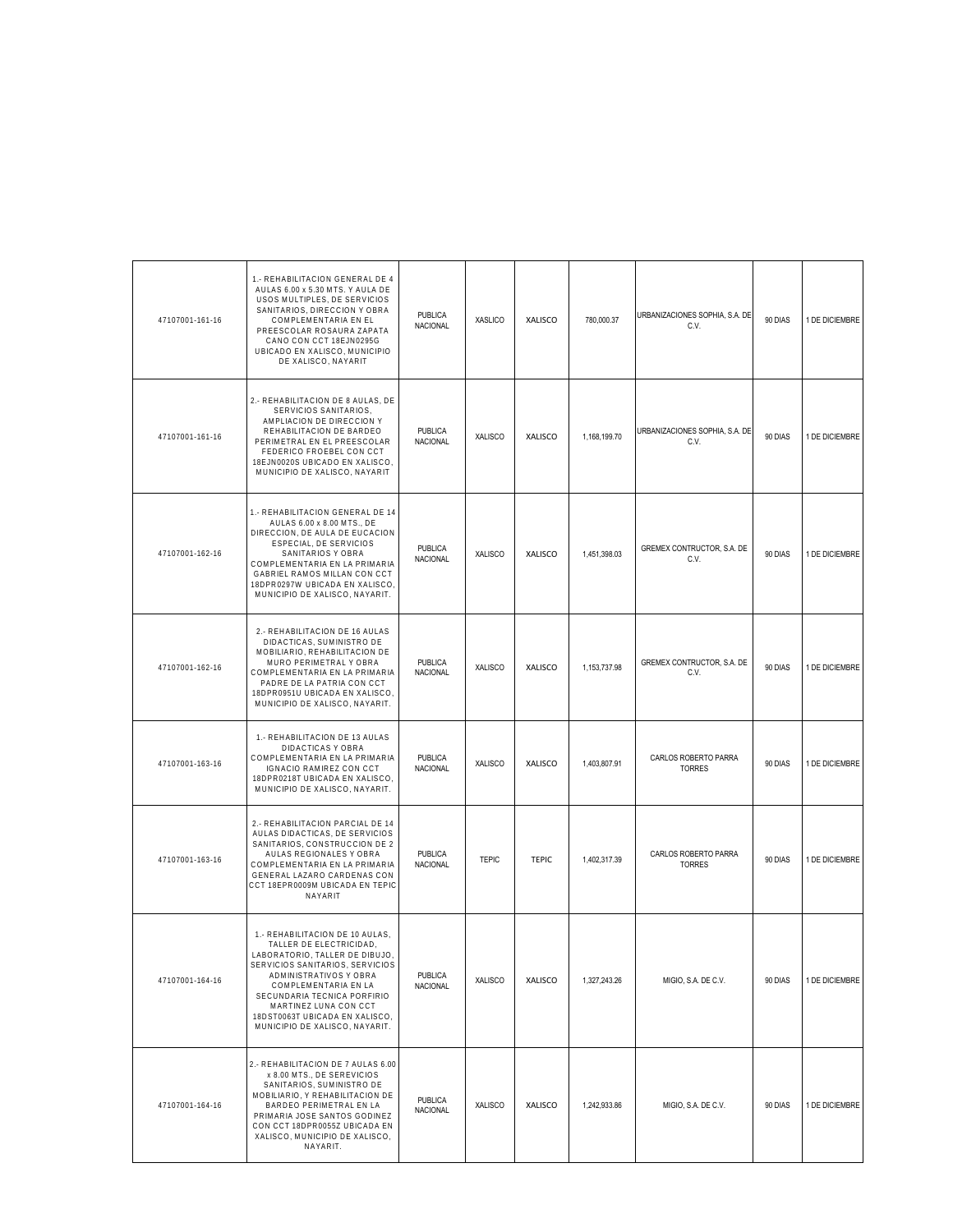| 47107001-165-16 | 1.- REHABILTACION DE 9 AULAS. DE<br>SERVICIOS SANITARIOS Y<br>SUMINISTRO DE MOBILIARIO EN LA<br>SECUNDARIA GENERAL IGNACIO<br>MANUEL ALTAMIRANO CON CCT<br>18DES0042O DE LA LOCALIDAD DE<br>SAN ANDRES, MUNICIPIO DE<br>SANTIAGO IXCUINTLA, NAYARIT                                                     | <b>PUBLICA</b><br><b>NACIONAL</b> | <b>SAN ANDRES</b>               | SANTIAGO<br><b>IXCUINTLA</b>    | 1,088,206.27 | LUIS GILBERTO CARDENAS RIVAS     | 90 DIAS | 1 DE DICIEMBRE |
|-----------------|---------------------------------------------------------------------------------------------------------------------------------------------------------------------------------------------------------------------------------------------------------------------------------------------------------|-----------------------------------|---------------------------------|---------------------------------|--------------|----------------------------------|---------|----------------|
| 47107001-166-16 | 1.- REHABILITACION DE SANITARIOS<br>DE ALUMNOS Y DIRECCION. DE<br>CANCHA DE USOS MULTIPLES,<br>OBRA COMPLEMENTARIA Y<br>CONSTRUCCION DE AULA DE USOS<br>MULTIPLES EN LA PRIMARIA NIÑO<br>ARTILLERO CON CCT 18DPR0702N<br>DE LA LOCALIDAD DE IXTLAN DEL<br>RIO. MUNICIPIO DE IXTLAN DEL RIO.<br>NAYARIT. | <b>PUBLICA</b><br><b>NACIONAL</b> | <b>IXTLAN DEL</b><br><b>RIO</b> | <b>IXTLAN DEL</b><br><b>RIO</b> | 1,137,725.52 | ARQ. RICARDO VAZQUEZ<br>CALVILLO | 90 DIAS | 1 DE DICIEMBRE |
| 47107001-166-16 | 2.- REHABILTACION DE 3 AULAS<br>DIDACTICAS, DIRECCION Y<br>SERVICIOS SANITARIOS Y<br>CONSTRUCCION DE MURO<br>PERIMETRAL EN EL PREESCOLAR<br>JOSE VASCONCELOS CON CCT<br>18DJN1447C DE LA LOCALIDAD DE<br>IXTLAN DEL RIO. MUNICIPIO DE<br>IXTLAN DEL RIO, NAYARIT.                                       | <b>PUBLICA</b><br><b>NACIONAL</b> | <b>IXTLAN DEL</b><br><b>RIO</b> | <b>IXTLAN DEL</b><br><b>RIO</b> | 802.416.13   | ARQ. RICARDO VAZQUEZ<br>CALVILLO | 90 DIAS | 1 DE DICIEMBRE |
| 47107001-167-16 | 1.- CONSTRUCCION DE TALLER DE<br>USOS MULTIPLES Y DE 1 AULA DE 2<br>ENTREEJES Y OBRA<br>COMPLEMENTARIA EN LA<br>SECUNDARIA TECNICA EULOGIO<br>PARRA ESPINOZA CON CCT<br>18DST0062U DE LA LOCALIDAD DE<br>IXTLAN DEL RIO. MUNICIPIO DE<br>IXTLAN DEL RIO, NAYARIT.                                       | <b>PUBLICA</b><br><b>NACIONAL</b> | <b>IXTLAN DEL</b><br><b>RIO</b> | <b>IXTLAN DEL</b><br><b>RIO</b> | 1,341,145.51 | ANTONIO QUINTANILLA AVALOS       | 90 DIAS | 1 DE DICIEMBRE |
| 47107001-167-16 | 2. REHABILITACION DE 9 AULAS<br>DIDACTICAS, DE SERVICIOS<br>SANITARIOS, SUMINISTRO DE<br>MOBILIARIO Y OBRA<br>COMPLEMENTARIA EN LA PRIMARIA<br>EULOGIO PARRA CON CCT<br>18DPR0978A DE LA LOCALIDAD DE<br>IXTLAN DE RIO. MUNICIPIO DE<br>IXTLAN DEL RIO, NAYARIT.                                        | <b>PUBLICA</b><br><b>NACIONAL</b> | <b>IXTLAN DEL</b><br><b>RIO</b> | <b>IXTLAN DEL</b><br><b>RIO</b> | 1,165,149.87 | ANTONIO QUINTANILLA AVALOS       | 90 DIAS | 1 DE DICIEMBRE |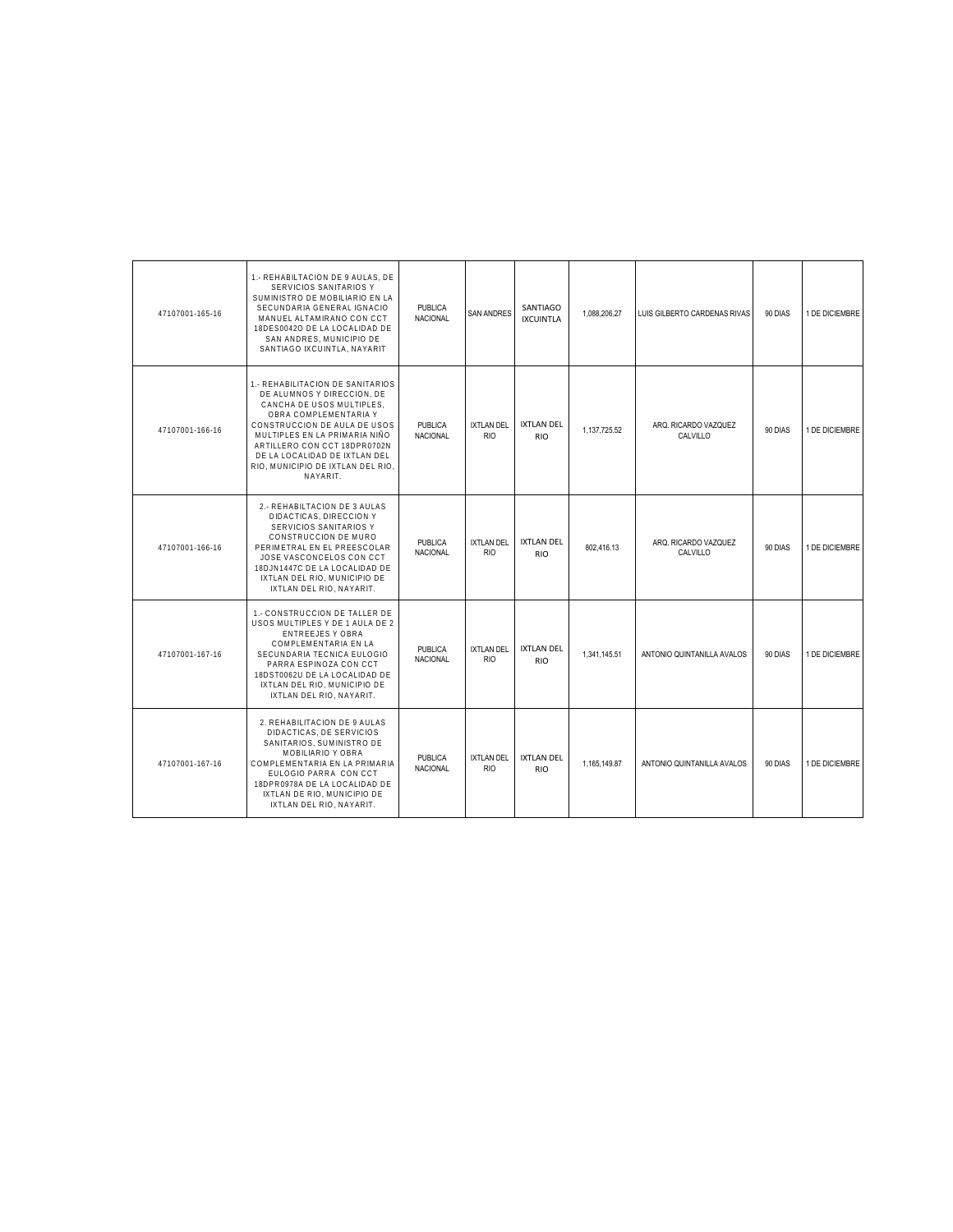| 47107001-168-16 | 1.- CONSTRUCCION DE 2 AULAS 6.00<br>x 8.00 MTS., REHABILITACION DE 5<br>AULAS 6.00 x 8.00 MTS., DE<br>SERVICIOS SANITARIOS Y<br>SUMINISTRO DE MOBILIARIO EN LA<br>TELESECUNDARIA INES REYES CON<br>CCT 18ETV0057V DE LA LOCALIDAD<br>DE SAN JUAN BAUTISTA, MUNICIPIO<br>DE ROSAMORADA, NAYARIT. | PUBLICA<br>NACIONAL        | <b>SAN JUAN</b><br><b>BAUSTISTA</b> | ROSAMORAD<br>$\Delta$ | 1,117,521.61 | <b>IZNAY SUPERVISION Y</b><br>CONSTRUCCION S.A. DE C.V. | 90 DIAS | 1 DE DICIEMBRE |
|-----------------|-------------------------------------------------------------------------------------------------------------------------------------------------------------------------------------------------------------------------------------------------------------------------------------------------|----------------------------|-------------------------------------|-----------------------|--------------|---------------------------------------------------------|---------|----------------|
| 47107001-168-16 | 2.- REHABILITACION DE AULA 6.00 x<br>5.30 MTS., CONSTRUCCION DE AULA<br>6.00 x 6.00 MTS., SUMINISTRO DE<br>MOBILIARIO Y OBRA<br>COMPLEMENTARIA EN EL<br>PREESCOLAR GABRIELA MISTRAL<br>CON CCT 18DJN1377Y DE LA<br>LOCALIDAD DE SAN PEDRO<br>IXCATAN, MUNICIPIO DE RUIZ,<br>NAYARIT.            | <b>PUBLICA</b><br>NACIONAL | SAN PADRO<br><b>IXCATAN</b>         | RUIZ                  | 650,934.81   | <b>IZNAY SUPERVISION Y</b><br>CONSTRUCCION S.A. DE C.V. | 90 DIAS | 1 DE DICIEMBRE |
| 47107001-169-16 | 1.- REHABILITACION DE 6 AULAS 6.00<br>x 8.00 MTS., REHABILITACION<br>PARCIAL DE SANITARIOS,<br>SUMINISTRO DE MOBILIARIO EN LA<br>PRIMARIA 10 DE MAYO CON CCT<br>18DPR0652W DE LA LOCALIDAD DE<br>SAN LORENZO, MUNICIPIO DE RUIZ,<br>NAYARIT.                                                    | <b>PUBLICA</b><br>NACIONAL | SAN<br><b>LORENZO</b>               | RUIZ                  | 828,229.42   | PEDRO DANIEL RENTERIA GARCIA                            | 90 DIAS | 1 DE DICIEMBRE |
| 47107001-169-16 | 2.- CONSTRUCCION DE CANCHA DE<br>USOS MULTIPLES Y CERCO<br>PERIMETRAL EN LA PRIMARIA<br>INDIGENA RICARDO FLORES MAGON<br>CON CCT 18DPB0187P DE LA<br>LOCALIDAD DE COMAL DE PEÑITA,<br>MUNICIPIO DE EL NAYAR, NAYARIT.                                                                           | PUBLICA<br>NACIONAL        | COMAL DE<br>PEÑITA                  | <b>EL NAYAR</b>       | 557,112.05   | PEDRO DANIEL RENTERIA GARCIA                            | 90 DIAS | 1 DE DICIEMBRE |
| 47107001-169-16 | 3.- REHABILITACION DE 8 AULAS<br>DIDACTICAS. DE SERVICIOS<br>SANITARIOS Y SUMINISTRO DE<br>MOBILIARIO EN LA SECUNDARIA<br>GENERAL NAYA RI CON CCT<br>18DES0045L DE LA LOCALIDAD DE<br>PRESIDIO DE LOS REYES,<br>MUNICIPIO DE RUIZ, NAYARIT                                                      | PUBLICA<br>NACIONAL        | PRESIDIO DE<br>LOS REYES            | <b>RUIZ</b>           | 1,152,264.99 | PEDRO DANIEL RENTERIA GARCIA                            | 90 DIAS | 1 DE DICIEMBRE |
| 47107001-170-16 | 1.- REHABILITACION DE 6 AULAS.<br>PORTICO, SERVICIOS SANITARIOS,<br>DIRECCION Y CONSTRUCCION DE<br>BARDEO PERIMETRAL EN EL<br>PREESCOLAR ROSAURA ZAPATA<br>CON CCT 18EJN0010L DE LA<br>LOCALIDAD DE ACAPONETA,<br>MUNICIPIO DE ACAPONETA,<br>NAYARIT.                                           | <b>PUBLICA</b><br>NACIONAL | <b>ACAPONETA</b>                    | <b>ACAPONETA</b>      | 1.069.639.29 | GRUPO CONSTRUCTOR RESO S.A.<br>DE C.V.                  | 90 DIAS | 1 DE DICIEMBRE |
| 47107001-170-16 | 2.- CONSTRUCCION DE 3 AULAS<br>DIDACTICAS Y REHABILITACION DE<br>UN AULA ATIPICA Y SUMINISTRO DE<br>MOBILIARIO EN LA PRIMARIA H.<br>AYUNTAMIENTO 1955 CON CCT<br>18DPR0666Z DE LA LOCALIDAD DE<br>ACAPONETA, MUNICIPIO DE<br>ACAPONETA, NAYARIT.                                                | PUBLICA<br>NACIONAL        | <b>ACAPONETA</b>                    | <b>ACAPONETA</b>      | 1.311.516.20 | GRUPO CONSTRUCTOR RESO S.A.<br>DE C.V.                  | 90 DIAS | 1 DE DICIEMBRE |